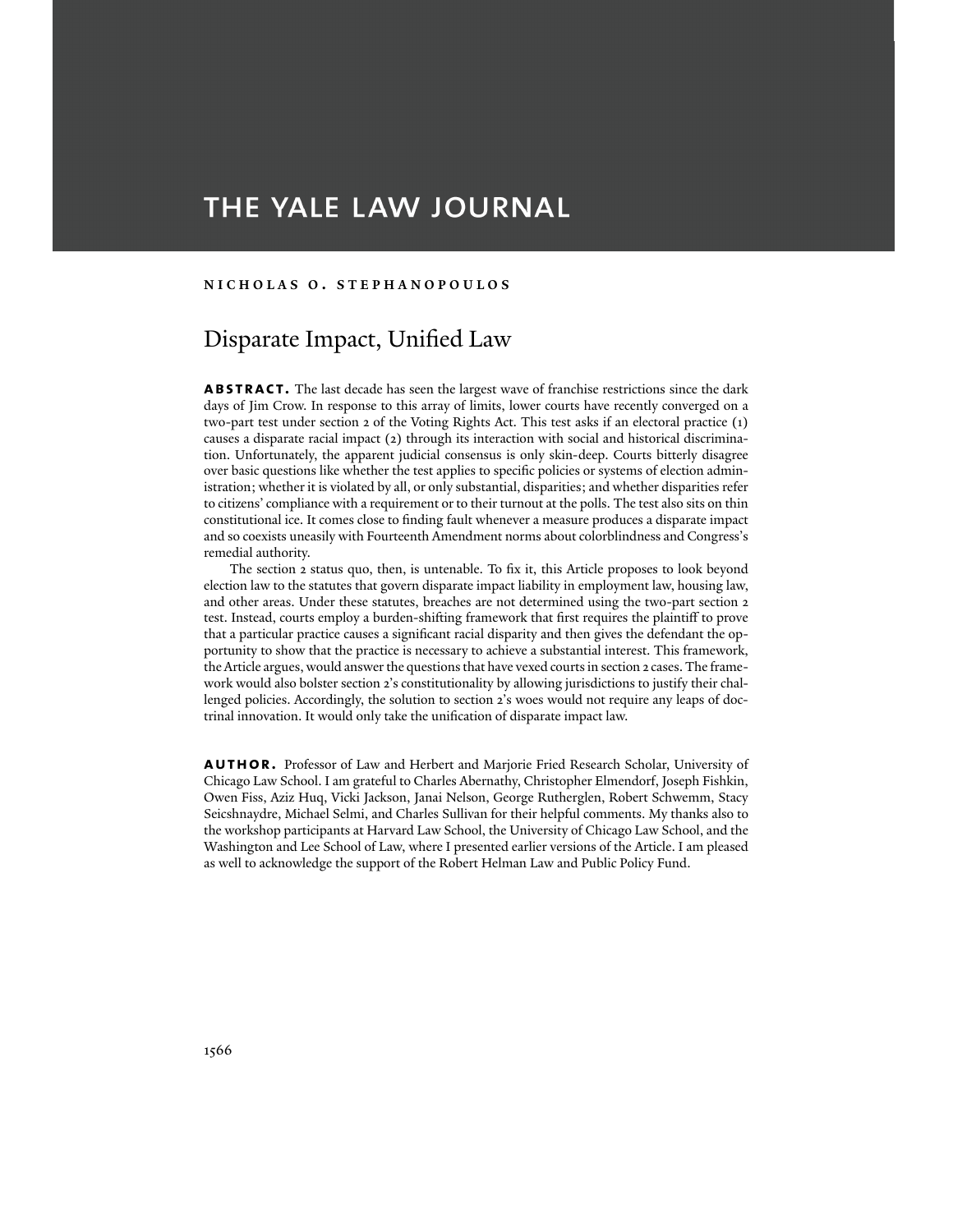

# **article contents**

| <b>INTRODUCTION</b>                               | 1569 |
|---------------------------------------------------|------|
| <b>VOTE DENIAL DOCTRINE AND ITS DEFECTS</b><br>Ι. | 1574 |
| A. The Emerging Judicial Consensus                | 1575 |
| B. The Academy's Approval                         | 1580 |
| C. Unanswered Questions                           | 1582 |
| 1. Specific Practice or Entire System?            | 1582 |
| 2. Does the Size of the Disparity Matter?         | 1583 |
| 3. Ability to Comply or Effect on Turnout?        | 1584 |
| 4. Is Interaction with Discrimination Necessary?  | 1585 |
| 5. Are Minority Preferences a Defense?            | 1586 |
| 6. How Does Tenuousness Work?                     | 1587 |
| 7. What Is the Remedy?                            | 1588 |
| D. Looming Concerns                               | 1589 |
| II. UNIFYING DISPARATE IMPACT LAW                 | 1595 |
| A. The Usual Framework                            | 1596 |
| B. Applicability to Voting                        | 1601 |
| 1. Legislative Histories                          | 1601 |
| 2. Theoretical Accounts                           | 1604 |
| 3. Nature of the Activity                         | 1607 |
| C. Answered Questions                             | 1609 |
| 1. Specific Practice or Entire System?            | 1610 |
| 2. Does the Size of the Disparity Matter?         | 1611 |
| 3. Ability to Comply or Effect on Turnout?        | 1613 |
| 4. Is Interaction with Discrimination Necessary?  | 1614 |
| 5. Are Minority Preferences a Defense?            | 1616 |
| 6. How Does Tenuousness Work?                     | 1617 |
| 7. What Is the Remedy?                            | 1619 |
| D. Resolved Concerns                              | 1621 |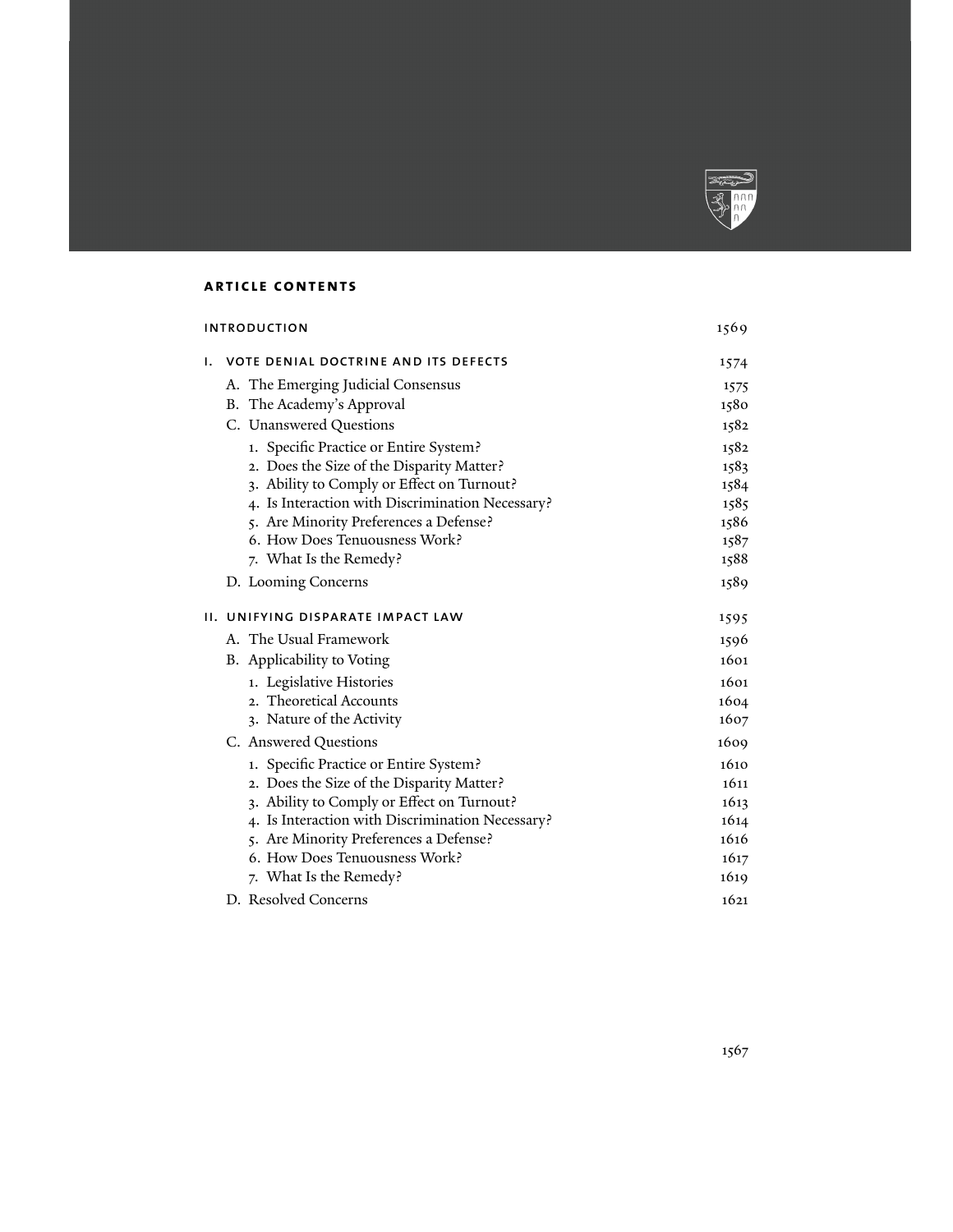

# iii. Objections and responses 1625

| A. Text and Precedent                | 1626 |
|--------------------------------------|------|
| <b>B.</b> Constitutional Convergence | 1630 |
| C. Prior Record                      | 1632 |
| <b>IV. APPLICATIONS</b>              | 1636 |
| A. Photo ID Requirements             | 1637 |
| B. Early-Voting Cutbacks             | 1640 |
| C. All-Mail Voting                   | 1643 |
| <b>CONCLUSION</b>                    | 1646 |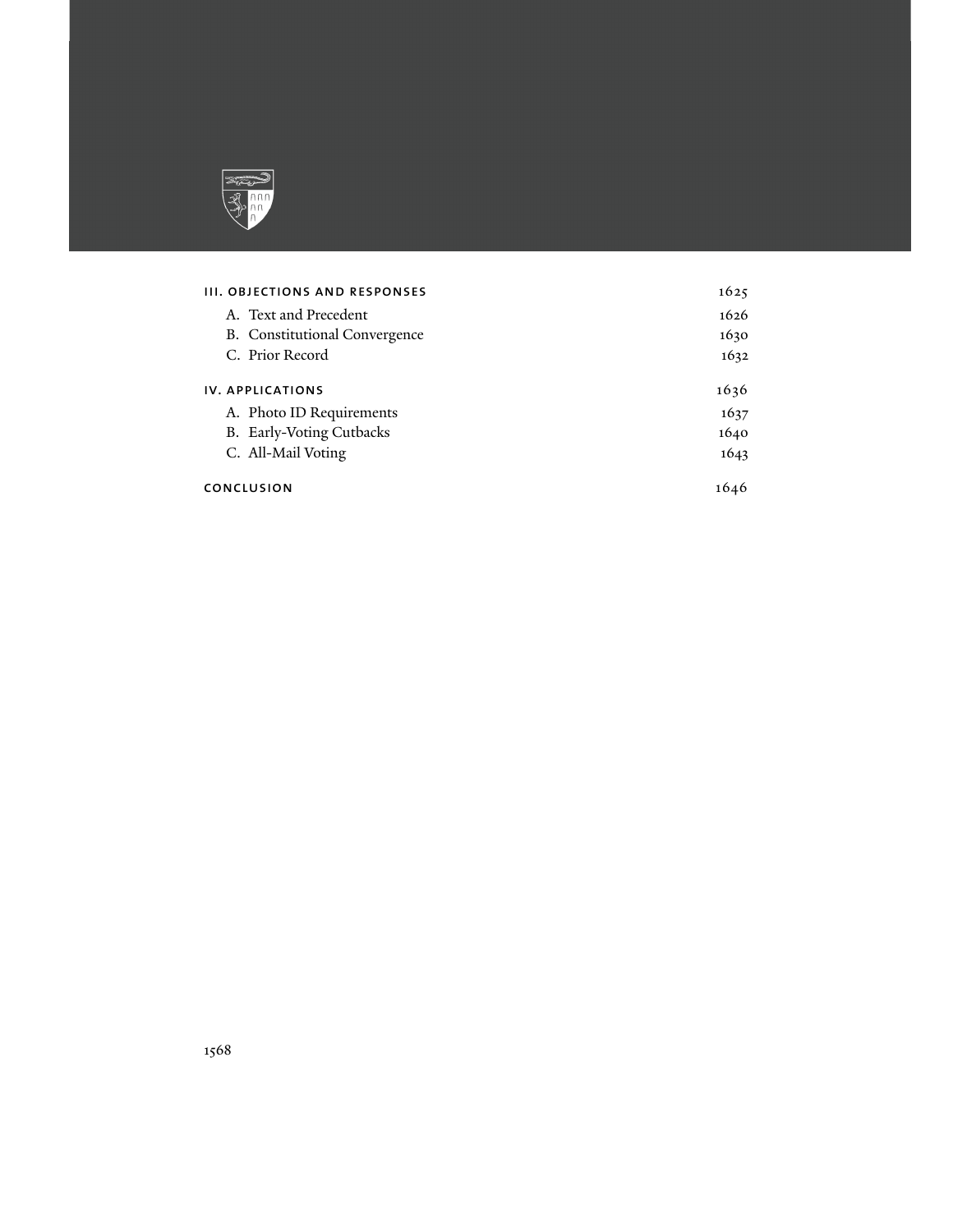# **introduction**

Say a state passes a law that makes it harder to vote, like a requirement to show photo ID or a cutback to early voting. (This is not a far-fetched scenario; more voting restrictions have been enacted over the last decade than at any point since the end of Jim Crow.<sup>1</sup>) Suppose also that the state's new law has a disparate racial impact: that it affects a higher proportion of minority than nonminority citizens. (This too is a plausible assumption; minority citizens are less affluent, on average, and so more disadvantaged by measures that increase the resources required for voting.<sup>2</sup>)

Courts and commentators agree that, standing alone, this racial disparity does not breach section 2 of the Voting Rights Act (VRA), the key statutory provision banning racial discrimination in voting.<sup>3</sup> In the oft-repeated words of one district court, "a plaintiff must demonstrate something more than disproportionate impact to establish a Section 2 violation."4 Or as a prominent VRA litigator has put it, "Section 2 plaintiffs [must] establish . . . that the disparate impact of a challenged vote denial practice is not merely a statistical accident."5

Now imagine that a litigant *does* come up with "something more" than a naked racial disparity—specifically, evidence that the disparity is caused by the law's interaction with historical and ongoing patterns of racial discrimination. In a photo ID case, this evidence might show that minority citizens are poorer than nonminority citizens; that their relative poverty is the product of discrimination; that because they are poorer, they are less likely to own cars; and that because they drive less, they are also less likely to have driver's licenses. In an early-voting case, the causal chain might run from discrimination to worse job

**<sup>1</sup>***. See, e.g.*, *New Voting Restrictions in America*, BRENNAN CTR. FOR JUST. (May 10, 2017), https:// www.brennancenter.org/new-voting-restrictions-america [https://perma.cc/8QE6-8F8N] [hereinafter *New Voting Restrictions*] (counting twenty-four states that have adopted new voting restrictions since the 2010 election).

**<sup>2</sup>***. See, e.g.*, Daniel J. Hopkins et al., *Voting but for the Law: Evidence from Virginia on Photo Identification Requirements*, 14 J. EMPIRICAL LEGAL STUD. 79, 83 (2017) (surveying eleven studies of photo ID possession, almost all of which found substantial racial disparities).

**<sup>3</sup>**. Section 2 is codified at 52 U.S.C. § 10301 (2018). It is even more important now that the VRA's other pillar, section 5, has been neutered. *See* Shelby County v. Holder, 133 S. Ct. 2612 (2013) (striking down the coverage formula used to determine which jurisdictions would be subject to section 5's preclearance requirement).

**<sup>4</sup>**. Brown v. Detzner, 895 F. Supp. 2d 1236, 1249 (M.D. Fla. 2012). I am one of those who have repeated this language. *See* Nicholas O. Stephanopoulos, *The South After* Shelby County, 2013 SUP. CT. REV. 55, 108.

**<sup>5</sup>**. Dale E. Ho, *Voting Rights Litigation After* Shelby County*: Mechanics and Standards in Section 2 Vote Denial Claims*, 17 N.Y.U. J. LEGIS. & PUB. POL'Y 675, 680 (2014).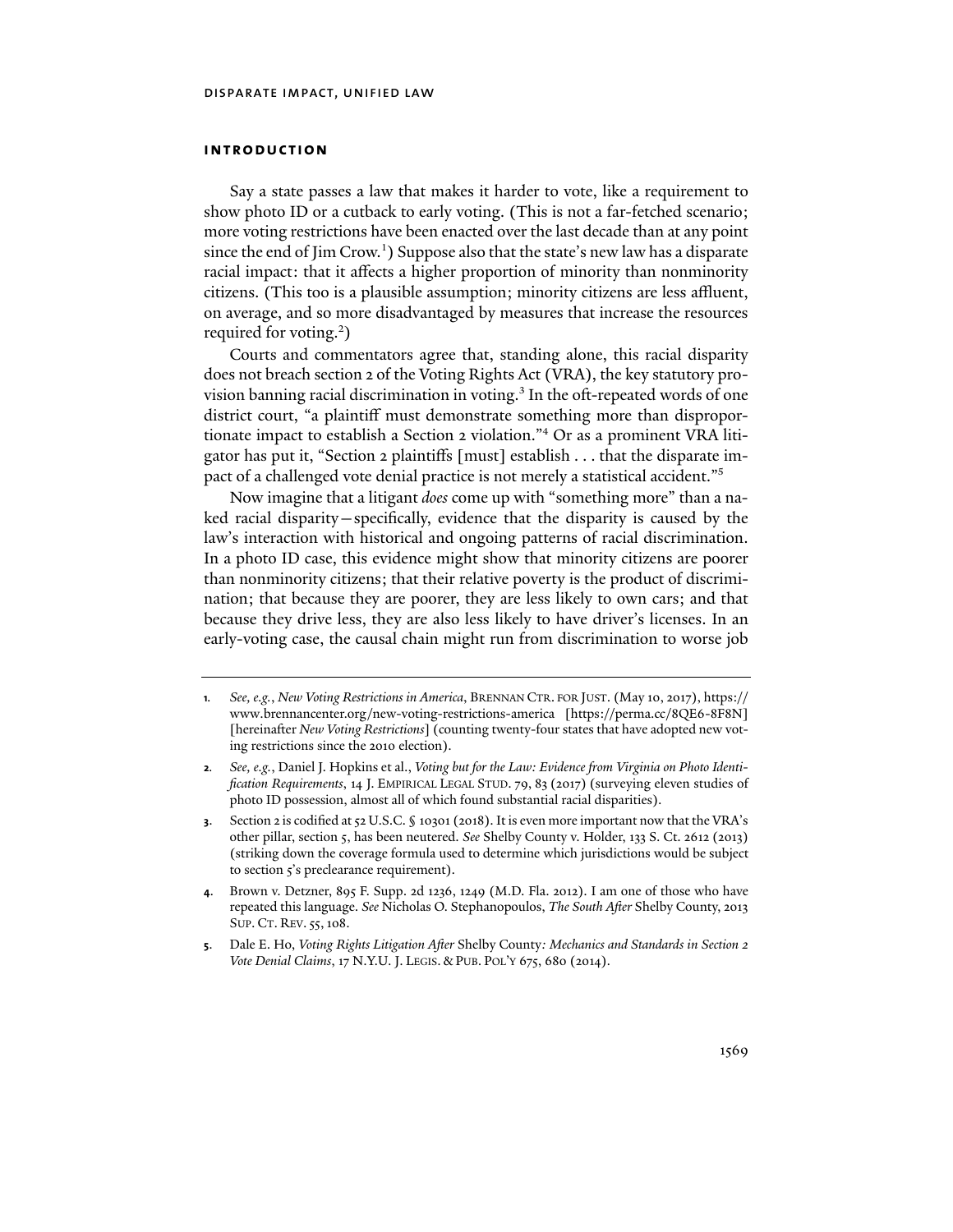#### THE YALE LAW JOURNAL 128:1566 2019

qualifications to less flexible work conditions to greater difficulty voting on Election Day to heavier reliance on early voting.

Given this kind of record, the emerging judicial consensus is that section 2 *is* violated. In the Fourth, Fifth, Sixth, Seventh, and Ninth Circuits—though not necessarily in the Supreme Court, which has yet to decide a vote denial case under the VRA—liability ensues if an electoral policy (1) has a disparate racial impact that (2) is attributable to the policy's interaction with discriminatory conditions.6 And properly so, according to many scholars. To cite a high-profile pair, Sam Issacharoff lauds the courts' two-part test as a "breakthrough,"7 while Pam Karlan extols its capacity "to disrupt politics as usual in the service of full civic inclusion for long-excluded minority citizens."8

But there is a problem with construing section 2 in this fashion. Section 2 is a disparate impact provision—a law that imposes liability on the basis of discriminatory effect, not invidious intent. Section 2, however, is not the only such provision. Rather, disparate impact theories are also recognized by Title VII of the Civil Rights Act, by the Fair Housing Act (FHA), and by several more statutes.9 In these other areas, a violation is *not* established simply because a policy interacts with discriminatory conditions to produce a disparate impact. Instead, courts follow a well-developed framework under which (1) the plaintiff must prove that a particular practice causes a significant discriminatory effect; (2) the defendant next has the opportunity to show that the practice is necessary to achieve a substantial interest; and (3) the plaintiff may then demonstrate that this interest could be attained in a different, less discriminatory way. The emerging consensus in the vote denial context thus threatens to drive a wedge between section 2 and every other disparate impact provision. It risks turning section 2 into a lonely island in the disparate impact sea.

My aim in this Article, then, is to resist this consensus—to urge consistency rather than variety in disparate impact law and to bring vote denial cases into the familiar disparate impact fold. To state my thesis another way: to date, courts have focused on the *explanations* for racial disparities in voting, especially the extent to which they are intertwined with past and present discrimination. In my view, though, courts should scrutinize the interests that allegedly *justify* these

**<sup>6</sup>***. See* Dale E. Ho, *Building an Umbrella in a Rainstorm: The New Vote Denial Litigation Since*  Shelby County, 127 YALE L.J.F. 799, 802-09 (2018) (surveying the recent case law).

**<sup>7</sup>**. Samuel Issacharoff, *Voter Welfare: An Emerging Rule of Reason in Voting Rights Law*, 92 IND. L.J. 299, 317 (2016).

**<sup>8</sup>**. Pamela S. Karlan, *Turnout, Tenuousness, and Getting Results in Section 2 Vote Denial Claims*, 77 OHIO ST. L.J. 763, 789 (2016).

**<sup>9</sup>***. See, e.g.*, 42 U.S.C. § 2000e-2(k) (2018) (codifying the disparate impact cause of action under Title VII); Tex. Dep't of Hous. & Cmty. Affairs v. Inclusive Cmtys. Project, Inc., 135 S. Ct. 2507 (2015) (recognizing a disparate impact theory under the Fair Housing Act).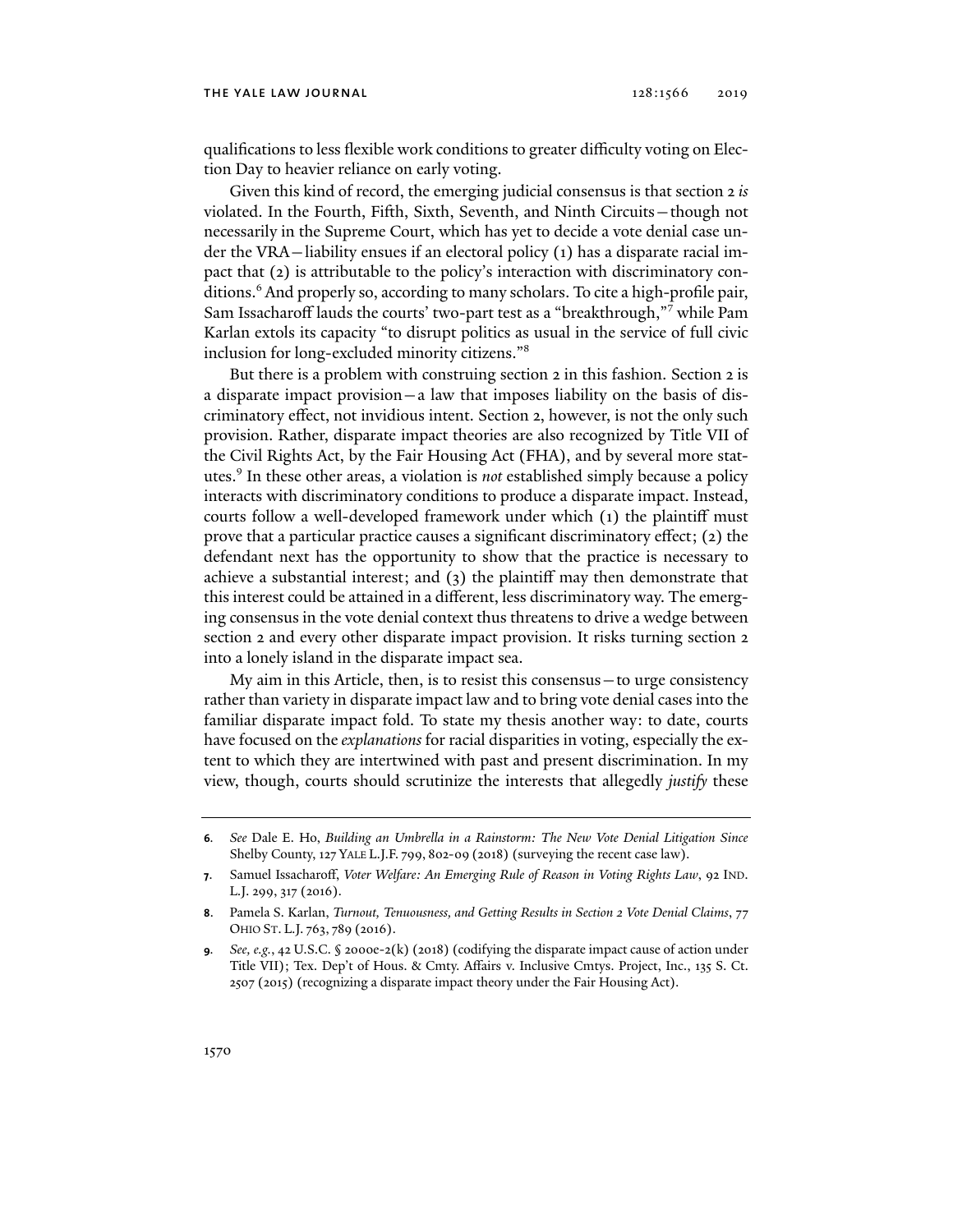electoral disparities: how compelling they are, the degree to which they are advanced by challenged practices, and whether they could be furthered through other means. That is what courts do in every other disparate impact domain, and I see no good reason for vote denial cases to break the mold.

Beyond simplicity, what is the case for unifying disparate impact law? One set of answers stresses the similarities between voting and employment, housing, and the other fields where disparate impact claims may be raised. As a historical matter, the VRA, Title VII, and the FHA are kindred spirits: crown jewels of the civil rights era, enacted in a single burst of legislative activity, and sharing the mission of ending racial discrimination. It would be entirely consistent with these statutes' common legacy for disparate impact law to implement them in the same way.

Theoretically, too, the standard accounts of disparate impact law apply as squarely to voting as to employment or housing. One model treats an unjustified discriminatory effect as a proxy for the true concept of interest: a racially discriminatory purpose. Another approach deems a needless disparate impact an evil in and of itself: an unwarranted racial stratification in a society aspiring for racial equality. Both perspectives extend naturally to vote denial. When an electoral policy differentially affects minority and nonminority citizens, and for no good reason, the injury can be understood as an illicit motive that is suspected but not proven. The harm can also be seen as the unnecessary disparate impact, which prevents minority citizens from participating equally in the political process.

Substantively as well, voting resembles employment and housing in that it is a valued good to which access is determined by criteria that not everyone can satisfy. When these criteria disproportionally exclude minority members, they produce racial disparities whether they pertain to the franchise, the workplace, or the roof over one's head. It is true that voting (unlike employment and housing) is exclusively regulated by the state. But this only means that it is public rather than private interests that are the potential justifications for disparate impacts. It is also true that voting (again unlike employment and housing) is a nonmarket, nonrivalrous good: one with no price and no limit to who may enjoy it. This too, though, simply takes off the table one common rationale for racial discrepancies: private actors' pursuit of profit.

The next reason to unify disparate impact law is more doctrinal. Not only does the framework used by Title VII and the FHA apply fully to vote denial cases; it also resolves many of the most contentious issues that have arisen in these disputes. To name a few: Must section 2 litigants establish a *large* disparate impact, or will any discriminatory effect do? The former, if Title VII is any guide. Courts enforcing that provision have insisted on a racial disparity that is both statistically significant and substantively meaningful before finding an employer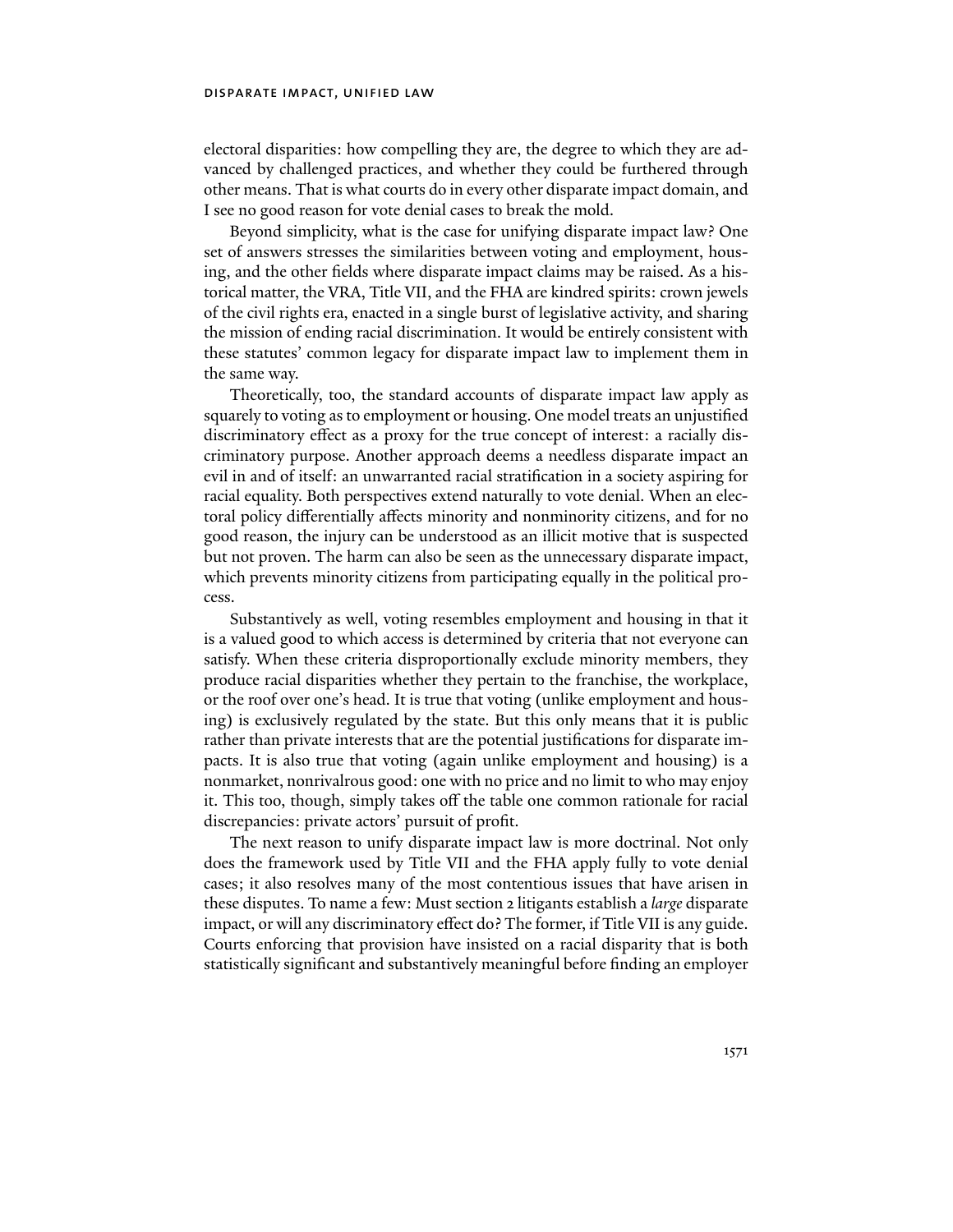liable.10 What *kind* of disparate impact must be shown in section 2 litigation—a difference between minority and nonminority citizens' abilities to comply with an electoral policy or an eventual gap in voter turnout? Again the former, according to Title VII. In a well-known case, the Supreme Court rejected the "suggestion that disparate impact should be measured only at the bottom line."<sup>11</sup>

Must the racial disparity caused by a voting rule *also* be linked to social and historical discrimination? No, held the Court in another famous Title VII case (thus undermining one of the pillars of the emerging section 2 consensus).<sup>12</sup> It is enough if the rule causes the disparity; there is no need for discrimination to be part of the causal story too. And what is the right *relief* once an electoral policy has been deemed unlawful—facial invalidation or judicial revision to lessen the disparate impact? Courts have usually tossed out practices in their entirety in Title VII and FHA proceedings. Less often, they have ordered race-conscious remedies in order to undo the damage of the illegal activity.<sup>13</sup> These more aggressive steps may also warrant consideration under section 2.

It is no surprise, of course, that employment and housing doctrine is so helpful here. It has been shaped over several decades by hundreds of appellate decisions, including many by the Supreme Court. In contrast, most courts of appeals have yet to adopt a standard for section 2 vote denial claims, and, as noted earlier, the Supreme Court has *never* grappled with such a challenge. But that is precisely my point. It makes little sense for section 2 to evolve independently from the rest of disparate impact law. It should join the main line of precedent and take advantage of its accumulated wisdom: the answers it has laboriously developed to scores of thorny questions.

Doctrinal solutions are nice. But there is a final, and still more significant, reason to unify disparate impact law. It is to make section 2 less menacing to states' electoral practices and so more likely to be sustained when (not if) its constitutionality is questioned. At present, it is remarkably easy for a plaintiff to prevail in a vote denial case if she is able to establish a racial disparity caused by a particular policy. Her only other obligation is to show that the disparity stems from the policy's interaction with past and present discrimination. And almost always, the disparity *does* arise for this reason—because the policy raises the cost

**<sup>10</sup>***. See, e.g.*, 29 C.F.R. § 1607.4(D) (2018) (requiring "differences in selection rate" that "are significant in both statistical and practical terms").

**<sup>11</sup>**. Connecticut v. Teal, 457 U.S. 440, 451 (1982).

**<sup>12</sup>***. See* Dothard v. Rawlinson, 433 U.S. 321, 329-30 (1977) (striking down height and weight employment requirements that disproportionately excluded female applicants).

**<sup>13</sup>***. See, e.g.*, Local 28 v. EEOC, 478 U.S. 421, 432 (1986) (upholding a "29% nonwhite membership goal" ordered by a district court for a union found to have violated Title VII).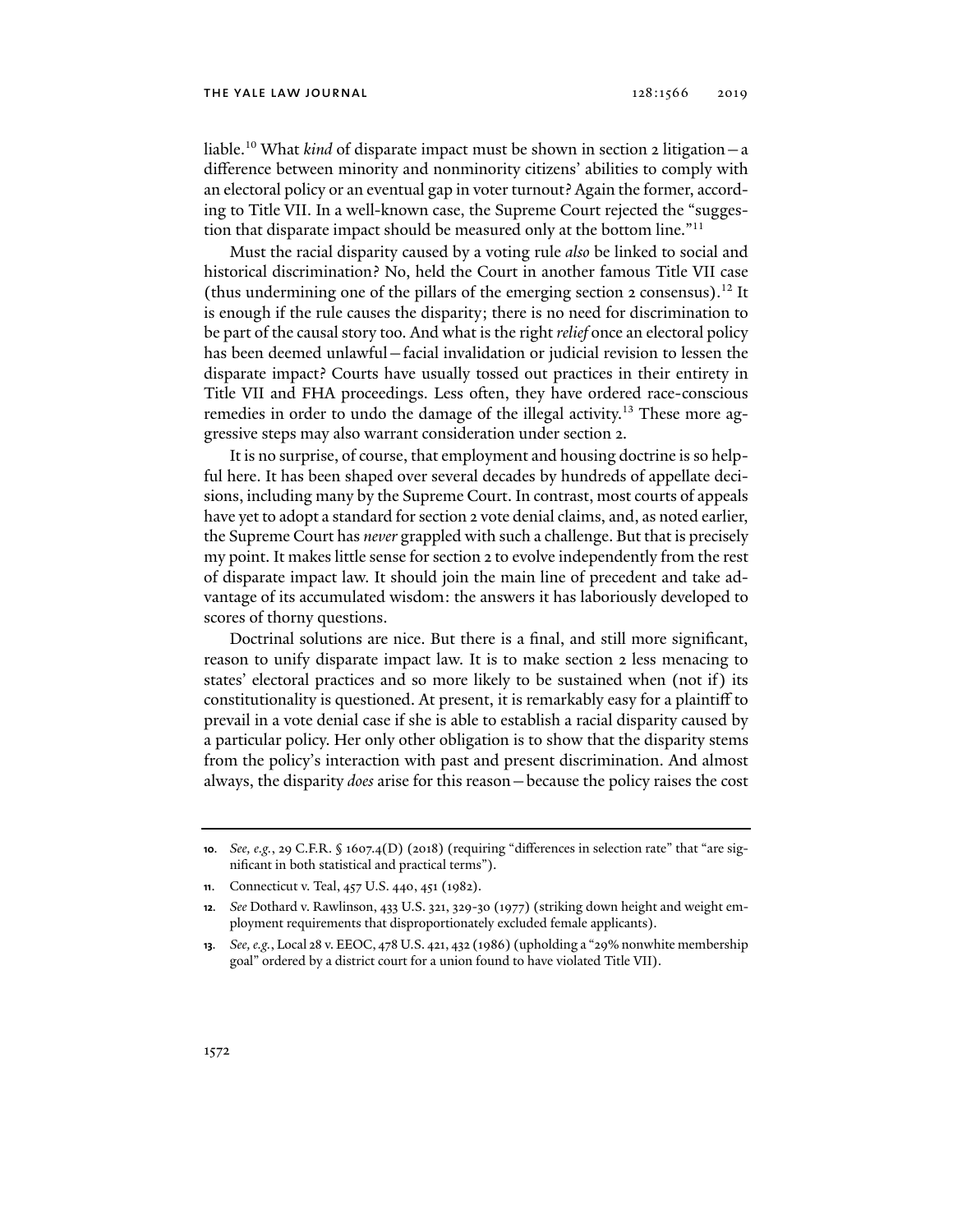of voting, and minority citizens who are socioeconomically disadvantaged due to discrimination are less able to afford the higher price.

Under the usual disparate impact framework, however, the plaintiff would still have a long road ahead of her. The jurisdiction would have the opportunity to justify its policy, and if it managed to do so, the plaintiff would have the chance to identify a comparably effective but less discriminatory alternative. These additional elements, moreover, are no mere formalities. Rather, they explain why many Title VII and FHA litigants lose their cases<sup>14</sup>: courts conclude that racial disparities *are* justified and *cannot* be reduced through other means. If the same were true in the vote denial context—and there is no reason to think it would not be—then the unification of disparate impact law would slash the success rate of section 2 plaintiffs.

Paradoxically, this would be good news for advocates of section 2 (a group in which I count myself). The simpler it is to satisfy section 2, the more it seems like a pure disparate impact provision: a law that imposes liability solely because of racial discrepancies. The current Supreme Court is deeply suspicious of such measures, which in its view "place a racial thumb on the scales" and require defendants to "make decisions based on (because of) those racial outcomes."15 Conversely, the more closely section 2 hews to the usual doctrinal framework with its extra prongs that exculpate justified racial differences - the more likely the provision is to be upheld. As the Court recently made clear, when "disparateimpact liability" is "properly limited" so it does not threaten the "displacement of valid governmental policies," it poses no constitutional problems.16

Parts I and II of the Article trace the discussion to this point. Part I first describes the test that the courts of appeals (and most scholars) have endorsed for section 2 vote denial claims. The Part then catalogues the doctrinal questions that remain open about the test, as well as the practical and constitutional concerns that loom over it. Next, Part II is the Article's normative core. After introducing the disparate impact framework used under Title VII, the FHA, and several other

**<sup>14</sup>**. For important studies documenting the low success rates of Title VII and FHA plaintiffs bringing disparate impact claims, see Michael Selmi, *Was the Disparate Impact Theory a Mistake?*, 53 UCLA L. REV. 701 (2006), on Title VII plaintiffs; and Stacy E. Seicshnaydre, *Is Disparate Impact Having Any Impact? An Appellate Analysis of Forty Years of Disparate Impact Claims Under the Fair Housing Act*, 63 AM. U. L. REV. 357 (2013), on FHA plaintiffs.

**<sup>15</sup>**. Ricci v. DeStefano, 557 U.S. 557, 594 (2009) (Scalia, J., concurring). Justice Scalia is no longer on the Court, of course, but his views are, if anything, even more widely accepted by the current Justices.

**<sup>16</sup>**. Tex. Dep't of Hous. & Cmty. Affairs v. Inclusive Cmtys. Project, Inc., 135 S. Ct. 2507, 2522  $(2015).$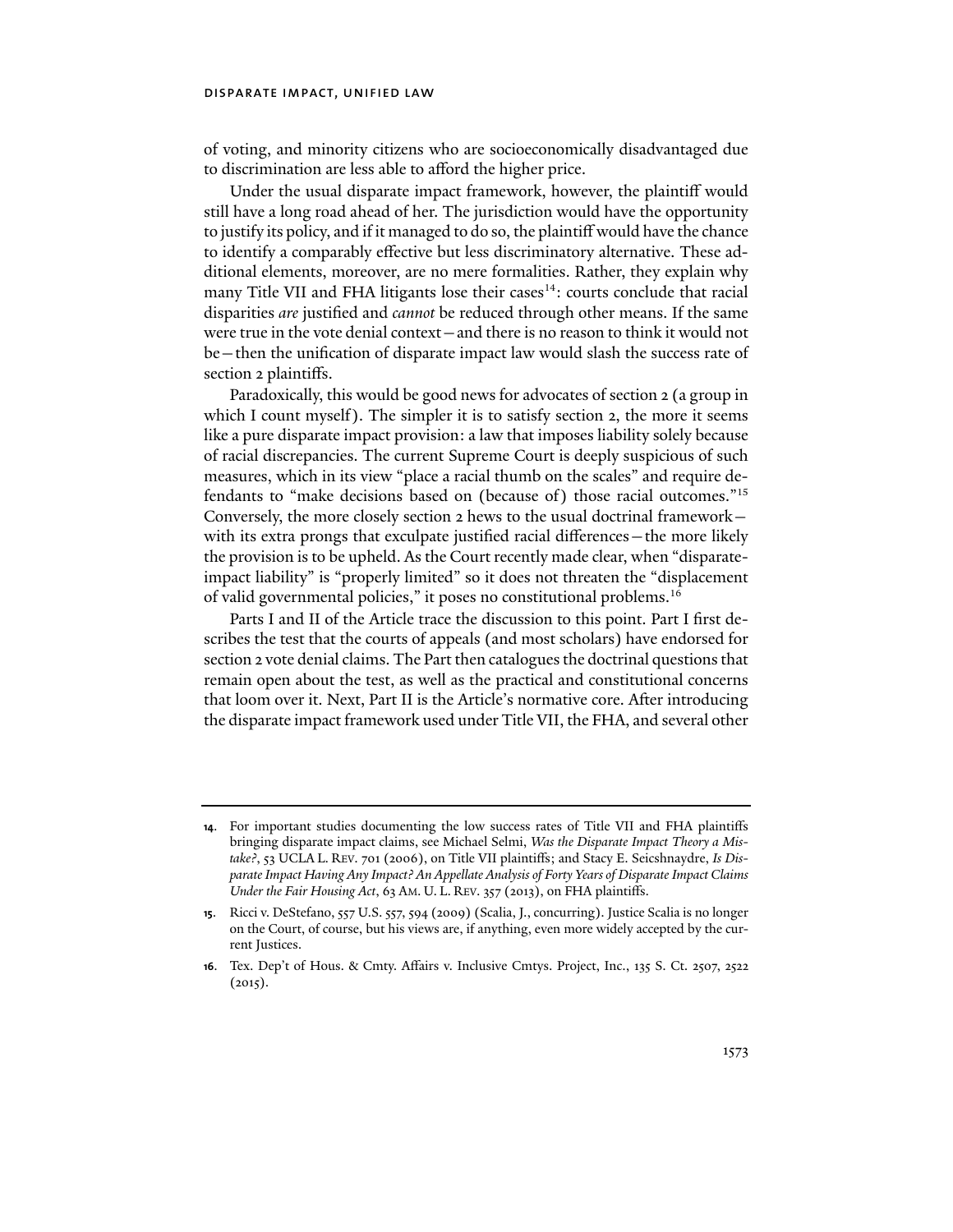statutes, the Part argues that this framework is fully transferable to the vote denial context. It then explains how the framework would answer the outstanding questions about section 2 and resolve the concerns lingering over it.

Part III subsequently considers a number of objections to the Article's thesis: that section 2's text and precedent do not permit the use of the usual doctrinal framework, that the framework is redundant because it recapitulates the constitutional inquiry, and that litigants' experience with the framework is so disappointing that it should not be exported anywhere else. There is something to these points, but they do not ultimately carry the day.

Lastly, Part IV applies the usual framework to three controversial electoral policies, each emblematic of a separate sort of section 2 case: photo ID requirements for voting (a new franchise restriction), cutbacks to early voting (a reversal of a prior franchise expansion), and all-mail voting (a new franchise expansion). Despite the differences between these measures, the framework is equally apt for all of them.

# **i. vote denial doctrine and its defects**

Vote denial—the election-law term of art for practices that prevent otherwise-eligible people from voting<sup>17</sup>—has been around for a very long time. From the moment of the Fifteenth Amendment's ratification, in particular, there have been efforts to stop African Americans from casting ballots and thus from participating in the political process. Vote denial *doctrine* under the VRA, though, is not nearly as deeply rooted as vote denial itself. Indeed, courts have often bemoaned the "paucity of appellate case law evaluating the merits of Section 2 claims in the vote-denial context."18 It was not until 2014 that the first court of appeals adopted a standard for these challenges, and seven circuits still have not done so.<sup>19</sup>

In this Part, I summarize the two-part test around which courts have begun to coalesce. The test requires that an electoral policy (1) cause a disparate racial

**<sup>17</sup>***. See* DANIEL HAYS LOWENSTEIN ET AL., ELECTION LAW:CASES AND MATERIALS 47 (6th ed. 2017) (defining racial vote denial as "measures that make it more difficult for minority members to vote or otherwise participate in elections").

**<sup>18</sup>**. League of Women Voters of N.C. v. North Carolina, 769 F.3d 224, 239 (4th Cir. 2014); *see also* Veasey v. Abbott, 830 F.3d 216, 244 (5th Cir. 2016) (en banc) ("[T]here is little authority on the proper test to determine whether the right to vote has been *denied* or *abridged* on account of race."); Ohio State Conference of the NAACP v. Husted, 768 F.3d 524, 554 (6th Cir. 2014) ("A clear test for Section 2 vote denial claims . . . has yet to emerge."), *vacated as moot*, No. 14- 3877, 2014 WL 10384647 (6th Cir. Oct. 1, 2014).

**<sup>19</sup>***. See infra* Section I.A.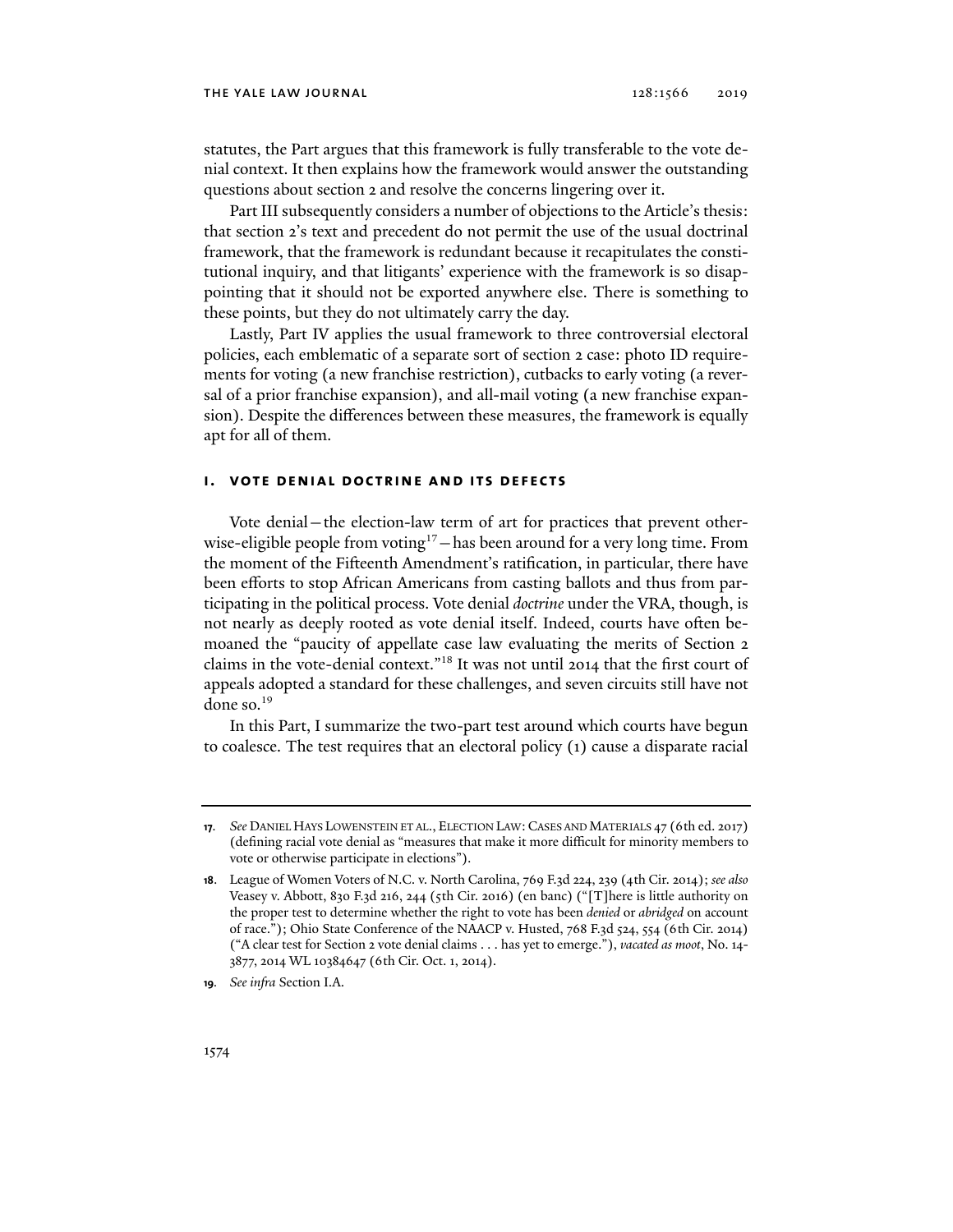impact (2) through the policy's interaction with social and historical discrimination. I also note the legal academy's largely positive response to this approach. Switching from description to critique, I then identify a host of issues that remain unresolved under the test. I further point out several difficulties that can be expected to intensify if the test continues to be used in its current form. This legal uncertainty—one might even call it jeopardy—is the basis for this Article's call to unify disparate impact law.

# *A. The Emerging Judicial Consensus*

When the VRA was first enacted in 1965 – after the beatings of protesters in Selma, Alabama outraged the nation and after a southern filibuster was broken in the Senate—the statute was highly focused on vote denial.<sup>20</sup> Vote denial, through poll taxes, literacy tests, and other discriminatory practices, is what motivated the marchers on the Edmund Pettus Bridge and their fellow activists around the country.<sup>21</sup> Vote denial is also what the VRA sought to combat through several of its provisions. Section 3 authorized the deployment of federal observers whenever suits were brought to "enforce the voting guarantees of the fourteenth or fifteenth amendment.<sup>"22</sup> Section 4 suspended literacy tests, moral character requirements, and other similar devices for five years.<sup>23</sup> And section 5 obliged certain southern jurisdictions to obtain federal permission before implementing any new "voting qualification or prerequisite to voting."<sup>24</sup>

This was "strong medicine," in the Supreme Court's words.<sup>25</sup> In fact, it was so potent that jurisdictions wishing to suppress the electoral influence of minority citizens mostly switched from vote denial to vote dilution.<sup>26</sup> Vote dilution, another election-law term of art, refers to practices that do not prevent anyone

- **23**. Voting Rights Act of 1965 § 4(a).
- **24.** Section 5 is codified at 52 U.S.C. § 10304 (2018).
- **25**. Shelby County v. Holder, 133 S. Ct. 2612, 2618 (2013).
- **26***. See id.* at 2634 (Ginsburg, J., dissenting) (noting that as minority citizens increasingly registered to vote and voted, "[e]fforts to reduce the impact of minority votes, in contrast to direct attempts to block access to the ballot," became more common).

**<sup>20</sup>**. For a rich treatment of the VRA's enactment, see DAVID ARETHA, THE CIVIL RIGHTS MOVE-MENT: SELMA AND THE VOTING RIGHTS ACT (2008).

**<sup>21</sup>***. See id.* at 73-76.

**<sup>22</sup>**. Section 3 is codified at 52 U.S.C. § 10302 (2018). It originally mentioned only the Fifteenth Amendment. *See* Voting Rights Act of 1965, Pub. L. No. 89-110, § 3, 79 Stat. 437, 437.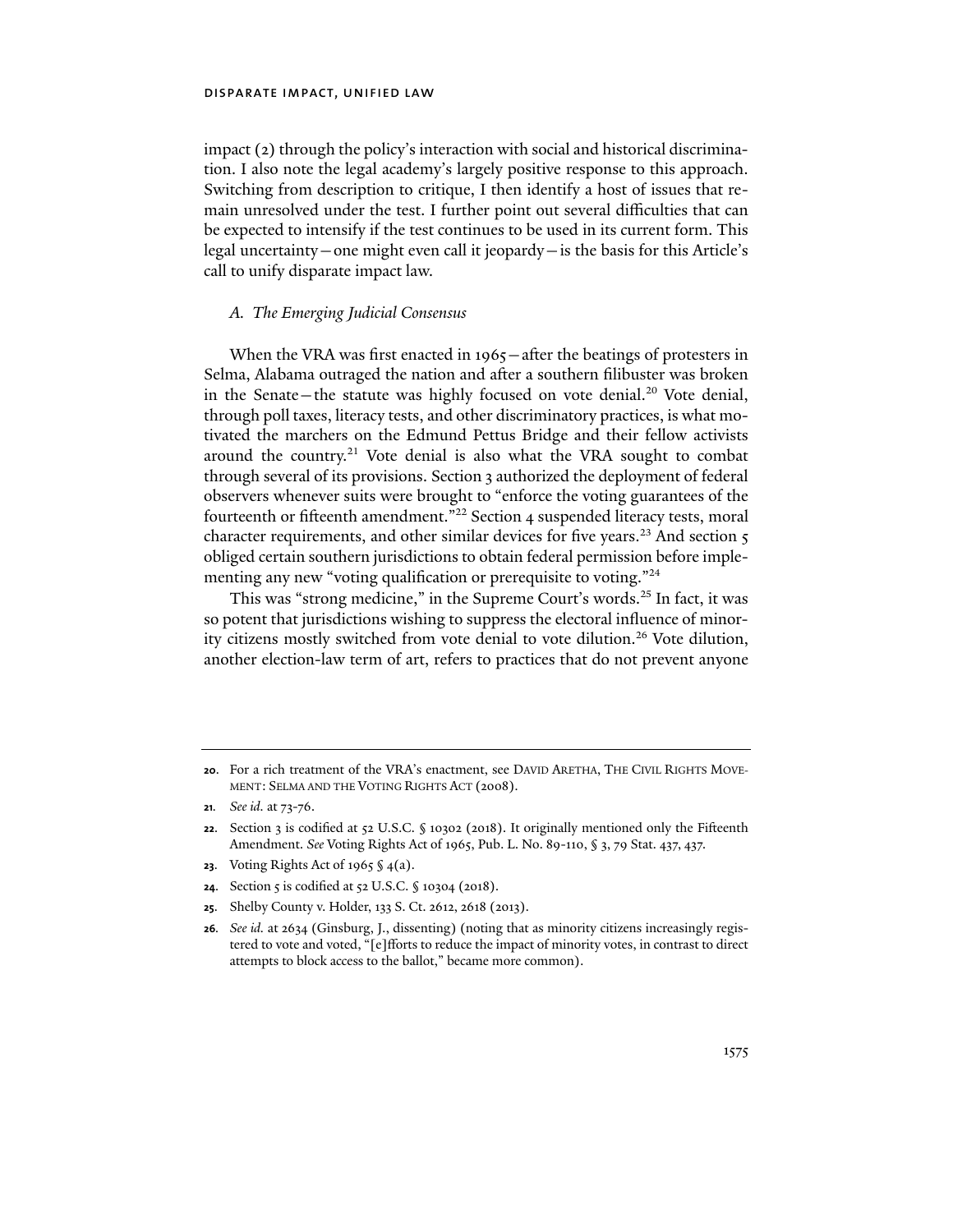from voting but that nevertheless reduce the clout of minority groups by changing how votes are aggregated.<sup>27</sup> Dilutive practices include at-large elections as well as district plans that inefficiently disperse or concentrate minority voters. Between roughly the 1970s and the 2000s, these sorts of policies accounted for the vast majority of voting rights litigation under both the Constitution and the VRA.28 They were also the measures about which Congress was most concerned when it amended section 2 in 1982 to make clear the provision could be violated even in the absence of discriminatory intent.<sup>29</sup>

But while vote dilution was more salient at the time of section 2's revision, it is plain that the provision applies to vote denial, too.<sup>30</sup> Subsection (a) covers any "voting qualification or prerequisite to voting or standard, practice, or procedure"<sup>31</sup> - language that encompasses both direct and indirect barriers to voting. Subsection (a) also prohibits the "denial *or* abridgement of the right . . . to vote"32—in other words, vote denial *or* vote dilution. Subsection (b) further explains that section 2 is violated if "the political processes leading to nomination or election . . . are not equally open to participation by [minority] members," "in that [minority] members have less opportunity than other members of the electorate to participate in the political process."33 Vote denial, of course, operates precisely by impeding such equal participation. And in the authoritative Senate report that accompanied the amended section 2, Congress confirmed that the

- **31**. 52 U.S.C. § 10301(a) (2018).
- **32***. Id.* (emphasis added).
- **33***. Id.* § 10301(b).

**<sup>27</sup>***. See* LOWENSTEIN ET AL. *supra* note 17, at 216.

**<sup>28</sup>***. See, e.g.*, Adam B. Cox & Thomas J. Miles, *Judging the Voting Rights Act*, 108 COLUM. L. REV.1, 11 (2008) (observing that section 2 claims "are dominated by . . . challenges to at-large elections . . . and challenges to reapportionment plans"); Peyton McCrary et al., *The Law of Preclearance: Enforcing Section 5*, *in* THE FUTURE OF THE VOTING RIGHTS ACT 20, 25 (David L. Epstein et al. eds., 2006) (finding the same for section 5). For an empirical examination of the impact of this vote dilution litigation, see Nicholas O. Stephanopoulos, *Race, Place, and Power*, 68 STAN. L. REV.1323 (2016).

**<sup>29</sup>***. See generally* S. REP. NO. 97-417 (1982) (discussing vote dilution almost exclusively).

**<sup>30</sup>***. See, e.g.*, Holder v. Hall, 512 U.S. 874, 891-946 (1994) (Thomas, J., concurring in the judgment) (arguing at length that section 2 applies *only* to vote denial); Daniel P. Tokaji, *Applying Section 2 to the New Vote Denial*, 50 HARV. C.R.-C.L. L. REV. 439, 441, 442 (2015) ("[T]he text and legislative history leave no doubt that § 2's 'results' language applies to both vote denial and vote dilution claims.").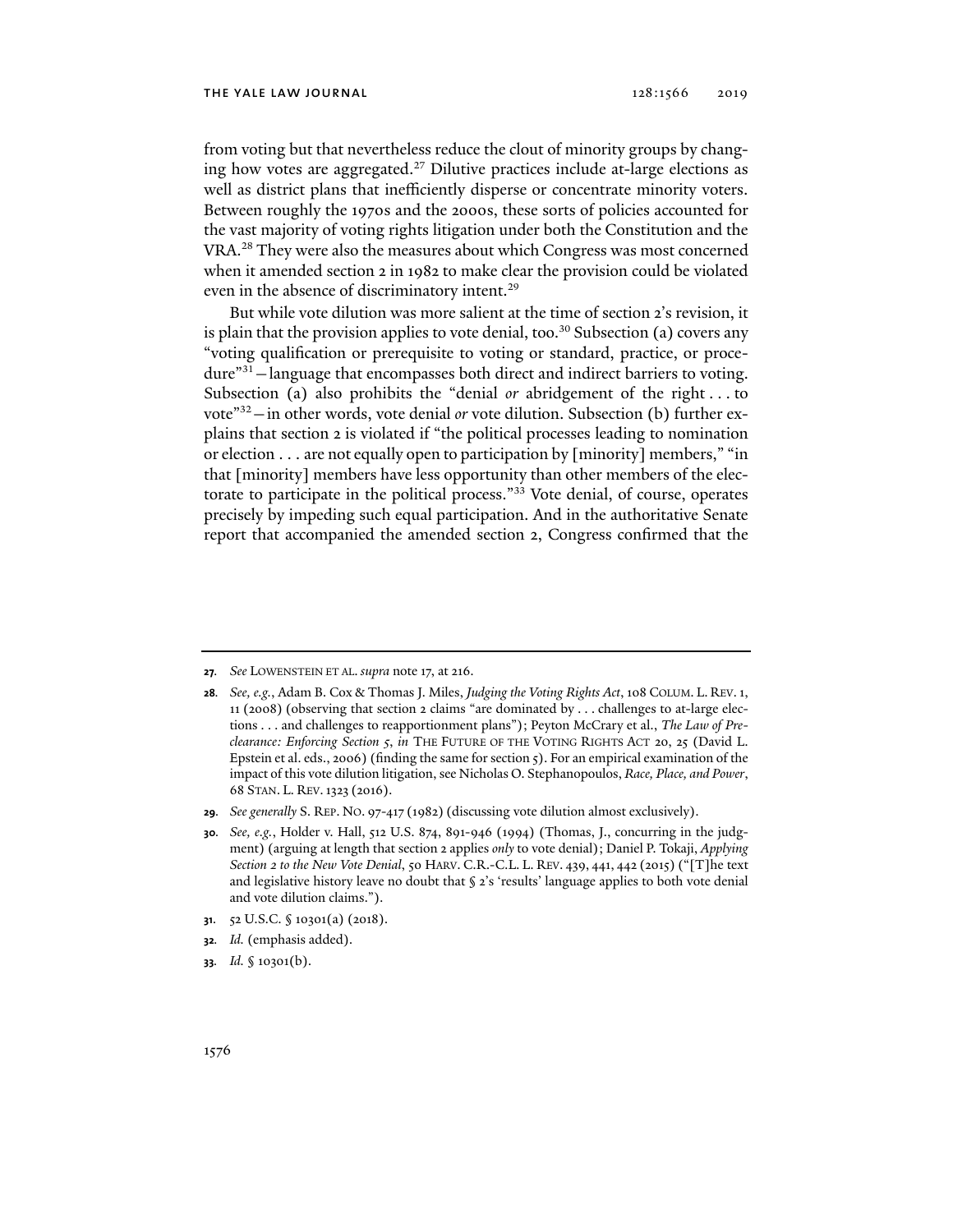provision "remains the major statutory prohibition of all voting rights discrimination."<sup>34</sup> It thus "prohibits practices [that]  $\ldots$  result in the denial of equal access to any phase of the electoral process for minority group members."35

The few section 2 vote denial cases that were decided in the 1980s, 1990s, and 2000s failed to yield a consensus as to the proper legal standard.36 Courts agreed that a racial disparity alone was not enough to establish liability. But they diverged as to what else might be required. Some courts demanded proof of proximate causation: proof, that is, that the challenged policy was directly responsible for the disparate impact. If some other variable was significantly implicated, then the policy could not be deemed the key driver.<sup>37</sup> Other courts emphasized the interaction between the policy and social and historical patterns of discrimination. On this view, section 2 was breached only if discrimination worsened the present conditions of minority citizens, and these inferior conditions explained why the policy produced a racial disparity.<sup>38</sup> And still other courts insisted on the satisfaction of relevant factors from the 1982 Senate report.<sup>39</sup> These included a legacy of discrimination, socioeconomic differences between minority and nonminority citizens, and racialized campaigns for office.<sup>40</sup>

There were few section 2 vote denial cases from the 1980s through the 2000s because vote denial itself was not very common in this period. Since 2010,

**<sup>34</sup>**. S. REP. NO. 97-417, at 30.

**<sup>35</sup>***. Id.*

**<sup>36</sup>**. For a longer discussion of these cases, see Stephanopoulos, *supra* note 4, at 107-09. They likely failed to produce consensus because of their scarcity; there was simply too little judicial activity.

**<sup>37</sup>***. See, e.g.*, Smith v. Salt River Project Agric. Improvement & Power Dist., 109 F.3d 586, 595 (9th Cir. 1997); Ortiz v. City of Phila. Office of City Comm'rs Voter Registration Div., 28 F.3d 306, 310 (3d Cir. 1994) ("[T]here must be some causal connection between the challenged electoral practice and the alleged discrimination . . . ."); Irby v. Va. State Bd. of Elections, 889 F.2d 1352, 1359 (4th Cir. 1989) ("The evidence cast considerable doubt on the existence of a causal link between the appointive system and Black underrepresentation in Buckingham and Halifax counties.").

**<sup>38</sup>***. See, e.g.*, Farrakhan v. Washington, 338 F.3d 1009, 1018 (9th Cir. 2003) (endorsing "a broad, functionally-focused review of the evidence to determine whether a challenged voting practice interacts with surrounding racial discrimination in a meaningful way"); Wesley v. Collins, 791 F.2d 1255, 1260-61 (6th Cir. 1986).

**<sup>39</sup>**. S. REP. NO. 97-417, at 28-29 (listing "a variety of factors" relevant to "establish[ing] a violation" of section 2).

**<sup>40</sup>***. See, e.g.*, Johnson v. Governor of Fla., 405 F.3d 1214, 1227 n.26 (11th Cir. 2005); Roberts v. Wamser, 679 F. Supp. 1513, 1530 (E.D. Mo. 1987), *rev'd on other grounds*, 883 F.2d 617 (8th Cir. 1989); Miss. State Chapter, Operation Push v. Allain, 674 F. Supp. 1245, 1263 (N.D. Miss. 1987) ("[T]he same language and analysis is applicable to this voter registration case and each of the relevant [Senate] factors is addressed separately . . . .").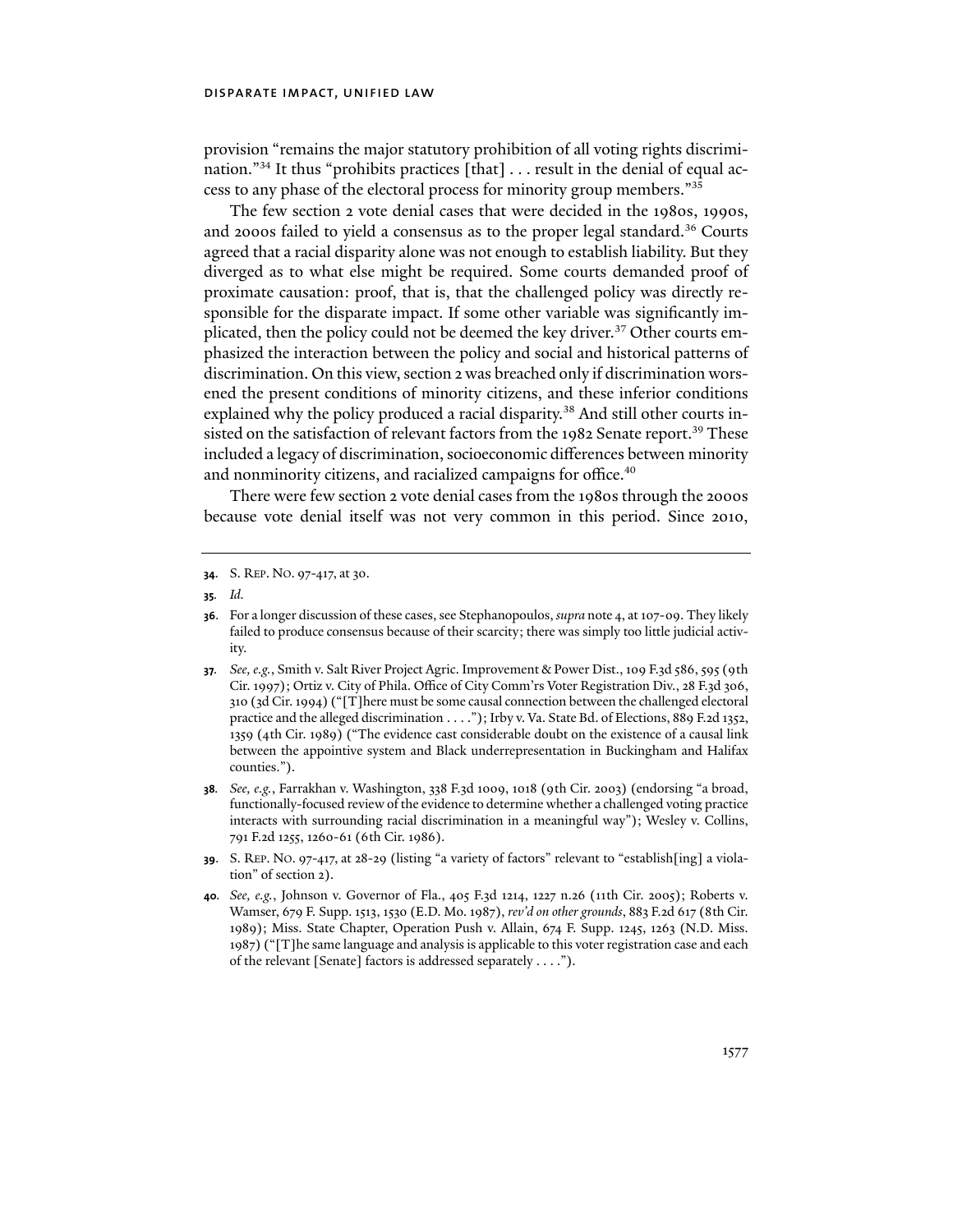though, *twenty-three* states have implemented new franchise restrictions.<sup>41</sup> Thirteen have required identification for voting; eleven have limited voter registration; seven have reduced the timespan available for early voting; and three have delayed the restoration of voting rights for people with criminal convictions.<sup>42</sup> These measures amount to the most systematic retrenchment of the right to vote since the civil rights era. In geographic coverage, indeed, they surpass the franchise restrictions of Jim Crow, since they are in effect nationwide, not confined to the South.

This resurgence of vote denial has sparked a sharp rise in section 2 vote denial litigation. Unlike their pre-2010 predecessors, though, courts deciding the recent wave of cases have managed to agree on the applicable legal standard.<sup>43</sup> The Sixth Circuit was the first mover, in a 2014 opinion about Ohio's cutback to early voting.44 The court "read the text of Section 2 and the limited relevant case law as requiring proof of two elements for a vote denial claim."45 First, the challenged practice "must impose a discriminatory burden on members of a protected class, meaning that members of the protected class 'have less opportunity than other members of the electorate to participate in the political process.'"46 Second, "that burden must in part be caused by or linked to 'social and historical conditions' that have or currently produce discrimination against members of the protected class."47

The Seventh Circuit followed closely on the Sixth Circuit's heels in a 2014 case involving Wisconsin's photo ID requirement for voting.48 The court "agree[d] . . . that a Section 2 vote-denial claim consists of two elements,"

**42***. See New Voting Restrictions*, *supra* note 1.

- **44***. See* Ohio State Conference of the NAACP v. Husted, 768 F.3d 524, 531-32 (6th Cir. 2014), *vacated as moot*, No. 14-3877, 2014 WL 10384647, at \*1 (6th Cir. Oct. 1, 2014).
- **45***. Id.* at 554.
- **46***. Id.* (quoting 42 U.S.C. § 1973(a)-(b) (2012), now codified at 52 U.S.C. § 10301(b) (2018)).
- **47***. Id.* (quoting Thornburg v. Gingles, 478 U.S. 30, 47 (1986)).
- **48***. See* Frank v. Walker, 768 F.3d 744, 746 (7th Cir. 2014).

**<sup>41</sup>***. See New Voting Restrictions*, *supra* note 1. The Supreme Court's decision in *Shelby County v. Holder*, 133 S. Ct. 2612 (2013), is one reason for this surge in vote denial. After *Shelby County*, formerly covered jurisdictions no longer need to preclear franchise restrictions before implementing them. Another driver is the large number of states in recent years where Republicans have enjoyed full control of the state government. Scholars have found that franchise restrictions are far more likely to be enacted by Republican administrations than by Democratic ones. *See, e.g.*, Keith Gunnar Bentele & Erin E. O'Brien, *Jim Crow 2.0? Why States Consider and Adopt Restrictive Voter Access Policies*, 11 PERSP. ON POL. 1088, 1089 (2013).

**<sup>43</sup>**. I only discuss appellate decisions here. Sections I.C and I.D address both appellate and trial court decisions. For other scholars noting the emerging judicial consensus, see Ho, *supra* note 6, at 808; Karlan, *supra* note 8, at 767; and Tokaji, *supra* note 30, at 455.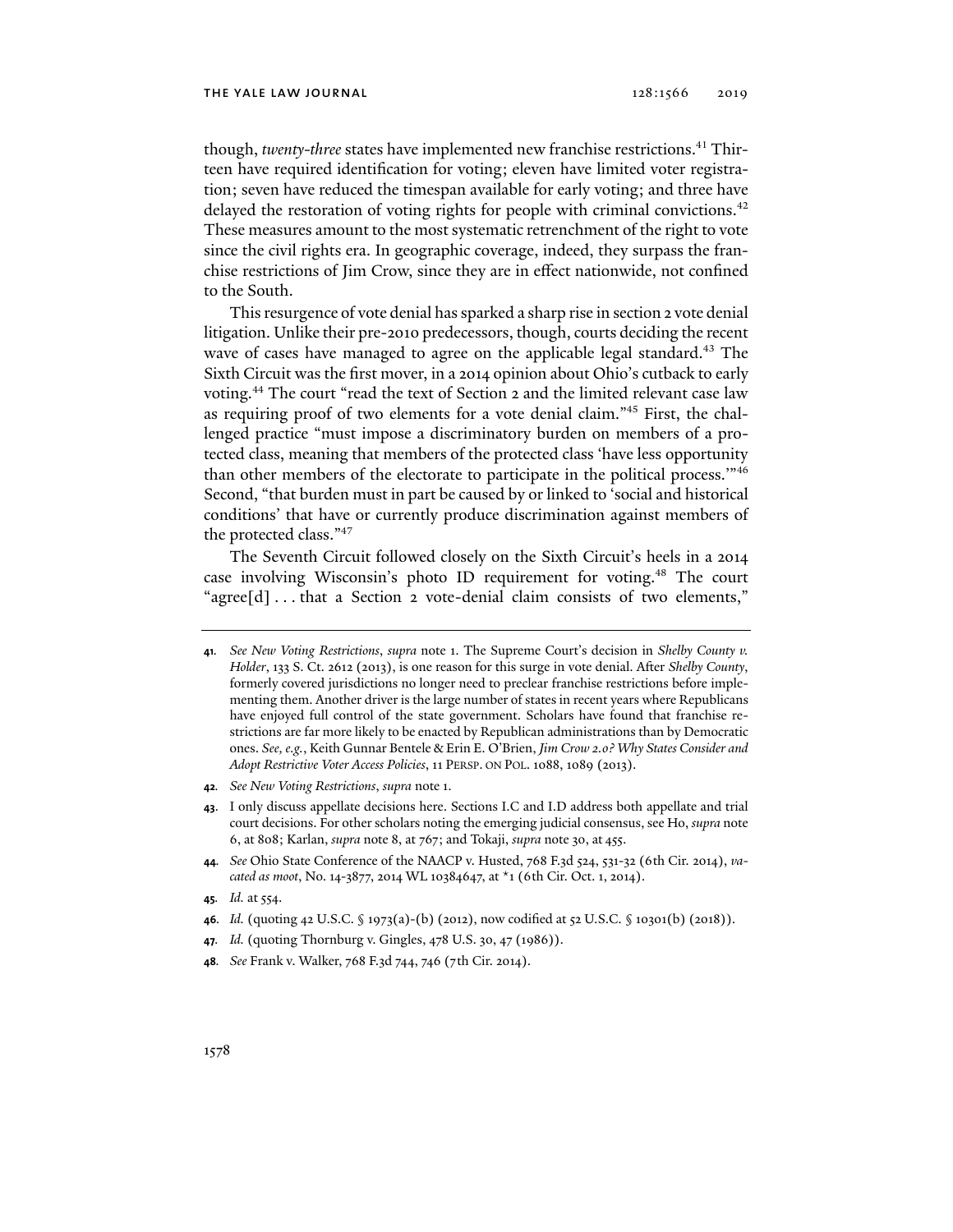though it cautioned that the second step "does not distinguish discrimination by the defendants from other persons' discrimination."49 Next in line was the Fourth Circuit, in a 2014 decision regarding a North Carolina law that (among other things) required a photo ID to vote, curbed early voting, and eliminated same-day voter registration.<sup>50</sup> In addition to endorsing the same two-pronged standard, the court emphasized the relevance of the Senate factors (the nonexclusive list of criteria in the 1982 Senate report) at the second stage of the analy $sis.^{51}$ 

Sitting en banc, the Fifth Circuit joined the emerging consensus in a 2016 case about Texas's photo ID requirement.<sup>52</sup> It too "adopt[ed] the two-part framework" and "conclude[d] that the [Senate] factors should be used to help determine whether there is a sufficient causal link between the disparate burden imposed and social and historical conditions produced by discrimination."53 Last to come on board (so far) was the Ninth Circuit, in a 2016 en banc decision addressing an Arizona law that banned almost anyone other than voters themselves from returning their early ballots.<sup>54</sup> Like its peers, the court "agree<sup>[d]</sup> with this two-part framework, which is consistent with Supreme Court precedent, our own precedent, and with the text of § 2."<sup>55</sup>

A few points about this test are worth stressing at this juncture. First, it builds on the pre-2010 case law about section 2 vote denial claims<sup>56</sup> – but in a rather odd way. Instead of selecting *one* of the earlier approaches, the test essentially embraces them all. The causation of a racial disparity is thus an important part of the inquiry, but so is a measure's interaction with social and historical discrimination, and so too are the various Senate factors. Second, while the test does not explicitly refer to a jurisdiction's justification for a challenged practice, one of the Senate factors does bear on this issue. This factor asks "whether the policy underlying the state or political subdivision's use of [the practice] is tenuous."57 A tenuous policy is tantamount to a weak justification and cuts in favor of liability.

- **54***. See* Feldman v. Ariz. Sec'y of State's Office, 843 F.3d 366, 371-73 (9th Cir. 2016) (en banc).
- **55***. Id.* at 379.
- **56***. See supra* notes 36-40 and accompanying text.
- **57**. S. REP. NO. 97-417, at 29 (1982).

**<sup>49</sup>***. Id.* at 754-55.

**<sup>50</sup>***. See* League of Women Voters of N.C. v. North Carolina, 769 F.3d 224, 229 (4th Cir. 2014).

**<sup>51</sup>***. Id.* at 240.

**<sup>52</sup>***. See* Veasey v. Abbott, 830 F.3d 216, 225-27 (5th Cir. 2016) (en banc).

**<sup>53</sup>***. Id.* at 244-45.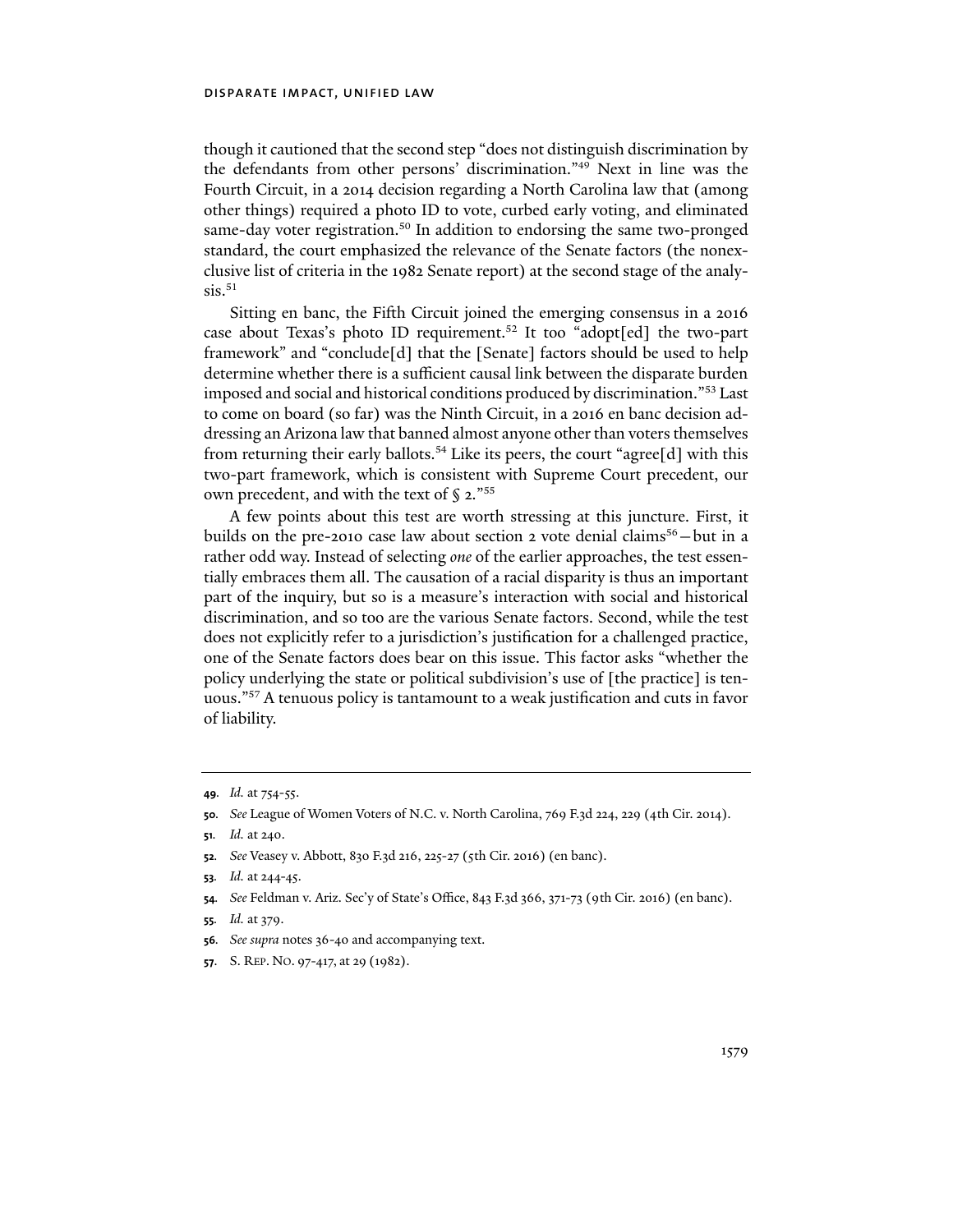Third, of the remaining Senate factors, only a few are relevant to vote denial (as opposed to vote dilution) claims. They are "the extent of any history of official discrimination" with respect to voting, "the extent to which members of the minority group . . . bear the effects of discrimination in such areas as education, employment and health," and "whether political campaigns have been characterized by overt or subtle racial appeals."58 These factors illuminate the social and historical discrimination with which a measure must interact to produce its disparate impact. Last, and most pertinent here, the emerging consensus about the test's *form* masks a number of fierce disagreements about its *application*. I turn to these areas of dispute later in this Part.<sup>59</sup> They mean that section 2 vote denial law is much more unsettled than its placid surface suggests.

# *B. The Academy's Approval*

Before diving into these turbulent waters, though, I note one more zone of relative harmony: the legal academy. Before the courts of appeals began to embrace their two-part test in 2014, several scholars recommended close to the same inquiry. In a 2001 article, Stephen Pershing emphasized both the "causal link that . . . transmits to the voting process the racially disparate effect of some other social inequality" and the "idea that the Senate Report totality factors [should] be applied in every section 2 case."<sup>60</sup> In a 2006 piece, Paul Moke and Richard Saphire called attention to "the interaction between racial disparities in economics, employment, and education and [the challenged policy] that yields an inability to participate in the franchise."<sup>61</sup> And in 2013, Janai Nelson argued that courts should "examine the historical racial context of discrimination" in order to "determine whether persistent racial inequality interacts with [disputed] laws to cause disparate vote denial."62 All of these commentators should feel vindicated by the emerging judicial consensus, which largely tracks their work.<sup>63</sup>

**59***. See infra* Section I.C.

- **62**. Nelson, *supra* note 58, at 597.
- **63**. So should Dan Tokaji, who urged in 2006 that "a plaintiff . . . be required to show . . . that this disparate impact is traceable to the challenged practice's interaction with social and historical conditions," Daniel P. Tokaji, *The New Vote Denial: Where Election Reform Meets the*

**<sup>58</sup>***. Id.* at 28-29. These are the factors that most explicitly address discrimination in all its guises. *See also* Janai S. Nelson, *The Causal Context of Disparate Vote Denial*, 54 B.C. L. REV. 579, 595- 97 (2013) (highlighting the Senate factors relating to discrimination).

**<sup>60</sup>**. Stephen B. Pershing, *The Voting Rights Act in the Internet Age: An Equal Access Theory for Interesting Times*, 34 LOY. L.A. L. REV. 1171, 1193-94 (2001).

**<sup>61</sup>**. Paul Moke & Richard B. Saphire, *The Voting Rights Act and the Racial Gap in Lost Votes*, 58 HASTINGS L.J.1, 24 (2006).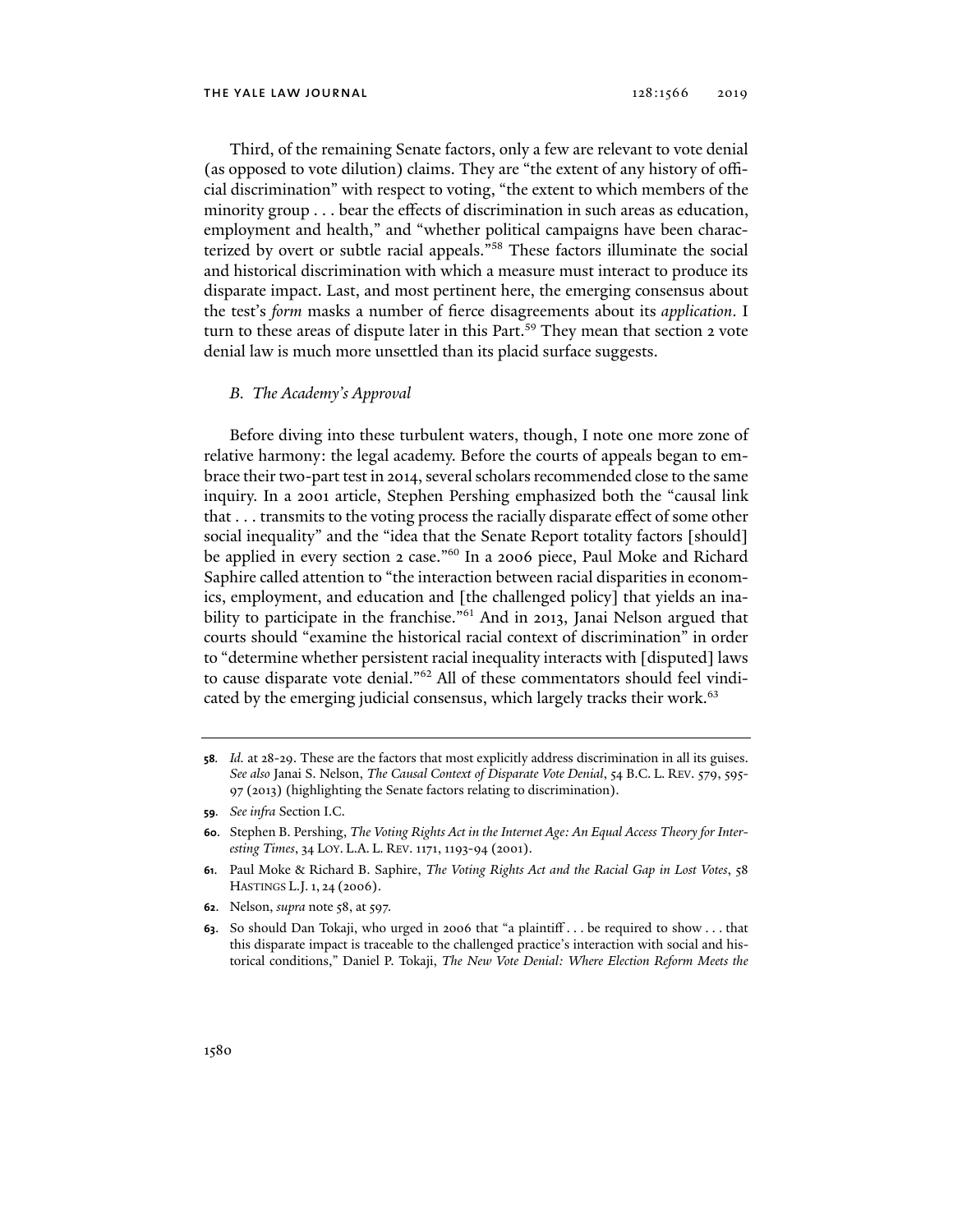Since courts arrived at their approach, too, the academic reception has been highly positive. Voting rights litigator Dale Ho, who has tried several key VRA cases, has written that "the new two-part test for vote denial liability under Section 2" is "a bulwark against some of the worst attempts at vote denial."<sup>64</sup> As mentioned earlier,<sup>65</sup> Issacharoff and Karlan have each praised the test, describing it as a "breakthrough"66 that promotes "full civic inclusion for long-excluded minority citizens."67 They have also contended that "whether the policy underlying the challenged practice is 'tenuous' [should] play[] a more central role" in the analysis.68 Dan Tokaji has taken an analogous position, labeling the test's two prongs "a significant improvement" over prior doctrine, and urging that they be supplemented by a third element that would "balance the harm to minority voters against the state's proffered interests."69

I share Issacharoff, Karlan, and Tokaji's view that courts should more carefully scrutinize the justifications for the racial disparities caused by electoral practices. But my perspective otherwise diverges from the academic conventional wisdom.<sup>70</sup> As I explain below,<sup>71</sup> I do not agree that a measure's interaction with social and historical discrimination should be a distinct legal requirement. Nor do I think the Senate factors deserve the pride of place that has been given to them. Even as to justifications, their evaluation should be a separate part of the inquiry, I believe, not an embellishment of a Senate factor or an open-ended balancing exercise. My stances, I hasten to add, are not simply my personal preferences. Rather, they follow from my commitment to unifying disparate impact law—to treating section 2 as a subfield of a larger legal domain, not as its own secluded fiefdom. Taking this project seriously means rethinking the judicial standard for vote denial claims, not just tinkering at its edges.

- **64**. Ho, *supra* note 6, at 823.
- **65***. See supra* notes 7-8 and accompanying text.
- **66**. Issacharoff, *supra* note 7, at 317.
- **67**. Karlan, *supra* note 8, at 789.
- **68***. Id.* at 768; *see also* Issacharoff, *supra* note 7, at 316 ("[I]n the emerging voting-rights cases, tenuousness becomes the statutory hook for shifting the inquiry onto the state's justification for the proposed reform of electoral practices.").
- **69**. Tokaji, *supra* note 30, at 441.
- **70**. I note, though, that several other scholars have observed (but not pursued) the analogy between Title VII and section 2 vote denial claims. *See* Ho, *supra* note 5, at 687; Nelson, *supra* note 58, at 587; Tokaji, *supra* note 63, at 692.
- **71***. See infra* Part II.

*Voting Rights Act*, 57 S.C. L. REV. 689, 724 (2006), and Dale Ho, who identified this approach as an option in 2014, *see* Ho, *supra* note 5, at 695-96. I flag Tokaji's and Ho's more recent work in the next paragraph.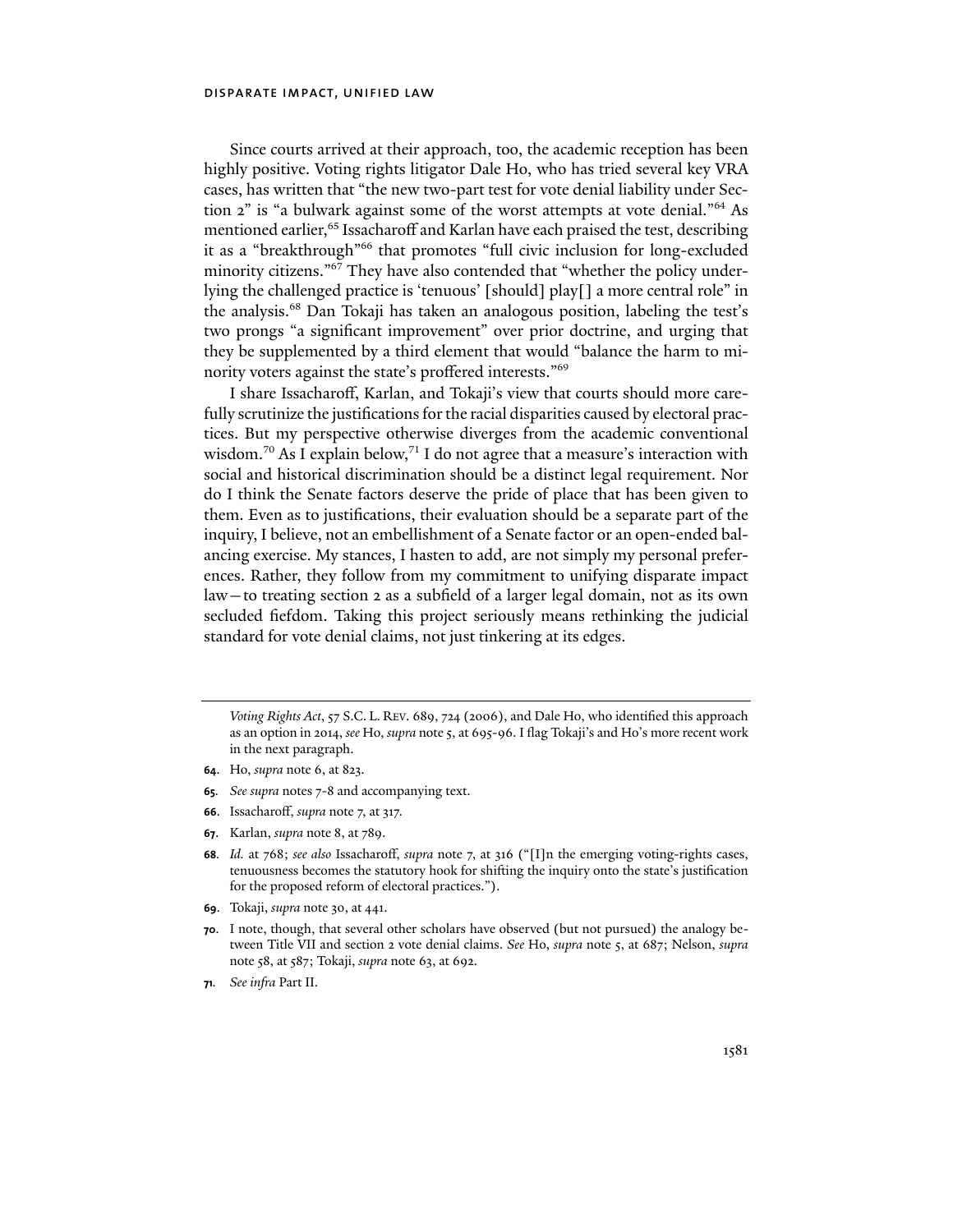#### *C. Unanswered Questions*

But *why* unify disparate impact law? *Why* disrupt a status quo that commands general assent from courts and scholars alike? I present the affirmative case for unification (and disruption) in Part II. First, though, in this Section and the next, I highlight the problems with the doctrine as it currently stands. One glaring issue is that, to date, the case law has failed to answer basic questions about the operation of the test for section 2 vote denial claims. These questions have arisen — repeatedly—in recent suits. But in engaging with them, courts have taken sharply different tacks and no resolution seems forthcoming.

Moreover, at least some of the blame for the discord may be attributable to courts' insistence on analyzing section 2 in isolation, without reference to the rest of disparate impact law. As I explain later, under Title VII, the FHA, and other statutes, reasonable answers exist to the questions that have stymied the judiciary under section 2.<sup>72</sup> Yet these solutions have been overlooked by courts deciding vote denial cases. Instead, they have marched alone into the fray, indifferent to the doctrinal progress their peers have made in adjacent areas. Confusion and conflict have been the predictable results.

# *1. Specific Practice or Entire System?*

To start, what exactly is a section 2 vote denial plaintiff supposed to challenge—a particular electoral practice or a jurisdiction's integrated system of election administration? Some courts have individually examined a series of measures, making factual findings and reaching legal conclusions as to each discrete policy. A North Carolina district court, for example, "considered each challenged electoral mechanism only separately" when confronted with an omnibus law that regulated voter identification, early voting, same-day voter registration, and several more subjects.73 The Sixth Circuit did the same in a dispute over Ohio provisions that tightened the identification requirements for absentee ballots, shortened the period for fixing absentee-ballot mistakes, and limited pollworker assistance for needy voters.<sup>74</sup> As the dissent put it, the court "engage[d]

**<sup>72</sup>***. See infra* Section II.C.

**<sup>73</sup>**. League of Women Voters of N.C. v. North Carolina, 769 F.3d 224, 242 (4th Cir. 2014) (describing the district court's approach).

**<sup>74</sup>***. See* Ne. Ohio Coal. for the Homeless v. Husted, 837 F.3d 612, 618 (6th Cir. 2016).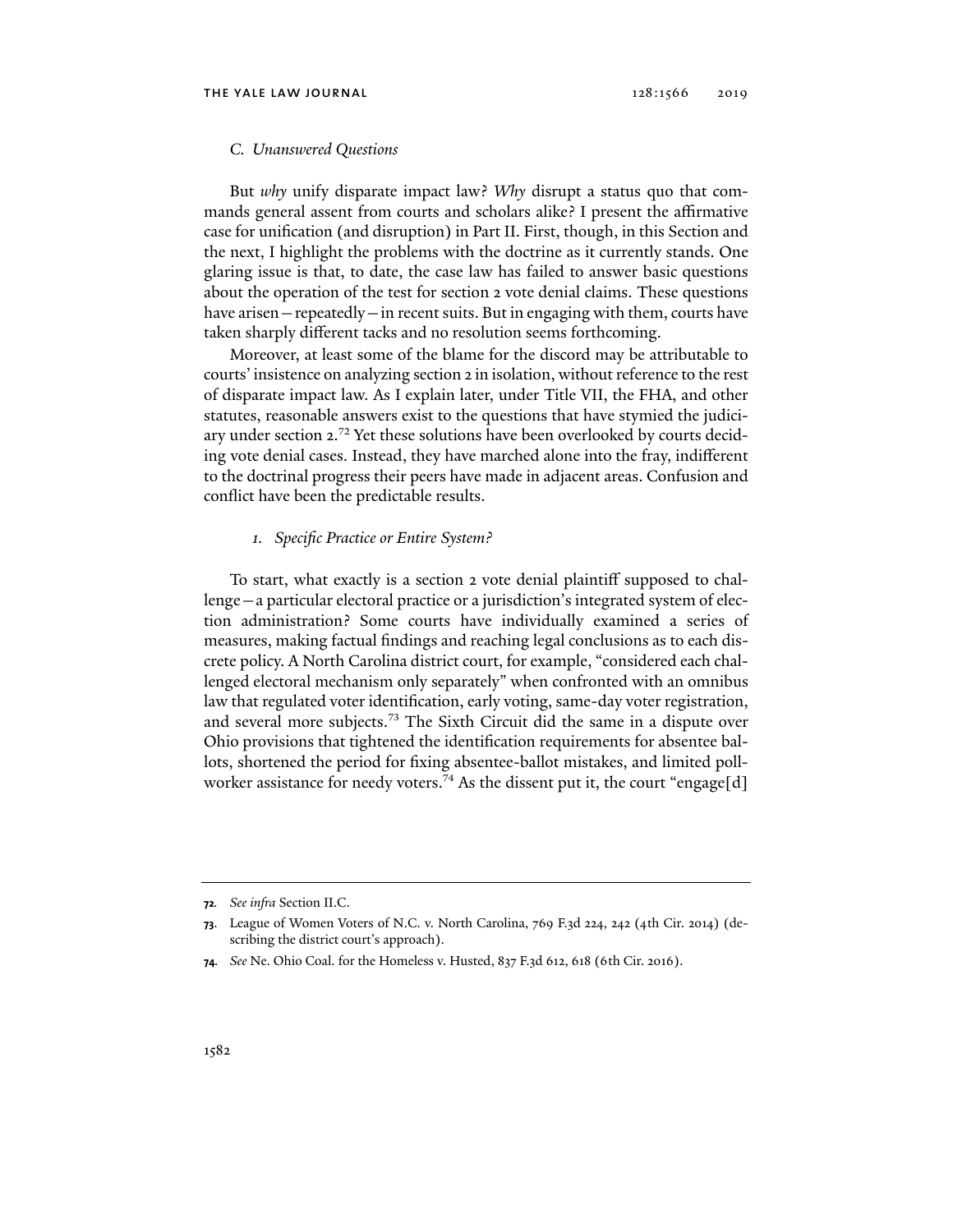in a piecemeal freeze frame approach . . . finding that each new requirement alone in a vacuum does not meet the standard for disparate impact."75

Other courts, however, have evaluated the collective result of all the disputed practices. Assessing the same North Carolina omnibus law, for instance, the Fourth Circuit "consider[ed] the sum of those parts and their cumulative effect on minority access to the ballot box."76 Together, "the panoply of restrictions results in greater disenfranchisement than any of the law's provisions individually."77 Similarly, in a case about Wisconsin's photo ID requirement, the Seventh Circuit held that it "must look not at [this requirement] in isolation but to the entire voting and registration system."78 Because "blacks do not seem to be disadvantaged by Wisconsin's electoral system as a whole," the court upheld the measure.<sup>79</sup>

# *2. Does the Size of the Disparity Matter?*

Next, whether one policy or many are at issue, does the disparate racial impact have to reach a certain magnitude before section 2 is violated? An Alabama district court said yes in a case involving a photo ID requirement, in which the plaintiffs' expert estimated that only 1.4%, 2.4%, and 2.3% of white, black, and Hispanic registered voters, respectively, lacked valid documents.<sup>80</sup> The court thought this "discrepancy in photo ID possession rates" was "miniscule," and thus held that "the law has no discriminatory impact."81 A North Carolina district court followed the same logic in analyzing a ban on counting provisional ballots cast in the wrong precinct.<sup>82</sup> About 0.2% of white voters' ballots and 0.3%

- **76***. League of Women Voters*, 769 F.3d at 242.
- **77**. N.C. State Conference of the NAACP v. McCrory, 831 F.3d 204, 231 (4th Cir. 2016).
- **78**. Frank v. Walker, 768 F.3d 744, 753 (7th Cir. 2014).
- **79***. Id.*; *see also, e.g.*, Ohio Democratic Party v. Husted, 834 F.3d 620, 628 (6th Cir. 2016) (treating an Ohio cutback to early voting as "one component of Ohio's progressive voting system" and emphasizing the "many options that remain available to Ohio voters").
- **80**. Greater Birmingham Ministries v. Merrill, 284 F. Supp. 3d 1253, 1269 (N.D. Ala. 2018).
- **81***. Id.* at 1274, 1277.
- **82***. See* N.C. State Conference of the NAACP v. McCrory, 997 F. Supp. 2d 322, 366 (M.D.N.C.), *aff'd in part and rev'd in part*, 769 F.3d 224 (4th Cir. 2014).

**<sup>75</sup>***. Id.* at 658 (Keith, J., concurring in part, dissenting in part); *see also, e.g.*, One Wis. Inst. v. Thomsen, 198 F. Supp. 3d 896, 954-57 (W.D. Wis. 2016) (separately analyzing five Wisconsin policies); Ohio Org. Collaborative v. Husted, 189 F. Supp. 3d 708, 758-59 (S.D. Ohio 2016) (separately analyzing five Ohio policies), *rev'd*, 834 F.3d 620 (6th Cir. 2016).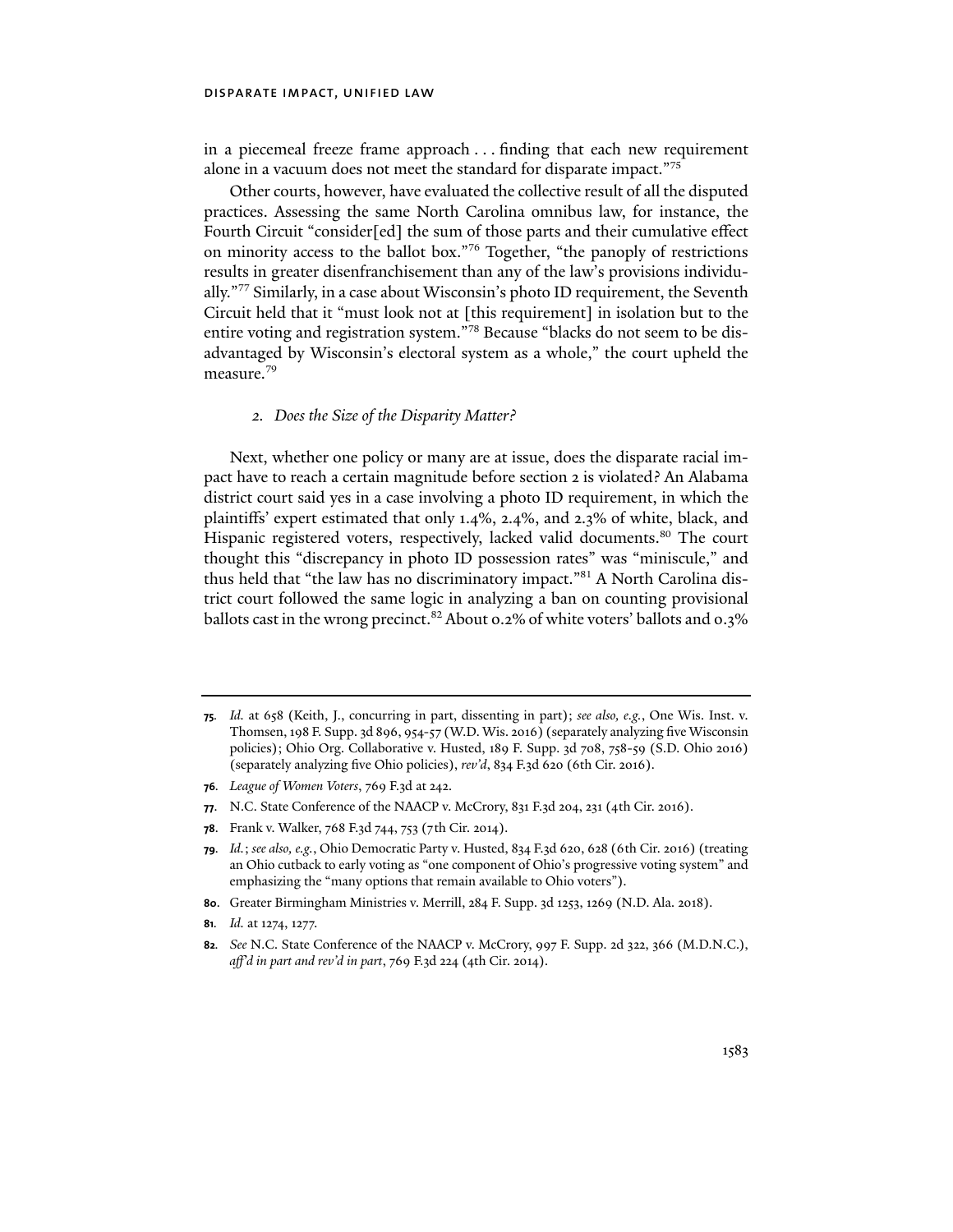of black voters' ballots are cast in an incorrect place—a difference that was "minimal," in the court's view, and would "not result in unequal access to the polls."83

Not so, retorted the Fourth Circuit on appeal. "[T]he basic truth [is] that even one disenfranchised voter—let alone several thousand—is too many."84 "[W]hat matters for purposes of Section 2 is not how many minority voters are being denied equal electoral opportunities but simply that 'any' minority voter is being denied . . . . "85 Justice Scalia also suggested that the scale of a racial disparity is immaterial in a vote denial hypothetical he posed in a vote dilution case. If "a county permitted voter registration for only three hours one day a week, and that made it more difficult for blacks to register than whites . . . § 2 would therefore be violated—even if the number of potential black voters was  $\ldots$  small."<sup>86</sup>

# *3. Ability to Comply or Effect on Turnout?*

Third, how should a racial difference be measured—in terms of minority and nonminority citizens' abilities to comply with a provision, or based on its ultimate effect on voter turnout? In a case about Texas's photo ID requirement, the Fifth Circuit "decline[d] to require a showing of lower turnout to prove a Section 2 violation."87 The court explained that "[a]n election law may keep some voters from going to the polls," yet "turnout by different voters might increase for some other reason."88 The Fourth Circuit took the same position when African American turnout grew slightly after the North Carolina omnibus law was implemented for one election.<sup>89</sup> According to the court, this rise was "beyond the scope of disproportionate impact analysis" and did not change the reality that "many African American votes went uncounted."90

- **85***. Id.*
- **86**. Chisom v. Roemer, 501 U.S. 380, 408 (1991) (Scalia, J., dissenting).
- **87**. Veasey v. Abbott, 830 F.3d 216, 260 (5th Cir. 2016) (en banc).
- **88***. Id.*
- **89**. N.C. State Conference of the NAACP v. McCrory, 831 F.3d 204, 232 (4th Cir. 2016).

**<sup>83</sup>***. Id.* at 367; *see also, e.g.*, Ne. Ohio Coal. for the Homeless v. Husted, 837 F.3d 612, 628 (6th Cir. 2016) ("A law cannot disparately impact minority voters if its impact is insignificant to begin with.").

**<sup>84</sup>**. League of Women Voters of N.C. v. North Carolina, 769 F.3d 224, 244 (4th Cir. 2014).

**<sup>90</sup>***. Id.*; *see also, e.g.*, One Wis. Inst. v. Thomsen, 198 F. Supp. 3d 896, 953 (W.D. Wis. 2016) ("[R]aw turnout statistics reveal very little about the disparate burdens that a state's election system imposes."); Ne. Ohio Coal. for the Homeless v. Husted, No. 2:06-CV-896, 2016 WL 3166251, at  $\star$ 51 (S.D. Ohio June 7, 2016) ("Registration and turnout numbers . . . do not tell the entire story of a group's access to the polls."), *aff'd in part and rev'd in part*, 837 F.3d 612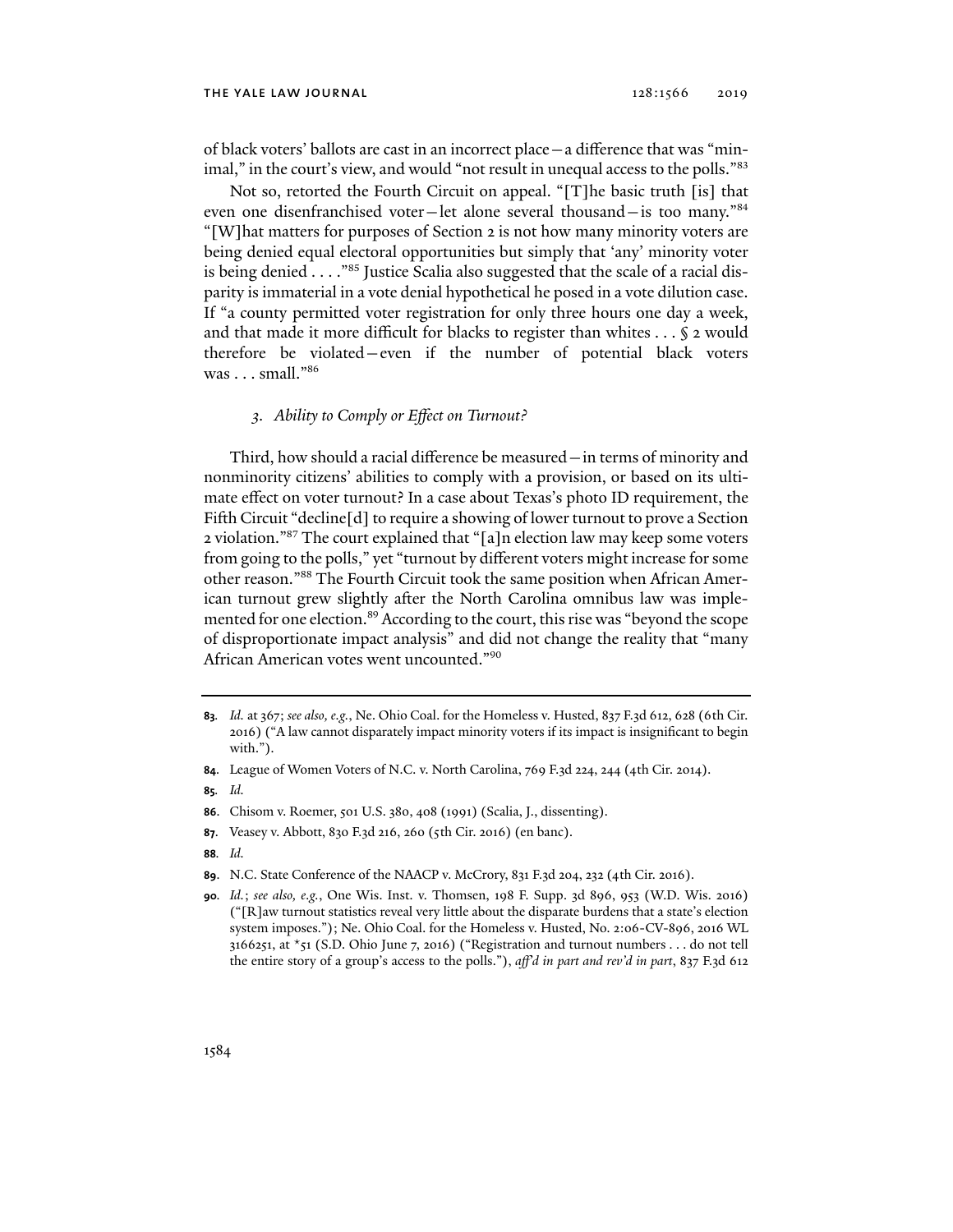In contrast, a dissenting Fifth Circuit judge argued against section 2 liability unless there was "a link between requiring [photo] IDs for voting and diminished turnout."91 In the absence of "evidence in the record that anybody was *actually* prevented from voting," a vote denial claim should fail.<sup>92</sup> Likewise, the Seventh Circuit sustained Wisconsin's photo ID requirement in part because it was unclear "what happened to voter turnout . . . when [the measure] was enforced."93 The court also wanted to know: "Did the requirement of photo ID reduce the number of voters below what otherwise would have been expected?"94 "Did that effect differ by race or ethnicity?"95 And "what has happened to voter turnout in the other states . . . that require photo IDs for voting"?96

# *4. Is Interaction with Discrimination Necessary?*

Fourth, must a policy's disparate racial impact be linked to its interaction with social and historical discrimination? As discussed above, the emerging judicial consensus insists on such a connection.<sup>97</sup> It also regards the Senate factors as instructive evidence of the discrimination with which a policy must interact.<sup>98</sup> But here too there are skeptical voices. The Seventh Circuit, for example, refused to consider private (as opposed to public) discrimination as well as any socioeconomic differences it may have caused. "[U]nits of government are responsible for their own discrimination but not for rectifying the effects of other persons' discrimination."99 Section 2 thus "does not require states to overcome so-

- **93**. Frank v. Walker, 768 F.3d 744, 747 (7th Cir. 2014).
- **94***. Id.*
- **95***. Id.*

<sup>(6</sup>th Cir. 2016). For scholars also endorsing this position, see Ho, *supra* note 6, at 809-15; Karlan, *supra* note 8, at 768-77; and Tokaji, *supra* note 30, at 474-76.

**<sup>91</sup>***. Veasey*, 830 F.3d at 308 (Jones, J., dissenting).

**<sup>92</sup>***. Id.* at 314.

**<sup>96</sup>***. Id.*; *see also, e.g.*, Ohio Democratic Party v. Husted, 834 F.3d 620, 639 (6th Cir. 2016) (upholding Ohio's cutback to early voting in part because "African Americans' participation was at least equal to that of white voters"); N.C. State Conference of the NAACP v. McCrory, 182 F. Supp. 3d 320, 424 (M.D.N.C.) ("[W]hen courts have found § 2 violations, they have frequently grounded that decision in part on lagging minority turnout and registration rates."), *rev'd*, 831 F.3d 204 (4th Cir. 2016).

**<sup>97</sup>***. See supra* Section I.A.

**<sup>98</sup>***. See id.*

**<sup>99</sup>***. Frank*, 768 F.3d at 753.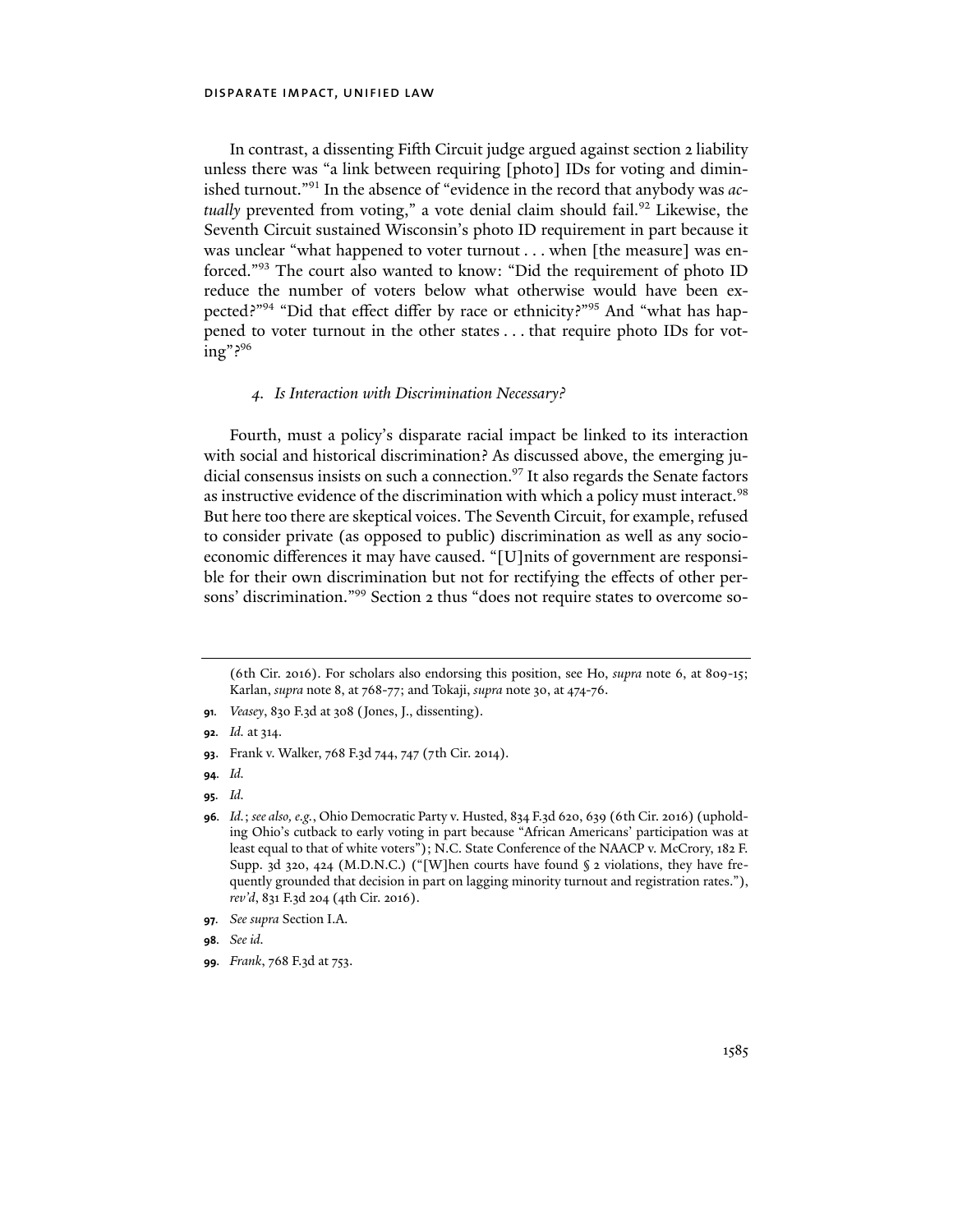#### THE YALE LAW JOURNAL 2019 2019 2019

cietal effects of private discrimination that affect the income or wealth of potential voters."100

A Wisconsin district court also deemed the Senate factors inapplicable. It observed that they "play a central role in vote-dilution cases," where they "assist courts in resolving the tension" between promoting minority representation on the one hand and avoiding a guarantee of proportional representation on the other.101 However, "[f]actors developed for this purpose are not necessarily relevant to cases, like this one, that do not present that tension."102 Interestingly, the court could point to impeccable legal authority matching its conclusion about the Senate factors' inaptness. The Senate report itself declared that vote denial cases "would not necessarily involve the same factors as the courts have utilized when dealing with" vote dilution. $103$ 

# *5. Are Minority Preferences a Defense?*

Fifth, is it exculpatory if a racial disparity can be ascribed to minority citizens' subjective preferences (and thus not to a practice's interaction with social and historical discrimination)? The Third Circuit thought so in a case involving a Pennsylvania law that purged registered voters from the rolls if they failed to vote for two years.<sup>104</sup> Minority citizens harmed by the provision, the court reasoned, "have registered to vote at least once, if not more often."<sup>105</sup> "Had they continued to do so," instead of choosing not to vote or register, "the purge law could not have affected them."106 A North Carolina district court dismissed evidence that minority citizens are more likely than nonminority citizens to use

**106***. Id.*

**<sup>100</sup>***. Id.*; *see also, e.g.*, Veasey v. Abbott, 830 F.3d 216, 306 (5th Cir. 2016) (en banc) (Jones, J., dissenting) (approvingly citing these passages); Farrakhan v. Washington, 359 F.3d 1116, 1125 (9th Cir. 2004) (Kozinski, J., dissenting from denial of rehearing en banc) (objecting to the view that section 2 liability attaches simply because "a disparate impact in an area external to voting . . . translates into a disparate impact on voting").

**<sup>101</sup>**. Frank v. Walker, 17 F. Supp. 3d 837, 869 (E.D. Wis.), *rev'd*, 768 F.3d 744 (7th Cir. 2014).

**<sup>102</sup>***. Id.*

**<sup>103</sup>**. S. REP.NO. 97-417, at 30 (1982);*see also, e.g.*, N.C. State Conference of the NAACP v. McCrory, 182 F. Supp. 3d 320, 414 (M.D.N.C.) ("These [Senate] factors are drawn from the vote dilution context, where they have more obvious application."), *rev'd*, 831 F.3d 204 (4th Cir. 2016).

**<sup>104</sup>***. See* Ortiz v. City of Phila. Office of City Comm'rs Voter Registration Div., 28 F.3d 306, 307 (3d Cir. 1994).

**<sup>105</sup>***. Id.* at 315.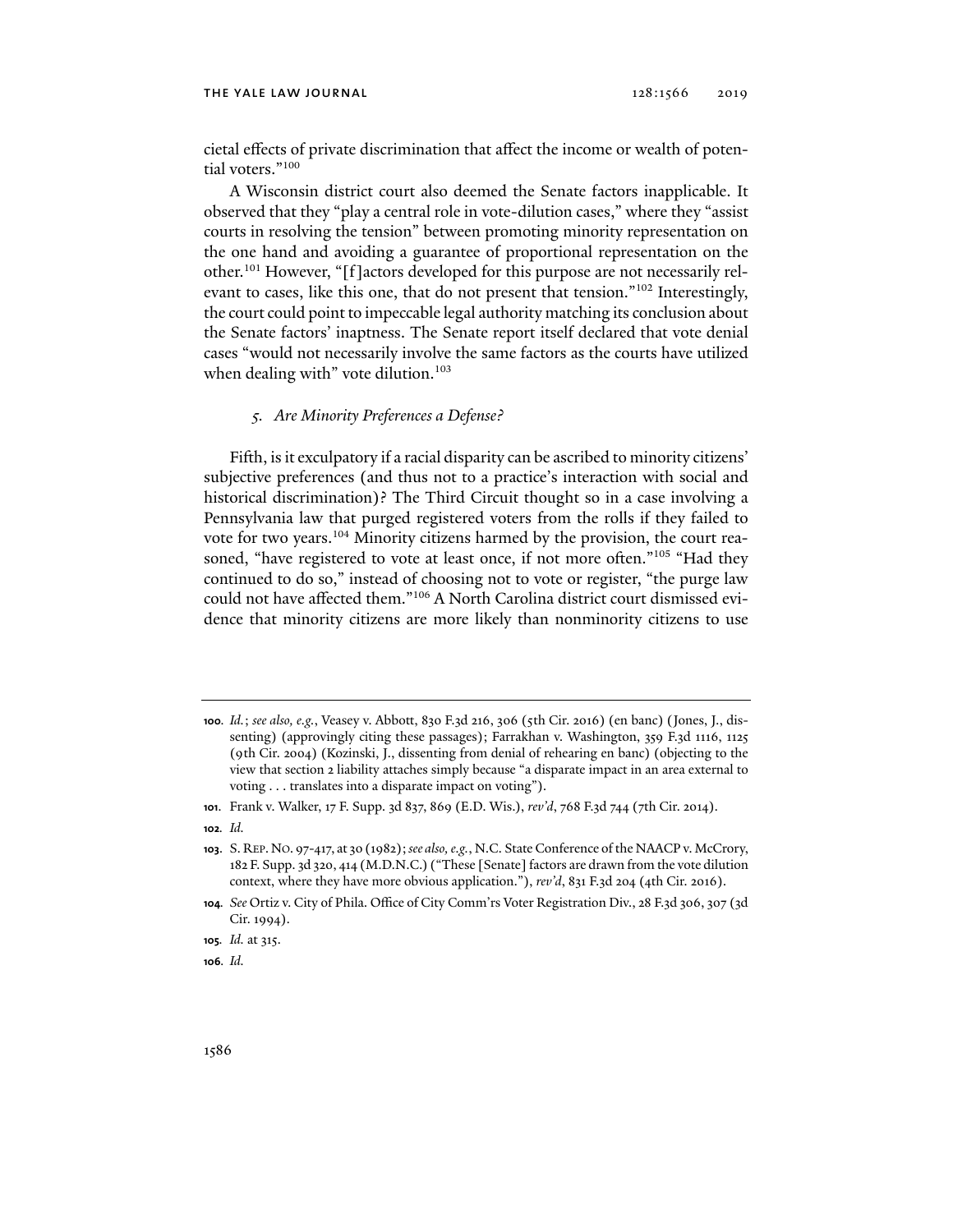same-day voter registration on the same basis.<sup>107</sup> "That voters *preferred* to use [same-day registration] . . . does not mean that without [it] voters lack equal opportunity."108

On appeal, the Fourth Circuit again vehemently disagreed. "No mere 'preference' led African Americans to disproportionately use early voting, same-day registration, out-of-precinct voting, and preregistration."109 "Registration and voting tools may be a simple 'preference' for many white North Carolinians, but for many African Americans, they are a necessity."110 The Sixth Circuit also found it immaterial that black voters' greater use of straight-ticket voting in Michigan is due to their "'tend[ency] to vote overwhelmingly for Democrats.'"111 While this partisan explanation made it "challenging" to say that the state's elimination of straight-ticket voting "'interacts with' [discriminatory] conditions" to produce a disparate impact, there was still a probable section 2 violation.<sup>112</sup>

# *6. How Does Tenuousness Work?*

Sixth, what is the nature of the inquiry into a policy's tenuousness—the sole Senate factor relating to a jurisdiction's justification for a practice? For most courts, tenuousness has been an afterthought, a brief addendum at the end of an opinion focused on other matters. Here, for instance, is the bulk of the Fourth Circuit's analysis of tenuousness in its decision about North Carolina's omnibus law: "North Carolina asserts goals of electoral integrity and fraud prevention. But nothing . . . suggests that those are anything other than merely imaginable."113 Similarly, this is the sum of what the Sixth Circuit had to say about tenuousness in a case about Ohio's cutback to early voting: "Under Senate factor

**112***. Id.*

**<sup>107</sup>***. See* N.C. State Conference of the NAACP v. McCrory, 997 F. Supp. 2d 322, 349 (M.D.N.C.), *aff'd in part and rev'd in part sub nom.* League of Women Voters of N.C. v. North Carolina, 769 F.3d 224 (4th Cir. 2014).

**<sup>108</sup>***. Id.* at 351.

**<sup>109</sup>**. N.C. State Conference of the NAACP v. McCrory, 831 F.3d 204, 233 (4th Cir. 2016).

**<sup>110</sup>***. Id.*

**<sup>111</sup>**. Mich. State A. Philip Randolph Inst. v. Johnson, 833 F.3d 656, 668 (6th Cir. 2016).

**<sup>113</sup>**. *League of Women Voters of N.C.*, 769 F.3d at 246; *see also id.* at 244 ("Section 2 does not prescribe a balancing test under which the State can pit its desire for administrative ease against its minority citizens' right to vote.").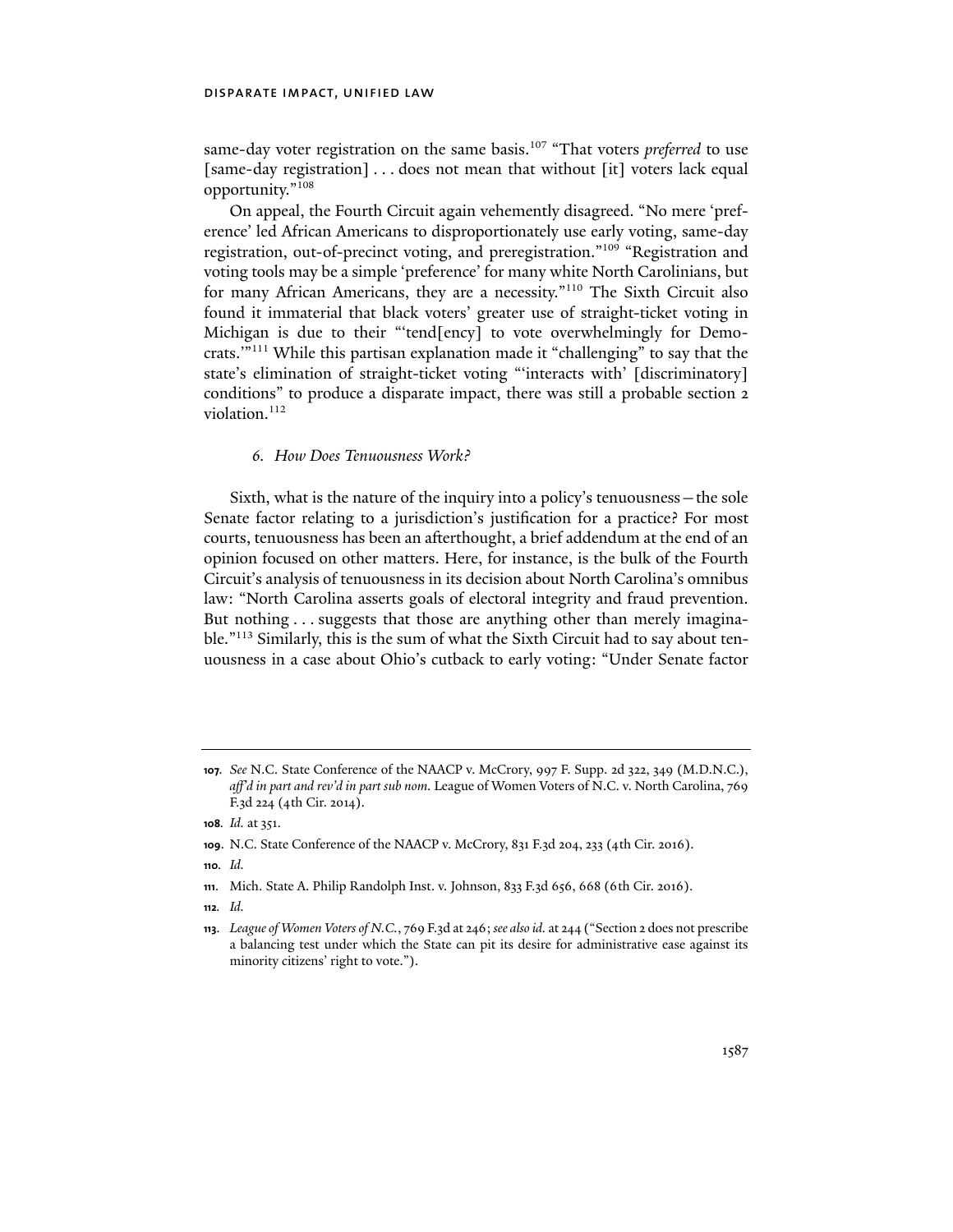#### THE YALE LAW JOURNAL 2019 2019 2019

nine, it is also relevant that . . . the policy justifications for [the cutback] are 'tenuous. $"$ <sup>114</sup>

Conversely, the Fifth Circuit carefully scrutinized the series of interests that Texas invoked on behalf of its photo ID requirement. These included following the lead of other states with such provisions, preventing voter fraud, stopping undocumented immigrants from voting, and bolstering voter confidence.<sup>115</sup> Even more rigorous was a North Carolina district court's inspection of the state's justifications for its omnibus law. This section of the court's opinion ran to twenty-five pages (albeit out of a total of nearly two hundred) and exhaustively explained why each measure had a valid rationale.<sup>116</sup> For these courts, tenuousness was plainly no postscript; rather, its absence was effectively an element of the cause of action.

# *7. What Is the Remedy?*

Lastly, what relief should be granted when a policy breaches section 2? Several courts have concluded that "the proper remedy . . . is invalidation"<sup>117</sup> and thus have permanently enjoined practices from being used in the future. A permanent injunction was the fate of, among others, Ohio's cutback to early voting,<sup>118</sup> North Carolina's omnibus law,<sup>119</sup> and Michigan's ban on straight-ticket voting.120 "[A]n injunction is the only practicable remedy," elaborated a Wisconsin district court.<sup>121</sup> "[S]urely it would make little sense to allow Blacks and Latinos to vote without" complying with a provision, "while continuing to require white voters" to abide by it. $122$ 

- **118***. See Husted*, 768 F.3d at 560-61.
- **119***. See McCrory*, 831 F.3d at 239-41.
- **120***. See* Mich. State A. Philip Randolph Inst. v. Johnson, 833 F.3d 656, 669 (6th Cir. 2016).
- **121**. Frank v. Walker, 17 F. Supp. 3d 837, 879 (E.D. Wis.), *rev'd*, 768 F.3d 744 (7th Cir. 2014).
- **122***. Id.* Also, notably, a district court recently held that its earlier invalidation of Wisconsin's cutback to early voting barred the State from trying again to limit the early-voting period. *See* One Wis. Inst. v. Thomsen, No. 15-cv-324-jdp, 2019 WL 254093, at \*2-5 (W.D. Wis. Jan. 17,

**<sup>114</sup>**. Ohio State Conference of the NAACP v. Husted, 768 F.3d 524, 557 (6th Cir. 2014), *vacated as moot*, No. 14-3877, 2014 WL 10384647 (6th Cir. Oct. 1, 2014); *see also, e.g.*, Frank v. Walker, 17 F. Supp. 3d 837, 878 (E.D. Wis.) ("There is nothing in the text of Section 2 indicating that the state's interest is relevant . . . ."), *rev'd*, 768 F.3d 744 (7th Cir. 2014).

**<sup>115</sup>***. See* Veasey v. Abbott, 830 F.3d 216, 262-64 (5th Cir. 2016) (en banc).

**<sup>116</sup>***. See* N.C. State Conference of the NAACP v. McCrory, 182 F. Supp. 3d 320, 440-65 (M.D.N.C.), *rev'd*, 831 F.3d 204 (4th Cir. 2016).

**<sup>117</sup>**. *McCrory*, 831 F.3d at 239 (adding that different relief may be appropriate when no discriminatory intent is found).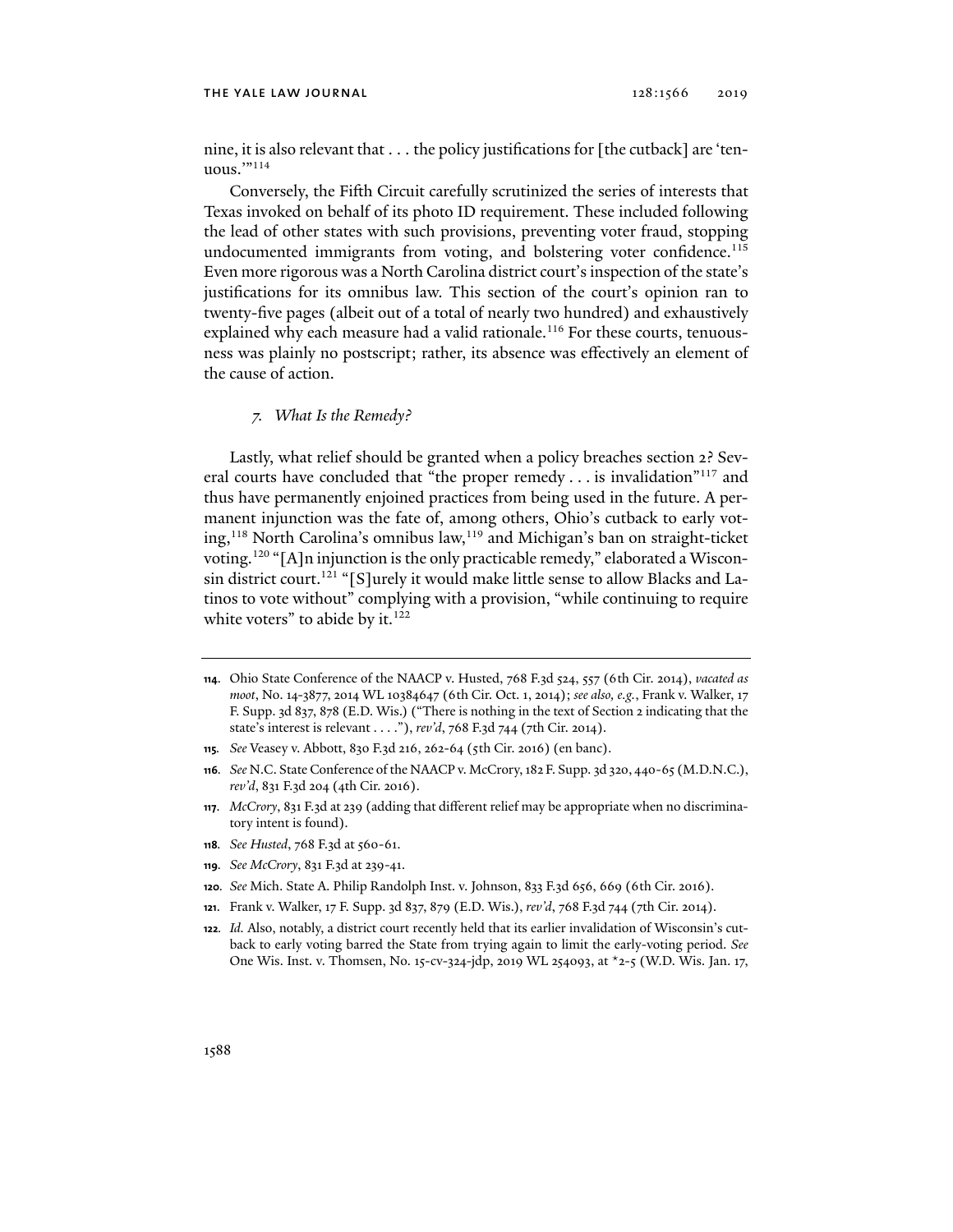No court has ordered such racially differential relief. A number of courts, though, have ruled that measures should be *softened* when they contravene section 2—relaxed for minority and nonminority citizens alike—not struck down in their entirety. In a case about Wisconsin's photo ID requirement, for example, the Seventh Circuit stated that courts' "remedial authority is limited to ending the illegal conduct," which "is not photo ID in the abstract, but how income and education affect the probability of having photo ID."<sup>123</sup> Therefore, "[t]he injunction should . . . allow[] the state an opportunity to make photo ID more readily available."124 Likewise, in another photo ID case, the Fifth Circuit opined that "[s]imply reverting to the system in place before [the law's] passage would not fully respect [Texas's] policy choices."125 Accordingly, "[t]he remedy must be tailored to rectify only the discriminatory effect on those voters who do not have [photo] ID or are unable to reasonably obtain such identification."<sup>126</sup>

# *D. Looming Concerns*

These unanswered questions, it is fair to say, are no mere tangents. On the contrary, they strike at the heart of the emerging test for section 2 vote denial claims. They mean that fundamental issues about both of the test's prongs remain unresolved. They mean that courts lack concrete guidance as to matters that recur in almost every case. And, most relevant here, they mean that little deference is due to the judicial consensus in favor of the test. Superficial agreement that is, in fact, a facade for stark division is hardly worth heeding.<sup>127</sup>

<sup>2019).</sup> These cases, though, should not be read as forever barring states from adopting certain policies. If circumstances significantly changed, presumably the enjoined measures could lawfully be reenacted.

**<sup>123</sup>**. *Frank*, 768 F.3d at 755.

**<sup>124</sup>***. Id.* Since *Frank*, as suggested by this passage, the district court has suggested that "the appropriate remedy" for "those who cannot obtain ID with reasonable effort" is "to allow those voters to present an affidavit in lieu of photo identification." Frank v. Walker, 196 F. Supp. 3d 893, 916 (E.D. Wis. 2016).

**<sup>125</sup>**. Veasey v. Abbott, 830 F.3d 216, 271 (5th Cir. 2016) (en banc).

**<sup>126</sup>***. Id.*; *see also, e.g.*, One Wis. Inst. v. Thomsen, 198 F. Supp. 3d 896, 963 (W.D. Wis. 2016) (holding that Wisconsin's photo ID petition process is unlawful but "does not require wholesale invalidation").

**<sup>127</sup>**. Of course, there also exist unanswered questions about many other areas of law. *See, e.g.*, Christopher S. Elmendorf et al., *Racially Polarized Voting*, 83 U.CHI.L.REV.587, 604-27 (2016) (describing outstanding issues in vote *dilution* doctrine). The questions about vote denial law, though, are unusual in their number, in their significance, and in that they *have* been answered by the broader field of disparate impact law.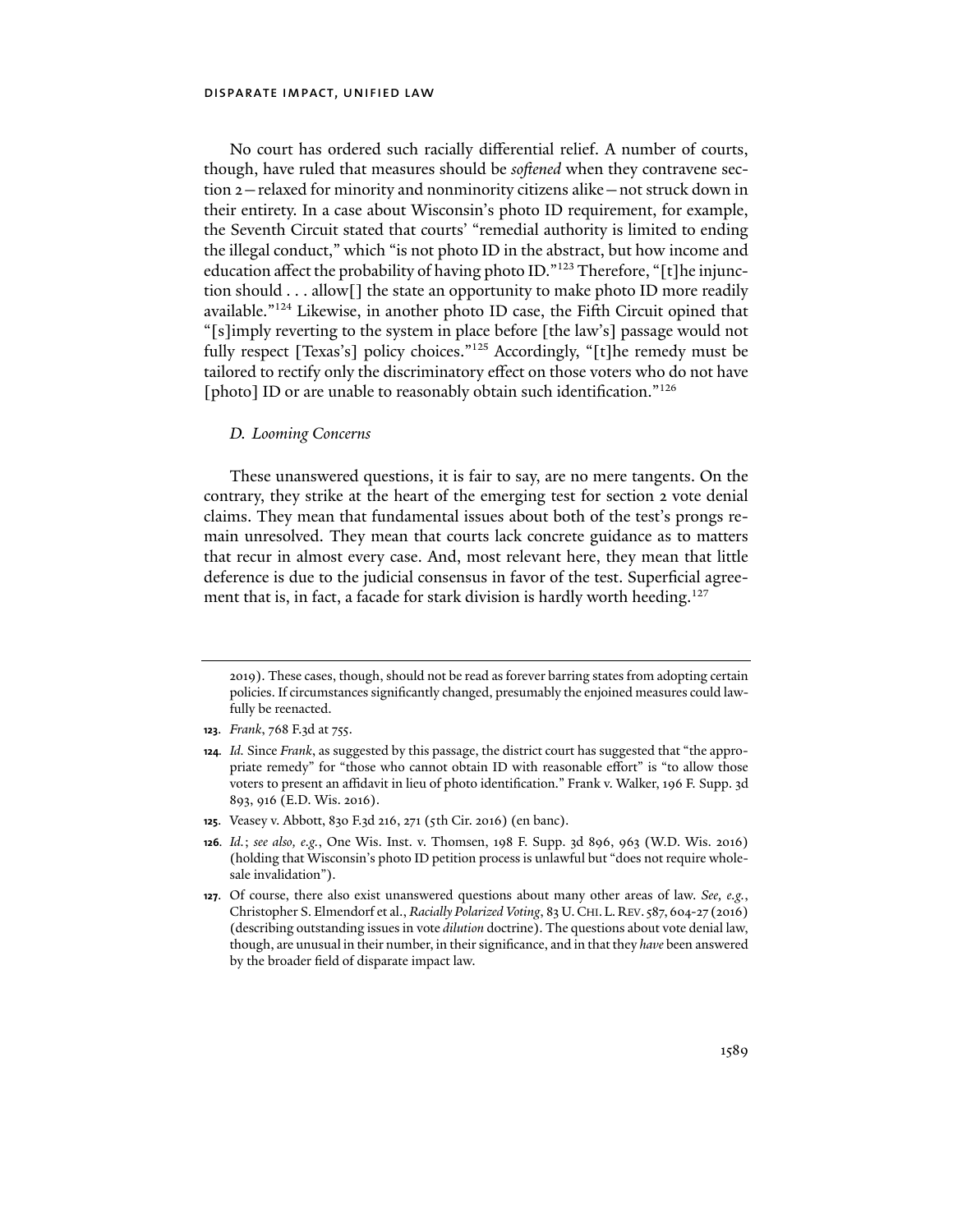Beyond the unanswered questions, there is a practical problem with the courts' two-part test, which then leads to a legal problem. The practical problem is that the test is too easy to satisfy. Many aspects of states' electoral systems cause racial disparities, and almost all of them are suspect under the test. The consequent legal problem is that if the test assigns liability this readily, then it puts section 2 in serious constitutional danger. It widens the gap between violations of the Fourteenth and Fifteenth Amendments (which require a discriminatory purpose<sup>128</sup>) and breaches of section  $2$  (which take little more than a disparate impact), thus undermining section 2's congruence and proportionality with the Amendments. It also encourages jurisdictions to consider race when administering their elections, thus heightening the tension between section 2 and the Equal Protection Clause.<sup>129</sup>

To see why the test threatens so many practices, start with its first prong. Minority citizens tend to be substantially more affected than nonminority citizens by a host of common regulations of voting. In states with voter registration (which is almost all of them<sup>130</sup>), minority citizens generally register at lower rates.<sup>131</sup> In states that disenfranchise felons (again, almost all of them),<sup>132</sup> minority citizens more frequently lose their right to vote.<sup>133</sup> In the twelve states that

- **130**. The only exception is North Dakota. *See North Dakota . . . . The Only State Without Voter Registration*, N.D. SECRETARY ST. (Aug. 2017), https://vip.sos.nd.gov/pdfs/portals/votereg.pdf [https://perma.cc/R2TG-9ZAU].
- **131***. See Voting and Registration in the Election of November 2016*, U.S. CENSUS BUREAU (May 2017), https://www.census.gov/data/tables/time-series/demo/voting-and-registration/p20-580 .html [https://perma.cc/J38V-ARHU] (reporting 2016 voter registration rates of 72% for white citizens, 69% for black citizens, and 57% for Hispanic citizens).
- **132**. Only in Maine and Vermont can incarcerated felons vote. *Felon Voting Rights*, NAT'L CONF. ST. LEGISLATURES (Dec. 21, 2018), https://www.ncsl.org/research/elections-and-campaigns /felon-voting-rights.aspx [https://perma.cc/8RZ2-KN6A].
- **133***. See* Erin Kelley, *Racism and Felony Disenfranchisement: An Intertwined History*, BRENNAN CTR. FOR JUST. 1 (May 19, 2017), https://www.brennancenter.org/sites/default/files/publications /Disenfranchisement\_History.pdf [https://perma.cc/W4DB-RWCD]. I do not focus on felon disenfranchisement in this Article because courts have mostly concluded that, unlike other electoral practices, it is either wholly beyond the reach of section 2 or unlawful only if linked to racially discriminatory intent. *See, e.g.*, Farrakhan v. Gregoire, 623 F.3d 990, 993 (9th Cir. 2010) (en banc).

**<sup>128</sup>***. See* City of Mobile v. Bolden, 446 U.S. 55, 62 (1980) (Fifteenth Amendment); Washington v. Davis, 426 U.S. 229, 240 (1976) (Fourteenth Amendment).

**<sup>129</sup>**. This legal problem exists no matter how the questions in Section I.C are answered. However those issues are resolved, the courts' two-part test continues to lack the justification defense that is critical for not reaching far beyond racially discriminatory intent and not overly racializing election administration.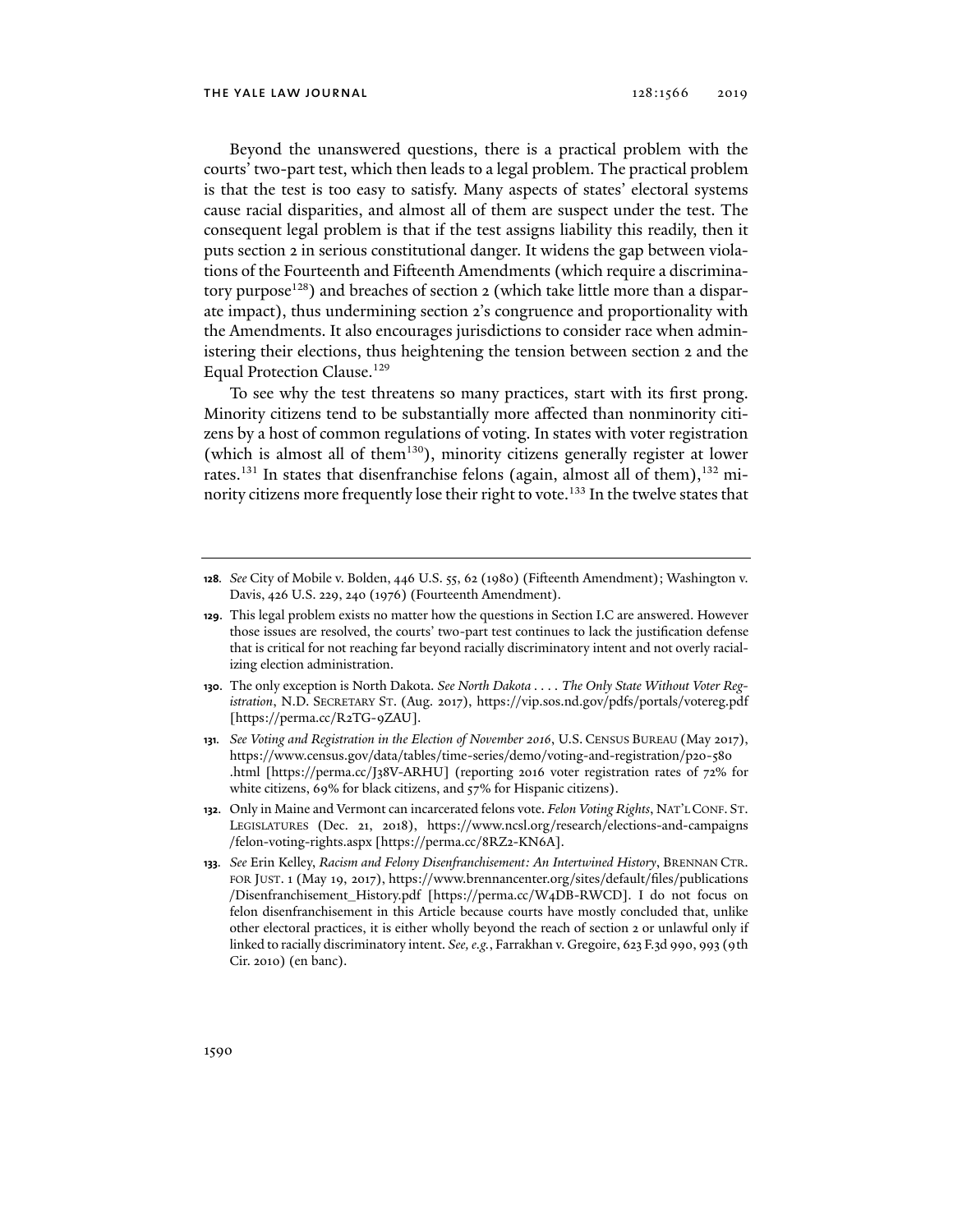do not offer early voting,<sup>134</sup> minority citizens would be more likely to vote before Election Day if this option were available.<sup>135</sup> Across the country, minority citizens are less apt to have driver's licenses, and so less able to take advantage of motor-voter registration.<sup>136</sup> Also nationwide, as a dissenting Fifth Circuit judge has observed, minority citizens are "disproportionately affect[ed]" by "polling locations," "mail-in ballots," "language on absentee ballots," "the number of vote-counting machines a county must have," and even "holding elections on Tuesday."137 With respect to any of these measures, a racial disparity could be established without much difficulty, and a plaintiff could therefore advance to the test's second prong.

This second element—the attribution of a policy's disparate impact to its interaction with social and historical discrimination—is the one that meaningfully restricts the test's reach according to backers of the emerging consensus. In the words of the Fifth Circuit, it is a "sufficient and familiar way to limit courts' interference . . . to [practices] that truly have a discriminatory impact."<sup>138</sup> Or as Ho has written, "[T]he second prong 'limit[s] liability only to claims where a challenged law has a particularly burdensome racial effect.'"139

Yet of all the recent section 2 vote denial decisions, only *one* seems to have found a racial disparity but then concluded that it was not the result of a measure's interaction with discrimination. As mentioned above, a North Carolina district court determined that black citizens are more likely to use same-day voter registration but that this proclivity stems from their idiosyncratic preferences.140 In every other case, if a court discerned a disparate impact, it also managed to

- **137**. Veasey v. Abbott, 830 F.3d 216, 310 (5th Cir. 2016) (en banc) (Jones, J., dissenting).
- **138***. Id.* at 247 (majority opinion).
- **139**. Ho, *supra* note 6, at 804 (quoting Ho, *supra* note 5, at 703); *see also, e.g.*, Karlan, *supra* note 8, at 767 (arguing that the second prong, which is a critical part of the totality of the circumstances, prevents the test from "render[ing] virtually every electoral rule vulnerable").
- **140***. See* N.C. State Conference of the NAACP v. McCrory, 997 F. Supp. 2d 322, 351 (M.D.N.C.), *aff'd in part and rev'd in part sub nom.* League of Women Voters of N.C. v. North Carolina, 769 F.3d 224 (4th Cir. 2014).

**<sup>134</sup>***. Absentee and Early Voting*, NAT'L CONF. ST. LEGISLATURES (Jan. 25, 2019), https://www.ncsl .org/research/elections-and-campaigns/absentee-and-early-voting.aspx [https://perma.cc /L8A8-BNZS].

**<sup>135</sup>***. Cf.* Brown v. Detzner, 895 F. Supp. 2d 1236, 1254 (M.D. Fla. 2012) (stating for this reason that "acceptance of Plaintiffs' argument that the eight days of early voting allowed by the Florida legislature violates Section 2 could have far-reaching implications"); Jacksonville Coal. for Voter Prot. v. Hood, 351 F. Supp. 2d 1326, 1335-36 (M.D. Fla. 2004) (similar).

**<sup>136</sup>***. See* Lee v. Va. State Bd. of Elections, 843 F.3d 592, 601 (4th Cir. 2016) ("[M]otor-voter registration would be found to be invalid as members of the protected class were less likely to possess a driver's license."); Frank v. Walker, 768 F.3d 744, 754 (7th Cir. 2014).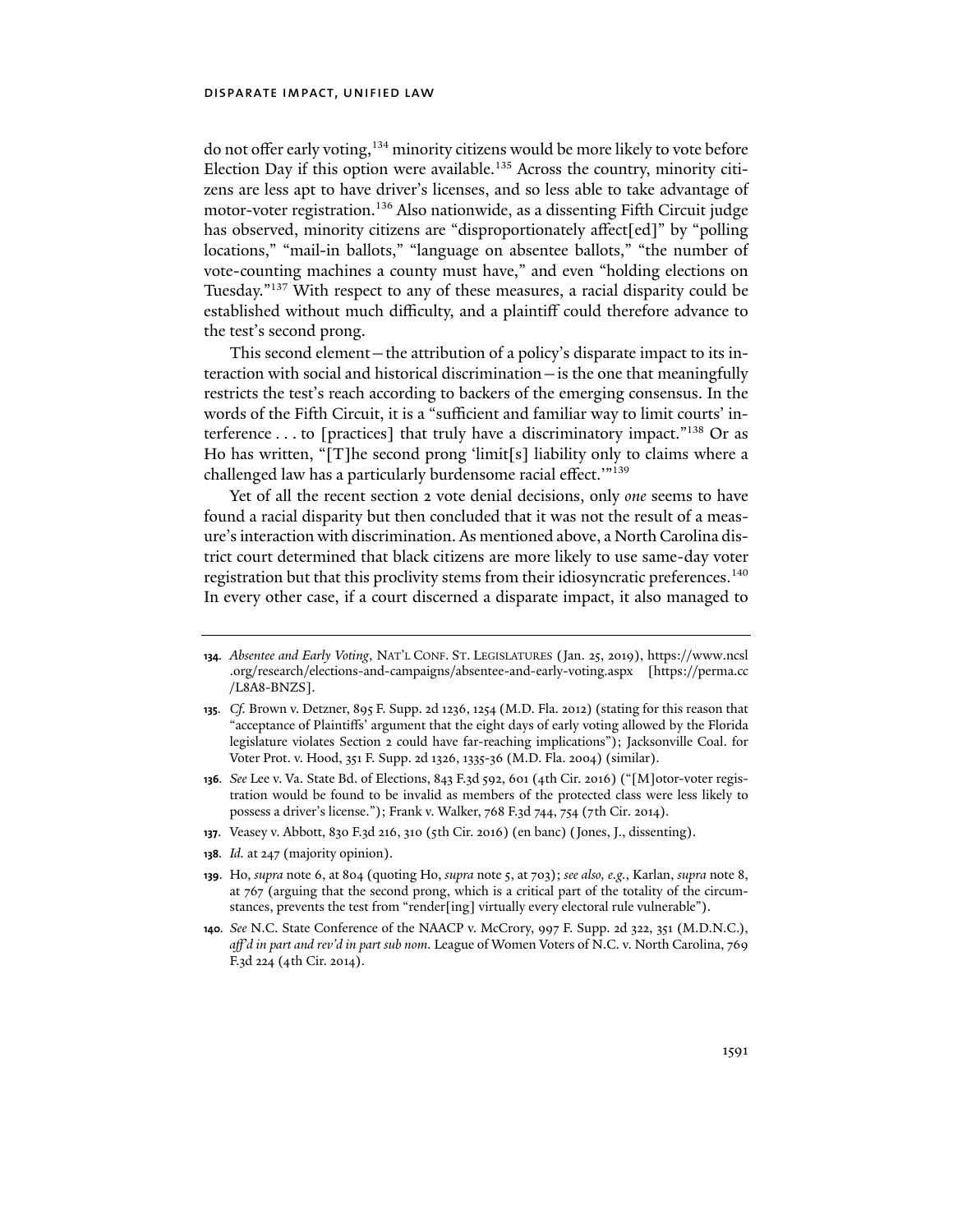#### the yale law journal 128:1566 2019

link that impact to past and present discrimination, as illuminated by the Senate factors.141 In every other case, that is, the probability of the test's second prong being satisfied, conditional on its first prong having been met, was one hundred percent. (And even in the North Carolina litigation, the district court's decision was eventually reversed on appeal, precisely because it *was* interaction with discrimination that, in the Fourth Circuit's view, explained black citizens' penchant for same-day registration.)<sup>142</sup>

The elements' near-perfect correlation should not be surprising. When an electoral policy causes a racial disparity, it almost never does so at random—because a condition for voting just happens to be associated with race. Rather, the causal chain connecting the policy with the disparity almost always includes a role for social and historical discrimination. Discrimination helps explain minority citizens' worse education, higher poverty, and greater residential isolation. These socioeconomic disadvantages, in turn, help explain why minority citizens are less likely to register to vote, to have photo IDs, to vote on Election Day, and so on. To put the point another way: discrimination is generally a reason why minority citizens participate in the political process at lower rates. But precisely because it is generally a reason, requiring it to be shown adds little to requiring proof of a disparate impact alone. The impact's causal mechanism is present about as often as the impact itself.<sup>143</sup>

Now turn from the operation of the courts' test to its validity. From a constitutional perspective, two concerns arise if the test's nominally separate prongs in fact collapse into a single inquiry.<sup>144</sup> First, section 2 may then exceed Congress's

**<sup>141</sup>***. See, e.g.*, Mich. State A. Philip Randolph Inst. v. Johnson, 833 F.3d 656, 668-69 (6th Cir. 2016); *Veasey*, 830 F.3d at 256-64; *League of Women Voters of N.C.*, 769 F.3d at 245-47; Ohio State Conference of the NAACP v. Husted, 768 F.3d 524, 556-57 (6th Cir. 2014), *vacated as moot*, No. 14-3877, 2014 WL 10384647 (6th Cir. 2014); One Wis. Inst. v. Thomsen, 198 F. Supp. 3d 896, 957-60 (W.D. Wis. 2016); N.E. Ohio Coalition for the Homeless v. Husted, No. 2:06-CV-896, 2016 WL 3166251, at \*49-53 (S.D. Ohio June 7, 2016), *aff'd in part and rev'd in part*, 837 F.3d 612 (6th Cir. 2016); Ohio Org. Collaborative v. Husted, 189 F. Supp. 3d 708, 759-62 (S.D. Ohio), *rev'd*, 834 F.3d 620 (6th Cir. 2016); Frank v. Walker, 17 F. Supp. 3d 837, 877-79 (E.D. Wis.), *rev'd*, 768 F.3d 744 (7th Cir. 2014). This sample size is not enormous (amounting to just eight decisions), but it is still quite suggestive of the second prong's limited independent value.

**<sup>142</sup>***. See* N.C. State Conference of the NAACP v. McCrory, 831 F.3d 204, 233 (4th Cir. 2016).

**<sup>143</sup>**. For another scholar making this point (albeit in the constitutional context), see Michael J. Perry, *The Disproportionate Impact Theory of Racial Discrimination*, 125 U. PA. L. REV. 540, 558 (1977) ("Laws having a disproportionate racial impact burden blacks *because* of their especially disadvantaged position in American society.").

**<sup>144</sup>**. To be clear, these concerns would only threaten section 2 itself (as opposed to the two-part test enforcing it) if section 2 necessarily required the test to be used. I explain below why neither section 2's text nor the cases construing the provision compels the test's use. *See infra*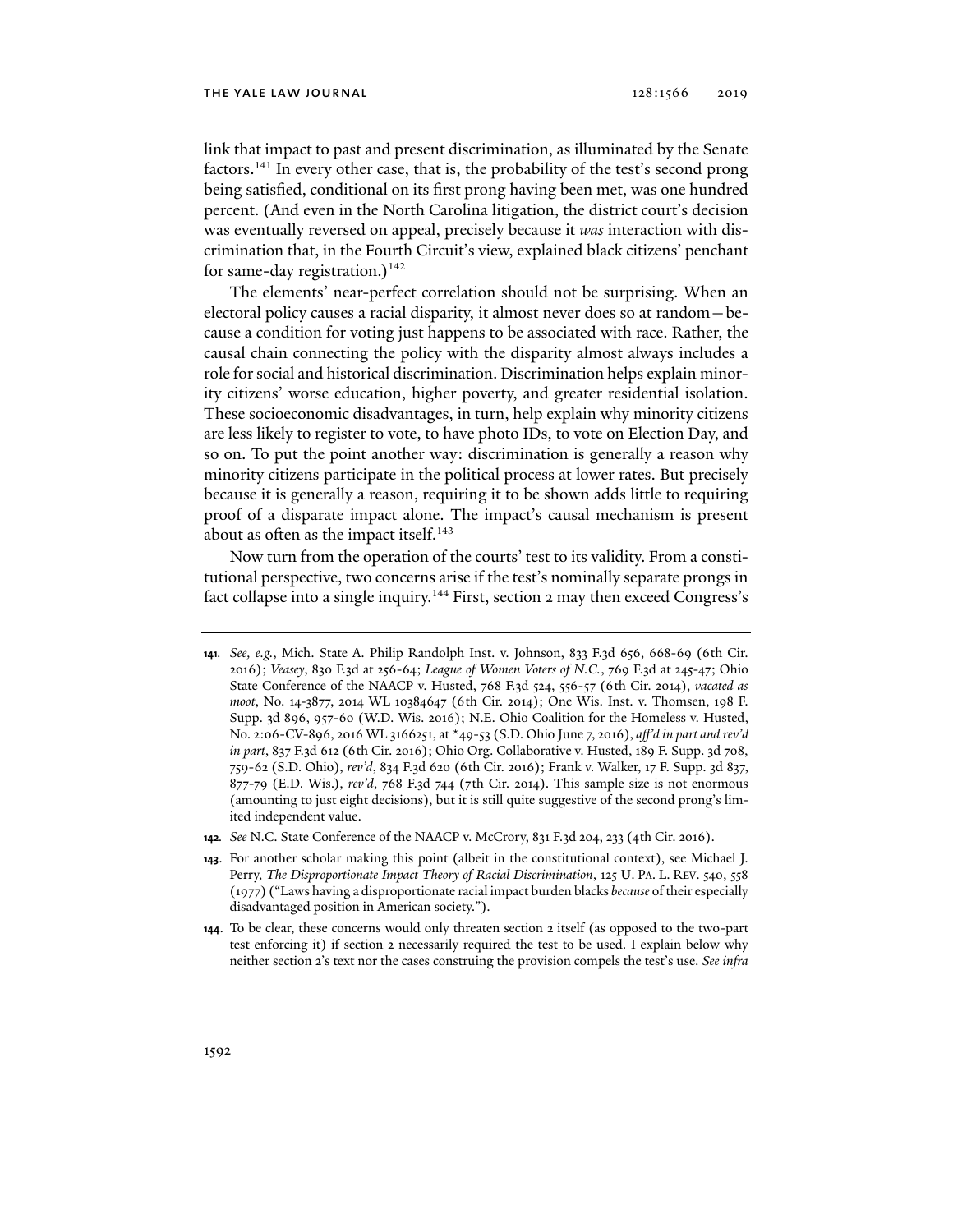enforcement powers under the Reconstruction Amendments.<sup>145</sup> Under these Amendments, according to the Supreme Court, there must be "congruence and proportionality" between Congress's chosen means and the "injury to be prevented or remedied."146 And in the Court's view, the only harm to be avoided or cured in this area is intentional racial discrimination.<sup>147</sup> The test may thus be noncongruent and disproportionate because it prohibits a broad swath of conduct that is constitutionally innocuous: governmental activity that lacks a discriminatory purpose but produces a disparate impact. As a dissenting former Ninth Circuit judge has argued, the test "destroys section 2's congruence and proportionality" if it is breached by "nothing but [racial] disparities."<sup>148</sup>

Second, if that is all it takes to infringe section 2, then jurisdictions may have to take race into account whenever they change (or maintain) their electoral regulations. They may have to analyze each potential (or existing) law's racial effects, and depending on what they find, they may even have to adopt race-based policies in order to avoid liability. But in a pivotal 2015 case, *Texas Department of Housing & Community Affairs v. Inclusive Communities Project*, the Supreme Court warned that if a statute "cause[s] race to be used and considered in a pervasive way," "serious constitutional questions then could arise" under the Equal Protection Clause.149 The statute could offend the equal protection principle of

- **146**. City of Boerne v. Flores, 521 U.S. 507, 520 (1997). Strictly speaking, *City of Boerne* dealt only with the Fourteenth Amendment, leaving the Fifteenth Amendment standard undetermined. *See also* Nw. Austin Mun. Utility Dist. v. Holder, 557 U.S. 193, 204 (2009) (declining again to specify the Fifteenth Amendment test).
- **147***. See supra* note 128 and accompanying text.
- **148**. Farrakhan v. Washington, 359 F.3d 1116, 1123 (9th Cir. 2004) (Kozinski, J., dissenting from denial of rehearing en banc). *City of Boerne* itself involved this same combination of essentially a pure effects test and a constitutional provision requiring discriminatory intent. *See* 521 U.S. at 529-36. So did *Kimel v. Florida Board of Regents*, 528 U.S. 62, 82-91 (2000). There is thus ample precedent for the proposition that naked disparate impact laws are not congruent and proportional responses to constitutional violations based on invidious motives.
- **149**. 135 S. Ct. 2507, 2523 (2015); *see also id.* at 2522 (noting "the serious constitutional questions that might arise . . . if such liability were imposed based solely on a showing of a statistical

Section III.A. Thus, if these constitutional arguments were accepted, their implication would be not the invalidation of section 2 but rather judicial insistence that some other standard (presumably more like the usual framework) be deployed instead to determine vote denial liability. *Cf.* Bartlett v. Strickland, 556 U.S. 1, 21 (2009) (construing section 2 narrowly in the vote dilution context in order to "avoid[] serious constitutional questions").

**<sup>145</sup>**. Under the Elections Clause, on the other hand, there is no reason why Congress could not enact a pure disparate impact provision. *See, e.g.*, Arizona v. Inter Tribal Council of Ariz., Inc., 570 U.S. 1, 8-9 (2013) (discussing Congress's near-plenary authority under Article I, Section 4 of the Constitution). But the Elections Clause applies only to congressional elections, and thus cannot rescue section 2 with respect to elections at any other level. *See* U.S. CONST. art. I, § 4, cl. 1.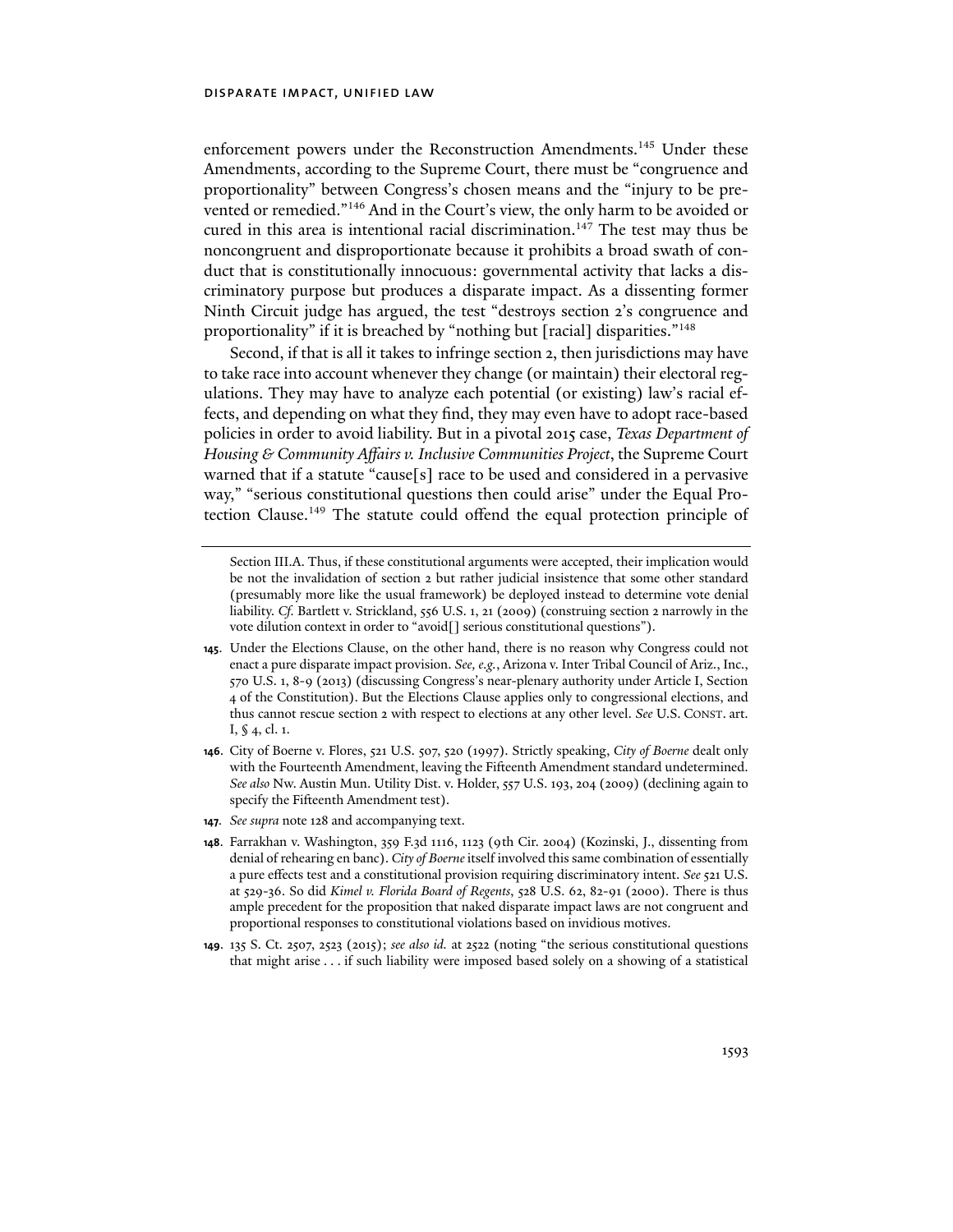colorblindness by, as Justice Scalia put it on a different occasion, "plac[ing] a racial thumb on the scales" and "requiring [jurisdictions] to evaluate the racial outcomes of their policies, and to make decisions based on (because of) those racial outcomes."150 Echoing these sentiments, a Fifth Circuit dissenter criticized the courts' test precisely because of the excessive race consciousness it allegedly induces. The test, she claimed, "will force considerations of race on state lawmakers who will endeavor to avoid litigation by eliminating any perceived racial disparity in voting regulations."151

Of course, these constitutional objections are not universally shared. Numerous observers (myself included) think it is perfectly permissible, if not necessarily advisable, for Congress to ban electoral practices solely because of the racial discrepancies they cause.<sup>152</sup> Nevertheless, the Supreme Court's contrary position is the law of the land. It therefore behooves supporters of section 2 to think of ways to restrict its reach—to prevent it from imposing liability in almost all circumstances where policies produce disparate impacts. The next Part turns to that project, on which the continuing viability of the VRA's most important remaining provision may hinge.153

- **150**. Ricci v. DeStefano, 557 U.S. 557, 594 (2009) (Scalia, J., concurring).
- **151**. Veasey v. Abbott, 830 F.3d 216, 317 (5th Cir. 2016) (en banc) (Jones, J., dissenting).
- **152**. For an example of a court defending section 2's constitutionality, see *id.* at 253 (majority opinion). For an example of a scholar doing the same, see Pamela S. Karlan, *Two Section Twos and Two Section Fives: Voting Rights and Remedies After* Flores, 39 WM. & MARY L. REV. 725 (1998). The reason why a pure disparate impact provision may be imprudent, even if lawful, is that it prioritizes the avoidance of racial disparities above other legitimate governmental goals. *See infra* Part II.
- **153**. As noted earlier, *see supra* note 3, the VRA's other key provision, section 5, was effectively nullified in *Shelby County v. Holder*, 133 S. Ct. 2612 (2013). *Shelby County* also makes clear that the constitutional threat to section 2 is far from speculative. Indeed, the Court's decision pointedly referred to section 2's "permanent, nationwide ban on racial discrimination in voting" without affirming the provision's validity. *Id.* at 2631. Moreover, while section 5 was repeatedly upheld prior to *Shelby County*, the Court has never found section 2 to be constitutional—not even in a vote dilution case. *See, e.g.*, Bush v. Vera, 517 U.S. 952, 990 (1996) (O'Connor, J., concurring) (noting that the Court has "assum[ed] but never directly address[ed] its constitutionality"); Chisom v. Roemer, 501 U.S. 380, 418 (1991) (Kennedy, J., dissenting) (identifying the open "question whether  $\S$ 2... is consistent with the requirements of the United States Constitution").

disparity"). This concern has also been raised in section 2 vote dilution cases. *See, e.g.*, League of United Latin Am. Citizens v. Perry, 548 U.S. 399, 446 (2006) (criticizing approaches that "would unnecessarily infuse race into virtually every redistricting, raising serious constitutional questions").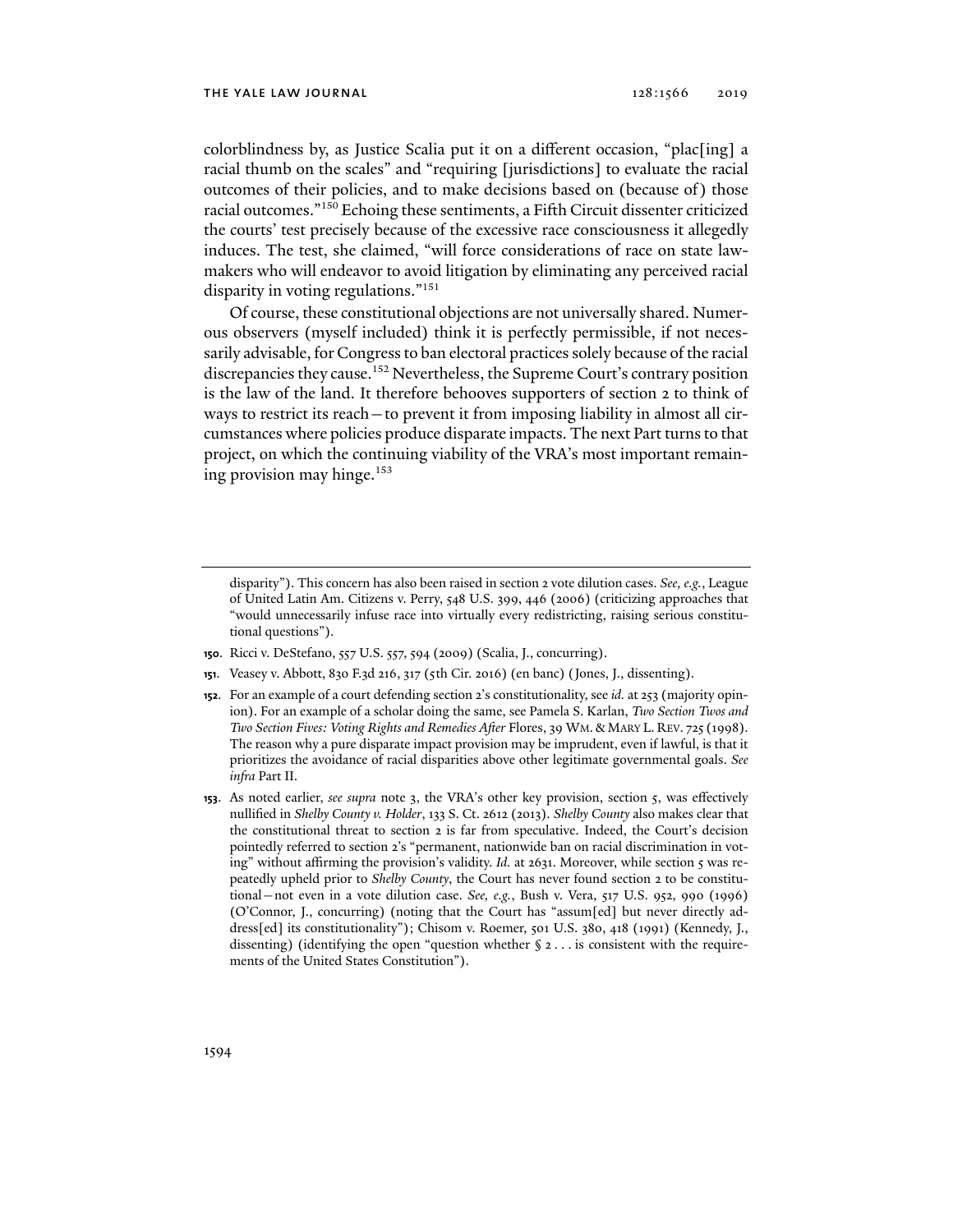# **ii. unifying disparate impact law**

In principle, there are several ways in which section 2's scope could be narrowed.<sup>154</sup> But in practice, only one approach has been used by American antidiscrimination law to cabin disparate impact liability: what I call the *usual disparate impact framework*, or the *usual framework* for short. Under the usual framework (as under the courts' two-part test for section 2 vote denial claims), the plaintiff must prove that a practice causes a racial disparity. But next under the usual framework (unlike under the two-part test), the defendant has the opportunity to show that the practice is necessary to achieve a substantial interest. And then under the usual framework (again unlike under the two-part test), the plaintiff may try to demonstrate that this interest could be attained through different means that yield smaller racial differences.

In this Part, I first present the usual framework, emphasizing its use in every area of disparate impact law other than voting. Next, I contend that the usual framework is fully applicable to the electoral context. Historically, theoretically, and substantively, the usual framework fits voting as well as—perhaps better than—any other field. Lastly, I return to the unanswered questions and looming concerns I previously identified with respect to the emerging section 2 consensus. The usual framework, I maintain, responds effectively to the questions by drawing on decades of judicial experience. It also resolves the concerns by limiting section 2 to unwarranted racial disparities.

It is important to note, too, that my argument is not an all-or-nothing proposition. It is quite possible for vote denial law to adopt *some* of the usual framework while declining to embrace other components. To be sure, complete unification is more doctrinally elegant, and applies to section 2 more of the hard-won lessons of other domains. But partial unification is more doctrinally realistic given the amount of precedent that has already accumulated—and still brings to section 2 much external wisdom. The perfect thus need not be the enemy of the good here. The weak form of my thesis is a perfectly viable (if not, in my view, equally beneficial) alternative to the strong version.

**<sup>154</sup>***. See, e.g.*, Louis Kaplow, *On the Design of Legal Rules: Balancing Versus Structured Decision Procedures*, 132 HARV. L. REV. 992 (2019) (arguing for the balancing of racial disparities against defendants' countervailing interests in place of the usual framework's multistep approach).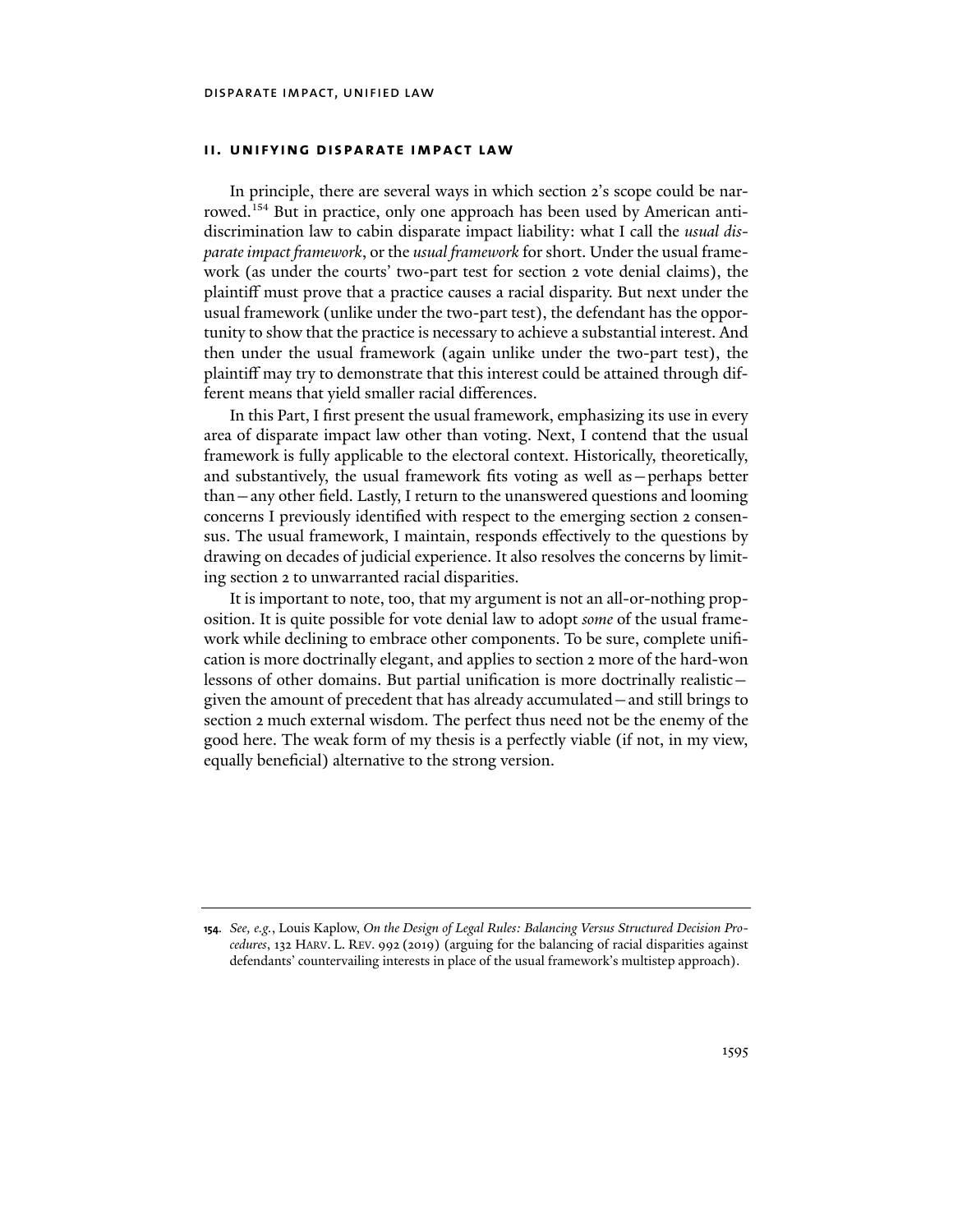# *A. The Usual Framework*

The concept of disparate impact discrimination first entered American law in the breakthrough 1971 case of *Griggs v. Duke Power Co*. 155 The Supreme Court confronted a pair of hiring requirements—possession of a high-school diploma and a satisfactory score on an aptitude test—that were not adopted with a "racial purpose or invidious intent" but that did "render ineligible a markedly disproportionate number of Negroes."156 The Court held that such criteria violate Title VII of the Civil Rights Act unless they are "shown to be related to job performance" or to "business necessity."<sup>157</sup> The Court explained that "Congress directed the thrust of the Act to the *consequences* of employment practices, not simply the motivation."158 Title VII thus compels the "removal of artificial, arbitrary, and unnecessary barriers to employment"—an end to policies that "operate as 'built-in headwinds' for minority groups and are unrelated to measuring job capability."159

As these quotes from *Griggs* illustrate, the Court meant from the outset to confine Title VII to racial disparities that could not be justified by employers. This aim was formalized in the Court's next encounter with the disparate impact theory: the 1975 case of *Albemarle Paper Co. v. Moody*. 160 The Court ruled that "the complaining party or class" must first "ma[k]e out a prima facie case of discrimination" by showing that "the tests in question select applicants for hire or promotion in a racial pattern significantly different from that of the pool of applicants."161 If a prima facie case is established, the "burden" then shifts to the employer to "prov[e] that its tests are 'job related."<sup>162</sup> The employer prevails if

- **157***. Id.* at 431; *see also id.* at 432 ("[A]ny given requirement must have a manifest relationship to the employment in question.").
- **158***. Id.* at 432.
- **159***. Id.* at 431, 432.
- **160**. 422 U.S. 405 (1975); *see also* CHARLES A. SULLIVAN ET AL., FEDERAL STATUTORY LAW OF EM-PLOYMENT DISCRIMINATION 35 (1980) (observing that *Albemarle* set forth the disparate impact framework "in terms of the process of litigation, with plaintiff's surrebuttal element a new step in the structure").
- **161***. Albemarle*, 422 U.S. at 425.
- **162***. Id.* (quoting McDonnell Douglas Corp. v. Green, 411 U.S. 792, 801 (1973)).

**<sup>155</sup>**. 401 U.S. 424 (1971). In an interesting twist, one of the only precedents on which the Court relied in *Griggs*, *see id.* at 430, was an early vote denial case, *Gaston County v. United States*, 395 U.S. 285 (1969), where the Court struck down a literacy test not because it was enacted with discriminatory intent but, rather, because it extended educational inequality to the voting domain. *See* 395 U.S. at 297 ("'Impartial' administration of the literacy test today would serve only to perpetuate these inequities in a different form.").

**<sup>156</sup>***. Griggs*, 401 U.S. at 429.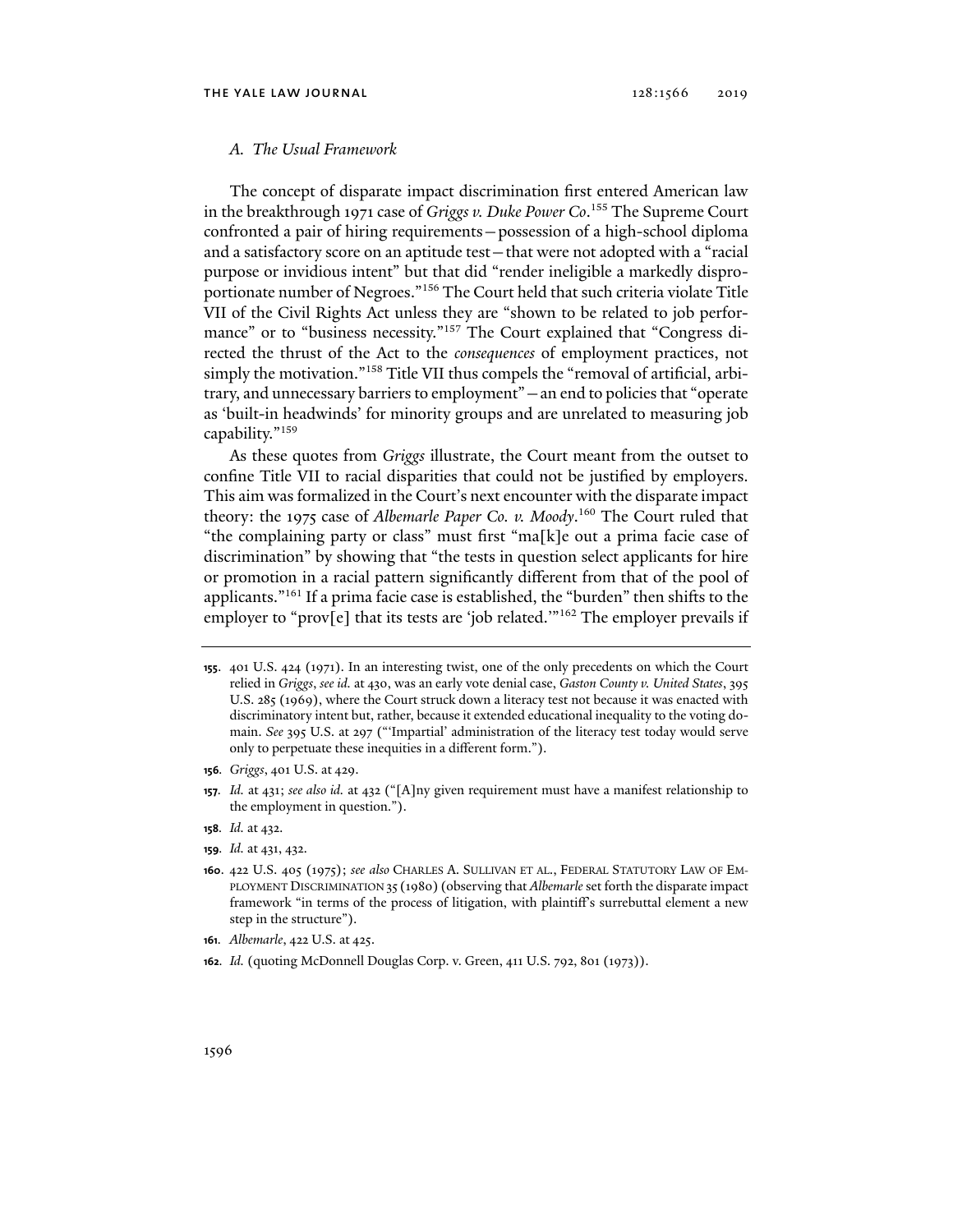it demonstrates job relatedness unless "the complaining party [can] show that other tests or selection devices, without a similarly undesirable racial effect, would also serve the employer's legitimate interest."<sup>163</sup>

In the decades following *Albemarle*, the Court repeatedly refined the case's three-step approach. I discuss some of these doctrinal developments later in this Part.<sup>164</sup> For a period in the late 1980s, the Court also veered closer to reversal than to refinement. In *Wards Cove Packing Co. v. Atonio*, in particular, the Court diluted the justification inquiry to merely "whether a challenged practice serves . . . the legitimate employment goals of the employer."<sup>165</sup> The Court switched the burden allocation between the parties as well, such that "[t]he burden of persuasion . . . remains with the disparate-impact plaintiff . . . '*at all*  times."<sup>166</sup>

In the Civil Rights Act of 1991, however, Congress emphatically rejected these aspects of *Wards Cove* and restored the usual framework.<sup>167</sup> Under the Act (as under *Albemarle*), "a complaining party [must] demonstrate[] that a respondent uses a particular employment practice that causes a disparate impact."168 If this showing is made, the respondent may try to "demonstrate that the challenged practice is job related for the position in question and consistent with business necessity."<sup>169</sup> If this showing is made too, the complaining party may offer an "alternative employment practice" that is similarly job related and consistent with business necessity, but that produces a smaller racial disparity.170 Congress has never revisited this language, so it remains the operative standard for disparate impact liability under Title VII.

In fact, it remains much more than that. Title VII's burden-shifting approach has served as the template for how disparate impact liability is determined in every other area (except voting) that recognizes the theory. Consider the Fair

**<sup>163</sup>***. Id.*

**<sup>164</sup>***. See infra* Section II.C.

**<sup>165</sup>**. 490 U.S. 642, 659 (1989). The decision then notes that "[t]he touchstone of this inquiry is a reasoned review of the employer's justification for his use of the challenged practice." *Id.*

**<sup>166</sup>***. Id.* (quoting Watson v. Fort Worth Bank & Tr., 487 U.S. 977, 997 (1988) (plurality opinion)).

**<sup>167</sup>***. See* Civil Rights Act of 1991 § 105, 42 U.S.C. § 2000e-2(k)(1) (2018). For a helpful piece on the Act's enactment, written by some of the key players in the drama, see Peter M. Leibold et al., *Civil Rights Act of 1991: Race to the Finish—Civil Rights, Quotas, and Disparate Impact in 1991*, 45 RUTGERS L. REV. 1043 (1993).

**<sup>168</sup>**. 42 U.S.C. § 2000e-2(k)(1)(A)(i).

**<sup>169</sup>***. Id.*

**<sup>170.</sup>** *Id.*  $\{2000e^{-2}(k)(1)(A)(ii)\}$ .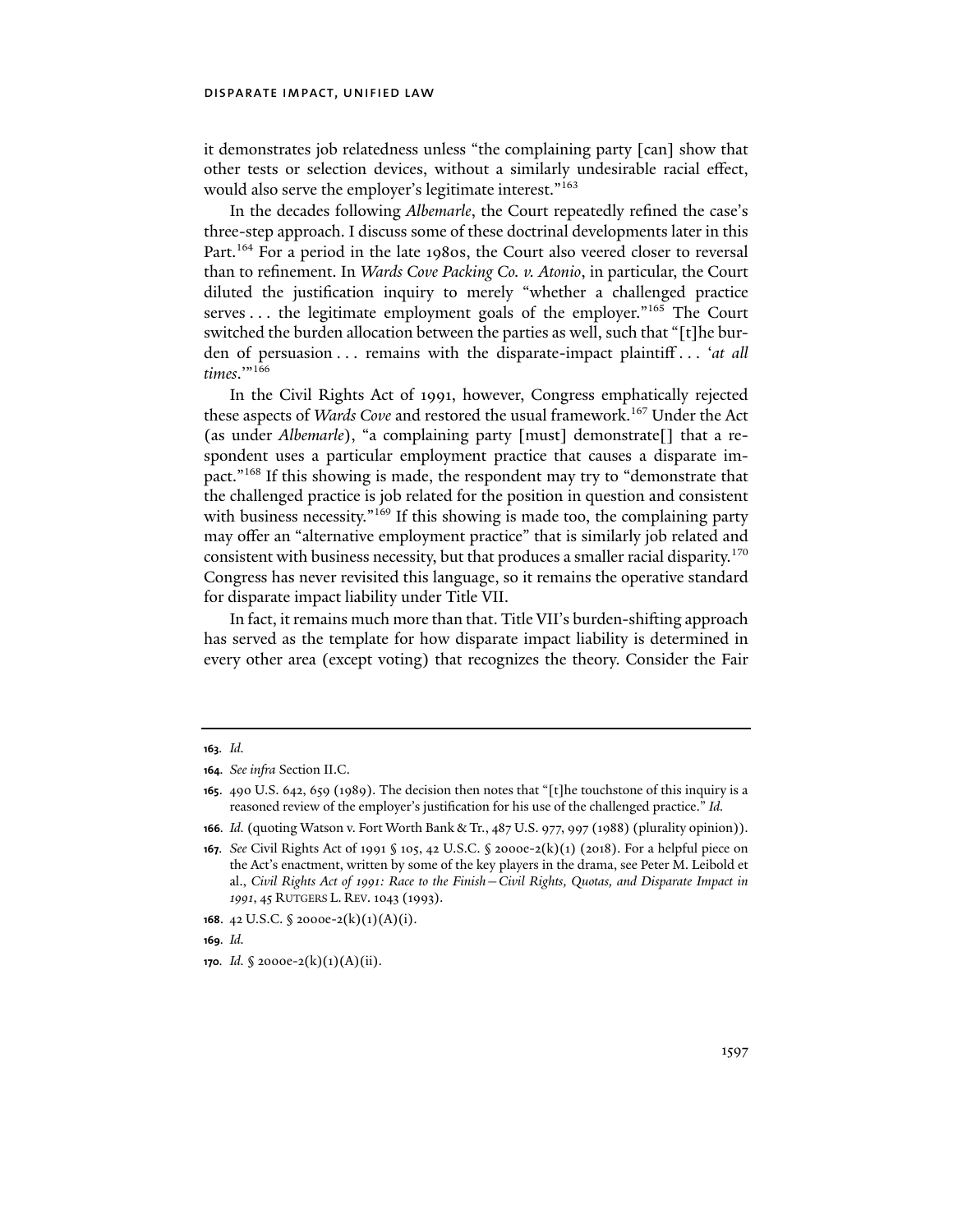Housing Act.<sup>171</sup> After decades in which many courts of appeals chose to employ the usual framework,<sup>172</sup> the Department of Housing and Urban Development (HUD) ratified their decisions in a 2013 regulation.173 Under the HUD rule, "the plaintiff . . . has the burden of proving that the challenged practice caused or predictably will cause a discriminatory effect."<sup>174</sup> Next, the "defendant has the burden of proving that the challenged practice is necessary to achieve one or more substantial, legitimate, nondiscriminatory interests."<sup>175</sup> Finally, the "plaintiff may still prevail upon proving that the substantial, legitimate, nondiscriminatory interests . . . could be served by another practice that has a less discriminatory effect."176 "[T]his burden-shifting scheme," HUD pointed out in an accompanying statement, "is consistent with the Title VII discriminatory effects standard codified by Congress in 1991."<sup>177</sup>

The Supreme Court considered the HUD rule in *Inclusive Communities*, the 2015 case about whether the FHA authorizes disparate impact claims.<sup>178</sup> The Court not only held that the FHA does so; it also endorsed the usual framework (as articulated in the HUD rule) while explicitly linking the FHA to Title VII. "The cases interpreting Title VII . . . provide essential background and instruction," the Court declared.<sup>179</sup> "These cases . . . teach that disparate-impact liability must be limited so employers and other regulated entities are able to make the practical business choices . . . that sustain a vibrant and dynamic free-enterprise system."180 The Title VII precedents also establish that "before rejecting a business justification—or, in the case of a governmental entity, an analogous

- **174**. 24 C.F.R. § 100.500(c)(1).
- **175***. Id.* § 100.500(c)(2).
- **176***. Id.* § 100.500(c)(3).
- **177**. FHA Implementation, *supra* note 172, at 11474.
- **178**. Tex. Dep't of Hous. & Cmty. Affairs v. Inclusive Cmtys. Project, Inc., 135 S. Ct. 2507 (2015); *see also id.* at 2514-15, 2522-23 (citing the HUD rule approvingly).
- **179***. Id.* at 2518.
- **180***. Id.*; *see also id.* at 2522 (noting that this justification inquiry "is analogous to the business necessity standard under Title VII").

**<sup>171</sup>**. The relevant statutory provisions are codified at 42 U.S.C. §§ 3604(a), 3605(a).

**<sup>172</sup>***. See* Implementation of the Fair Housing Act's Discriminatory Effects Standard, 78 Fed. Reg. 11460, 11462 (Feb. 15, 2013) [hereinafter FHA Implementation] (codified largely at 24 C.F.R. § 100.500 (2018)) (noting that "HUD has always used a three-step burden-shifting approach, as do many federal courts of appeals").

**<sup>173</sup>***. See* 24 C.F.R. § 100.500. More recently, HUD has asked for comments as to whether this regulation should be revisited in light of *Inclusive Communities*. *See* Reconsideration of HUD's Implementation of the Fair Housing Act's Disparate Impact Standard, 83 Fed. Reg. 28560 (June 20, 2018).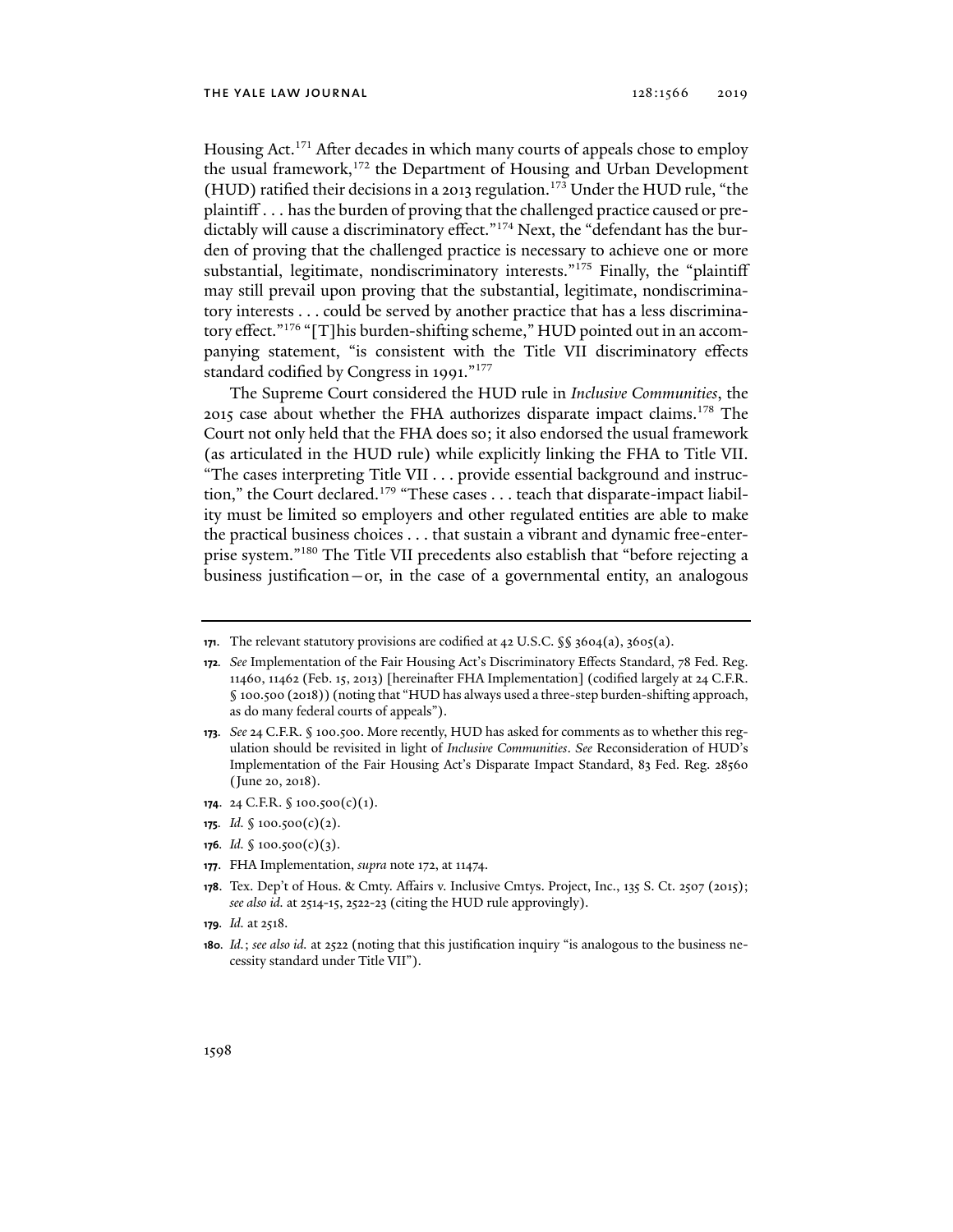public interest—a court must determine that a plaintiff has shown that there is" a less discriminatory alternative.<sup>181</sup> "[T]he Title VII framework may not transfer exactly to the fair-housing context, but the comparison suffices for present purposes."182

Or take Title VI of the Civil Rights Act of 1964, enacted at the same time as Title VII and prohibiting recipients of federal funds from engaging in racial discrimination.<sup>183</sup> Title VI itself bars only intentional discrimination,<sup>184</sup> but agencies implementing the provision "may validly proscribe activities that have a disparate impact on racial groups."<sup>185</sup> Pursuant to this authority, twenty-six agencies have issued disparate impact regulations.<sup>186</sup> Virtually all of these rules, according to the Department of Justice's Title VI Legal Manual, have adopted the usual framework:

First, does the adverse effect of the policy or practice disproportionately affect members of a group identified by race[?] . . . If so, can the recipient demonstrate the existence of a substantial legitimate justification for the policy or practice? . . . Finally, is there an alternative that would achieve the same legitimate objective but with less of a discriminatory effect?<sup>187</sup>

These "elements of a Title VI disparate impact claim," the Manual adds, "are similar to the analysis of cases decided under Title VII" and "under the Fair Housing Act."188

The usual framework is also employed under the Age Discrimination in Employment Act (ADEA).189 As the Supreme Court has held, "employment criteria" that cause an "adverse impact on older workers as a group" are unlawful

**184***. See* Alexander v. Sandoval, 532 U.S. 275, 280 (2001).

**187***. Id.* at 6.

**<sup>181</sup>***. Id.* at 2518.

**<sup>182</sup>***. Id.* at 2523.

**<sup>183</sup>**. Civil Rights Act of 1964, Pub. L. No. 88-352, §§ 601-605, 78 Stat. 241, 252-53 (codified at 42 U.S.C. § 2000d (2018)).

**<sup>185</sup>***. Id.* at 281.

**<sup>186</sup>***. See* Civil Rights Div., *Title VI Legal Manual*, U.S. DEP'T JUST. § 7, at 3 (2017), https://www .justice.gov/crt/case-document/file/934826/download [https://perma.cc/57RX-48BH].

**<sup>188</sup>***. Id.*; *see id.* at 3 n.2 ("Cases decided under Title VII or the Fair Housing Act may be instructive."); *see also* Charles F. Abernathy, *Legal Realism and the Failure of the "Effects" Test for Discrimination*, 94 GEO. L.J. 267, 286 (2006) (noting that, even in the absence of agency guidelines, courts "develop[ed] Title VI's balancing defense" by "following the Supreme Court's three-step formulation for Title VII disparate impact cases").

**<sup>189</sup>***. See* 29 U.S.C. § 623(a) (2018).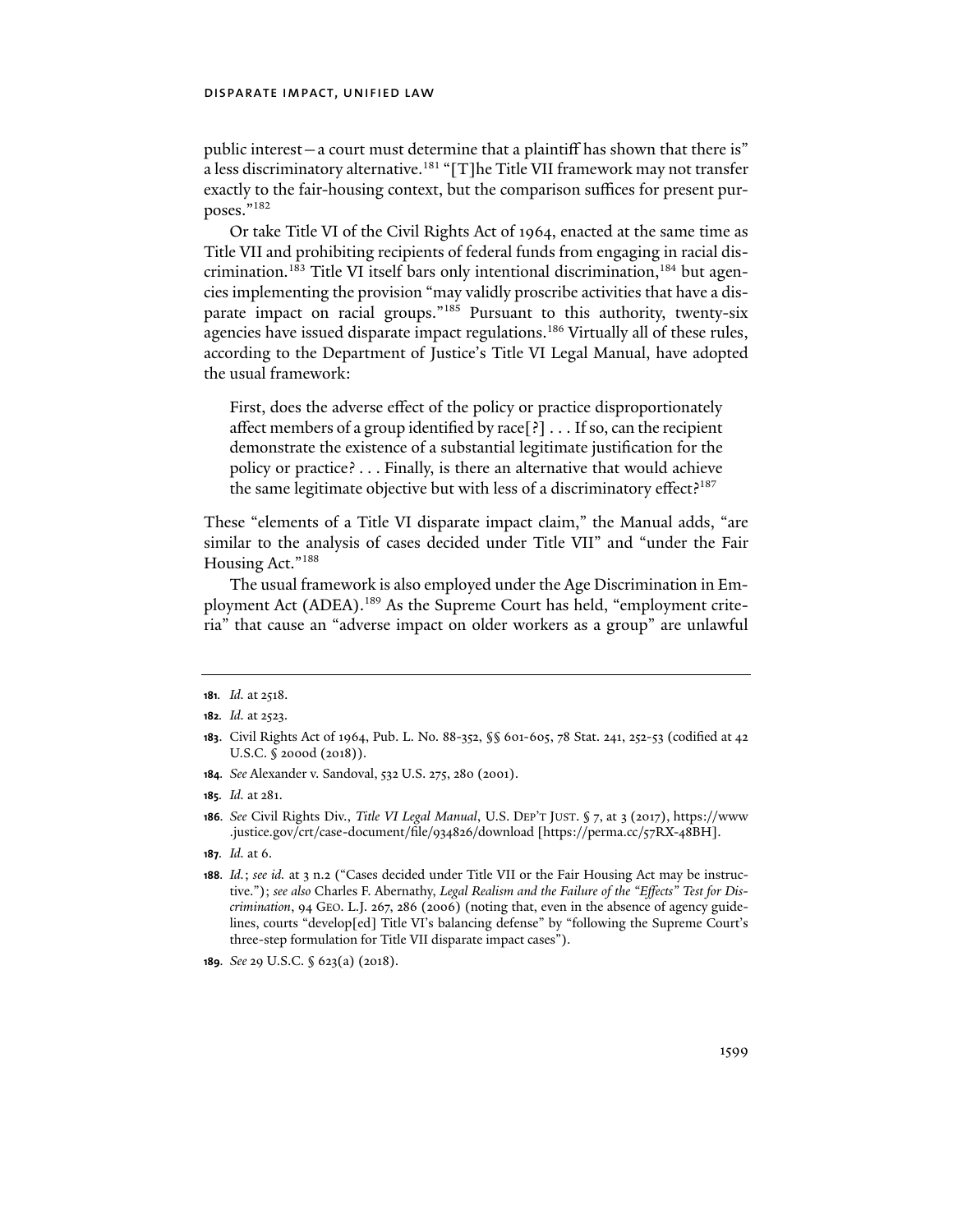unless "the adverse impact was attributable to a nonage factor that was 'reasonable.'"190 The Equal Credit Opportunity Act (ECOA) uses the usual framework as well.<sup>191</sup> In the words of a statement jointly promulgated by eight federal agencies, "lending discrimination under the ECOA" is established "when a lender applies a practice uniformly to all applicants but the practice has a discriminatory effect . . . and is not justified by business necessity."<sup>192</sup> The usual framework further extends to the Americans with Disabilities Act (ADA).<sup>193</sup> The statute itself bans employment criteria that "screen out . . . a class of individuals with disabilities" unless the criteria are "job-related" and "consistent with business necessity."194 The usual framework even reaches beyond American shores. In a comparative study, Rosemary Hunter and Elaine Shoben write that "since the United States Supreme Court adopted the disparate impact theory of discrimination in *Griggs*, the theory has spread to every major common law jurisdiction and into Western Europe and the international arena."195

In sum, there currently exist two standards for assigning disparate impact liability. There is the usual framework, which governs the fields of employment, housing, age discrimination, lending discrimination, and disability discrimination, as well as the many additional contexts in which private or public entities receive federal funds. And there is the courts' two-part test for section 2 vote denial claims. This Article's thesis, again, is that only one disparate impact standard is actually necessary—and that it should be the usual framework that is kept, not the courts' emerging section 2 test. The rest of this Part defends this position, relying in particular on employment law and housing law: the areas where the disparate impact theory has been most fully developed.

- **190**. Smith v. City of Jackson, 544 U.S. 228, 239, 241 (2005); *see also* Meacham v. Knolls Atomic Power Lab., 554 U.S. 84, 100-02 (2008) (elaborating on the ADEA's reasonableness defense). Of course, the ADEA's reference to "reasonable factors other than age," 29 U.S.C.  $\S$  623(f)(1), is not identical to the usual framework's justification defense. It nevertheless captures the same idea: that employment practices that cause disparate impacts should be upheld when they can be explained by the defendant.
- **191***. See* 15 U.S.C. § 1691(a) (2018).
- **192**. Policy Statement on Discrimination in Lending, 59 Fed. Reg. 18266, 18268 (Apr. 15, 1994); *see also* FHA Implementation, *supra* note 172, at 11474 (noting that HUD's approach to disparate impact claims under the FHA "is also consistent with the discriminatory effects standard under ECOA, which borrows from Title VII's burden-shifting framework" (footnote omitted)).
- **193***. See* 42 U.S.C. § 12112(b)(6) (2018).
- **194***. Id.*; *see also* Raytheon Co. v. Hernandez, 540 U.S. 44, 53 (2003) (holding that "disparate-impact claims are cognizable under the ADA").
- **195**. Rosemary C. Hunter & Elaine W. Shoben, *Disparate Impact Discrimination: American Oddity or Internationally Accepted Concept?*, 19 BERKELEY J. EMP. & LAB. L. 108, 124 (1998).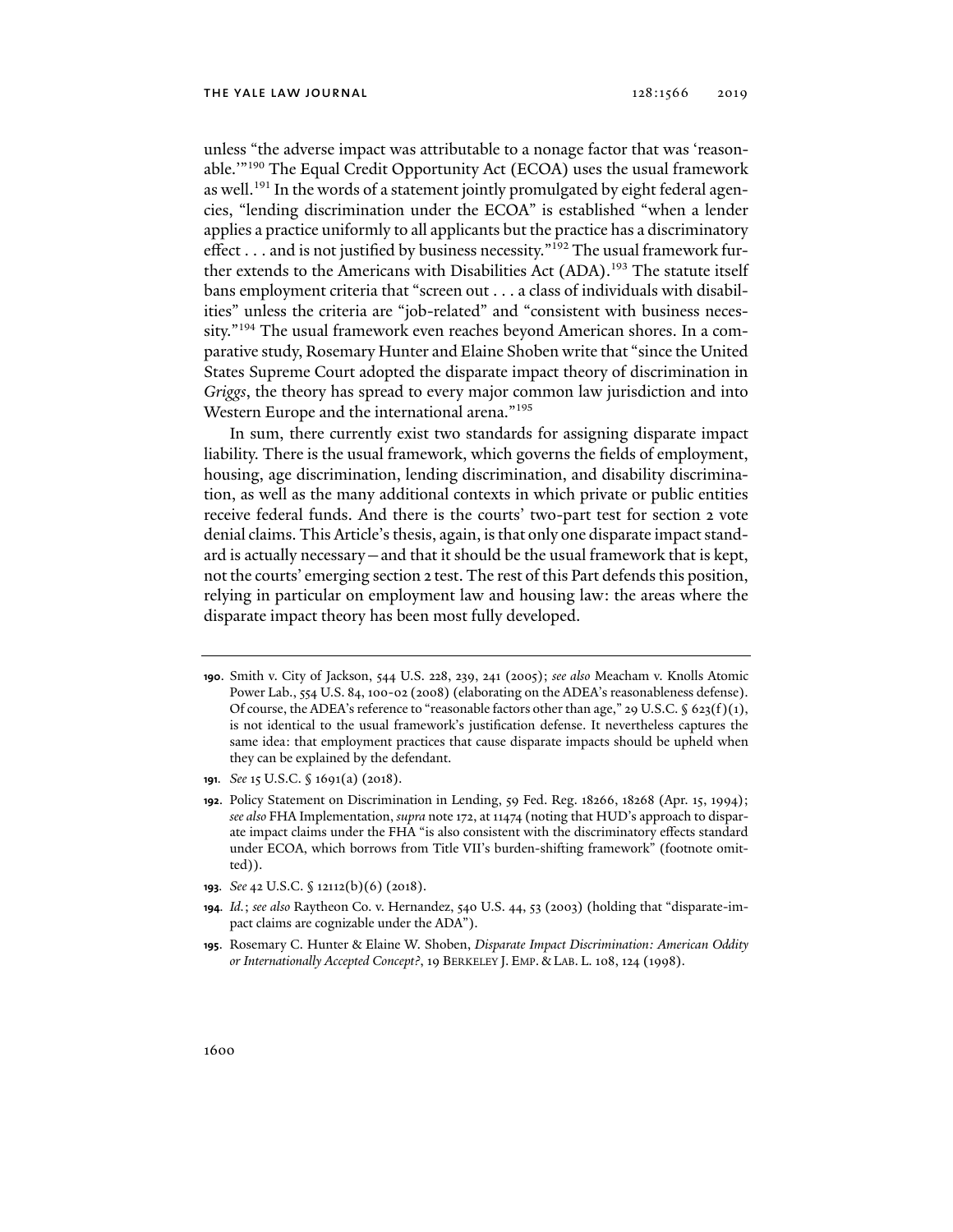# *B. Applicability to Voting*

How might we determine if the usual framework is applicable to voting? The text of section 2 could resolve the matter if it, like the Civil Rights Act of 1991, referred explicitly to racial disparities, countervailing interests, and alternative practices.196 Section 2, though, is silent as to how liability should be imposed in vote denial cases. A Supreme Court decision akin to *Albemarle* for Title VII, or *Inclusive Communities* for the FHA, could also specify the right approach in this domain. But the Court has never evaluated a franchise restriction (or expansion) under section 2.

In the absence of any binding authority, several factors seem relevant to the usual framework's applicability to voting. One is the legislative histories of Title VII, the FHA, and section 2. These provisions' drafting might illuminate how Congress expected them to operate with respect to racial discrepancies—and whether Congress had a single expectation or several. Another consideration is disparate impact theory. There are competing accounts of this body of law, which could converge or point in different directions for employment, housing, and voting. And a third issue is the nature of the activity. Working for pay, finding shelter, and casting a ballot are all vital aspects of membership in American society, which may require one or more legal standards when they give rise to racial gaps.197

# *1. Legislative Histories*

In my view, each of these factors supports the usual framework's validity for voting. Begin with the legislative histories of Title VII, the FHA, and section 2. These measures were passed within a few years of one another in the 1960s and represent some of that era's greatest statutory achievements. Title VII came first in the Civil Rights Act of 1964, the monumental law that John F. Kennedy's assassination and Lyndon B. Johnson's political genius made possible.<sup>198</sup> Section 2 was next: a pillar of the Voting Rights Act of 1965, the statute that Congress

**<sup>196</sup>***. See infra* Section III.A.

**<sup>197</sup>**. I note that my argument in this section is primarily descriptive: that voting is sufficiently similar to employment and housing that the usual framework *can* be applied to it. I develop my normative claim—that the usual framework *should* be applied to voting—in the next two Sections. *See infra* Sections II.C, II.D.

**<sup>198</sup>**. For a colorful series of essays on the Act's passage, see THE CIVIL RIGHTS ACT OF 1964: THE PASSAGE OF THE LAW THAT ENDED RACIAL SEGREGATION (Robert D. Loevy ed., 1997).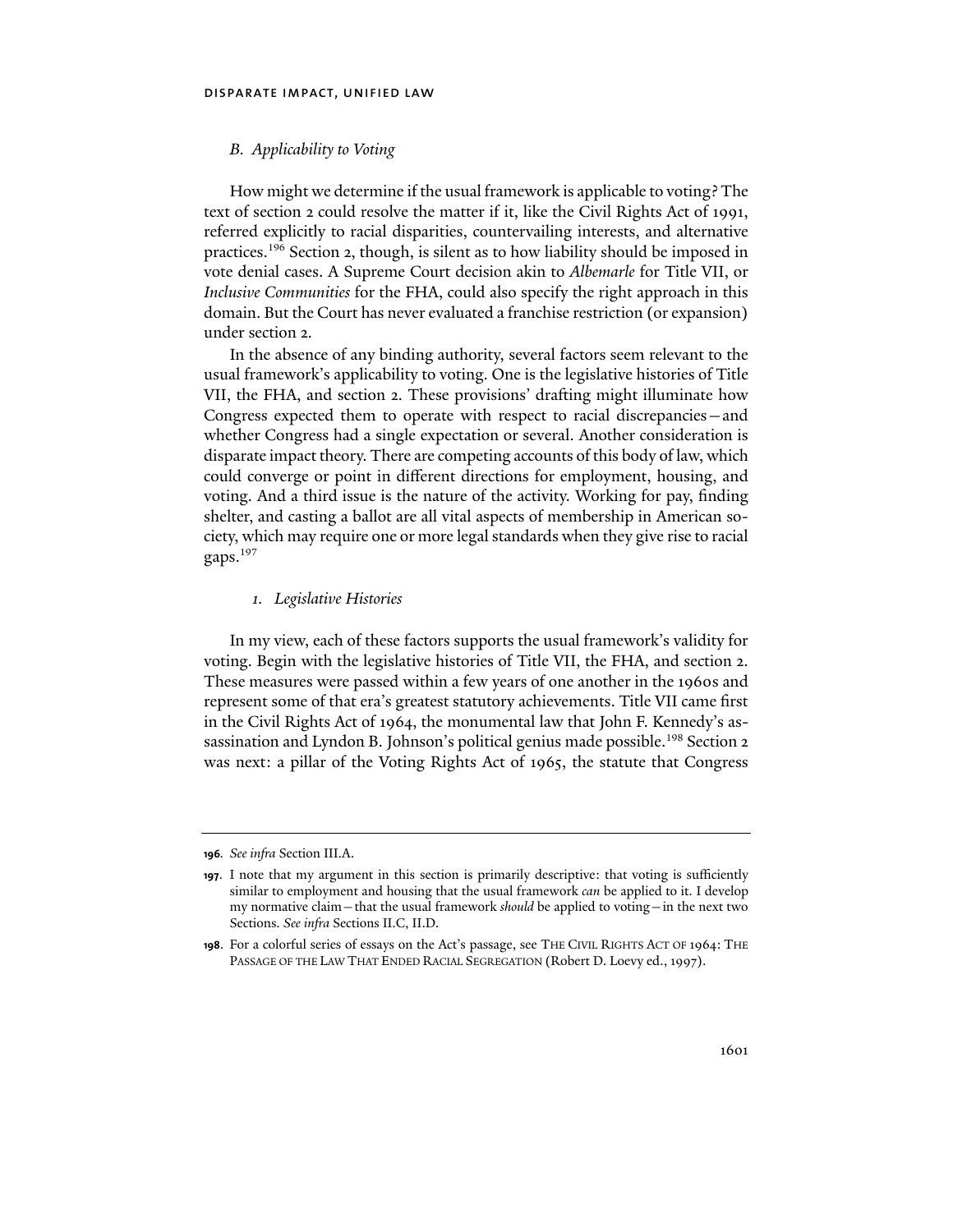enacted in the wake of the appalling violence in Selma.<sup>199</sup> And last in the trio was the Fair Housing Act, ratified in 1968 after yet another tragedy: the murder of Martin Luther King, Jr. and the spasm of inner-city fury his death unleashed.<sup>200</sup>

Title VII, the FHA, and section 2 were close in spirit as well as in time. Their shared mission was to break down entrenched patterns of racial stratification in the economic and political spheres. Indeed, it was precisely because of their interest in "the consequences of [challenged] practices, not simply the motivation," as the Supreme Court put it in *Griggs*, that all three provisions were construed to authorize disparate impact claims.<sup>201</sup> The 1963 House report on Title VII thus described in detail the large racial differences in wages and joblessness that then existed.<sup>202</sup> One of Title VII's goals was to loosen "the economic straitjacket in which the Negro has been confined"—to raise "the economic standards of the Negro population" by ending "this severe inequality in employment."203

Likewise, in a speech subsequently quoted by the Supreme Court, the FHA's principal sponsor, Senator Walter Mondale, stated that the law aimed to "replace the ghettos 'by truly integrated and balanced living patterns."<sup>204</sup> His counterpart on the House side, Representative Emanuel Celler, agreed that the FHA meant to "remove the walls of discrimination which enclose minority groups" and to end "the blight of segregated housing and the pale of the ghetto."205 The VRA, too, was directed at not just purposeful racial discrimination in voting but

- **200**. For a good account of the FHA's legislative history, see Jean Eberhart Dubofsky, *Fair Housing: A Legislative History and a Perspective*, 8 WASHBURN L.J.149 (1969).
- **201**. Griggs v. Duke Power Co., 401 U.S. 424, 432 (1971).
- **202**. H.R. REP. NO. 88-914, pt. 2, at 27 (1963) (additional views of Rep. William M. McCulloch et al.) (noting that "[i]n 1962, nonwhites made up 11 percent of the civilian labor force, but 22 percent of the unemployed," and that "among Negroes who are employed, their jobs are largely concentrated among the semiskilled and unskilled occupations").
- **203***. Id.* at 27-28; *see also* United Steelworkers v. Weber, 443 U.S. 193, 208 (1979) (noting that Title VII was "designed to break down old patterns of racial segregation and hierarchy"); McDonnell Douglas Corp. v. Green, 411 U.S. 792, 800 (1973) ("The language of Title VII makes plain the purpose of Congress . . . to eliminate . . . racially stratified job environments to the disadvantage of minority citizens.").
- **204**. 114 CONG. REC. 2276 (1968) (statement of Sen. Walter F. Mondale) ("[W]e are [no longer] going to live separately in white ghettos and Negro ghettos . . . ."); *see also* Trafficante v. Metro. Life Ins. Co., 409 U.S. 205, 211 (1972) (quoting Senator Mondale).
- **205**. 114 CONG. REC. 9559, 9563 (1968) (statement of Rep. Emanuel Celler); *see also* Tex. Dep't of Hous. & Cmty. Affairs v. Inclusive Cmtys. Project, Inc., 135 S. Ct. 2507, 2521 (2015) ("Recognition of disparate-impact claims is consistent with the FHA's central purpose . . . to eradicate discriminatory practices within a sector of our Nation's economy.").

**<sup>199</sup>**. As I discuss below, section 2's revision in 1982 was substantially more important than its enactment in 1965. *See infra* Section III.A.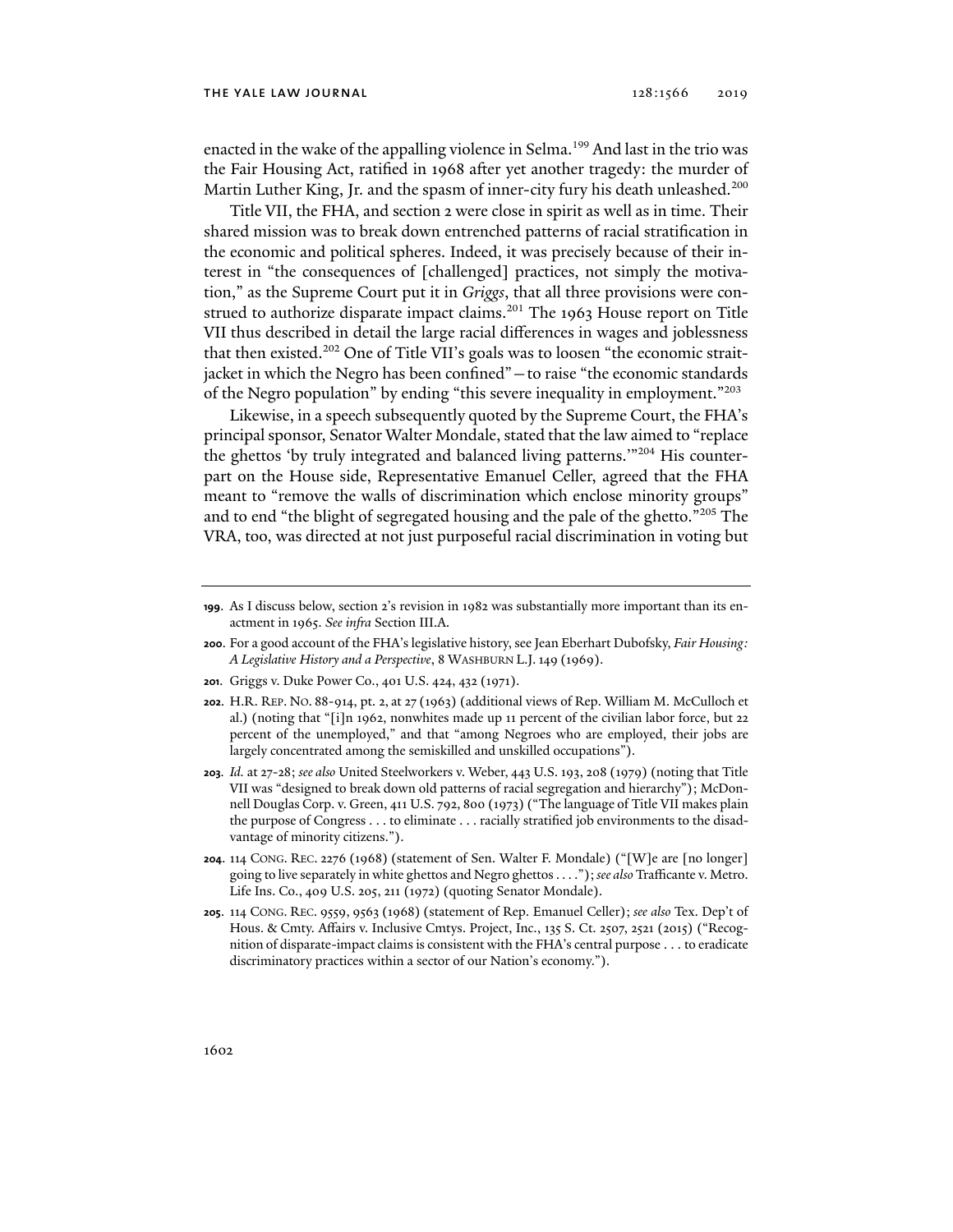also "the present white-Negro registration disparity."206 A literacy test could therefore be an illegal "barrier to the franchise," according to the 1965 Senate report, if its racially unequal effect was unintentional yet still "a result of recent legal separation of the races in education."207

Crucially, however, none of these statutes was *maximalist* in its ambitions, bent on eradicating racial discrepancies at any cost. Rather, the drafters of all three laws took the more moderate position that the struggle against racial stratification, while important, must be balanced against other legitimate objectives. The House report on Title VII, for instance, stressed that the provision would not "promot[e] equality with mathematical certainty" or "impose forced racial balance upon employers or labor unions."208 To the contrary, "management prerogatives, and union freedoms are to be left undisturbed" as long as "jobs in companies or membership in unions are strictly filled on the basis of qualification."209

When Congress revised the FHA in 1988, similarly, the House report on the amendments "recognized that liability should not attach when a justification is necessary to the covered entity's business."210 In *Inclusive Communities*, the Supreme Court repeatedly cited this report as support for its decision to apply the usual framework to FHA disparate impact claims.<sup>211</sup> And as for section 2, not only is one of the factors recognized by the 1982 Senate report the tenuousness of the government's rationale for a policy,<sup>212</sup> but the measure itself states that it

- **207**. S. REP. NO. 89-162, pt. 3, at 32-33 (additional views of Sen. Thomas J. Dodd et al.); *see also id.*  at 33 (objecting to the poll tax regardless of its intent because it is "a far heavier economic burden on Negroes than on whites").
- **208**. H.R. REP. NO. 88-914, pt. 2, at 29 (additional views of Rep. William M. McCulloch et al.).
- **209***. Id.*; *see also* Martha Chamallas, *Evolving Conceptions of Equality Under Title VII: Disparate Impact Theory and the Demise of the Bottom Line Principle*, 31 UCLA L. REV. 305, 333 (1983) (noting that "both proponents and opponents of the Act agreed that Title VII did not mandate a rigid kind of distributive equality"). When Congress amended Title VII in 1991, it confirmed that the provision "does not prohibit all practices with a discriminatory effect, however, only those that are not justified by business necessity." S. REP. NO.101-315, at 40 (1990).
- **210**. FHA Implementation, *supra* note 172, at 11472 (citing H.R. REP. NO.100-711, at 30 (1988)).
- **211***. See* Tex. Dep't of Hous. & Cmty. Affairs v. Inclusive Cmtys. Project, Inc., 135 S. Ct. 2507, 2519- 21 (2015).
- **212***. See* S. REP. NO. 97-417, at 29 (1982) (asking "whether the policy underlying the [practice] is tenuous"). It follows from the inclusion of this factor that there exist some policies that are *not* tenuous—that there are some excuses that can justify impositions on the rights protected by section 2.

**<sup>206</sup>**. S. REP. NO. 89-162, pt. 3, at 16 (1965) (joint views of twelve members of the Judiciary Committee); *see also* South Carolina v. Katzenbach, 383 U.S. 301, 313 (1966) (observing that in several southern states, "registration of voting-age whites ran roughly 50 percentage points or more ahead of Negro registration").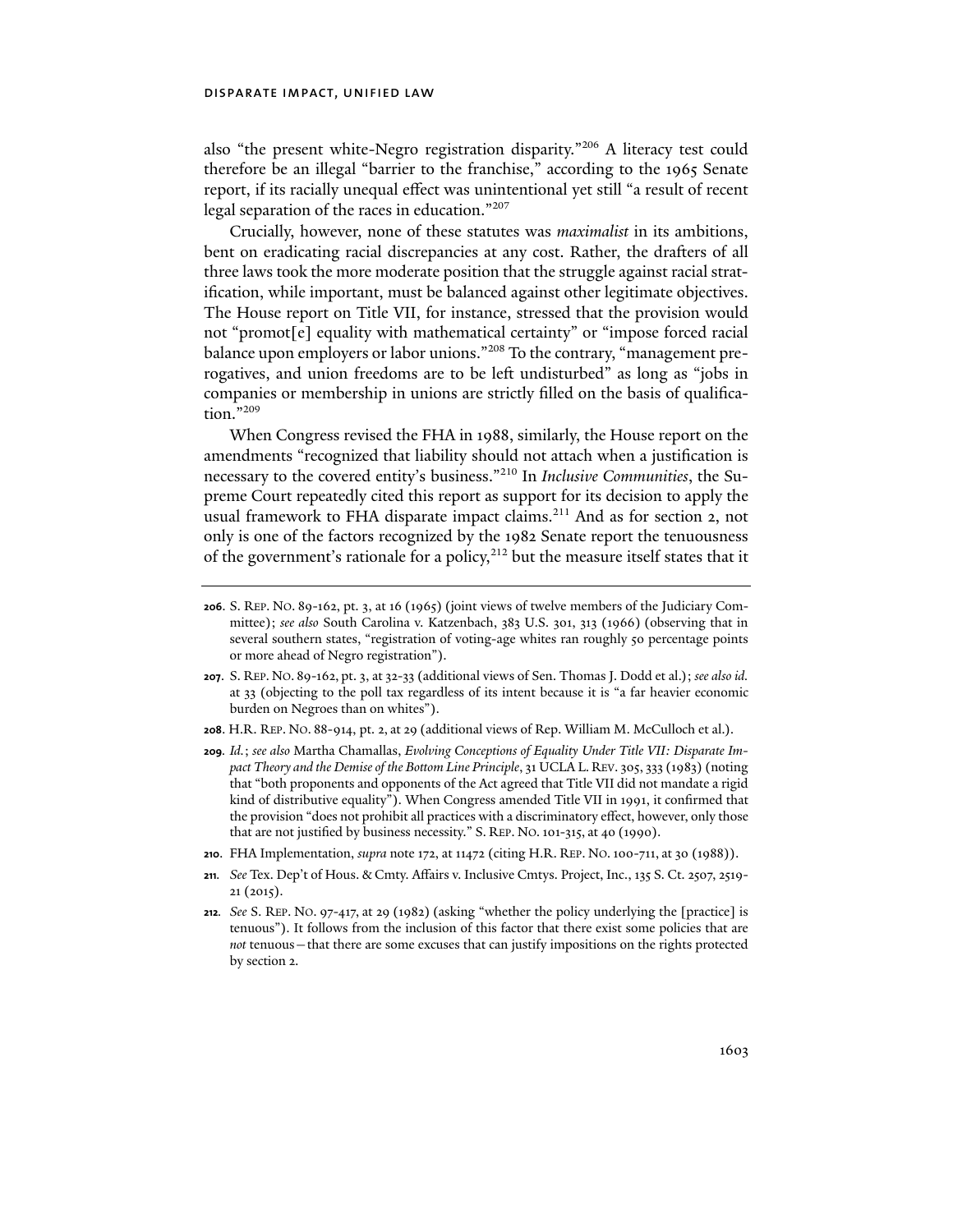does not require perfect racial balancing. "[N]othing in this section establishes a right to have members of a protected class elected in numbers equal to their proportion in the population,"213 reads the "compromise disclaimer" that enabled the bill's passage. $214$ 

Accordingly, the legislative histories of Title VII, the FHA, and section 2 resemble one another in two key respects. They establish that the provisions *may* be violated by racial disparities even in the absence of discriminatory intent. And they hold that liability does not *necessarily* follow from such disparities, depending instead on what interests the challenged practices serve and how well they serve them.<sup>215</sup> The usual framework captures both of these themes by including a prima facie case, based on disparate impact alone, that may then be rebutted by a sufficiently compelling and tailored justification. The courts' two-part test for section 2 vote denial claims, on the other hand, is true to the first theme but not the second. As explained earlier,<sup>216</sup> the test comes too close to finding a breach whenever an electoral policy differentially affects minority and nonminority citizens—even if it does so for good reason.

# *2. Theoretical Accounts*

Turn next to the theoretical accounts of disparate impact law. Its essence, from one perspective, is the removal of obstacles that unjustifiably prevent racial minority members from enjoying the same opportunities as nonminority members. By lowering these hurdles, disparate impact law is supposed to improve conditions for minorities, to prevent their existing disadvantages from spreading into new areas, and ultimately to undermine the racial hierarchies of American society.217 This is the model the *Griggs* Court embraced when it condemned "artificial, arbitrary, and unnecessary barriers" that "operate as 'built-in headwinds'

**216***. See supra* Section I.D.

**<sup>213</sup>**. 52 U.S.C. § 10301(b) (2018).

**<sup>214</sup>***. See* S. REP. NO. 97-417, at 95 (additional views of Sen. Orrin G. Hatch) (noting "the euphoria generated by the proposed 'compromise,' virtually ensuring the swift enactment of this measure").

**<sup>215</sup>***. See* Alfred W. Blumrosen, *The Legacy of* Griggs*: Social Progress and Subjective Judgments*, 63 CHI.-KENT L. REV. 1, 16 (1987) (noting that, in passing Title VII, Congress both "was intent on securing *visible and measurable* improvement in employment of minorities" and "did not want jobs to be allocated mechanically to members of various groups by reference to population or labor force").

**<sup>217</sup>**. For examples of scholars discussing this account, see Samuel R. Bagenstos, *Disparate Impact and the Role of Classification and Motivation in Equal Protection Law After* Inclusive Communities, 101 CORNELL L. REV. 1115, 1132 (2016) ("Others have seen [disparate impact's] function as more distributive—as aiming to overcome an unfair group-based distribution of jobs or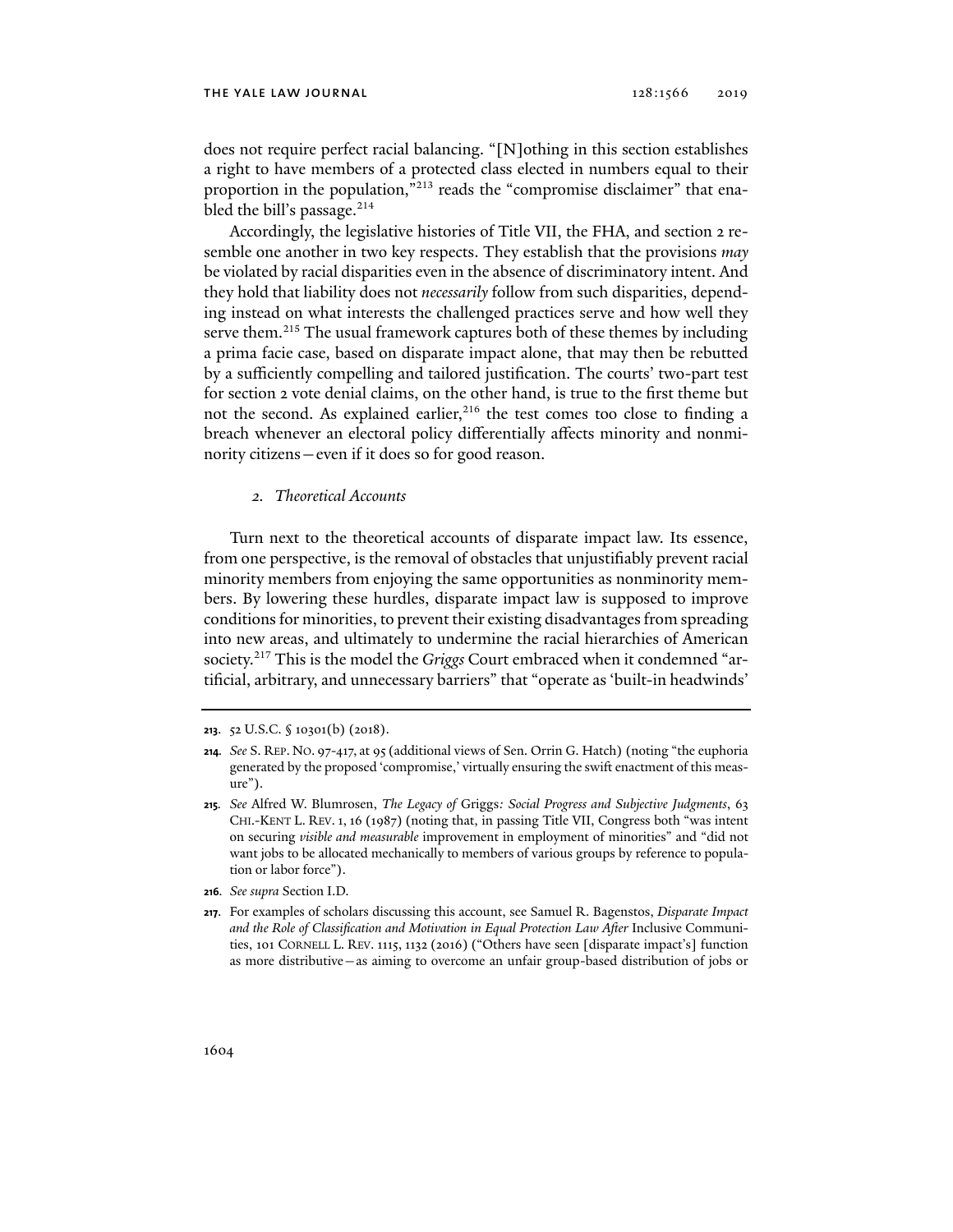for minority groups."218 Hints of the model are also apparent in *Inclusive Communities*, which quoted this language from *Griggs*<sup>219</sup> and further criticized policies that "arbitrarily creat[e] discriminatory effects or perpetuat[e] segregation."220

Another account of disparate impact law sees it as a way to target racially discriminatory *motives* that are suspected but cannot directly be proven. On this view, few contemporary defendants are so foolish as to create records that reveal their invidious objectives. In the absence of smoking guns, discriminatory intent must be inferred from circumstantial evidence. And perhaps the most probative such evidence is a significant racial disparity, caused by a particular practice, that could have been avoided without compromising any legitimate interest.<sup>221</sup> Justice Scalia characterized disparate impact law in these terms in a 2009 concurrence, "framing it as simply an evidentiary tool used to identify genuine, intentional discrimination—to 'smoke out,' as it were, disparate treatment."222 The *Inclusive Communities* Court also gestured in this direction, observing that "disparate-impact liability . . . plays a role in uncovering discriminatory intent."223

A third model of disparate impact law, recently developed by Joseph Fishkin, emphasizes its ability to eliminate (or at least widen) bottlenecks in American life.<sup>224</sup> A bottleneck is a criterion that is applied to a certain pool of people and that allocates a desired good to only a subset of them. A bottleneck produces a racial disparity if it is harder for minority members to pass through it than for nonminority members. And whenever a bottleneck is lifted (or loosened), the

other resources."); and Richard Primus, *The Future of Disparate Impact*, 108 MICH. L. REV. 1341, 1376 (2010) ("[D]isparate impact doctrine can be understood . . . as intended to redress self-perpetuating racial hierarchies inherited from the past . . . .").

**<sup>218</sup>**. Griggs v. Duke Power Co., 401 U.S. 424, 431-32 (1971).

**<sup>219</sup>***. See* Tex. Dep't of Hous. & Cmty. Affairs v. Inclusive Cmtys. Project, Inc., 135 S. Ct. 2507, 2522, 2524 (2015).

**<sup>220</sup>***. Id.* at 2522.

**<sup>221</sup>**. Scholars presenting this account include Bagenstos, *supra* note 217, at 1132, Primus, *supra* note 217, at 1376-77, and, most prominently, George Rutherglen, *Disparate Impact Under Title VII: An Objective Theory of Discrimination*, 73 VA. L. REV.1297,1311 (1987) ("The theory of disparate impact only addresses the difficulty of proving pretextual discrimination . . . .").

**<sup>222</sup>**. Ricci v. DeStefano, 557 U.S. 557, 595 (2009) (Scalia, J., concurring).

**<sup>223</sup>***. Inclusive Cmtys.*, 135 S. Ct. at 2522. The *Inclusive Communities* Court, though, paired this statement with a sophisticated view of discriminatory intent as "unconscious prejudices and disguised animus that escape easy classification as disparate treatment." *Id.*

**<sup>224</sup>***. See, e.g.*, JOSEPH FISHKIN, BOTTLENECKS: A NEW THEORY OF EQUAL OPPORTUNITY 10-24 (2014); Joseph Fishkin, *The Anti-Bottleneck Principle in Employment Discrimination Law*, 91 WASH. U. L. REV.1429,1470-74 (2014) [hereinafter Fishkin, *The Anti-Bottleneck Principle*].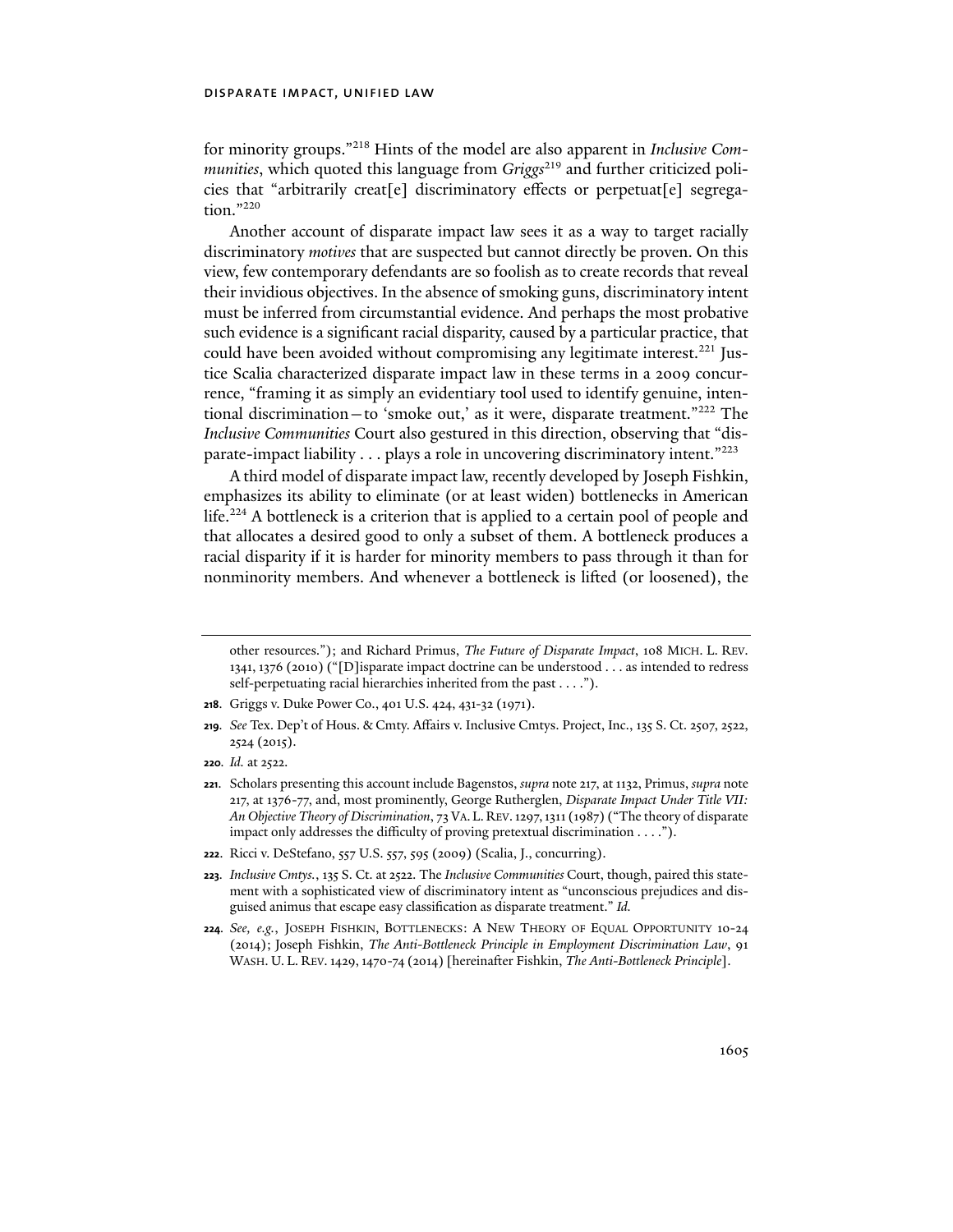#### the yale law journal 128:1566 2019

benefits accrue not just to minorities but also to nonminorities who previously were unable to comply with the criterion as well.<sup>225</sup>

I find some of these accounts more compelling than others. The point I want to make here, though, is that all of them extend to voting just as easily as to employment or housing. They thus provide no reason, as a matter of disparate impact theory, to differentiate between voting and the fields where the usual framework already governs. Consider the anti-racial-stratification model. Inequality in the workplace is reduced when a hiring practice that disproportionately and unnecessarily excludes minority applicants is struck down. So is residential segregation when a court invalidates a housing policy that unjustifiably prevents a larger fraction of minority members from settling in a given neighborhood. And so too is unequal *political* participation when the measure being nullified is a *voting* requirement that unreasonably burdens the franchise for a greater share of minority citizens.

Or take the view of disparate impact law as an "evidentiary dragnet" for purposeful racial discrimination.226 The logic that allows an invidious aim to be inferred is identical whether the practice at issue pertains to employment, housing, or voting. In each context, one may surmise that a defendant intends to disadvantage minority members when she adopts a policy that causes a substantial and unwarranted racial disparity. This sort of disparity in the electoral process seems no more or less suspicious than anywhere else.

The claim holds for Fishkin's bottleneck theory too. A bottleneck, again, is any criterion that restricts access to a good. It can therefore be a hiring test that job applicants must pass to earn employment, a condition for selling a house that homebuyers must satisfy to complete the purchase, or a voting requirement with which citizens must comply to cast a ballot. In each case, there is a pool of people who *want* something and a practice that permits some but not all of them to *get* it. In each case, moreover, if the bottleneck were removed, "the *benefits* of the policy change [would be] universal."227 Minority and nonminority job applicants, homebuyers, and citizens alike would be able to enjoy opportunities that had previously been denied to them.<sup>228</sup>

- **226**. The phrase belongs to Richard Primus. *See* Primus, *supra* note 217, at 1376-77.
- **227**. Fishkin, *The Anti-Bottleneck Principle*, *supra* note 224, at 1498.

**<sup>225</sup>***. See* Fishkin, *The Anti-Bottleneck Principle*, *supra* note 224, at 1498 ("The changes made to loosen the bottleneck apply to everyone, not only to members of the statutorily protected group.").

**<sup>228</sup>**. If anything, a voting bottleneck may be more problematic than an employment or housing bottleneck because it is harder to circumvent. Someone denied a job can apply to another employer; someone denied an apartment can find another landlord; but someone denied the franchise cannot vote without moving to another jurisdiction (if even then).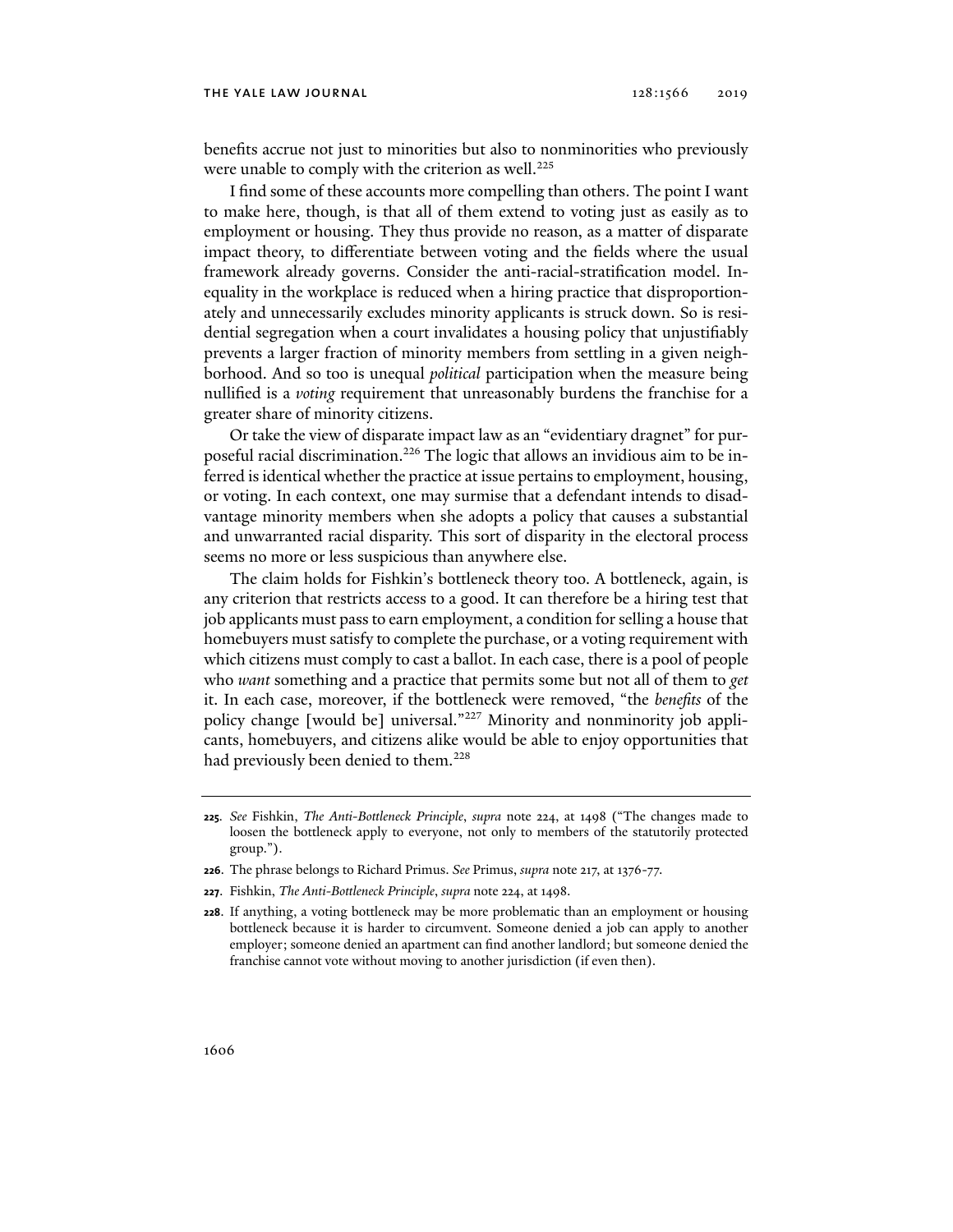### *3. Nature of the Activity*

The final factor bearing on the usual framework's applicability is the nature of voting. Voting plainly differs from employment and housing in certain key respects. It is exclusively regulated by the state; indeed, it cannot even occur unless the government first establishes and administers an electoral system.<sup>229</sup> In contrast, private actors make most decisions about the workplace and real estate, based on their own considerations rather than those of any higher authority. Voting is also not a market good; it has no price set by the forces of supply and demand. On the other hand, market dynamics largely determine the wages of employees and the costs of houses.<sup>230</sup> And voting is not a rival good either; when I cast a ballot, I do not stop you from doing the same. Conversely, when a job is filled or a home is sold, the position or the property becomes unavailable to everybody else.<sup>231</sup>

- **229***. See, e.g.*, Richard H. Pildes, *The Supreme Court, 2003 Term—Foreword: The Constitutionalization of Democratic Politics*, 118 HARV. L. REV. 29, 51 (2004) ("[E]lections and related democratic processes are pervasively regulated . . . .").
- **230***. See, e.g.*, Daniel R. Ortiz, *The Myth of Intent in Equal Protection*, 41 STAN. L. REV. 1105, 1141 (1989) (distinguishing between "political, criminal, and educational rights" and "'ordinary' social and economic goods, like jobs and housing").
- **231***. See, e.g.*, Owen M. Fiss, *A Theory of Fair Employment Laws*, 38 U. CHI. L. REV. 235, 304 (1971) (observing that "enfranchising an illiterate . . . [does not] deprive the literate of the vote," while "the job that goes to one cannot go to the other").

 Another difference between voting and all other goods (including employment and housing) is that it is arguably *antecedent* to them. Voting, that is, helps to allocate political power, and thus to set the terms on which all other goods are granted (at least to the extent the state is involved in the goods' provision). As the Supreme Court put it more than a century ago, the franchise is "a fundamental political right, because preservative of all rights." Yick Wo v. Hopkins, 118 U.S. 356, 370 (1886). This point is true enough, but it does not counsel against the usual framework's adoption in the section 2 context. Voting may be conceptually upstream from all other goods, but it is not more *important* than them, nor are a jurisdiction's justifications for limiting the franchise rendered irrelevant by its antecedent status.

 A further contrast between voting and other areas is that defendants may have more of an incentive to discriminate racially with respect to voting. Racial discrimination in, say, the employment context is often irrational because it prevents employers from hiring the best possible employees (who may, of course, be minorities). In the voting domain, though, racial discrimination is frequently highly beneficial to politicians because of the severe racial polarization of American politics. By burdening the votes of minority citizens, in particular, politicians unlikely to receive those votes can improve their odds of staying in office. This point, too, is accurate but orthogonal to the issue of whether the usual framework should be implemented under section 2. If discriminatory intent is more prevalent with respect to voting, then liability is simply more likely to be found under both the Constitution and whatever test is used in statutory vote denial cases.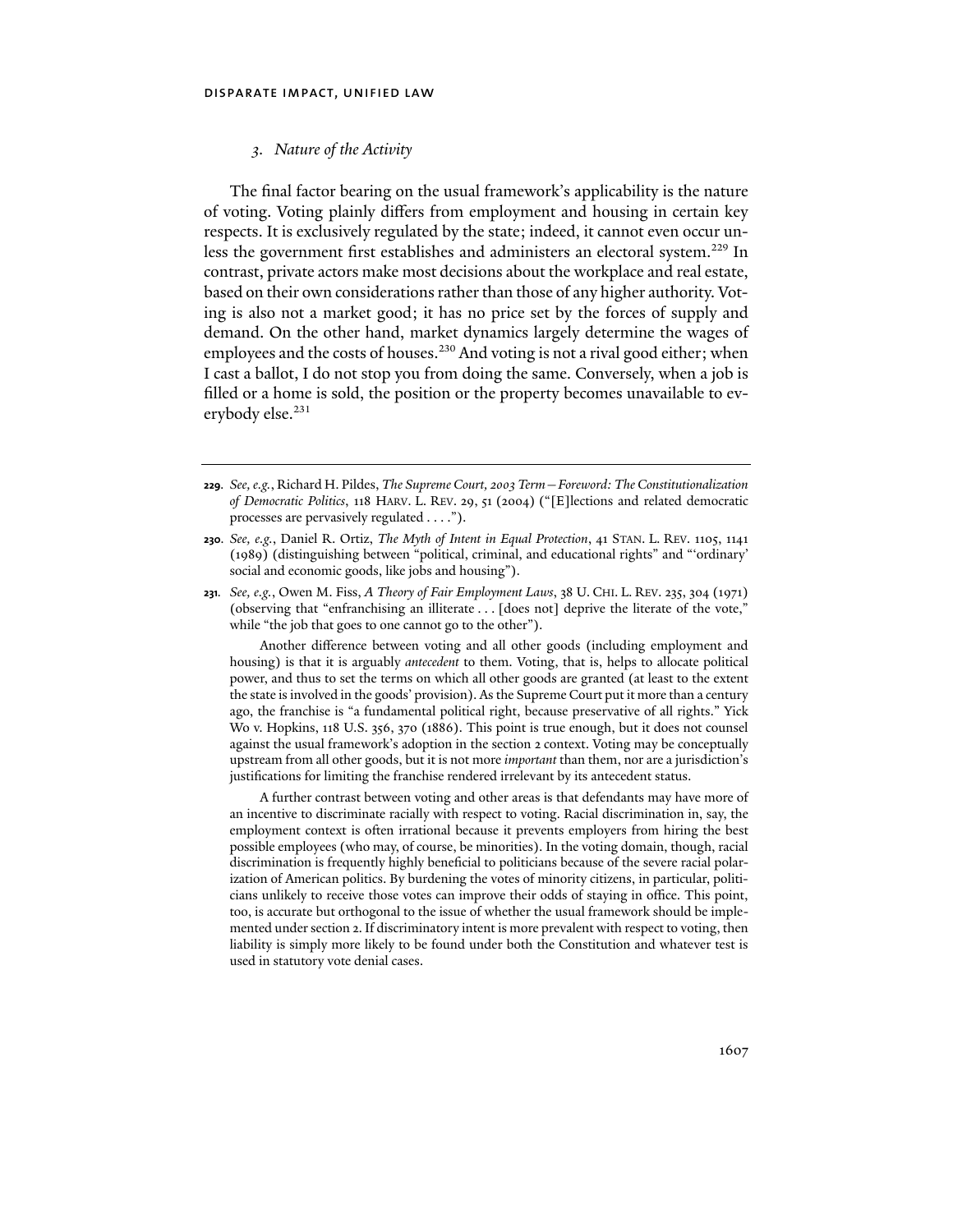Significant as these distinctions are, they do not render the usual framework any less apt for voting. Instead, they either are legally irrelevant or suggest that courts should have *fewer* qualms about striking down electoral (versus employment or housing) practices. Start with the fact that the defendant in section 2 vote denial cases is necessarily the government. This does not actually distinguish these cases from Title VII and FHA suits, which can be brought against public employers and housing providers as readily as against private ones. Additionally, the governmental status of section 2 defendants simply means that public rather than private interests must be analyzed under the usual framework's second and third prongs. Public interests like preventing fraud, conserving resources, and efficiently administering elections are *different* from the private pursuit of profit. But they are no less amenable to being weighed for their importance, scrutinized for their fit with challenged policies, and having this fit compared to that of alternative measures.<sup>232</sup>

Similarly, the main implication of voting not being a market good is that there is no market-based reason to limit it. The restriction of the franchise, that is, cannot be justified by what *Griggs* called "business necessity"233 or *Inclusive Communities* described as "the practical business choices and profit-related decisions that sustain a vibrant and dynamic free-enterprise system."<sup>234</sup> The most familiar (and perhaps the most powerful) rationale for permitting racial disparities is thus off the table when it comes to disputed electoral practices. To defend such disparities, jurisdictions must resort to less common (and maybe less compelling) interests than profit maximization.

As for voting's lack of scarcity, it too cuts in favor of liability in section 2 cases. When a good (like employment or housing) is in short supply, courts may be concerned about the innocent victims of their decisions: the nonminority job applicants who would no longer get offers if a hiring criterion were dropped, the nonminority homebuyers who would no longer be sold units if a housing policy were revised, and so on.<sup>235</sup> These worries may convince courts not to strike down

**233**. Griggs v. Duke Power Co., 401 U.S. 424, 431 (1971).

**235**. For a good discussion of such "visible victims," see Primus, *supra* note 217, at 1369-75.

**<sup>232</sup>**. Recognizing the equivalence of public and private interests under the usual framework, HUD simply substituted the phrase "substantial, legitimate, nondiscriminatory interest" for Title VII's "business necessity" when it promulgated its disparate impact rule. FHA Implementation, *supra* note 172, at 11470. HUD noted approvingly that the former term "applies to individuals, businesses, nonprofit organizations, *and public entities*." *Id.* (emphasis added); *see also* Tex. Dep't of Hous. & Cmty. Affairs v. Inclusive Cmtys. Project, Inc., 135 S. Ct. 2507, 2522 (2015) (citing this HUD analysis and referring interchangeably to "housing authorities and private developers" as FHA defendants).

**<sup>234</sup>**. 135 S. Ct. at 2518.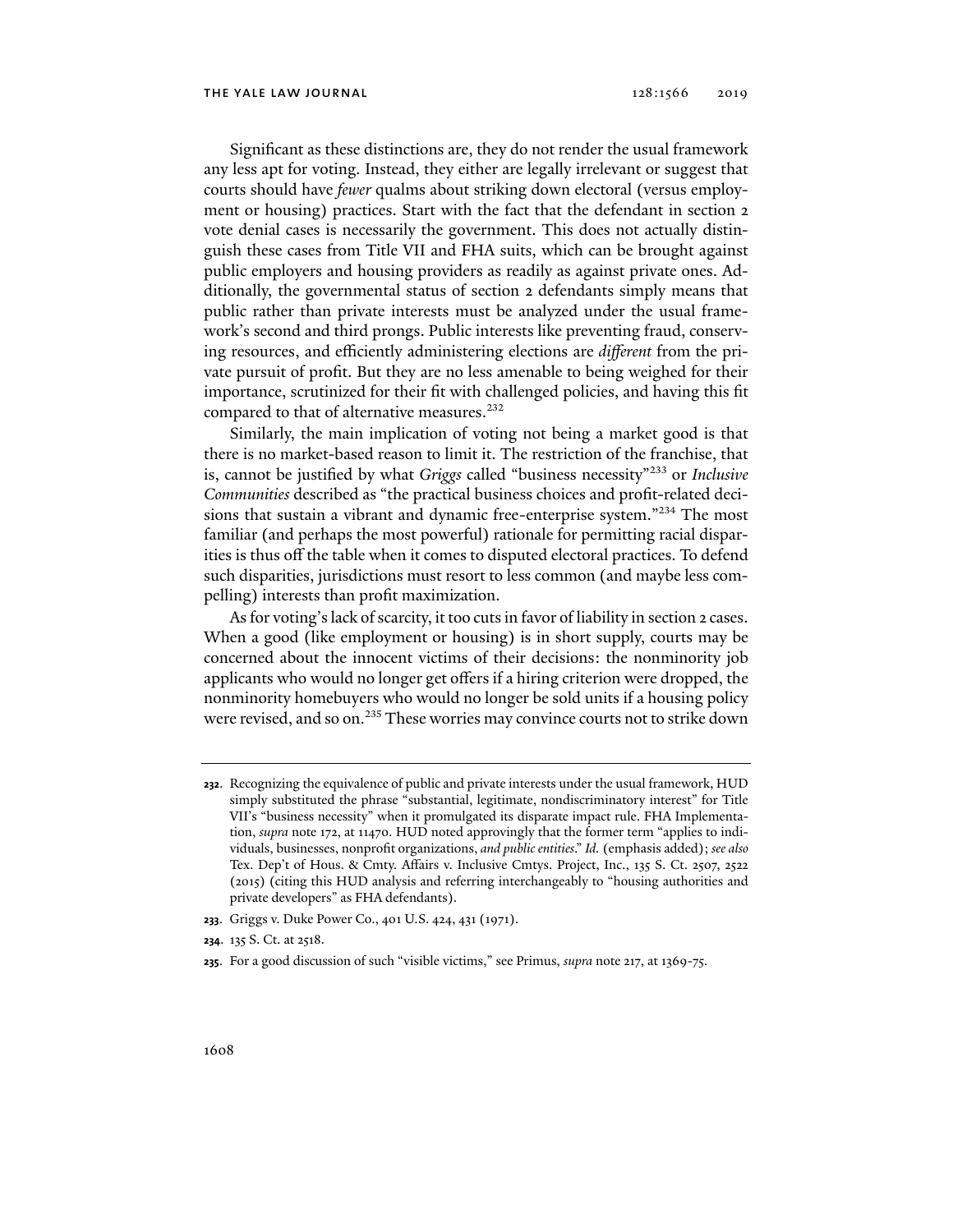challenged practices, or at least to dilute the remedies they ultimately impose. But with a nonrivalrous good like voting, there is no risk of such collateral damage. A ruling that makes it easier for minority citizens to vote does not impede nonminority citizens from casting ballots. In fact, it *helps* them to vote, thus yielding innocent *beneficiaries* rather than victims—a dynamic that could plausibly induce courts to err on the side of liability in section 2 litigation.<sup>236</sup>

# *C. Answered Questions*

Several different modes of analysis, then, lead to the same conclusion: that the usual framework is applicable to section 2 vote denial claims. The VRA's legislative history, like those of Title VII and the FHA, expresses concern about *unjustified*, but not *all*, racial disparities. The theoretical accounts of disparate impact law make as much sense for voting as for employment and housing. And while voting (unlike employment and housing) is a nonmarket, nonrivalrous good regulated solely by the state, these features simply make the usual framework more likely to result in proplaintiff rulings in electoral cases.<sup>237</sup>

Not only is the usual framework applicable to section 2 vote denial claims; it also should, in fact, be applied to them. One reason why, to which I now turn, is that in the decades in which the usual framework has been used under Title VII and the FHA, courts, legislatures, and agencies have arrived at answers—reasonable answers—to the questions that have divided judges under section 2. If the usual framework were extended to section 2, these doctrinal solutions would

**<sup>236</sup>***. See id.* at 1381 (noting that VRA remedies generally do not create visible victims); *see also* Paul Brest, *The Supreme Court, 1975 Term—Foreword: In Defense of the Nondiscrimination Principle*, 90 HARV. L. REV.1, 36 (1976) ("The voting test suspension remedies have been relatively uncontroversial because they do not frustrate the legitimate expectations of third parties or prefer the intended beneficiaries to others similarly situated . . . .").

**<sup>237</sup>**. This is a good place to note that, in my view, the usual framework is *inapplicable* to section 2 *vote dilution* claims. First, the Supreme Court has already specified a different approach for vote dilution claims. *See* Thornburg v. Gingles, 478 U.S. 30 (1986). Second, section 2's legislative history identifies a series of factors, most importantly racial polarization in voting, that must be considered in vote dilution cases but that are foreign to the usual framework. *See* S. REP. NO. 97-417, at 28-30 (1982). And third, conceptually, vote dilution is concerned above all with the legislative representation of racially defined groups. *See* Stephanopoulos, *supra* note 28, at 1361-93. This focus on group representation sharply distinguishes section 2 vote dilution claims from the usual framework, in which election outcomes play no role and the overriding goal is to avoid unjustified racial disparities in political *participation*. The focus on group representation also explains why vote dilution law emphasizes issues like racial polarization and geographic compactness that appear nowhere in the usual framework. These issues have no bearing on whether a disparate impact exists or is justified—but they have everything to do with whether a minority group is adequately legislatively represented.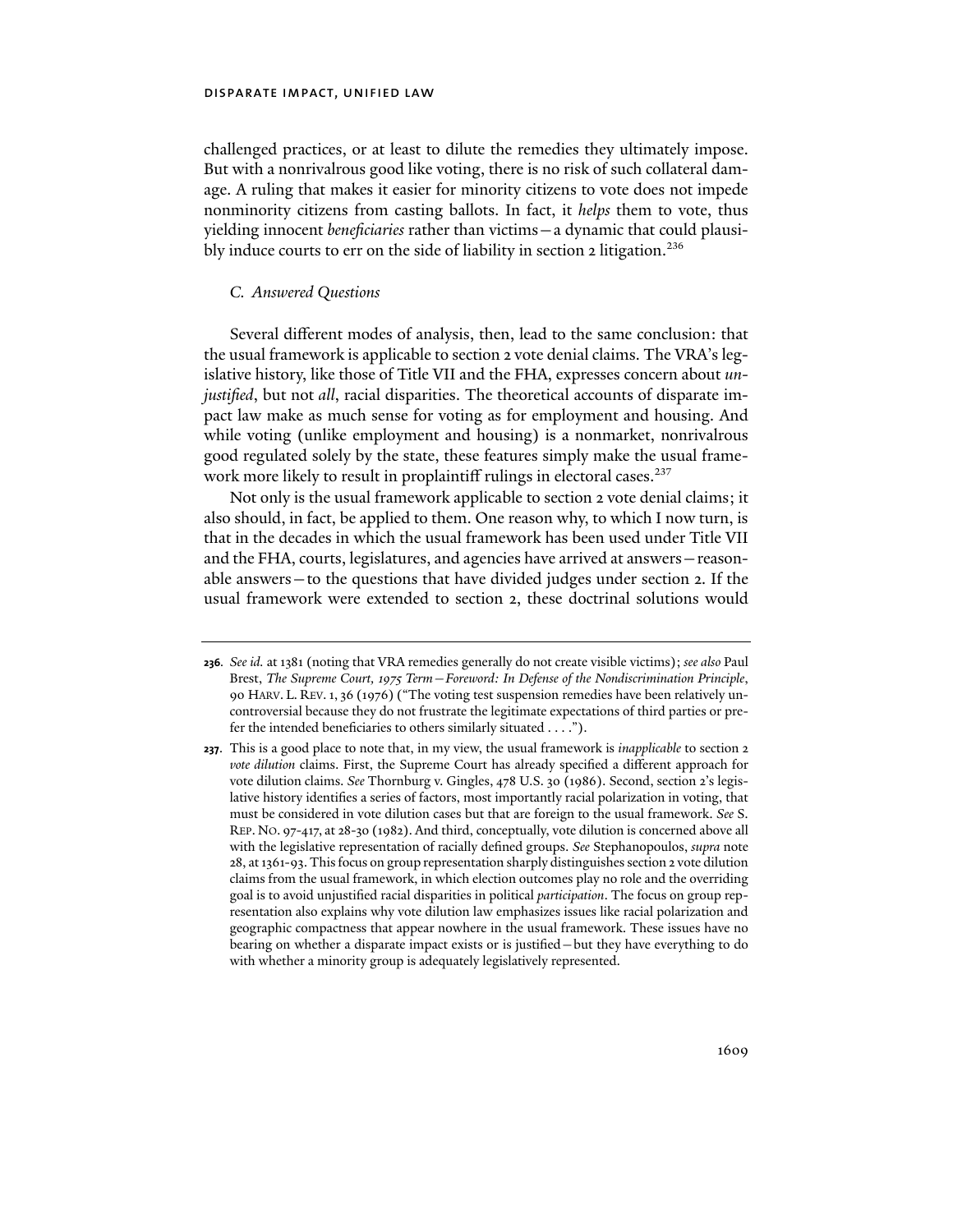presumably come with it. They would thereby settle disputes that show no sign of fading on their own and lend coherence to a body of law whose current hallmark is disagreement over matters large and small.<sup>238</sup>

### *1. Specific Practice or Entire System?*

The first unanswered question about section 2 vote denial claims is whether they should be brought against specific electoral practices or systems of election administration in their entirety.<sup>239</sup> In the Title VII context, Congress opted in most circumstances for particularity in the Civil Rights Act of 1991. Echoing a pair of earlier Supreme Court decisions,<sup>240</sup> Congress required "the complaining party [to] demonstrate that each particular challenged employment practice causes a disparate impact."241 The only exception arises "if the complaining party can demonstrate to the court that the elements of a respondent's decisionmaking process are not capable of separation for analysis."242 HUD took the same position when it clarified the operation of the usual framework in FHA cases. In general, a plaintiff must "identif[y] the specific practice that caused the alleged discriminatory effect."243 On occasion, though, "it may be appropriate to challenge the decision-making process as a whole."<sup>244</sup>

The point of this particularity requirement is to focus litigation—to prevent it from sprawling into all of a defendant's policies and all of the effects they might have, individually or in unison.<sup>245</sup> The requirement is also advantageous to defendants, on balance. It forces plaintiffs either to isolate the measures that, in their view, cause racial disparities or to convince courts that no such isolation is

**<sup>238</sup>**. For a detailed discussion of this doctrinal discord, see *supra* Section I.C.

**<sup>239</sup>***. See supra* Section I.C.1.

**<sup>240</sup>***. See* Wards Cove Packing Co., Inc. v. Atonio, 490 U.S. 642, 657 (1989) ("[A] plaintiff must demonstrate that it is the application of a specific or particular employment practice that has created the disparate impact under attack."), *superseded by statute*, Civil Rights Act of 1991, Pub. L. No. 102-166, 105 Stat. 1074, *as recognized in* Tex. Dep't of Hous. & Cmty. Affairs v. Inclusive Cmtys. Project, Inc., 135 S. Ct. 2507 (2015); Watson v. Fort Worth Bank & Tr., 487 U.S. 977, 994 (1988) (plurality opinion) ("The plaintiff must begin by identifying the specific employment practice that is challenged.").

**<sup>241</sup>**. 42 U.S.C. § 2000e-2(k)(1)(B)(i) (2018).

**<sup>242</sup>***. Id.*

**<sup>243</sup>**. FHA Implementation, *supra* note 172, at 11469.

**<sup>244</sup>***. Id.*

**<sup>245</sup>***. See generally* Peter E. Mahoney, *The End(s) of Disparate Impact: Doctrinal Reconstruction, Fair Housing and Lending Law, and the Antidiscrimination Principle*, 47 EMORY L.J. 409, 459-60 (1998) (discussing in detail the particularity requirement).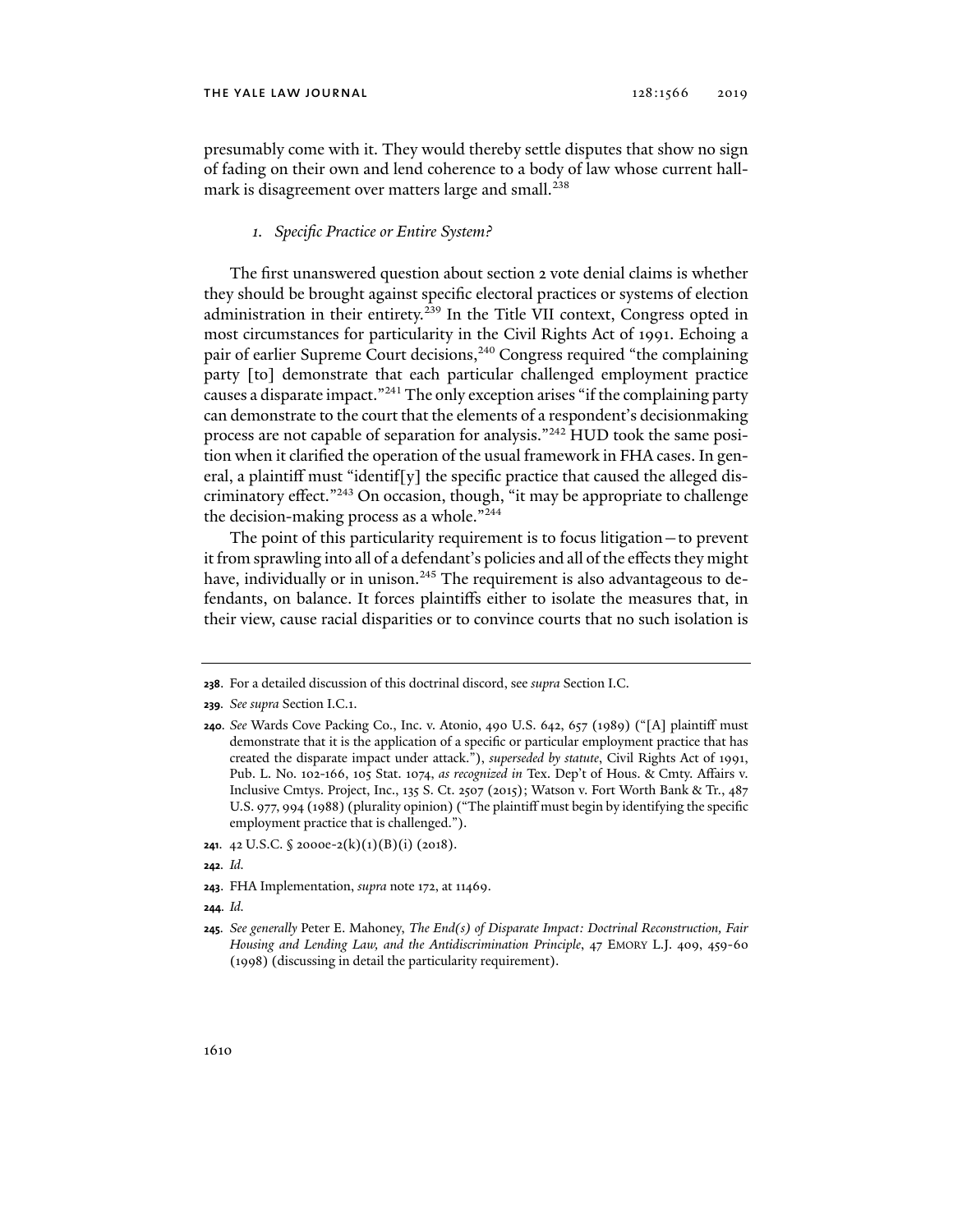possible. As a result, defendants may avoid liability when plaintiffs cannot pinpoint the responsible practices or, even if found liable, defendants may be compelled to change only small parts of their decision-making processes. These prodefendant elements may explain why the Supreme Court first endorsed particularity in the late 1980s, during its period of greatest hostility toward Title VII disparate impact claims.<sup>246</sup>

In section 2 vote denial cases, particularity would typically oblige plaintiffs to establish separately the racial disparity attributable to each challenged electoral policy. Except in unusual circumstances, plaintiffs would *not* be able to point to an overall difference in political participation by race and then to ascribe it to the totality of a jurisdiction's voting practices. Also precluded would be judicial analyses that "consider the sum of those parts and their cumulative effect on minority access to the ballot box," in the Fourth Circuit's words, $247$  or that "look not at [a measure] in isolation but to the entire voting and registration system," as the Seventh Circuit put it.<sup>248</sup> Court decisions of this kind plainly aggregate electoral policies instead of disentangling them and then assessing them one by one.

# *2. Does the Size of the Disparity Matter?*

The second question that has perplexed courts in section 2 vote denial cases is whether *any* racial disparity is actionable or only one that reaches a certain size.<sup>249</sup> As early as *Albemarle*, the Supreme Court held that, under Title VII, only employment practices that have "*significantly* different" effects on minorities and nonminorities establish a prima facie case.250 Consistent with this ruling, the Equal Employment Opportunity Commission (EEOC) published guidelines in 1978 stating that "[a] selection rate for any race . . . which is less than four-fifths  $(4/5)$  (or eighty percent) of the rate for the group with the highest rate will generally be regarded . . . as evidence of adverse impact."251 The guidelines added

**<sup>246</sup>***. See* Wards Cove Packing Co., Inc. v. Atonio, 490 U.S. 642, 657 (1989) (adopting "this specific causation requirement" despite the counterargument that it is "unduly burdensome on Title VII plaintiffs"), *superseded by statute*, Civil Rights Act of 1991, Pub. L. No. 102-166, 105 Stat. 1074, *as recognized in* Tex. Dep't of Hous. & Cmty. Affairs v. Inclusive Cmtys. Project, Inc., 135 S. Ct. 2507 (2015).

**<sup>247</sup>**. League of Women Voters of N.C. v. North Carolina, 769 F.3d 224, 242 (4th Cir. 2014).

**<sup>248</sup>**. Frank v. Walker, 768 F.3d 744, 753 (7th Cir. 2014).

**<sup>249</sup>***. See supra* Section I.C.2.

**<sup>250</sup>**. Albemarle Paper Co. v. Moody, 422 U.S. 405, 425 (1975) (emphasis added); *see also, e.g.*, Connecticut v. Teal, 457 U.S. 440, 446 (1982) (requiring "a significantly discriminatory impact").

**<sup>251</sup>**. 29 C.F.R. § 1607.4(D) (2018).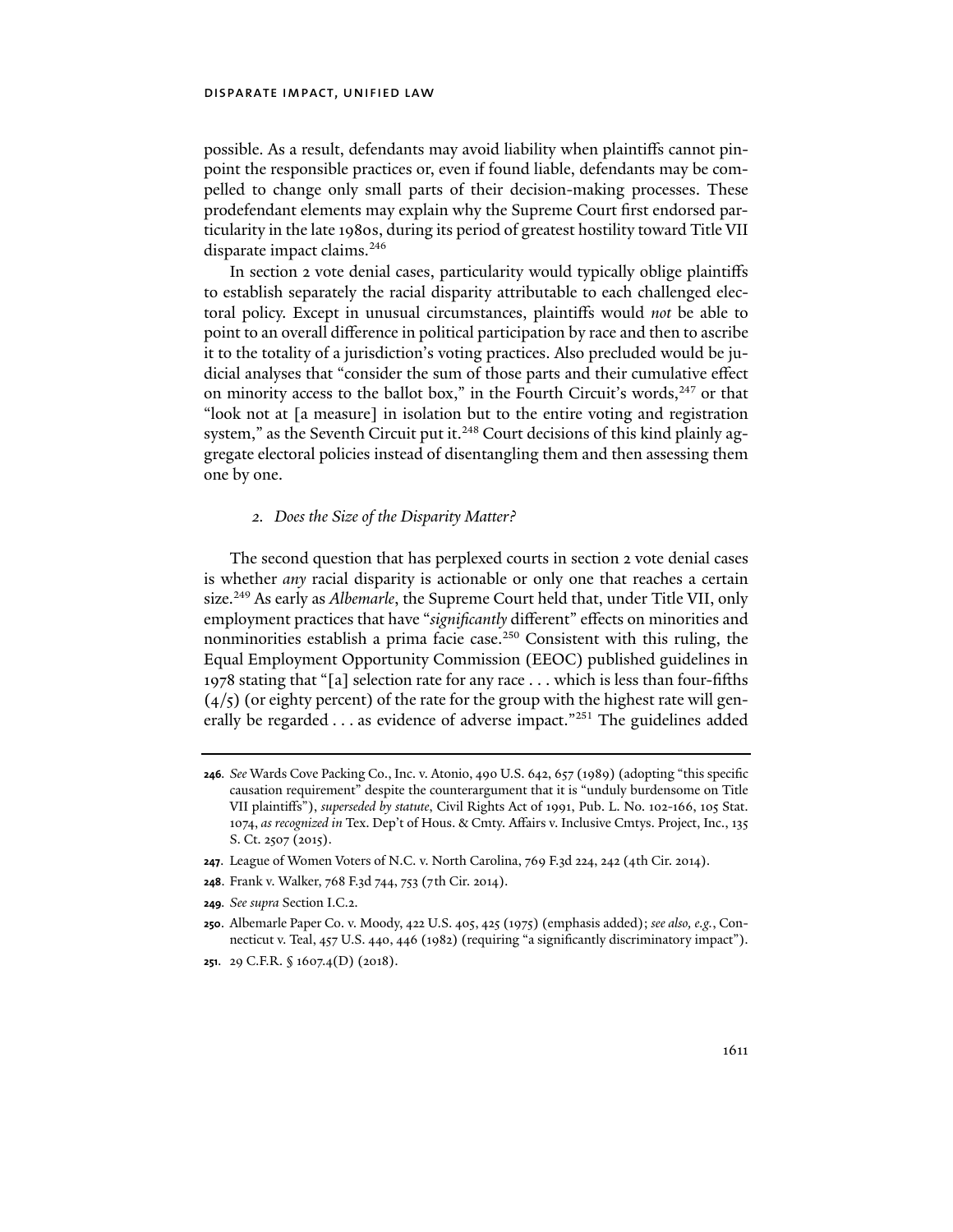that "[s]maller differences in selection rate" may also suffice if "they are significant in both statistical and practical terms."252 Since their issuance, courts have often cited the guidelines but have not followed them slavishly. As the Supreme Court has observed, the guidelines have functioned as "a rule of thumb."253

The reason to require a significant (not just any) racial disparity is to direct enforcement efforts toward the more meaningful disparate impacts in American society.<sup>254</sup> Disparate impacts are ubiquitous, alas, so if they were all actionable, many institutions might be paralyzed by litigation and more severe discrepancies could be overshadowed by relatively trivial ones.<sup>255</sup> Additionally, as several scholars have pointed out, the four-fifths rule cannot be used in all circumstances. When minority and nonminority selection rates are low, in particular, the *difference* between them is more informative than their *ratio*. 256 The fourfifths rule can also be misleading when the sample size is small because the observed ratio is then the result of a limited number of observations.<sup>257</sup> Due to these drawbacks, academics have urged<sup>258</sup> – and courts have mostly agreed<sup>259</sup> –

#### **252***. Id.*

- **254***. See, e.g.*, Jennifer L. Peresie, *Toward a Coherent Test for Disparate Impact Discrimination*, 84 IND. L.J. 773, 791 (2009) (describing this requirement as "well-suited for aiding courts in determining whether a disparity is sufficiently large to matter—that is, whether it has practical significance").
- **255***. See, e.g.*, Amy L. Wax, *Disparate Impact Realism*, 53 WM.& MARY L. REV. 621, 696 (2011) ("Adverse impact is everywhere, and the world is full of disparate impact lawsuits waiting to happen.").
- **256***. See, e.g.*, DAVID C. BALDUS & JAMES W.L. COLE, STATISTICAL PROOF OF DISCRIMINATION 154 (1980); Elaine W. Shoben, *Differential Pass-Fail Rates in Employment Testing: Statistical Proof Under Title VII*, 91 HARV. L. REV. 793, 810 (1978); Wax, *supra* note 255, at 629.
- **257***. See, e.g.*, BALDUS & COLE, *supra* note 256, at 88-90; SULLIVAN ET AL., *supra* note 160, at 50; Shoben, *supra* note 256, at 809.
- **258***. See* sources cited *supra* notes 256-257; *see also* RAMONA L. PAETZOLD & STEVEN L. WILLBORN, THE STATISTICS OF DISCRIMINATION § 5:7, at 5-19 (1994) ("Plaintiffs should have the option, however, of demonstrating adverse impact by statistical significance instead of the four-fifths rule."); Peresie, *supra* note 254, at 776 (arguing that these two approaches "fulfill complementary roles and thus should [not] be viewed . . . as alternatives").
- **259***. See, e.g.*, Watson v. Fort Worth Bank & Tr., 487 U.S. 977, 995 n.3 (1988) (plurality opinion) (describing how courts have used both the four-fifths rule and "the 'standard deviation' analysis").

**<sup>253</sup>**. Ricci v. DeStefano, 557 U.S. 557, 587 (2009) (quoting Watson v. Fort Worth Bank & Tr., 487 U.S. 977, 995-96 n.3 (1988) (plurality opinion)). In the FHA context, interestingly, HUD declined to "codify a significance requirement" due to "the numerous and varied practices and wide variety of private and governmental entities covered by the Act." FHA Implementation, *supra* note 172, at 11468. For a recent article that does address the issue of significance in FHA cases, see Robert G. Schwemm & Calvin Bradford, *Proving Disparate Impact in Fair Housing Cases After* Inclusive Communities, 19 N.Y.U. J. LEGIS. & PUB. POL'Y 685, 697-710 (2016).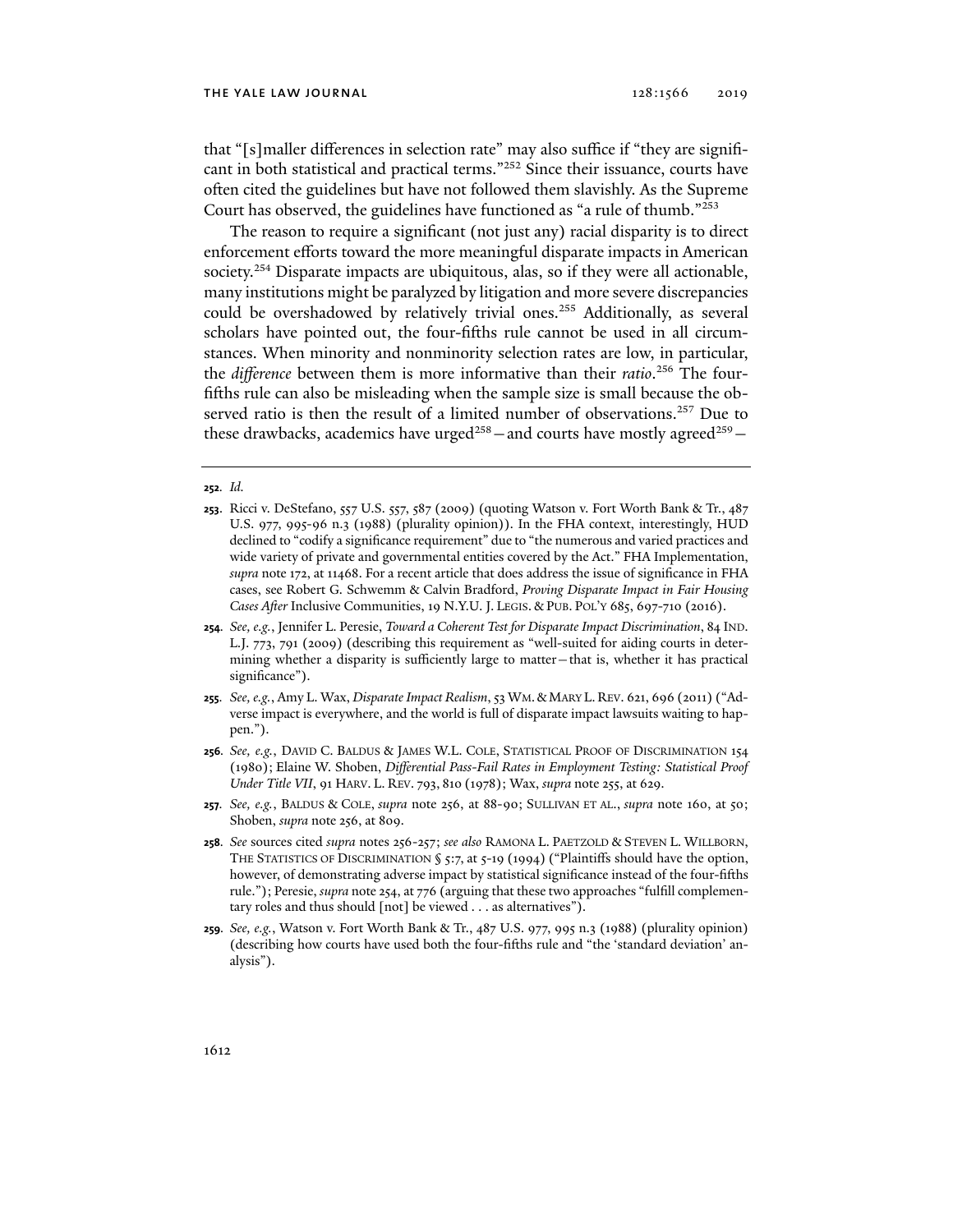that the four-fifths rule should be supplemented by scrutiny of whether the difference in selection rates is statistically significant.

Applying these methods to section 2 vote denial claims, small, statistically insignificant disparities would not give rise to liability. Normatively, the Fourth Circuit might be right that "even one disenfranchised voter  $\dots$  is too many,"260 but legally it would be wrong. At a more granular level, the methods would operate as follows: First, the selection rates for otherwise qualified minority and nonminority citizens would be determined—that is, the rates at which they are able to comply with a given requirement for voting. (Survey evidence could be used to calculate these rates, as could a jurisdiction's own electoral records.) Next, the lower of the rates would be divided by the higher, *and* the statistical significance of the difference between the rates would be computed. A prima facie case would most clearly be established when the rates' ratio is below fourfifths and the rates' difference is statistically significant. Conversely, a plaintiff's claim would be weaker if the four-fifths rule was not satisfied or statistical significance was not shown.

# *3. Ability to Comply or Effect on Turnout?*

Third, which selection rates, exactly, should be considered in this analysis: minority and nonminority citizens' capacities for compliance with a provision, or their eventual levels of voter turnout?<sup>261</sup> In the 1982 case of *Connecticut v*. *Teal*, 262 the Supreme Court held that Title VII is concerned with the direct effects of employment practices, not their downstream consequences. The Court faced an employer whose written exam for promotion to supervisor had a disparate racial impact but whose affirmative-action program ensured a proportionate share of minority supervisors.<sup>263</sup> The Court ruled that the "'bottom line'" of proportionality "does not preclude [plaintiffs] from establishing a prima facie case, nor does it provide [defendants] with a defense to such a case."<sup>264</sup> The Court explained that a racial disparity at one stage of the promotion process, which bars certain minority employees from becoming supervisors, cannot be offset by racial balance after the process has concluded, which benefits a different set of minority employees. "Title VII does not permit the victim of a . . . discriminatory

**<sup>260</sup>**. League of Women Voters of N.C. v. North Carolina, 769 F.3d 224, 244 (4th Cir. 2014).

**<sup>261</sup>***. See supra* Section I.C.3.

**<sup>262</sup>**. 457 U.S. 440 (1982).

**<sup>263</sup>***. Id.* at 443-44.

**<sup>264</sup>***. Id.* at 442.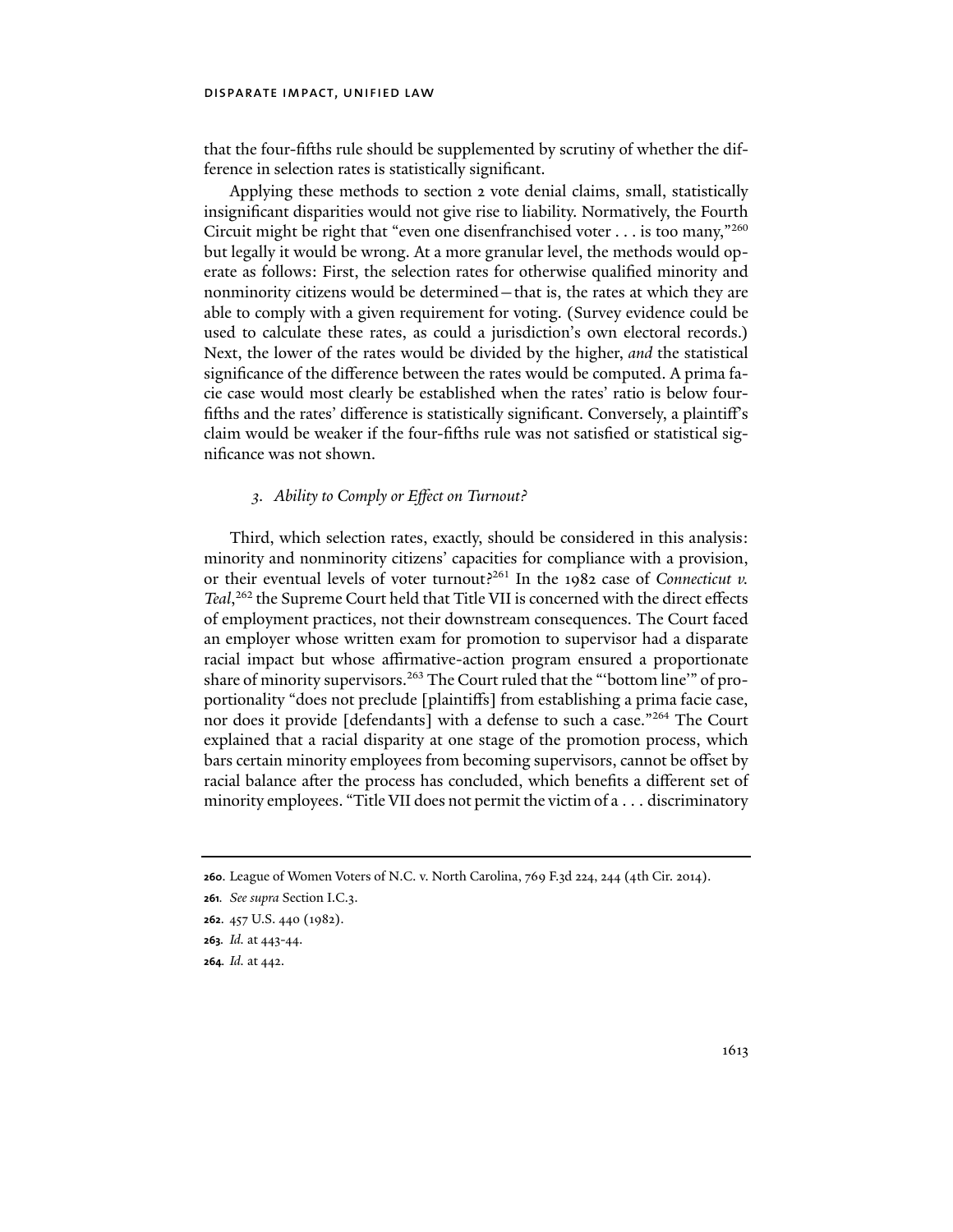#### THE YALE LAW JOURNAL 2019 2019 2019

policy to be told that he has not been wronged because other persons of his or her race . . . were hired."265

In a section 2 vote denial suit, a particular electoral practice is the analogue to the written exam that was disputed in *Teal.* And voter turnout by race is the equivalent of the supervisors' racial makeup: the "bottom line" that is the outcome of the entire electoral system in the former case, and the whole promotion process in the latter. Under *Teal*, it is plain that voter turnout (like the makeup of the supervisor pool) is legally irrelevant. Plaintiffs need not prove a racial disparity in turnout; defendants cannot escape liability by showing that minority and nonminority citizens vote at similar rates—and the numerous lower courts that have held to the contrary are incorrect.266 Under *Teal*, too, the disparate impact that *does* matter is the one directly caused by the electoral policy at issue. Plaintiffs' burden is simply to demonstrate that minority citizens have more difficulty abiding by the policy than do nonminority citizens.

### *4. Is Interaction with Discrimination Necessary?*

Fourth, once plaintiffs have met this burden, must they also establish that the *reason* for the policy's disparate impact is its interaction with social and historical discrimination?267 In the 1977 case of *Dothard v. Rawlinson*, the Supreme Court addressed two hiring criteria for Alabama prison guards: a minimum height of five feet two inches and a minimum weight of 120 pounds.<sup>268</sup> In tandem, these criteria excluded far more women (forty-one percent ) than men (less than one percent).<sup>269</sup> But they did so not through any interaction with discriminatory conditions, but rather because women, as a biological matter, tend to be shorter and lighter than men. The Court nevertheless found Alabama liable under Title VII on a disparate impact theory.<sup>270</sup> The Court thus codified the principles that "the reason the [practice] has an adverse impact is [not] at issue" and

- **266***. See supra* notes 91-96 and accompanying text.
- **267***. See supra* Section I.C.4.
- **268**. 433 U.S. 321, 323-24 (1977).
- **269***. Id.* at 329-30.
- **270***. Id.* at 331.

**<sup>265</sup>***. Id.* at 455; *see also id.* ("Congress never intended to give an employer license to discriminate against some employees on the basis of race or sex merely because he favorably treats other members of the employees' group."). The EEOC, however, states in its guidelines that if "the total selection process does not have an adverse impact," then federal agencies generally "will not take enforcement action based upon adverse impact of any component of that process." 29 C.F.R. § 1607.4(C) (2018); *see also Teal*, 457 U.S. at 453 n.12 (discussing the EEOC's position).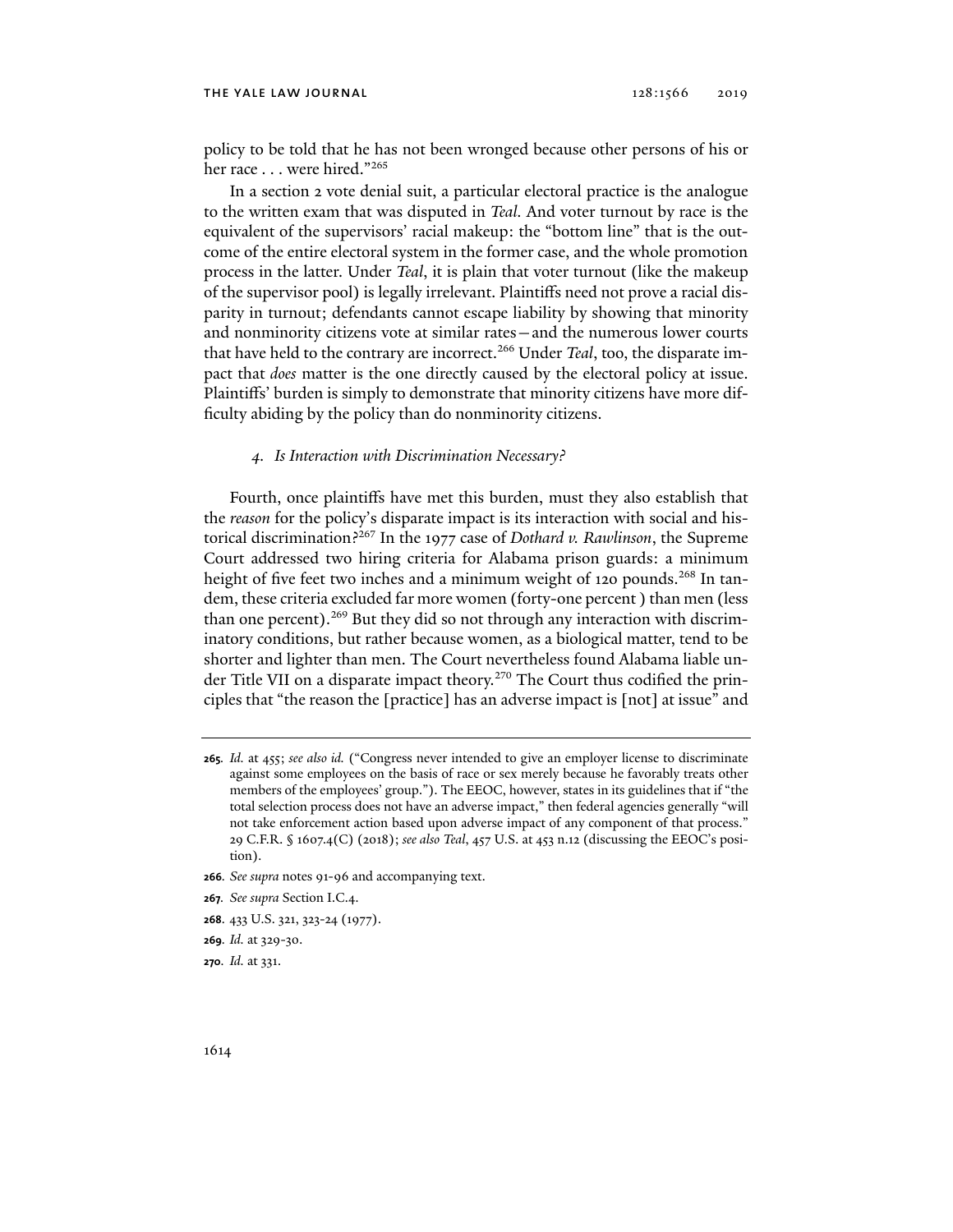that "the mere fact of adverse impact requires the employer to justify its practice."271

It is true, as noted earlier, $272$  that most racial disparities can be connected to social and historical discrimination. Disparities like those in *Dothard*, attributable to biology rather than to prejudice, are quite unusual, especially if the relevant cleavage is race instead of gender.<sup>273</sup> But it is also true that *proving* a policy's interaction with discriminatory conditions can be difficult, requiring discovery and expert testimony about a host of issues extraneous to the challenged measure. *Dothard*'s approach therefore saves plaintiffs the time and cost of documenting discrimination and its implications—even though, typically, they could do so if they had to (and if money were no object). $274$ 

*Dothard* may be the Supreme Court decision most inconsistent with the lower courts' two-part test for section 2 vote denial claims. The test's second prong (and conceptual centerpiece) is the linkage of a racial discrepancy to a practice's interaction with social and historical discrimination.<sup>275</sup> This is the prong to which the Senate factors are relevant, and on which courts spend much of their analytical energy.276 Yet *Dothard* holds that all of this judicial exertion is unnecessary. *Why* a policy causes a disparate impact is immaterial; the disparity alone is enough to establish a prima facie case (so long as it is substantial and the direct result of a specific measure).277 Accordingly, *Dothard* has the potential to transform section 2 vote denial litigation. It would negate one of the elements of the lower courts' test, and along with that prong, the Senate factors that have been used to analyze it. These doctrinal features do not exist under Title VII, and

- **272***. See supra* notes 140-143 and accompanying text.
- **273**. Indeed, in the vote denial context, it is hard to think of any racial disparities that could be tied to biology. What possible electoral policy could disproportionately affect minority citizens because of biological differences between them and nonminority citizens?
- **274***. See, e.g.*, Noah D. Zatz, *Disparate Impact and the Unity of Equality Law*, 97 B.U. L. REV. 1357, 1402-03 (2017) (arguing that if interaction with social and historical discrimination had to be proven, "an evidentiary quagmire would arise from trying to sort out which mechanisms generated the disparities").
- **275***. See supra* Section I.A.
- **276***. See id.*

**<sup>271</sup>**. Michael Selmi, *The Evolution of Employment Discrimination Law: Changed Doctrine for Changed Social Conditions*, 2014 WIS. L. REV. 937, 963; *see also, e.g.*, Charles A. Sullivan, *Disparate Impact: Looking Past the* Desert Palace *Mirage*, 47 WM.& MARY L. REV. 911, 959 (2005) ("*Dothard* is significant because it cut disparate impact free from any necessity that the disparity's cause be traced either to de jure or more general societal discrimination . . . .").

**<sup>277</sup>***. See supra* Sections II.C.1-.3 (discussing the particularity, substantiality, and directness requirements).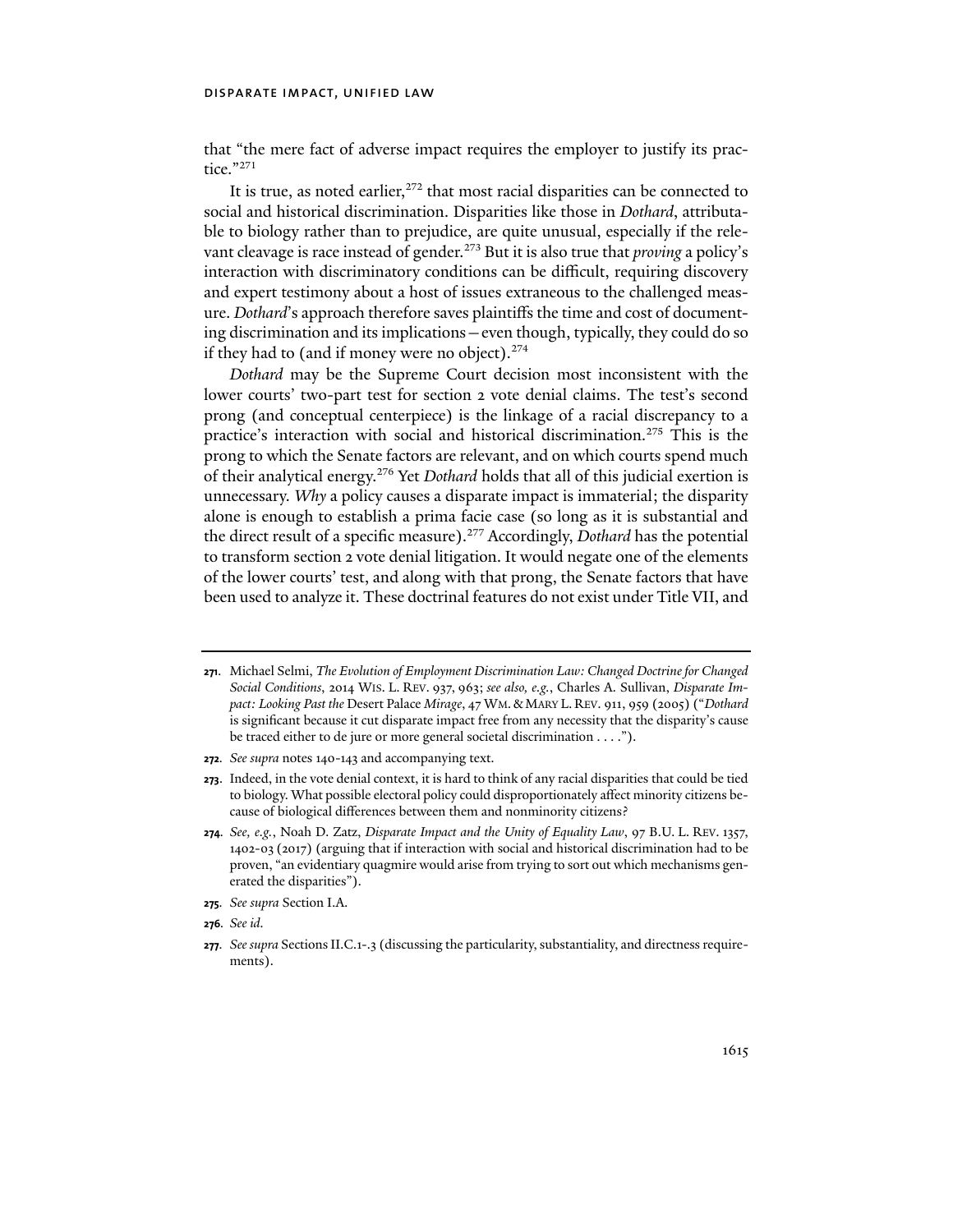if disparate impact law were unified, they would not remain under section 2 either.

### *5. Are Minority Preferences a Defense?*

Fifth, even if *plaintiffs* need not identify the reason for a practice's disparate impact, can *defendants* avoid liability by showing that minorities' subjective preferences are the explanation?<sup>278</sup> *Dothard* suggests the answer is no. Alabama argued that women were underrepresented in its workforce because few of them were "seriously interested in applying[] for prison guard positions."279 The Court rejected this defense because applicant interest can be shaped by the very criterion at issue. "A potential applicant could easily determine her height and weight and conclude that to make an application would be futile."<sup>280</sup> In a portion of *Wards Cove* that is still good law, the Court elaborated that the "proper comparison" under Title VII is "between the racial composition of the qualified persons in the labor market and the persons holding at-issue jobs."<sup>281</sup> The qualified persons in the labor market, of course, are not those who are *interested* in a position or who have actually *applied* for it but, rather, the individuals with the requisite skills and experience to do the job effectively. The qualified persons' subjective preferences, in other words, are beside the point.<sup>282</sup>

If the lack-of-interest defense were unavailable in section 2 vote denial cases, then jurisdictions could not claim that minorities are more affected by a policy because they prefer to participate electorally in ways targeted by the policy. With respect to a voter-purge law, contra the Third Circuit, it would be irrelevant that

**<sup>278</sup>***. See supra* Section I.C.5.

**<sup>279</sup>**. Dothard v. Rawlinson, 433 U.S. 321, 348 (1977) (White, J., dissenting).

**<sup>280</sup>***. Id.* at 330 (majority opinion); *see also id.* ("[O]therwise qualified people might be discouraged from applying because of a self-recognized inability to meet the very standards challenged as being discriminatory.").

**<sup>281</sup>**. Wards Cove Packing Co., Inc. v. Atonio, 490 U.S. 642, 650 (1989) (quoting Hazelwood Sch. Dist. v. United States, 433 U.S. 299, 308 (1977)), *superseded by statute*, Civil Rights Act of 1991, Pub. L. No. 102-166, 105 Stat. 1074, *as recognized in* Tex. Dep't of Hous. & Cmty. Affairs v. Inclusive Cmtys. Project, Inc., 135 S. Ct. 2507 (2015).

**<sup>282</sup>**. In the leading article on the lack-of-interest defense, Vicki Schultz agrees that "[i]f the disparate impact model is to have any meaning," the defense cannot apply to it. Vicki Schultz, *Telling Stories About Women and Work: Judicial Interpretations of Sex Segregation in the Workplace in Title VII Cases Raising the Lack of Interest Argument*, 103 HARV. L. REV. 1749, 1762 n.44 (1990); *cf.* Peter Siegelman, *Contributory Disparate Impacts in Employment Discrimination Law*, 49 WM. & MARY L. REV. 515,534 (2007) (noting that "no court has ever based its decision on the 'failure to train' rationale," a defense that is similar to lack of interest).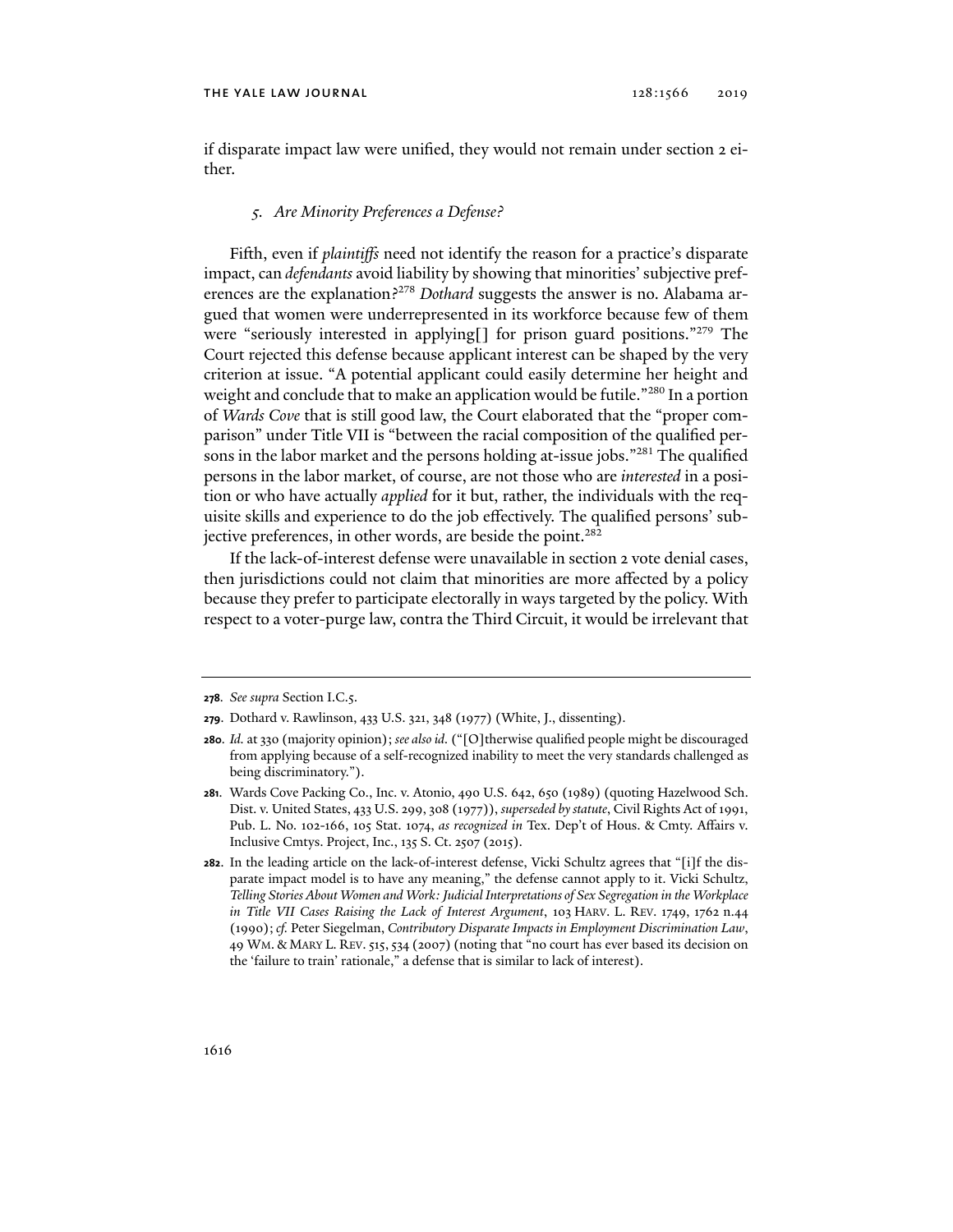minorities are removed from the rolls at higher rates because they more frequently "choose" not to vote or register.<sup>283</sup> With respect to a ban on same-day voter registration, likewise, its disparate impact could not be excused on the ground that minorities "*preferred* to use [same-day registration] over [other registration] methods."<sup>284</sup> These are classic arguments about minorities' inclinations, which would have no place in the doctrine.

# *6. How Does Tenuousness Work?*

Sixth, turning from barred defenses to ones that are very much available, what kinds of justifications, tied in which ways to disputed measures, may jurisdictions offer for the measures' disparate impacts?<sup>285</sup> HUD discussed these issues in detail in its statement about the usual framework's operation in FHA cases. "[A]ny interest justifying a practice with a discriminatory effect," the agency announced, must be "substantial, legitimate, [and] nondiscriminatory."286 "A 'substantial' interest is a core interest of the organization that has a direct relationship to the function of that organization."<sup>287</sup> A legitimate interest is one that is "genuine and not false."288 And a nondiscriminatory interest "does not itself discriminate based on a protected characteristic."289 Moreover, the defendant must prove not only the *existence* of a substantial, legitimate, and nondiscriminatory interest, but also "the *necessity* of the challenged practice to achieve that interest."290 This necessity requirement, according to HUD, "best effectuates the broad, remedial goal of the [FHA]" and is "comparable to the protections afforded under Title VII."291

- **287***. Id.*
- **288***. Id.*
- **289***. Id.*
- **290***. Id.* at 11471 (emphasis added).

**<sup>283</sup>***.* Ortiz v. City of Phila. Office of the City Comm'rs Voter Registration Div., 28 F.3d 306, 315 (3d Cir. 1994).

**<sup>284</sup>**. N.C. State Conference of the NAACP v. McCrory, 997 F. Supp. 2d 322, 351 (M.D.N.C.), *aff'd in part and rev'd in part sub nom.* League of Women Voters of N.C. v. North Carolina, 769 F.3d 224 (4th Cir. 2014).

**<sup>285</sup>***. See supra* Section I.C.6.

**<sup>286</sup>**. FHA Implementation, *supra* note 172, at 11470.

**<sup>291</sup>***. Id.* at 11471-72. In *Inclusive Communities*, the Court agreed with HUD's formulation, holding that "housing authorities and private developers [must] be allowed to maintain a policy if they can prove it is *necessary* to achieve a *valid* interest." Tex. Dep't of Hous. & Cmty. Affairs v. Inclusive Cmtys. Project, Inc., 135 S. Ct. 2507, 2523 (2015) (emphasis added).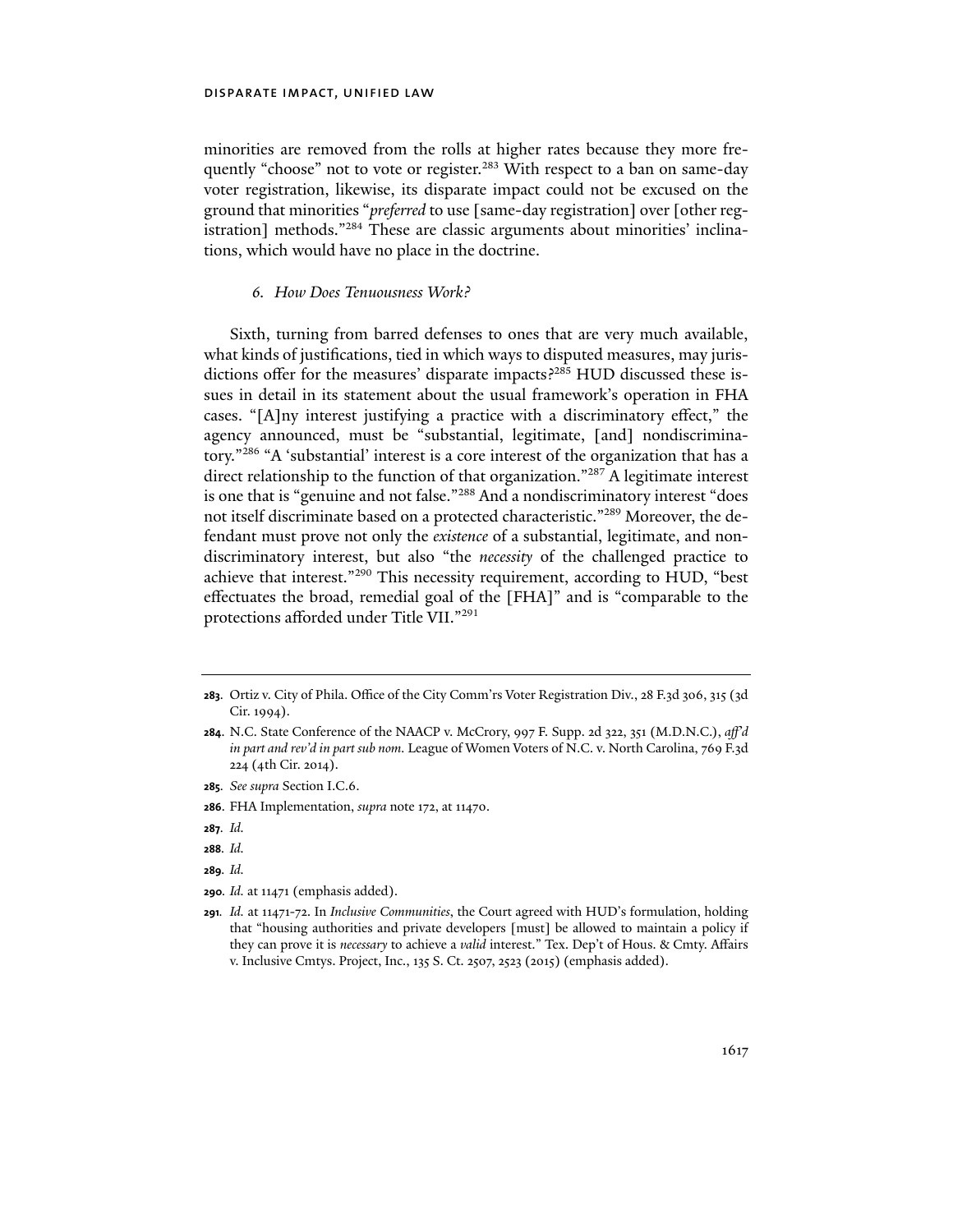These Title VII protections have not been articulated as clearly as their FHA counterparts<sup>292</sup> but are materially equivalent. Under the Civil Rights Act of 1991, "job related[ness]" and "business necessity" are the rationales an employer may assert for an employment practice's disparate impact.<sup>293</sup> These rationales, the Act's accompanying Senate report adds, are synonymous with "effective job performance."294 The report further states that "the employer must prove that the practice . . . [is] essential to effective job performance," meaning that "the relationship between the practice and effective job performance must be a close one."295 The gold standard for establishing this relationship, per the EEOC's guidelines, is a formal validation study "consist[ing] of empirical data demonstrating that the selection procedure is predictive of or significantly correlated with important elements of job performance."<sup>296</sup> However, the Supreme Court has repeatedly held that while validation studies may be advisable, "employers are not required" to use them to "show[] that particular criteria predict actual on-the-job performance."297

This justification defense is a vital component of the usual framework. Without it, the framework would imperil *all* measures that cause disparate impacts, thus flouting Congress's intent that liability be limited to *unwarranted* racial disparities.<sup>298</sup> If the defense were recognized in section 2 vote denial cases, the Senate factor asking "whether the policy underlying the [electoral practice] is tenuous"299 would rise dramatically in importance. This, after all, is the only factor relating to the strength of a jurisdiction's rationale for a voting requirement. Tenuousness, then, would no longer be an afterthought for courts, as it (mostly)

- **294**. S. REP. NO.101-315, at 41 (1990).
- **295***. Id.* at 42; *see also id.* (further explaining that "use of the disputed practice [must] produce[] workers who effectively perform important aspects of the job").
- **296**. 29 C.F.R. § 1607.5(B) (2018). The EEOC's guidelines go into great detail specifying technical standards for validation studies. *See id*. § 1607.14; *see also* Albemarle Paper Co. v. Moody, 422 U.S. 405, 430-31 (1975) (approvingly citing these standards).
- **297**. Watson v. Fort Worth Bank & Tr., 487 U.S. 977, 998 (1988) (plurality opinion); *see also, e.g.*, Washington v. Davis, 426 U.S. 229, 247 n.13 (1976) ("[T]here is no single method for appropriately validating employment tests for their relationship to job performance.").
- **298***. See supra* Section II.B.1.
- **299**. S. REP. NO. 97-417, at 29 (1982).

**<sup>292</sup>***. See, e.g.*, Wax, *supra* note 255, at 633 (complaining that "courts vary widely in the standards they apply and retain broad discretion in deciding what kind of evidence satisfies the business necessity defense").

**<sup>293</sup>**. 42 U.S.C. § 2000e-2(k)(1)(A)(i) (2018). Even though they are conceptually distinct, job relatedness and business necessity are not often analyzed separately in Title VII cases. *Griggs*, notably, referred to them interchangeably. Griggs v. Duke Power Co., 401 U.S. 424, 431-32 (1971).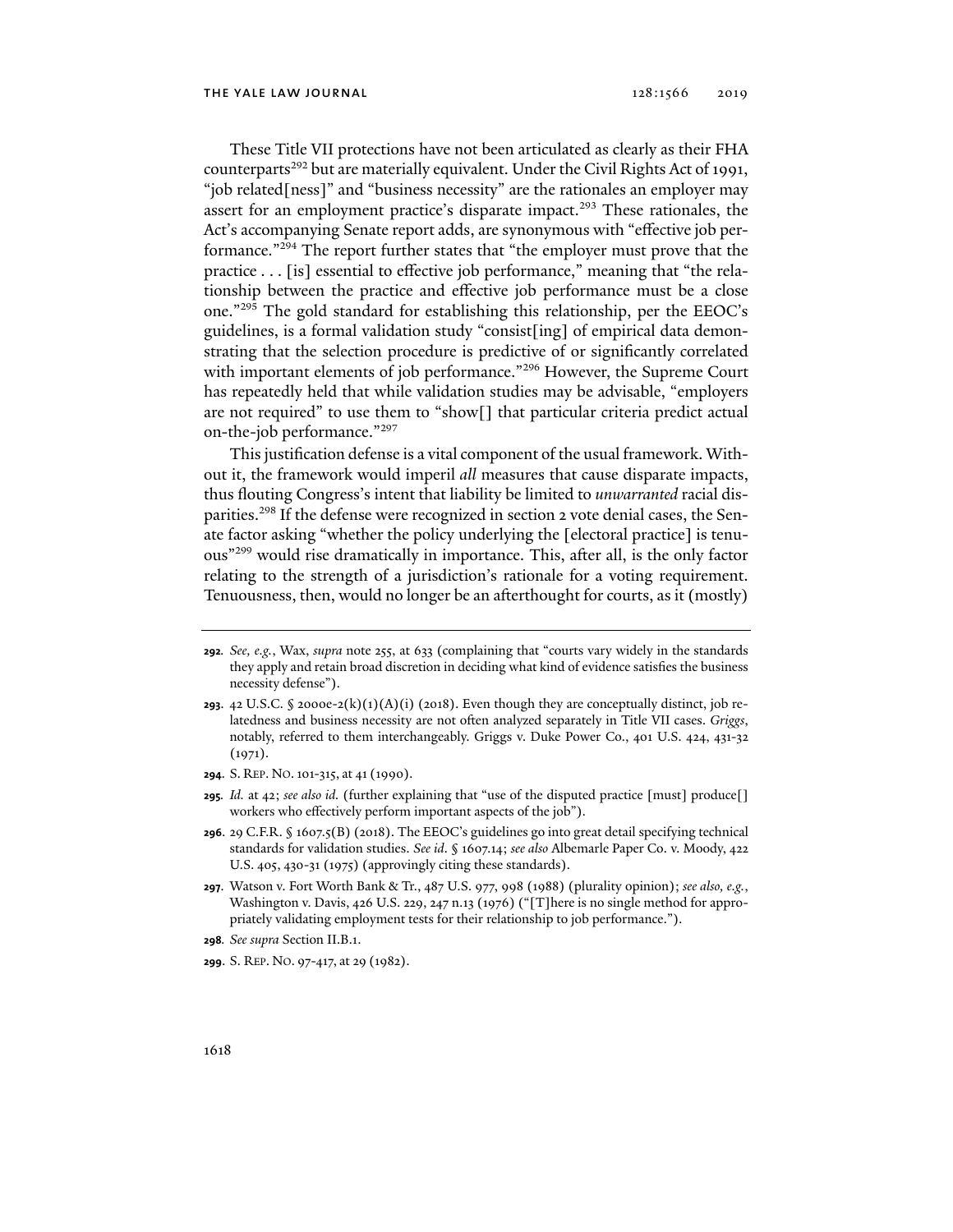is today.<sup>300</sup> Instead, it would be a distinct element of the cause of action  $-$  a consideration that would have to be addressed whenever it was raised by a jurisdiction.

But while the tenuousness factor bears some resemblance to the justification defense, its actual wording leaves room for improvement. For one thing, the factor does not specify which party bears the burden of proving tenuousness (or the lack thereof). Under the defense, this burden is squarely on the jurisdiction maintaining the voting requirement. For another, it is somewhat awkward to speak of proving the lack of tenuousness. It would be better to say (as the defense does) that the jurisdiction must show that its electoral practice is *justified*. And tenuousness pertains to the substantiality of a jurisdiction's interest but not to how well this interest is advanced by a given policy. Again, a preferable formulation would encompass both an interest's weight and a measure's fit with it. Accordingly, the tenuousness factor should not simply be lifted from the Senate report into the legal test for section 2 vote denial claims. Rather, it should first be amended so that it mirrors the justification defense under Title VII and the FHA.

### *7. What Is the Remedy?*

Lastly, once a court finds a jurisdiction liable, what relief should the court order?<sup>301</sup> Under Title VII, "the usual remedy in a disparate impact case" is "general invalidation of the challenged policy."302 The court simply nullifies the unlawful employment practice; it does not try to reduce the practice's racial disparities or to make it more "consistent with business necessity."303 Under the FHA, similarly, the Supreme Court held in *Inclusive Communities* that "[r]emedial orders in disparate-impact cases should concentrate on the elimination of the offending practice."304 But in both employment and housing doctrine there is precedent for more aggressive relief: in particular, the adoption of race-conscious measures that aim to reverse the effects of the defendant's discrimination. In the 1986 case of *Local 28 v. EEOC*, a plurality of the Court held that "affirmative race-

**<sup>300</sup>***. See supra* notes 113-114 and accompanying text.

**<sup>301</sup>***. See supra* Section I.C.7.

**<sup>302</sup>**. Christine Jolls, *Antidiscrimination and Accommodation*, 115 HARV. L. REV. 642, 680 (2001); *see also* Fishkin, *The Anti-Bottleneck Principle*, *supra* note 224, at 1498 (noting that "on the remedy side, [disparate impact] law is universal and race-neutral").

**<sup>303</sup>**. 42 U.S.C. § 2000e-2(k)(1)(A)(i) (2018).

**<sup>304</sup>**. Tex. Dep't of Hous. & Cmty. Affairs v. Inclusive Cmtys. Project, Inc., 135 S. Ct. 2507, 2512  $(2015).$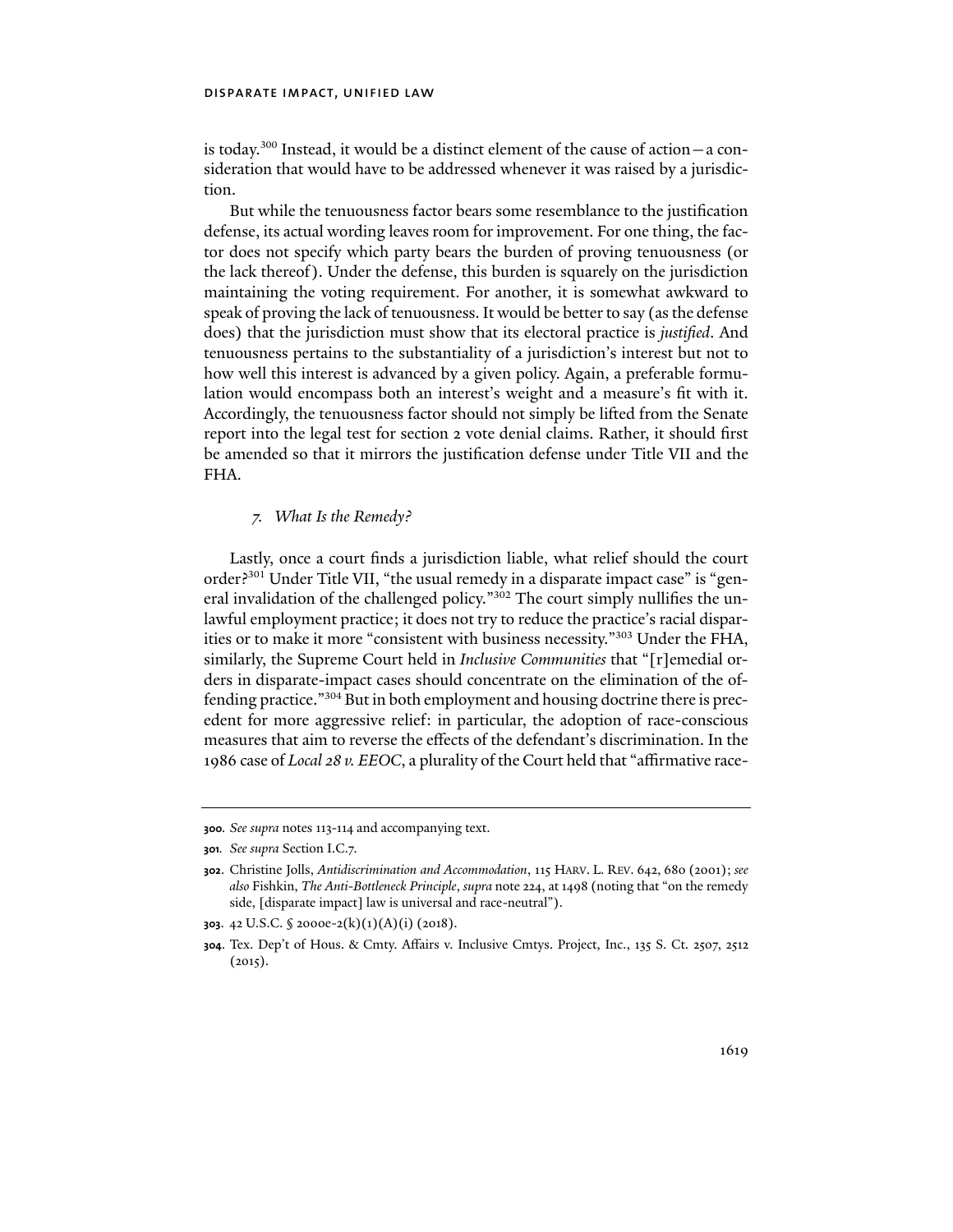conscious relief . . . may be appropriate where an employer or a labor union has engaged in persistent or egregious discrimination, or where necessary to dissipate the lingering effects of pervasive discrimination."305 The *Inclusive Communities* Court likewise cautioned that "[r]emedial orders that impose racial targets or quotas might raise more difficult constitutional questions," but did not categorically bar such approaches.306

Extending these remedial principles to section 2 vote denial claims, courts should generally strike down electoral practices that they deem illegal. They should not try—as the Fifth and Seventh Circuits have attempted<sup>307</sup>—to relax burdensome policies while still leaving them in place. Under Title VII and the FHA, this kind of remedial creativity is for defendants, not courts. Under those provisions, though, a different sort of remedial resourcefulness *is* judicially permissible. In extreme cases involving large and longstanding disparate impacts, courts may consider race-conscious relief like targeted outreach to minority citizens and poll-worker training to accommodate minority voters.<sup>308</sup> Still more racially explicit measures are conceivable, too, but should probably be avoided lest they raise the "difficult constitutional questions" flagged by *Inclusive Communities*. 309 Under current law, less drastic steps like outreach and training are on firmer ground than remedies that racially differentiate with respect to voting itself.310

\* \* \*

If disparate impact law were unified, then, section 2 vote denial cases would follow the same rules as Title VII and FHA proceedings. (1) Plaintiffs would challenge particular electoral practices, not whole systems of election administration. (2) Substantial (but not all) racial disparities in citizens' access to the franchise would be actionable. (3) Disparities caused directly by disputed practices

**309***. Inclusive Cmtys.*, 135 S. Ct. at 2524.

**<sup>305</sup>**. 478 U.S. 421, 445 (1986) (plurality opinion); *see also, e.g.*, Eric Schnapper, *The Varieties of Numerical Remedies*, 39 STAN. L. REV. 851, 852 (1987) (noting that "courts quickly arrived at a consensus in favor of permitting [race-conscious] remedies").

**<sup>306</sup>***. Inclusive Cmtys.*, 135 S. Ct. at 2524.

**<sup>307</sup>***. See supra* notes 123-126 and accompanying text.

**<sup>308</sup>**. For a rare example of such measures being ordered in a section 2 vote denial case, see *United States v. Berks County*, 277 F. Supp. 2d 570, 583-85 (E.D. Pa. 2003).

**<sup>310</sup>***. See id.* at 2525 (conceding that "race may be considered in certain circumstances and in a proper fashion" when crafting remedies). A racial quota is the quintessential example of a more aggressive race-conscious remedy. In the electoral context, the judicial imposition of a quota is almost unthinkable. It is very hard to imagine a court barring nonminority citizens from voting, or otherwise burdening their exercise of the franchise, in order to eliminate a racial disparity.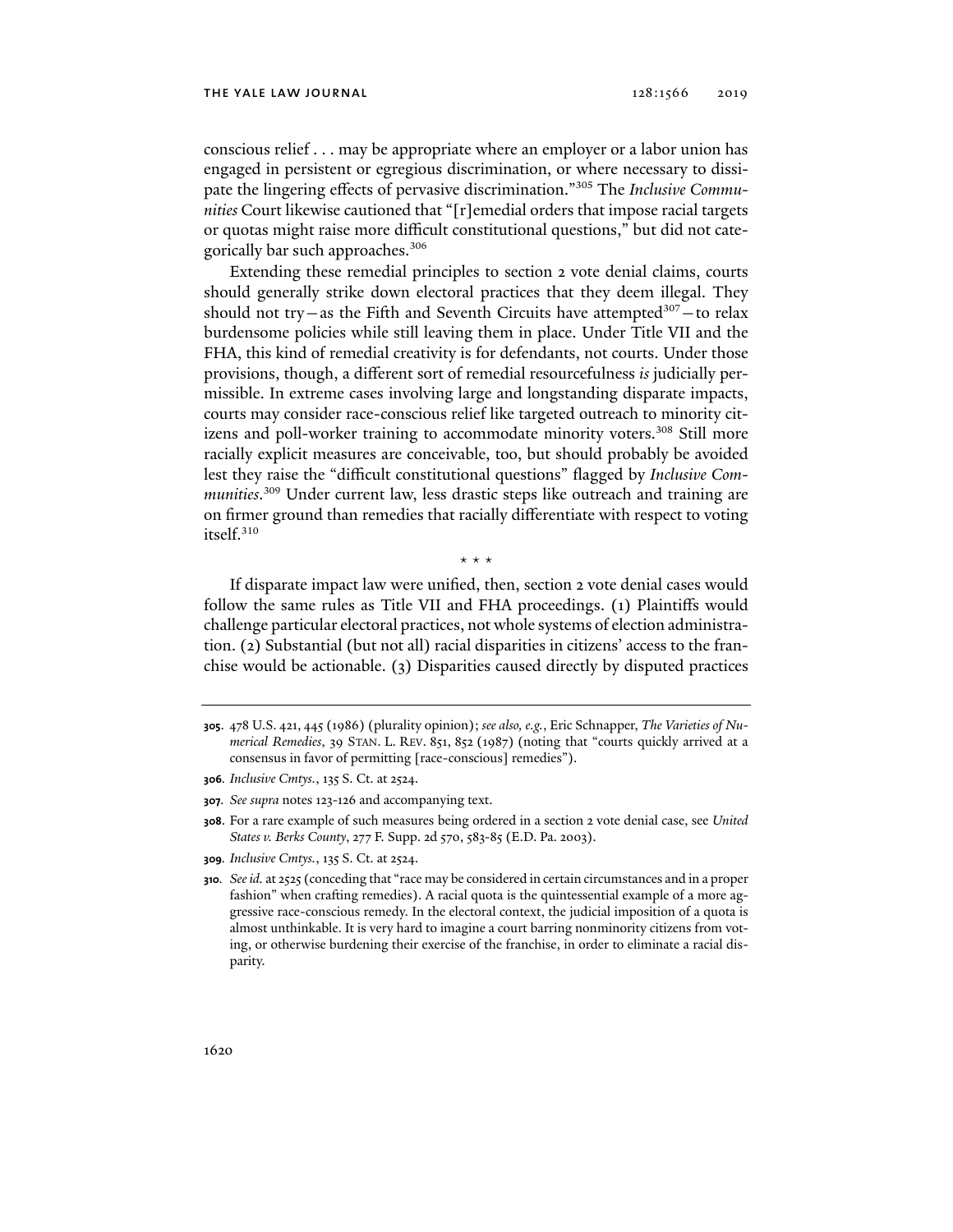would be relevant, while ultimate voter turnout would not be. (4) Disparities would not have to be linked to practices' interaction with social and historical discrimination. (5) Nor would it matter if disparities stem from minorities' subjective preferences. (6) If a prima facie case were established, a jurisdiction could try to show (with empirical evidence) that its electoral policy is necessary to achieve a valid interest. $311$  And (7) if liability were imposed, invalidation of the offending measure would typically be the remedy.

To be clear, I do not claim that all of these doctrinal parameters are *optimal*. Rather, my argument is that they are *reasonable*—consistent with the goals of disparate impact law and plausibly balancing plaintiffs' and defendants' interests—and, equally importantly, that they are *settled* under Title VII and the FHA. The unification of disparate impact law would thus answer many of the lingering questions about section 2 vote denial claims and answer them in defensible ways. It would provide the benefit of doctrinal coherence without exacting a serious substantive cost.<sup>312</sup>

### *D. Resolved Concerns*

There is one more reason to extend the usual framework to section 2 vote denial claims. It is to dispel the constitutional cloud that hangs over the two-part test that courts have applied thus far to these suits.<sup>313</sup> Compared to this test, the usual framework would find liability less often because it would arm jurisdictions with a potent new defense: that their electoral practices are necessary to further their substantial interests. By limiting fault in this way, the usual framework would improve section 2's congruence and proportionality with the Reconstruction Amendments. Discriminatory intent must be shown to prove a violation under these provisions, and it can often be inferred when a voting

**<sup>311</sup>**. And if this showing were made, the plaintiff could try to prove that the jurisdiction's interest could be comparably advanced by some other policy that produces a smaller racial disparity. *See supra* Section II.A. I did not discuss this aspect of the usual framework in this Section because courts in section 2 vote denial cases have not disagreed with respect to it. *See supra* Section I.C.

**<sup>312</sup>**. For good discussions of the value of doctrinal unity, see Evan H. Caminker, *Precedent and Prediction: The Forward-Looking Aspects of Inferior Court Decisionmaking*, 73 TEX. L. REV. 1, 38-40 (1994); and Eric Stein, *Uniformity and Diversity in a Divided-Power System: The United States' Experience*, 61 WASH. L. REV. 1081, 1088-92 (1986). Doctrinal unity, moreover, is just one of the reasons to abide by the usual framework's answers to the questions that persist about vote denial law. The others are (1) the reasonableness of these answers; (2) the answers' consistency with the history and theory of disparate impact law, *see supra* Section II.B; and (3) the fact that some of the answers may be constitutionally compelled, *see infra* Section II.D.

**<sup>313</sup>**. For a discussion of this constitutional uncertainty, see *supra* Section I.D.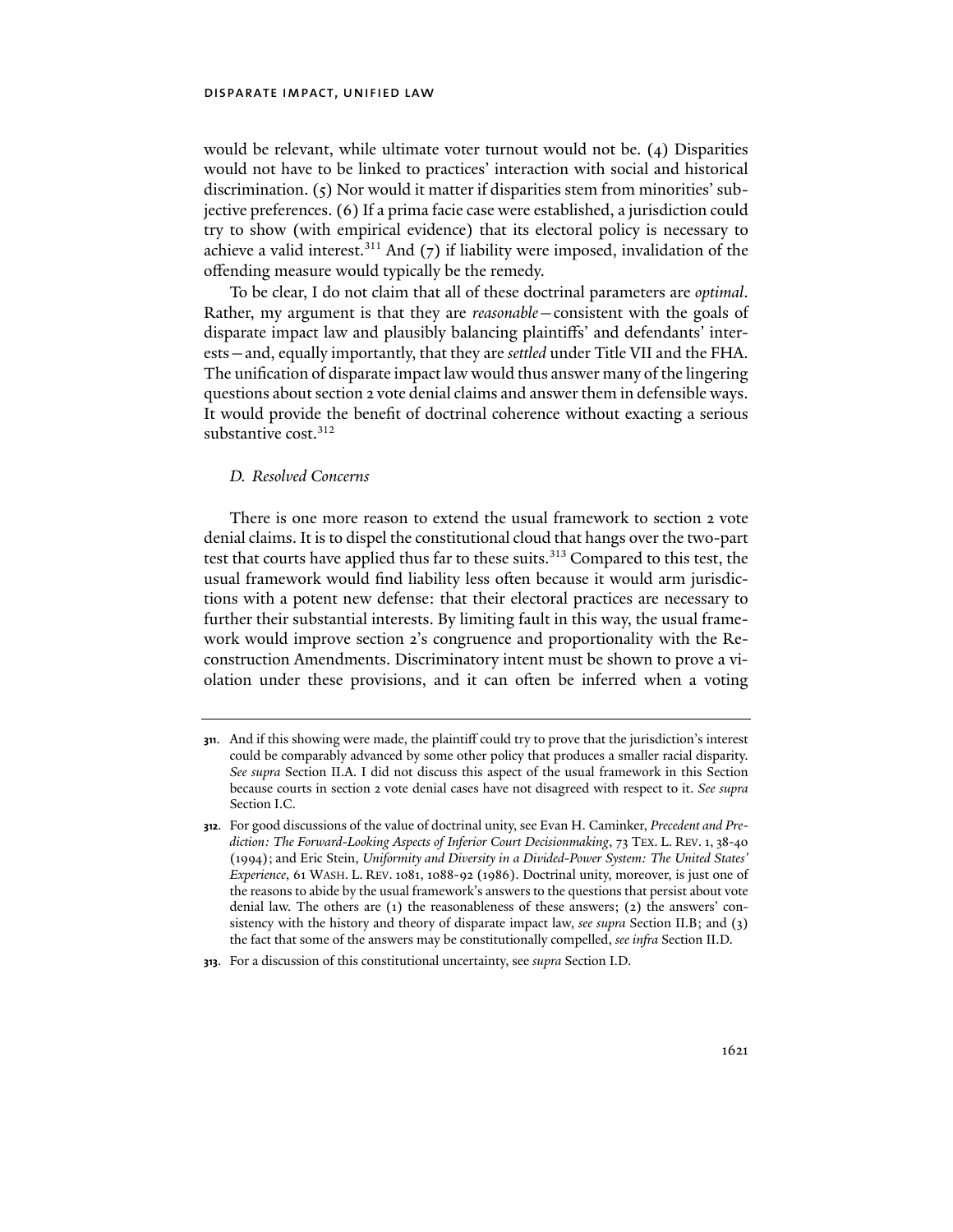#### the yale law journal 128:1566 2019

requirement unjustifiably causes a racial disparity. The usual framework would also ease the tension between section 2 and the colorblindness principle that, according to the current Supreme Court, animates the Equal Protection Clause. Jurisdictions would not have to consider race to the same extent because they could be confident that, if their electoral policies are warranted, the measures would not be at risk.

As a logical matter, the argument that the usual framework restricts liability relative to the courts' two-part test is ironclad.<sup>314</sup> In most circumstances, the two-part test boils down to a single inquiry: whether an electoral practice produces a disparate impact.<sup>315</sup> In contrast, the usual framework never stops with proof of a racial disparity; it always gives a jurisdiction an opportunity to *justify* the discrepancy. Whenever a justification is successfully presented (and the plaintiff cannot identify a comparably effective but less discriminatory alternative), liability does not arise under the usual framework even though it does under the two-part test. The framework's reach is thus a subset of the test's. Some policies are unlawful under the test but not the framework, while no measures are proscribed by the framework but not the test.

Empirical studies of Title VII, the FHA, and Title VI confirm this reasoning. They demonstrate that, far from being toothless, the usual framework's justification defense frequently accounts for plaintiffs' defeats in disparate impact cases. With respect to Title VII, Michael Selmi surveyed about three hundred decisions from the 1980s, 1990s, and 2000s.<sup>316</sup> He found that plaintiffs prevailed in only twenty to twenty-five percent of these disputes, $317$  and that "the business necessity prong . . . *always* proved [a] greater hurdle" than establishing a racial disparity.318 In challenges to hiring tests, in particular, "[a]s employers began to validate their examinations"—that is, to show they are related to effective job performance—outcomes "migrated from successful plaintiff cases to successful defendant cases."319

With respect to the FHA, similarly, Stacy Seicshnaydre analyzed all ninetytwo appellate decisions involving disparate impact claims between 1971 and

**<sup>314</sup>**. At least, the argument is ironclad if all of the elements of the plaintiff's prima facie case are held constant. As explained above, there remains considerable doubt about these elements under existing section 2 doctrine. *See supra* Sections I.C.1-.5, II.C.1-.5.

**<sup>315</sup>***. See supra* notes 140-143 and accompanying text.

**<sup>316</sup>***. See* Selmi, *supra* note 14, at 734-35.

**<sup>317</sup>***. See id.* at 738-39.

**<sup>318</sup>***. Id.* at 749.

**<sup>319</sup>***. Id.* at 742.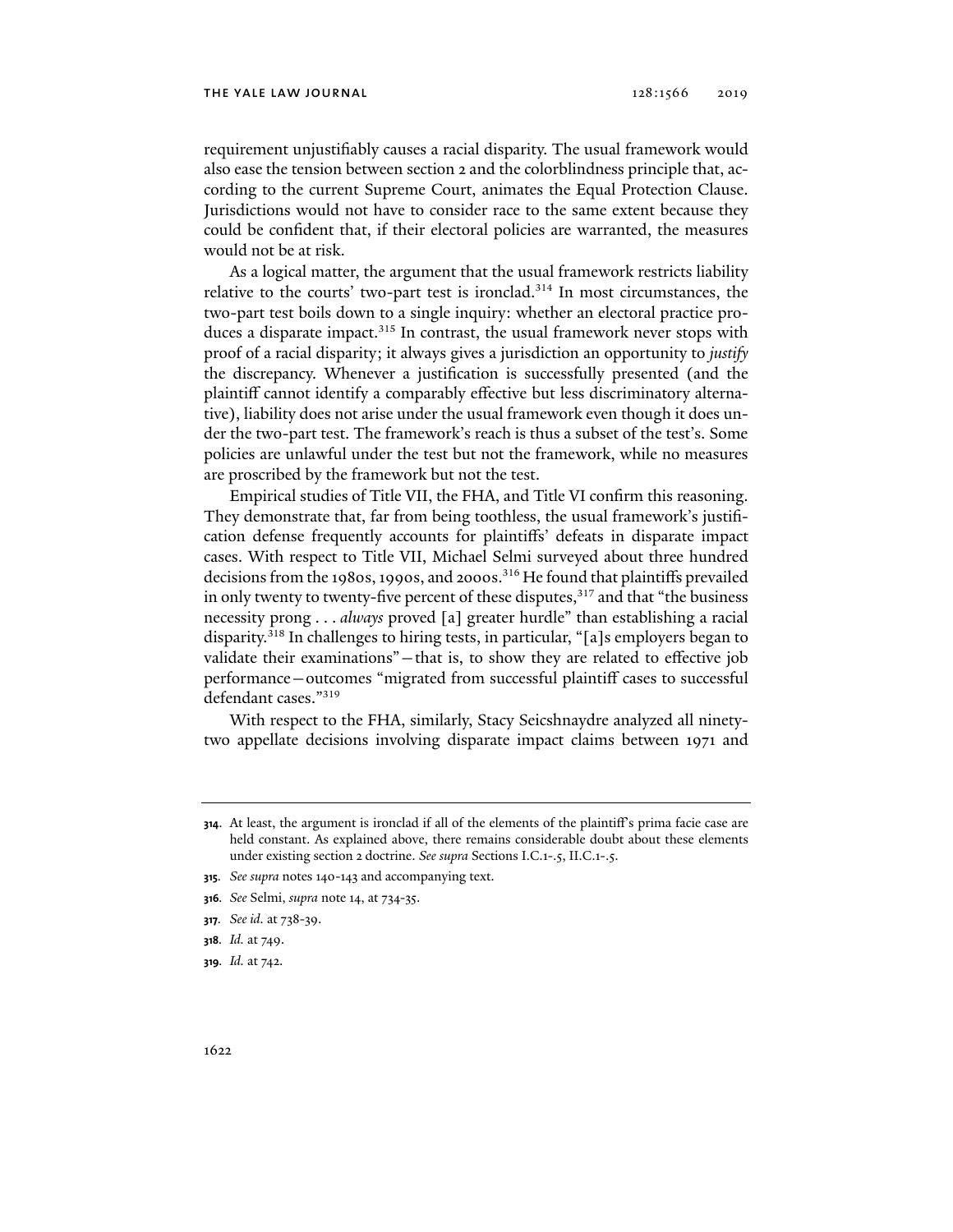2013.320 Again, plaintiffs' win rate was just 20%321 and defendants had an "easier time" justifying their policies, especially when the measures sought to improve housing rather than to limit access to it.<sup>322</sup> As to Title VI too, Charles Abernathy examined all sixteen appellate decisions in which disparate impact theories were raised.<sup>323</sup> Once more, plaintiffs were victorious less than 15% of the time,<sup>324</sup> and it was the "balancing defense . . . that eventually undermined Title VI in the lower appellate courts."<sup>325</sup> "The interests asserted by grantees . . . [were] by any measure substantial," and "judges [could not] say that these [were] less important than the fight against residual effects of racial distinctiveness."326

These experiences with the usual framework suggest that if it were extended to section 2 vote denial claims, plaintiffs would often lose their suits.<sup>327</sup> Moreover, a key *reason* they would often lose would be the usual framework's justification defense. Jurisdictions would assert interests allegedly served by their electoral practices, and courts would hold that the interests are substantial and that the practices are necessary to achieve them. To be sure, many Title VII and FHA decisions may be of limited relevance here because the interests they evaluate are job relatedness and business necessity. These market-based concerns have no equivalent in the nonmarket domain of voting.<sup>328</sup> But some Title VII and FHA cases, and all Title VI disputes, feature governmental defendants invoking public rationales for their policies. These scenarios are analogous to the section 2 vote denial context, and so are probative of how the usual framework would operate in this new area.<sup>329</sup>

Why would section 2 be less constitutionally vulnerable, though, if it were harder to satisfy? The explanations are straightforward. Start with Congress's

**324***. See* Abernathy, *supra* note 188, at 312 (noting just two decisions in plaintiffs' favor).

**326***. Id.* at 313-14.

- **328***. See supra* Section II.B.3.
- **329**. I do not consider here how the usual framework would apply to particular electoral practices. For analyses along these lines, see *infra* Part IV.

**<sup>320</sup>***. See* Seicshnaydre, *supra* note 14, at 391-92.

**<sup>321</sup>***. See id.* at 393, 399 fig.6.

**<sup>322</sup>***. Id.* at 413-14.

**<sup>323</sup>***. See* Abernathy, *supra* note 188, at 312. All of these decisions were announced prior to *Alexander v. Sandoval*, 532 U.S. 275 (2001), which held that no private right of action exists to enforce disparate impact regulations promulgated under Title VI.

**<sup>325</sup>***. Id.* at 286.

**<sup>327</sup>**. In fact, section 2 plaintiffs *already* lose most of their suits. *See* Cox & Miles, *supra* note 28, at 13-14 (observing that "decisions in our dataset assigned section 2 liability about 30% of the time" and that "the rate at which courts found section 2 liability exceeded 40% during 1982- 1989 . . . , but it fell to 26% during the 1990s").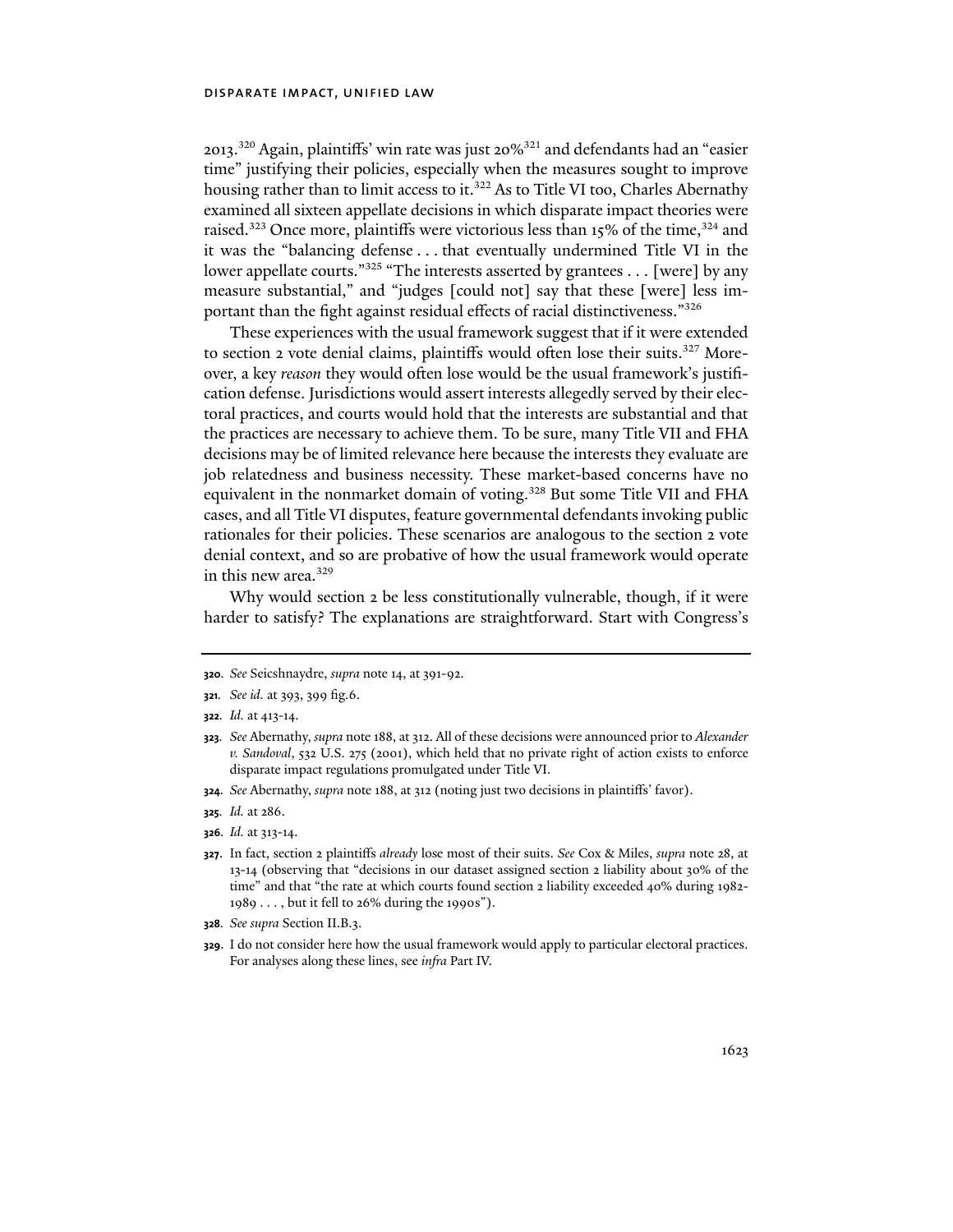authority to enact the provision, which depends on the "congruence and proportionality between the injury to be prevented or remedied and the means adopted to that end."330 The harm to be avoided or cured by the Reconstruction Amendments is intentional racial discrimination.<sup>331</sup> Such discrimination can seldom be deduced from a racial disparity alone. As the Supreme Court has explained, a "disproportionate impact" has "limited probative value" by itself, and "cases are rare" in which it means that an "invidious discriminatory purpose was a motivating factor."332 Conversely, when a racial discrepancy cannot be justified by a valid interest, it becomes easier to conclude that an illicit aim is afoot. Per *Inclusive Communities*, a needless discrepancy helps to "uncover[] discriminatory intent" and so "permits plaintiffs to counteract unconscious prejudices and disguised animus."333

If disparate impact law were unified, then, section 2 would prohibit only electoral practices that are, or plausibly might be, driven by racial bias. Section 2, that is, would bar only governmental activity that unjustifiably causes a racial disparity—and that thus supports a finding of a discriminatory purpose. This narrower scope, in turn, would enhance section 2's congruence and proportionality with the Reconstruction Amendments. These Amendments are offended only by intentional racial discrimination, and that is all that section 2 would target: voting requirements that are actually invidious or from which an invidious objective can reasonably be inferred. Section 2 would no longer reach the broader swath of governmental conduct, involving disparate impact alone, that does not permit this inference to be drawn.334

Turning to the potential clash between section 2 and the equal protection principle of colorblindness, *Inclusive Communities* is again instructive. In it, the Court warned that "serious constitutional questions" would arise if disparate impact liability "were imposed solely on a showing of a statistical disparity."335 These concerns would be allayed, though, if the legal standard were "properly limited in key respects."336 One such restriction is that "a disparate-impact claim

**<sup>330</sup>**. City of Boerne v. Flores, 521 U.S. 507, 520 (1997).

**<sup>331</sup>**. At least according to the current Supreme Court. *See supra* note 147 and accompanying text.

**<sup>332</sup>**. Village of Arlington Heights v. Metro. Hous. Dev. Corp., 429 U.S. 252, 266 & n.15 (1977).

**<sup>333</sup>**. Tex. Dep't of Hous. & Cmty. Affairs v. Inclusive Cmtys. Project, Inc., 135 S. Ct. 2507, 2511-12  $(2015).$ 

**<sup>334</sup>***. See* Primus, *supra* note 217, at 1377 (concurring that "disparate impact doctrine is more likely to be" upheld if it is aimed at "[p]reventing intentional discrimination").

**<sup>335</sup>***. Inclusive Cmtys.*, 135 S. Ct. at 2522.

**<sup>336</sup>***. Id.*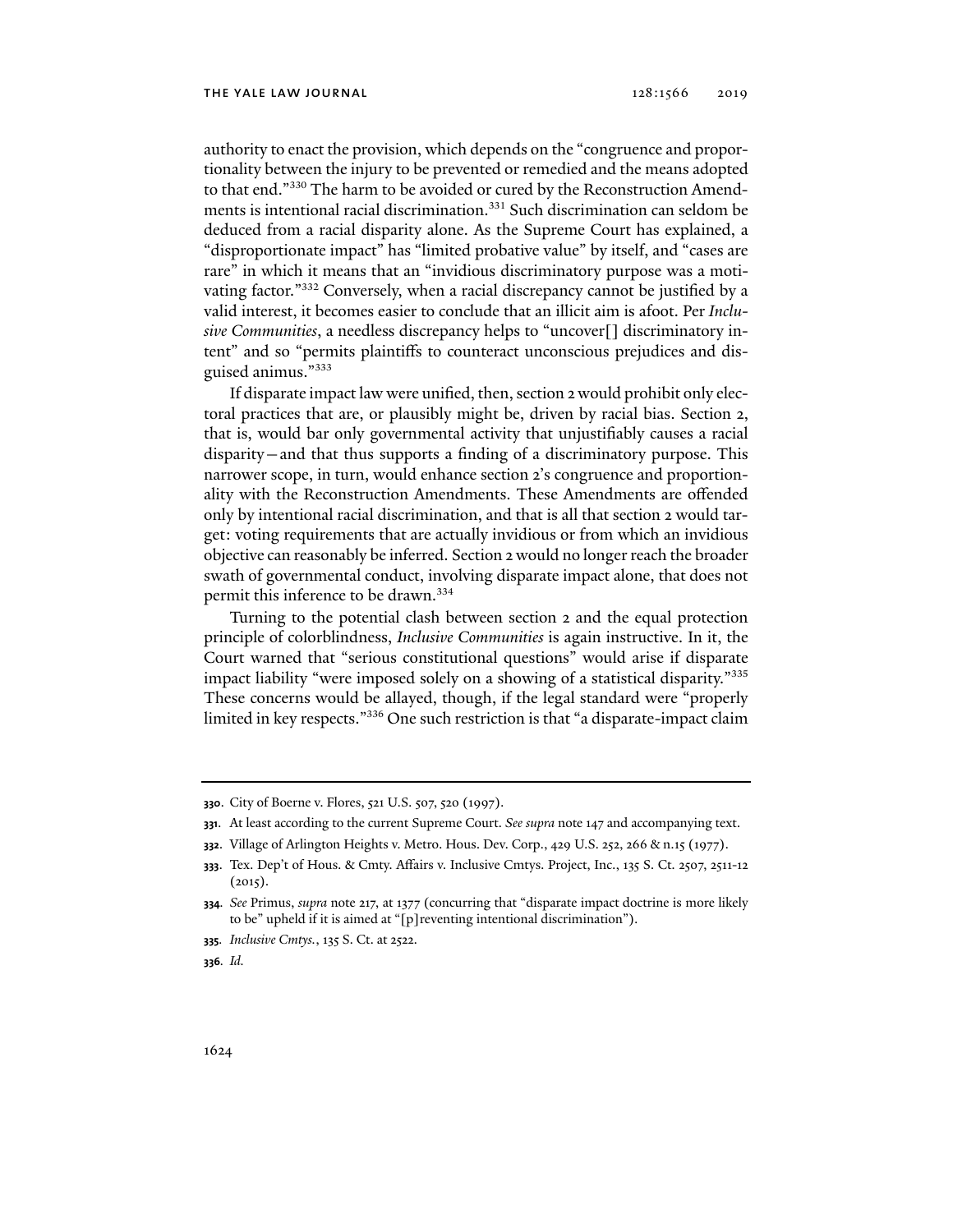that relies on a statistical disparity must fail if the plaintiff cannot point to a defendant's policy or policies causing that disparity."337 Another "important and appropriate means of ensuring that disparate-impact liability is properly limited is to give [defendants] leeway to state and explain the valid interest served by their policies."338

Based on these passages, section 2 would avoid excessive race consciousness if it employed the usual framework in vote denial cases. As required by the Court, a plaintiff would have to identify a particular electoral practice that produces a disparate impact in order to establish a prima facie case.<sup>339</sup> Also consistent with the Court's admonitions, a jurisdiction would be able to defend itself by showing that its practice is "necessary to achieve a valid interest."340 Thanks to these "adequate safeguards," section 2 would not "cause race to be used and considered in a pervasive way" or "'almost inexorably lead' [jurisdictions] to use 'numerical quotas.'"341 Section 2 would have these consequences only if it were violated by a naked racial disparity. It would not unduly racialize the electoral process if, instead, it banned unjustified discrepancies linked to specific voting requirements.<sup>342</sup>

## **iii. objections and responses**

This concludes the affirmative case for unifying disparate impact law: the usual framework (1) is applicable to section 2 vote denial claims, and it should be applied to them in order (2) to resolve doctrinal disputes and (3) to bolster section 2's constitutionality. Next, I consider a number of legal and practical objections to this thesis. One counterargument is that section 2's text and precedent

**339***. See supra* Section II.C.1.

**<sup>337</sup>***. Id.* at 2523; *see also id.* (requiring a "robust causality requirement").

**<sup>338</sup>***. Id.* at 2522; *see also id.* (adding that "[t]his step of the analysis . . . provides a defense against disparate-impact liability").

**<sup>340</sup>***. Inclusive Cmtys.*, 135 S. Ct. at 2523; *see supra* Section II.C.6.

**<sup>341</sup>***. Inclusive Cmtys*., 135 S. Ct. at 2523 (quoting Wards Cove Packing Co. v. Atonio, 490 U.S. 642, 653 (1989)).

**<sup>342</sup>***. See* Bagenstos, *supra* note 217, at 1129 (agreeing that if the usual framework is used, then "any frontal constitutional assault on disparate-impact liability should fail"). Of course, this argument puts a great deal of weight on the 5-4 majority decision in *Inclusive Communities*, which was written by Justice Kennedy, who no longer serves on the Court. But the main dissent in *Inclusive Communities* did not question Justice Kennedy's claim that the usual framework is constitutional; it merely disagreed that the FHA recognizes disparate impact discrimination. *See* 135 S. Ct. at 2532 (Alito, J., dissenting). Only Justice Thomas, in a solo dissent, contended that "[d]isparate-impact liability" is "a rule without a reason, or at least without a legitimate one," and is thus constitutionally dubious. *See id.* at 2531 (Thomas, J., dissenting).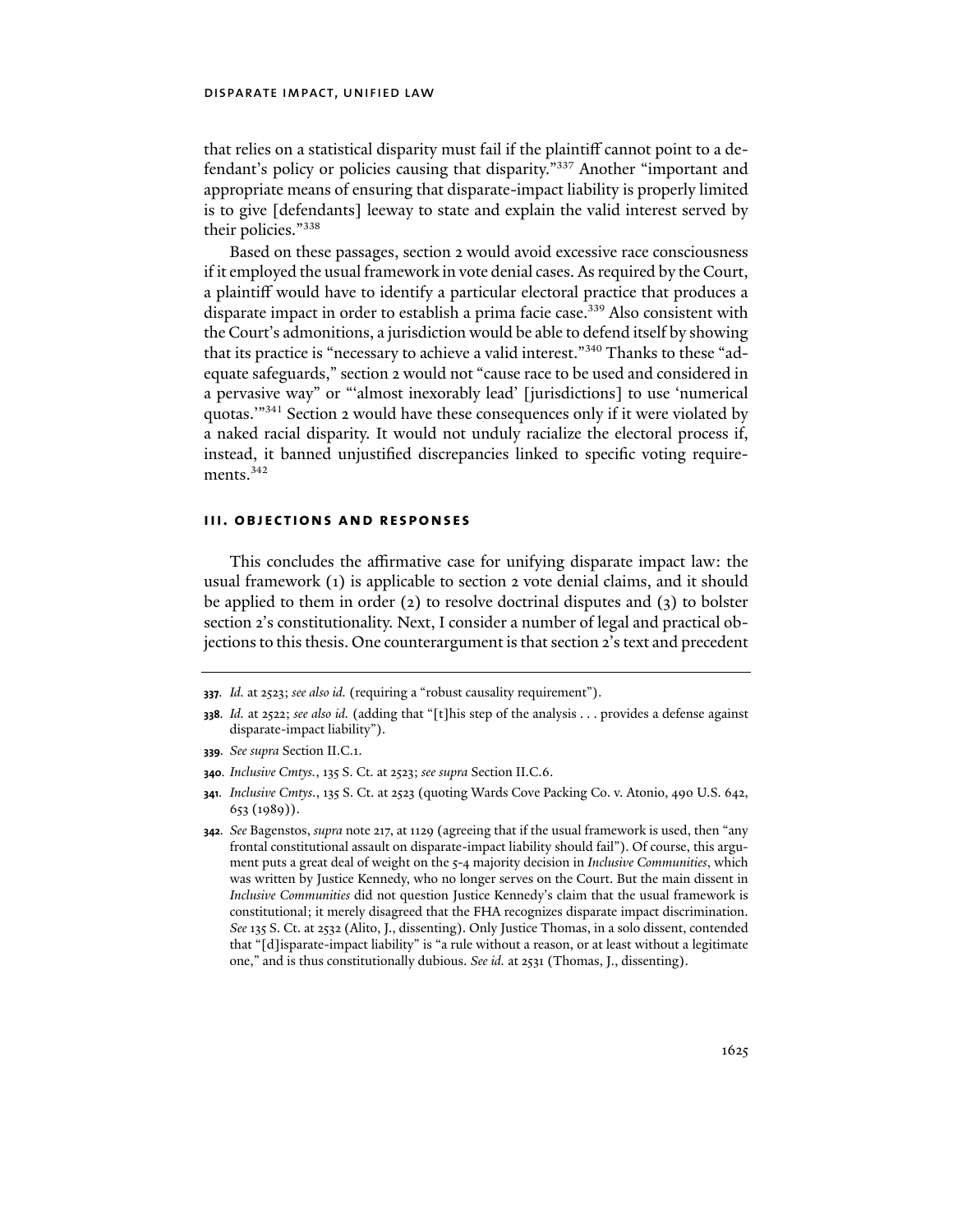bar the usual framework's extension to it. Another is that the usual framework would simply repeat the analysis that is already conducted when an electoral policy is challenged on constitutional grounds. And a third is that the prior record of the usual framework is so poor that every effort should be made not to expand its domain any further. These concerns cannot be dismissed lightly. But neither alone nor in tandem, in my view, do they lead to the conclusion that disparate impact law should not be unified after all.

### *A. Text and Precedent*

The first objection is that standard legal sources do not support the usual framework's use for section 2 vote denial claims. Section 2's own language mentions neither a justification defense for jurisdictions nor an opportunity for plaintiffs to rebut this defense by introducing a less discriminatory alternative.<sup>343</sup> Nor does any Supreme Court decision about section 2 require these doctrinal features. To the contrary, the Court's preeminent section 2 case, *Thornburg v. Gingles*, states that "[t]he essence of a § 2 claim is that a certain electoral law . . . interacts with social and historical conditions to cause an inequality in the opportunities enjoyed by [minority] and white voters."344 *Gingles* adds that the Senate factors are "probative of a  $\S$  2 violation"<sup>345</sup> and "elaborate<sup>[]</sup> on the nature of § 2 violations and on the proof required to establish these violations."346 These comments are plainly more consistent with the courts' two-part test than with the usual framework. Indeed, they largely explain the test's origins: lacking authoritative guidance for vote denial (as opposed to vote dilution) claims, judges relied on the portions of *Gingles* that seemed generally applicable to all section 2 theories.<sup>347</sup>

It is true, of course, that section 2's language does not mandate the usual framework's use. If it did, there would be little point to an article that merely echoed the textual command. But section 2 is equally silent regarding the courts' two-part test. The need to show a practice's interaction with social and historical discrimination and the relevance of the Senate factors—these points are present

**346***. Id.* at 43.

**<sup>343</sup>***. See* 52 U.S.C. § 10301 (2018).

**<sup>344</sup>**. 478 U.S. 30, 47 (1986).

**<sup>345</sup>***. Id.* at 36.

**<sup>347</sup>***. See, e.g.*, Feldman v. Ariz. Sec'y of State's Office, 843 F.3d 366, 377-79 (9th Cir. 2016) (en banc) (citing and discussing *Gingles*); Veasey v. Abbott, 830 F.3d 216, 243-46 (5th Cir. 2016) (en banc) (same); League of Women Voters of N.C. v. North Carolina, 769 F.3d 224, 240-41 (4th Cir. 2014) (same); Ohio State Conference of the NAACP v. Husted, 768 F.3d 524, 550-51, 554 (6th Cir. 2014), *vacated as moot*, No. 14-3877, 2014 WL 10384647 (6th Cir. Oct. 1, 2014) (same).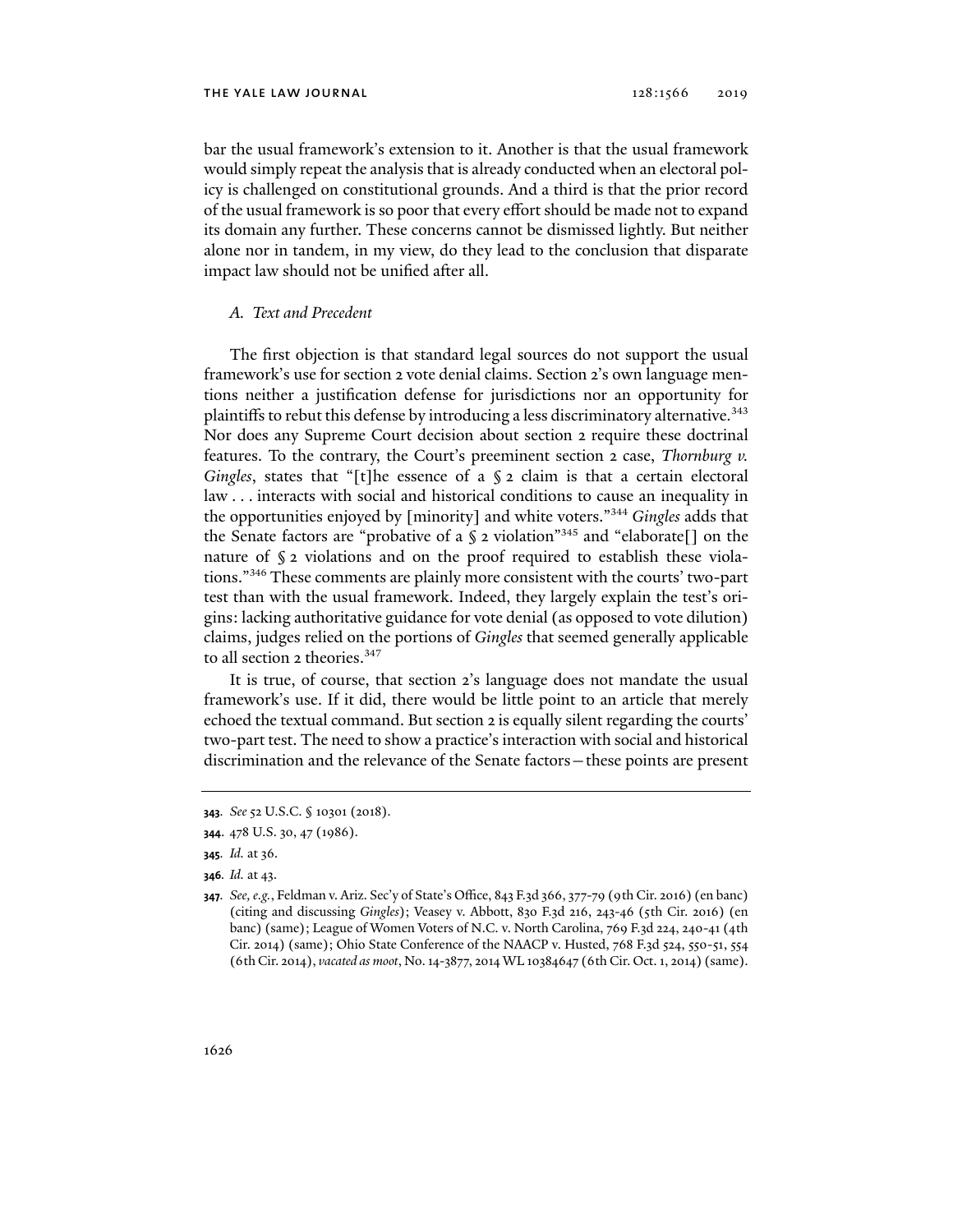in *Gingles*, but they are nowhere to be found in section 2 itself. In fact, all the provision says about vote denial claims is that they are cognizable because they assert "a denial . . . of the right of any citizen . . . to vote on account of race or color."348 Section 2 is entirely mute as to *which* legal standard should govern these claims. It is just as compatible with the usual framework as with the courts' two-part test.<sup>349</sup>

Based on precedent, moreover, an agnostic statute is no obstacle to the usual framework's imposition. In *Griggs*, the Supreme Court famously unveiled the framework without even specifying from which part of Title VII it stemmed.<sup>350</sup> The Court's reasoning was only slightly more textually bound in *Smith v. City of Jackson*, 351 the 2005 case that extended the usual framework to the ADEA. Because the ADEA's language is very similar to that of Title VII, the Court held, disparate impact claims must follow the same rules under both laws.352 The Court reprised this logic in *Inclusive Communities*, explaining that the FHA's text, too, is "equivalent in function and purpose" to that of Title VII and the ADEA.<sup>353</sup> Because the FHA "refers to the consequences of actions and not just to the mindset of actors," it "must be construed to encompass" the usual framework.<sup>354</sup>

This line of argument is an even easier sell when it comes to section 2. Title VII, the ADEA, and the FHA are ambiguous as to whether they can be breached

**350**. The Court merely cited a pair of FHA subsections, without further comment, in its opinion's first footnote. *See* Griggs v. Duke Power Co., 401 U.S. 424, 426 n.1 (1971); *see also* Tex. Dep't of Hous. & Cmty. Affairs v. Inclusive Cmtys. Project, Inc., 135 S. Ct. 2507, 2517 (2015) (observing that in *Griggs*, "[t]he Court did not quote or cite the full statute").

**<sup>348</sup>**. 52 U.S.C. § 10301(a); *see also supra* notes 30-35 and accompanying text (discussing section 2's coverage of vote denial claims).

**<sup>349</sup>**. A more radical version of the textual argument is that section 2's language is inconsistent with *both* the courts' two-part test and the usual framework, because it requires liability to be imposed based on a disparate impact *alone*. This claim also wrongly infers from section 2's silence about doctrinal elements beyond a disparate impact that these elements are precluded. The claim, furthermore, cannot be reconciled with the Court's approach to racial vote dilution in *Gingles* and its progeny. This approach includes a host of factors (geographic compactness, racial polarization, and so on) that are nowhere to be found in the statutory text. *See generally* Christopher S. Elmendorf, *Making Sense of Section 2: Of Biased Votes, Unconstitutional Elections, and Common Law Statutes*, 160 U. PA. L. REV. 377, 404 (2012) (characterizing section 2 as a "common law statute" that courts develop with little reference to the provision's language).

**<sup>351</sup>**. 544 U.S. 228 (2005).

**<sup>352</sup>***. See id.* at 233 (plurality opinion) ("[W]hen Congress uses the same language in two statutes having similar purposes . . . it is appropriate to presume that Congress intended that text to have the same meaning in both statutes.").

**<sup>353</sup>***. Inclusive Cmtys.*, 135 S. Ct. at 2518; *see also id.* at 2519 (noting "the structure common to all three statutes" and "[t]his similarity in text and structure").

**<sup>354</sup>***. Id.* at 2518.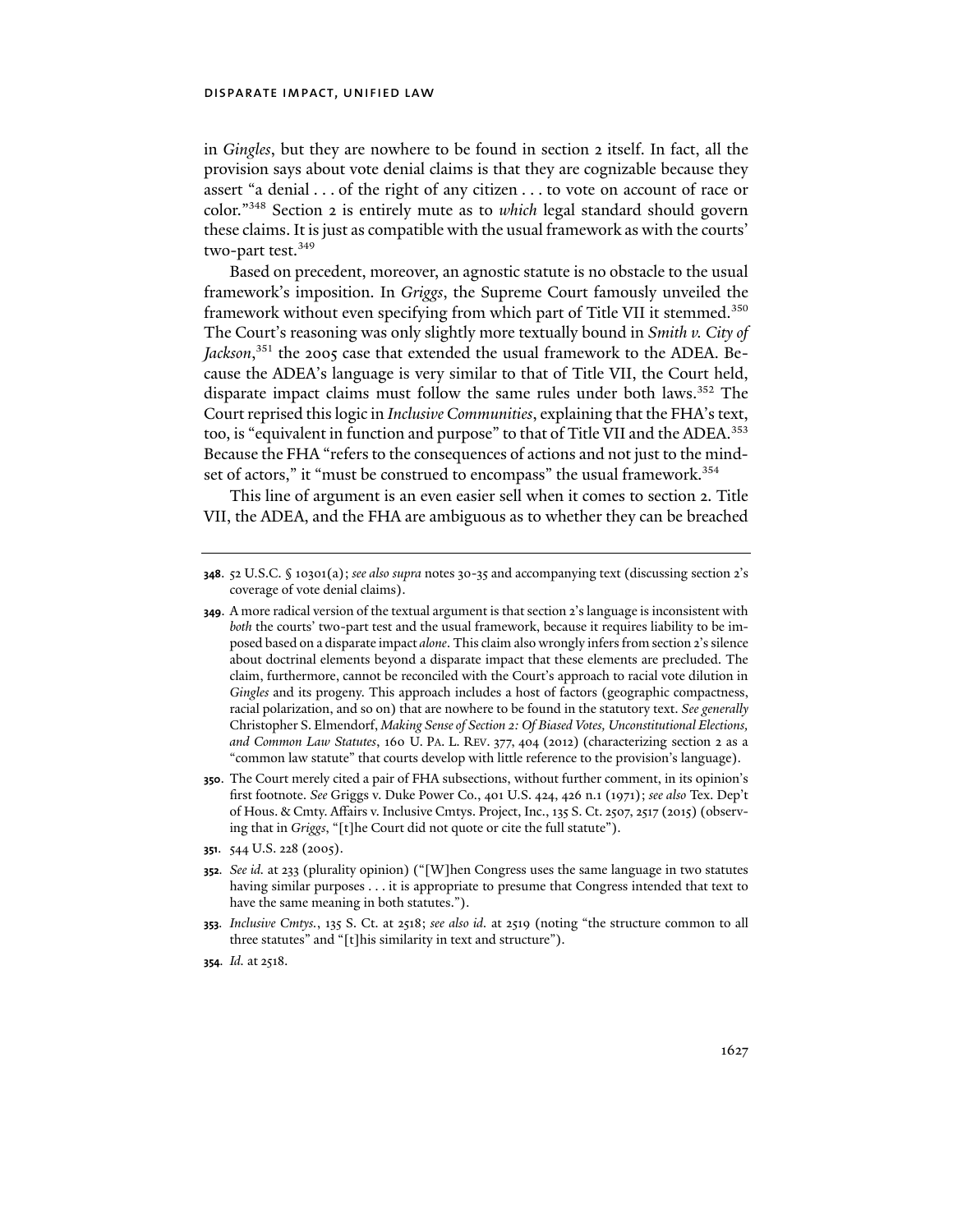without a showing of discriminatory intent.355 In *Griggs*, *City of Jackson*, and *Inclusive Communities*, the Court therefore had to resolve this ambiguity first; only then could it rule that the usual framework would govern disparate impact claims in these areas.<sup>356</sup> In contrast, there is no doubt that section 2 can be infringed even in the absence of an invidious motive. The whole point of its 1982 revision was to make this clear,<sup>357</sup> and the provision now explicitly bans electoral practices that "*result*[] *in*" a race-based denial or abridgment of the franchise.358 Accordingly, it would take the Court just one step, not two, to apply the usual framework to section 2. The Court would not have to puzzle over whether section 2 recognizes disparate impact discrimination since it obviously does. Instead, the Court could skip ahead to holding that this form of discrimination, when it relates to voting, is regulated by the usual framework.

As for the Court's landmark decision in *Gingles*, it involved only vote dilution—indeed, only one kind of vote dilution: the use of multimember districts to submerge minority voters within a larger white population.<sup>359</sup> Aware of the case's limited scope, the Court stressed that it did not mean to address other section 2 issues. It had "no occasion to consider whether [its] standards . . . are fully pertinent" to claims against single-member districts.<sup>360</sup> It also had "no occasion to consider whether § 2 permits" challenges by minority groups that are too small to control their own districts.<sup>361</sup> And the Court remarked that while the Senate factors are "pertinent to certain types of § 2 violations, particularly to vote dilution claims, other factors may also be relevant and may be considered."<sup>362</sup> "[S]ome Senate factors are more important to . . . vote-dilution

**<sup>355</sup>**. More accurately, Title VII *was* ambiguous prior to its 1991 amendment. It now clearly recognizes "unlawful employment practice[s] based on disparate impact." 42 U.S.C. § 2000e- $2(k)(1)(A)$  (2018); *see also supra* notes 167-170 and accompanying text.

**<sup>356</sup>***. See, e.g.*, *Inclusive Cmtys.*, 135 S. Ct. at 2518 (first examining whether "antidiscrimination laws . . . encompass disparate-impact claims" and only then explaining how "[d]isparate-impact liability must be limited" under the usual framework).

**<sup>357</sup>***. See, e.g.*, Thornburg v. Gingles, 478 U.S. 30, 71 (1986) ("In amending § 2, Congress rejected the requirement  $\dots$  that  $\S$  2 plaintiffs must prove the discriminatory intent of state or local governments in adopting or maintaining the challenged electoral mechanism.").

**<sup>358</sup>**. 52 U.S.C. § 10301(a) (2018) (emphasis added).

**<sup>359</sup>***. See Gingles*, 478 U.S. at 42 (titling the opinion's key section "Section 2 and Vote Dilution through Use of Multimember Districts").

**<sup>360</sup>***. Id.* at 46-47 n.12.

**<sup>361</sup>***. Id.*

**<sup>362</sup>***. Id.* at 45.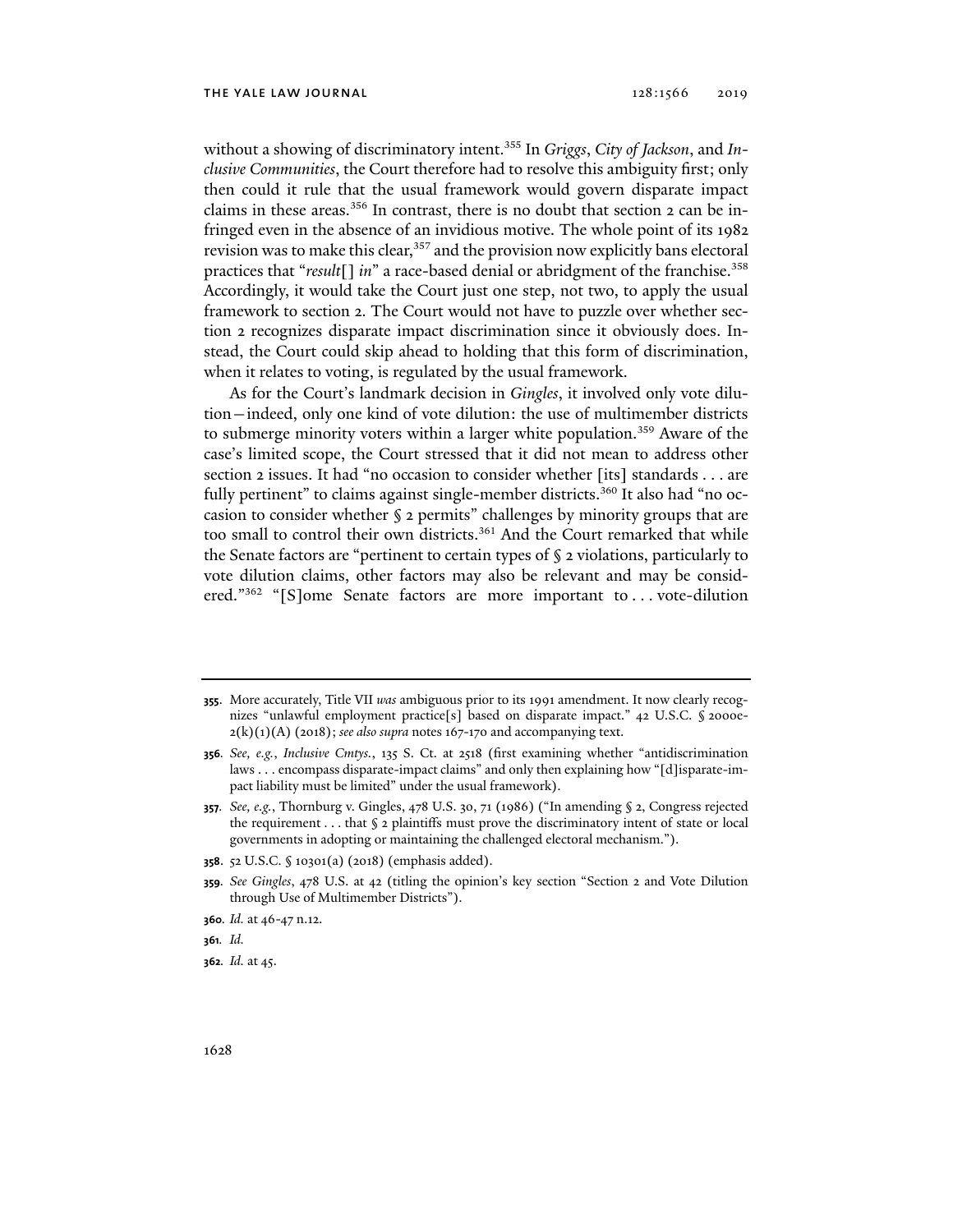claims," but other considerations might be more pressing when different theories are advanced.363

In light of *Gingles*'s circumspectness, it makes little sense to treat its dicta as gospel in other section 2 contexts. *Gingles* did not even try to answer every major vote dilution question. It certainly did not purport to specify a test for vote denial claims—challenges that barely registered with Congress when it amended section 2 or with the Court when it decided *Gingles*. <sup>364</sup> *Gingles*'s references to "interact[ion] with social and historical conditions" and the "probative" Senate factors are thus best understood as a gloss on section 2's brief text: a guide to the provision's typical operation.365 What these snippets are *not* is precisely what the lower courts have wrongly made them: a legally enforceable standard for electoral practices that allegedly deny (but do not dilute) the franchise.

In any event, the tension between *Gingles* and the usual framework should not be overstated. *Gingles* discusses measures' links with past and present discrimination while the usual framework requires no such connection. But as noted above,366 these links are almost always present when policies cause racial disparities, even if they do not actually have to be proven. Likewise, neither *Gingles* nor the Senate factors include a justification defense, though it is a crucial stage of the usual framework. But the defense is substantively quite similar to the Senate factor about the tenuousness of the government's explanation. This factor could be modified to heighten further its resemblance to the defense and then made a more significant part of the doctrine.<sup>367</sup> Notably, this adjustment would not conflict with *Gingles*, but rather would follow from its flexible view of the Senate factors. A revamped tenuousness factor would "also be relevant" and one that "may be considered."368 It would become "more important to [vote denial] claims," just as other elements are more meaningful elsewhere.<sup>369</sup>

- **364***. See supra* notes 26-29 and accompanying text.
- **365***. Gingles*, 478 U.S. at 47.
- **366***. See supra* notes 140-143 and accompanying text.
- **367***. See supra* Section II.C.6.
- **368***. Gingles*, 478 U.S. at 45.
- **369***. Id.* at 48 n.15.

**<sup>363</sup>***. Id.* at 48-49 n.15; *see also* S. REP. NO. 97-417, at 30 (1982) (noting that vote denial claims "would not necessarily involve the same factors" as vote dilution claims).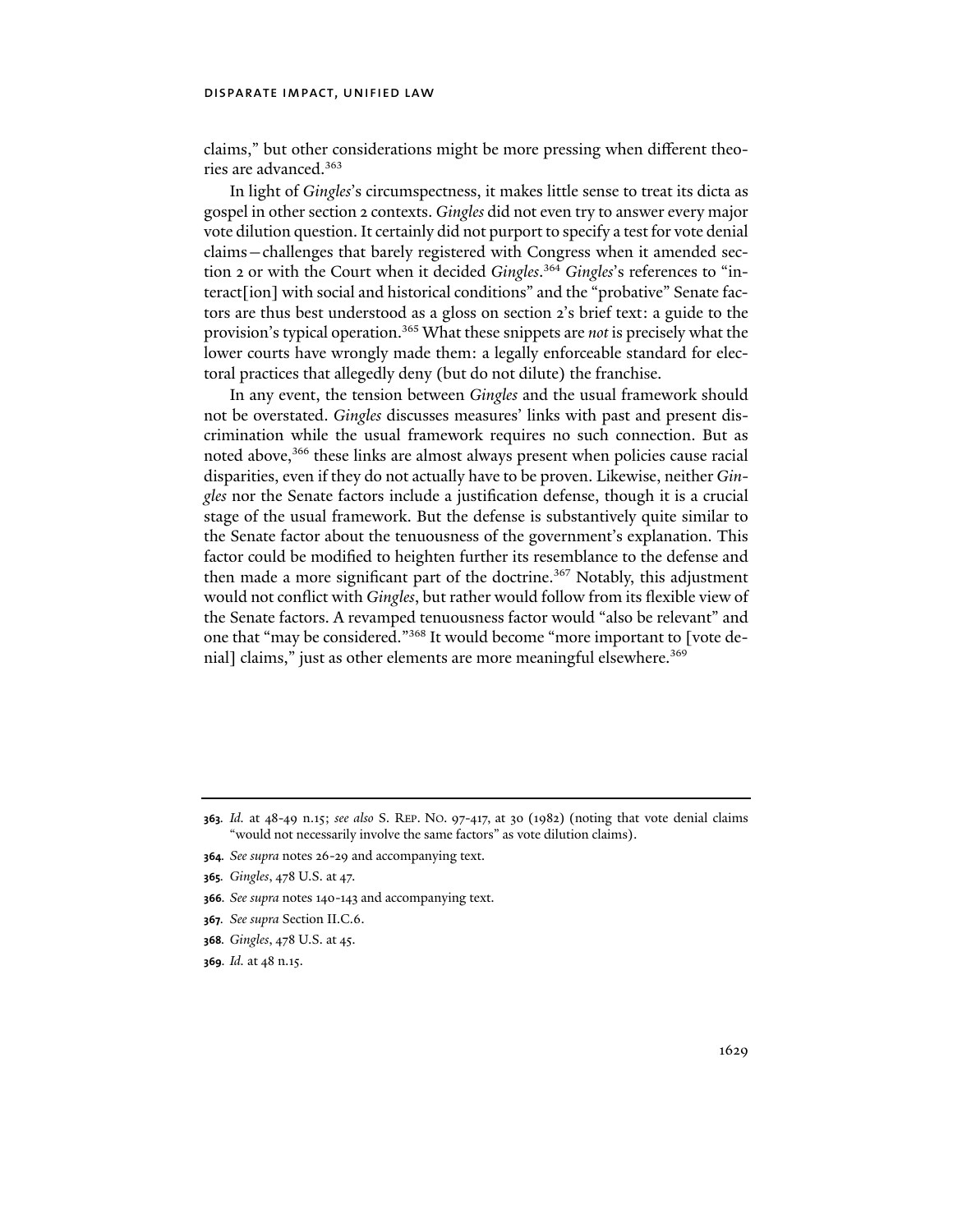#### *B. Constitutional Convergence*

The next objection to the unification of disparate impact law is not that it is *barred* but rather that it is *redundant*. Under the First and Fourteenth Amendments, plaintiffs may dispute electoral practices that make it more difficult for them to vote. Courts considering such claims first "weigh 'the character and magnitude of the asserted injury to the rights protected by the [Constitution].'"370 The degree of judicial scrutiny then rises or falls along with the extent of the burden on the franchise. "[W]hen those rights are subjected to 'severe' restrictions, the regulation must be 'narrowly drawn to advance a state interest of compelling importance.'"371 "But when a state election law provision imposes only 'reasonable, nondiscriminatory restrictions' . . . 'the State's important regulatory interests are generally sufficient to justify' the restrictions."<sup>372</sup>

The overlap between the usual framework and the constitutional inquiry arises after a prima facie case has been established in a disparate impact suit. At this point, assuming the jurisdiction mounts a justification defense, the key issues under the usual framework are (1) whether the jurisdiction's asserted interest is substantial; and (2) whether the challenged policy is necessary to achieve this interest.373 Critically, these are the *same* issues that must be addressed in a constitutional case after a court determines the severity of a measure's burden on the franchise. The court must next evaluate the strength of the jurisdiction's interest and the measure's fit with this goal. Tailoring, $374$  in other words, is an indispensable element of the analysis under both section 2 and the First and Fourteenth Amendments. The same questions must be asked, and the same evidence considered, whether the claim is statutory or constitutional.

The charge that the usual framework partly converges with the constitutional inquiry cannot be wholly rebutted. The doctrines *are* similar in that they both rely on tailoring. Tailoring, though, is a ubiquitous feature of American

**<sup>370</sup>**. Burdick v. Takushi, 504 U.S. 428, 434 (1992) (quoting Anderson v. Celebrezze, 460 U.S. 780, 789 (1983)).

**<sup>371</sup>***. Id.* (quoting Norman v. Reed, 502 U.S. 279, 289 (1992)).

**<sup>372</sup>***. Id.* (quoting *Anderson*, 460 U.S. at 788).

**<sup>373</sup>***. See supra* Section II.C.6.

**<sup>374</sup>**. For the sake of brevity, I use "tailoring" to refer to *both* the evaluation of a jurisdiction's interests and how closely the challenged policy serves these goals.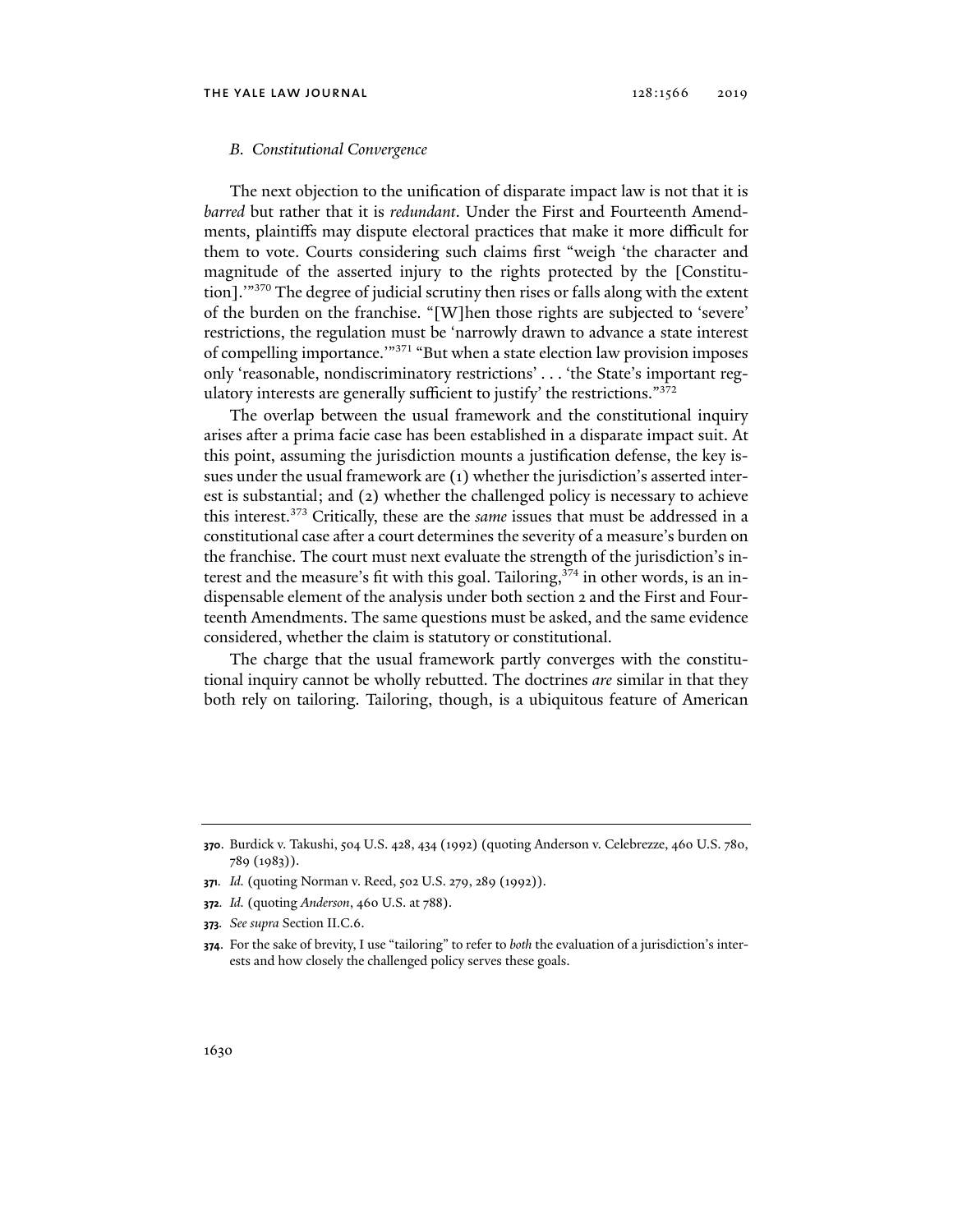public law. As Richard Fallon observes, "it dominate[s] numerous fields of constitutional law"<sup>375</sup> because it offers a "solution to a generic problem"<sup>376</sup>: how to balance a valued good (like section 2's aspiration of racial equality in voting, or the First and Fourteenth Amendments' aim that the franchise be exercised freely) against countervailing state interests, of varying weight, that demand the good's sacrifice. So it cannot be much of a strike against the usual framework that it employs this methodology. Given the methodology's prevalence, it would be more of a surprise if it did *not* make an appearance in disparate impact law.

If the usual framework were adopted, it would also not be the first time that the same facts could spawn suits under both section 2 and the Constitution. It is already black-letter law, with respect to any type of electoral practice, that it equally violates section  $2^{377}$  and the Reconstruction Amendments<sup>378</sup> if it was enacted with racially discriminatory intent.379 In the vote dilution context, too, atlarge elections and district plans may be invalid under both section 2 (if they fail the elaborate test created by *Gingles* and its progeny<sup>380</sup>) and the Reconstruction Amendments (if an invidious objective is inferred from the totality of circumstances<sup>381</sup>). Under the usual framework, then, vote denial law would be one more entry on this list: one more area where statutory and constitutional theories intersect.

As a doctrinal matter, furthermore, this intersection would be quite limited. First, the usual framework and the constitutional inquiry have different triggers for their tailoring stages. Under the former, a prima facie case of a racially disparate impact must be proven, while under the latter, a policy's burden on the right to vote must be ascertained. Second, once the tailoring stage is reached, it

**375**. Richard H. Fallon, Jr., *Strict Judicial Scrutiny*, 54 UCLA L. REV. 1267, 1275 (2007) (discussing strict scrutiny specifically rather than tailoring more generally).

- **378***. See, e.g.*, City of Mobile v. Bolden, 446 U.S. 55, 61-65 (1980) (discussing the Fifteenth Amendment); *id.* at 65-80 (discussing the Fourteenth Amendment).
- **379**. The same is true with respect to public employees' claims of intentional racial discrimination. "[T]he law of equal protection" has "the same substantive content as Title VII's prohibition on disparate treatment." Primus, *supra* note 217, at 1354.
- **380***. See* Thornburg v. Gingles, 478 U.S. 30, 48-51 (1986) (setting forth the preconditions for liability now known as the "*Gingles* prongs").
- **381**. For an example of an illicit motive being inferred in the absence of smoking-gun evidence, see *Rogers v. Lodge*, 458 U.S. 613, 622-28 (1982).

**<sup>376</sup>**. *Id.* at 1270.

**<sup>377</sup>***. See, e.g.*, Nipper v. Smith, 39 F.3d 1494, 1520 (11th Cir. 1994) (en banc) ("[A] plaintiff . . . may demonstrate a [section 2] violation by proving *either*: (1) the subjective discriminatory motive of legislators or other relevant officials; *or* (2) [discriminatory results].").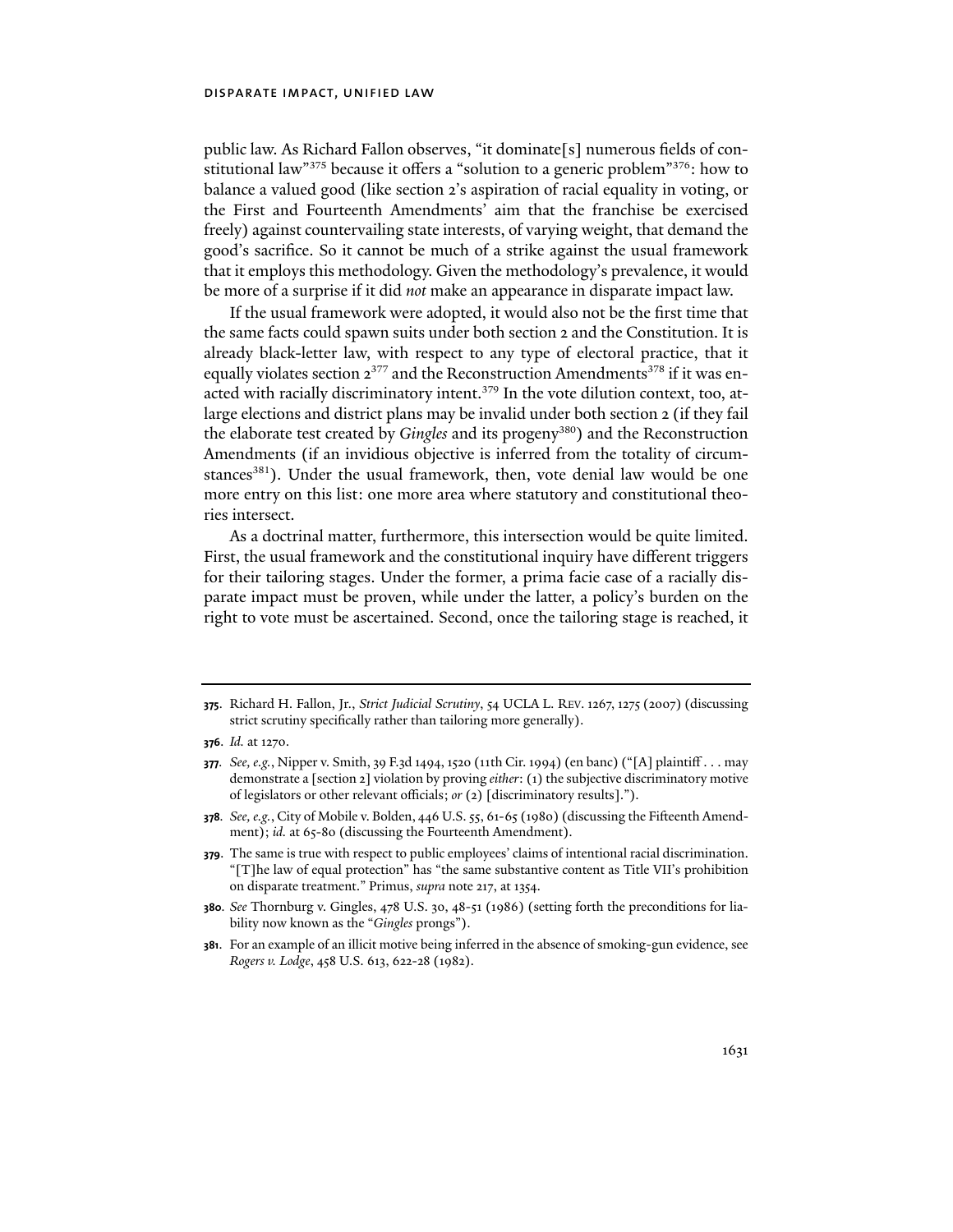#### THE YALE LAW JOURNAL 2019 2019 2019

proceeds differently under each doctrine. Under the usual framework, the question is always the same: is the measure necessary to achieve a substantial interest? But under the Constitution, judicial review can vary from highly deferential (if the burden on the franchise is light) to very stringent (if the burden is severe).<sup>382</sup> And third, after the tailoring stage concludes, the plaintiff may still offer a less discriminatory alternative under the usual framework. The constitutional inquiry, though, includes no opportunity for a surrebuttal.

It is not hard to see how these doctrinal distinctions could be consequential. Suppose a plaintiff in a vote denial case cannot show a significant racial disparity or cannot link it to a particular electoral practice.<sup>383</sup> Then the plaintiff loses under the usual framework before its tailoring stage even begins. If the same policy is challenged under the Constitution, in contrast, the tailoring stage cannot be avoided. Whether the measure's burden on the franchise is light or heavy, a court will have to assess the importance of the interest the provision serves and how well it serves it. Tailoring is thus a necessary component of the constitutional inquiry but only a contingent part of the usual framework.

Or take a practice that causes a large racial disparity but does not make it much more difficult to vote. (Photo ID requirements for voting arguably fit in this category. Some studies find sizeable differences in valid photo ID possession by race,<sup>384</sup> while in the Supreme Court's view, the requirements' burdens on the franchise are "neither so serious nor so frequent."<sup>385</sup>) Under the usual framework, a prima facie case can typically be established against this sort of policy, meaning that for it to be upheld, it must be necessary to achieve a substantial interest. Under the Constitution, on the other hand, the level of scrutiny is much lower. Because the law's burden is light, it need only have *some* relation to a legitimate goal to be sustained. Again, then, the usual framework and the constitutional inquiry diverge despite the tailoring stage they nominally share.

### *C. Prior Record*

The last counterargument I address is more historical than legal. It is that the usual framework has been so disappointing in the areas where it has already

**<sup>382</sup>***. Cf.* Washington v. Davis, 426 U.S. 229, 247 (1976) (observing that, under Title VII, the justification defense "involves a more probing judicial review of, and less deference to, the seemingly reasonable acts of administrators and executives than is appropriate under the Constitution" when rational basis review is applied).

**<sup>383</sup>***. See supra* Sections II.C.1, II.C.2 (discussing these requirements).

**<sup>384</sup>***. See, e.g.*, Hopkins et al., *supra* note 2, at 83 (summarizing eleven such studies).

**<sup>385</sup>**. Crawford v. Marion Cty. Election Bd., 553 U.S. 181, 197 (2008).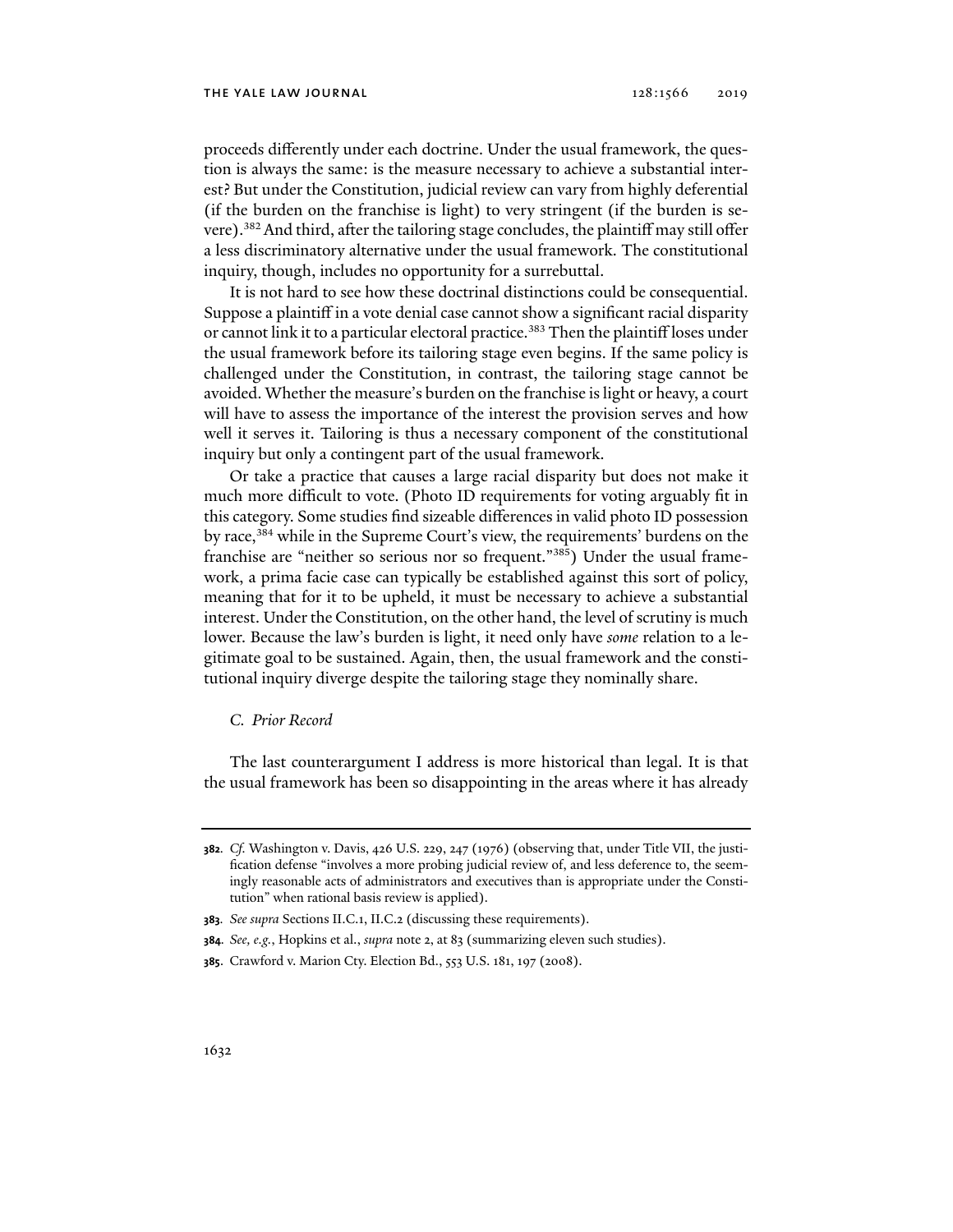been tried that it should not be exported to any new field. Why are (some) scholars unhappy with the usual framework? Plaintiffs' low success rates in disparate impact claims brought pursuant to it are the main explanation. As summarized earlier, these rates are 20% to 25% under Title VII,<sup>386</sup> less than 20% under the FHA,<sup>387</sup> and less than 15% under Title VI.<sup>388</sup> The recurring defeats are compounded by the limited numbers of disparate impact claims that are filed in the first place. Under Title VII, there has only been a "small volume of . . . disparate impact litigation in recent years,"<sup>389</sup> while under the FHA and Title VI, only a few dozen disparate impact cases have *ever* been decided at the appellate level.390

Due to these sobering statistics, several academics have reached gloomy conclusions about the usual framework's utility. For instance, Selmi writes (in an article titled *Was the Disparate Impact Theory a Mistake?*) that "there has been no area where [Title VII's] disparate impact theory has proved transformative or even particularly successful."391 Similarly, Abernathy comments (in *Legal Realism and the Failure of the "Effects" Test for Discrimination*) that Title VI's "effects test . . . was a concept that judges profoundly distrusted and were unable or unprepared to implement."392 Neither Selmi nor Abernathy has anything to say about section 2. But their implicit message is clear: Be careful what you wish for. Do not put your faith in a legal standard that has brought nothing but tears in other domains.

To begin with, lawsuits' numbers and success rates are a poor guide to a legal theory's social value. A theory could be symbolically significant even if it generates few cases and fewer plaintiff victories. As Richard Primus has remarked about the usual framework in the Title VII context, "[I]t does preserve some awareness that existing racial hierarchies are products of past discrimination and that a level-playing-field approach today could help those hierarchies perpetuate

**391**. Selmi, *supra* note 14, at 753 (but excepting cases about employment tests from this judgment).

**<sup>386</sup>***. See* Selmi, *supra* note 14, at 738-39.

**<sup>387</sup>***. See* Seicshnaydre, *supra* note 14, at 393.

**<sup>388</sup>***. See* Abernathy, *supra* note 188, at 300-11.

**<sup>389</sup>**. Richard A. Primus, *Equal Protection and Disparate Impact: Round Three*, 117 HARV. L. REV. 493, 587 (2003).

**<sup>390</sup>***. See* Abernathy, *supra* note 188, at 312; Seicshnaydre, *supra* note 14, at 391-92.

**<sup>392</sup>**. Abernathy, *supra* note 188, at 273; *see also, e.g.*, Samuel R. Bagenstos, *The Structural Turn and the Limits of Antidiscrimination Law*, 94 CALIF. L. REV.1, 45 (2006) ("Disparate impact doctrine [under Title VII] has been in a massive decline over the past few decades."); Olatunde C.A. Johnson, *Disparity Rules*, 107 COLUM. L. REV. 374, 396 (2007) (noting "judicial concerns about whether [the usual framework in Title VI cases] would require the judiciary to broadly restructure social institutions").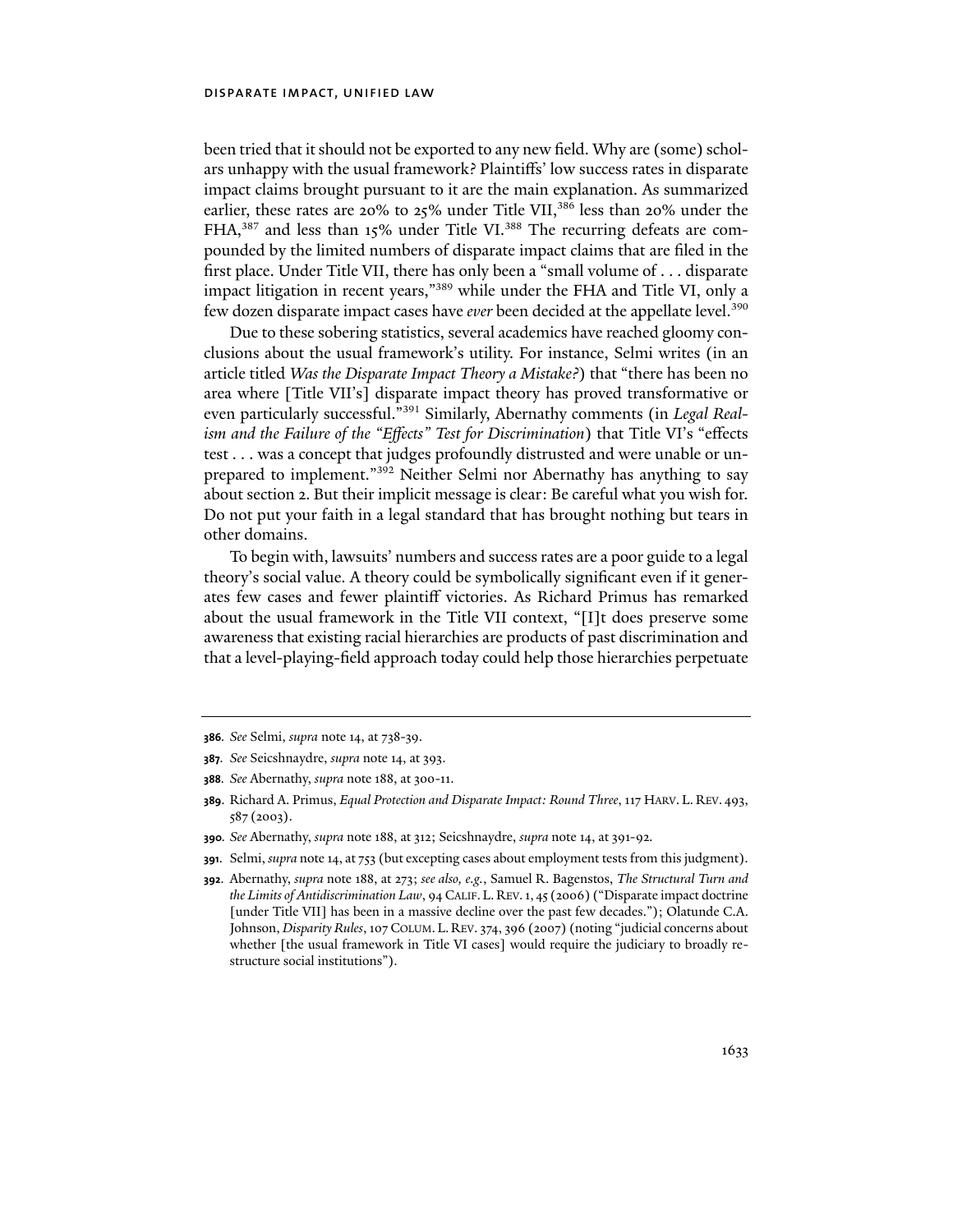themselves indefinitely."393 Additionally, a theory might be characterized by infrequent and ineffective litigation because it has *already* managed to change defendants' behavior. This seems to be at least part of the Title VII story. In George Rutherglen's words, "The failure of the theory of disparate impact as a vehicle for continued litigation can . . . be attributed . . . to its past successes."<sup>394</sup> It previously "caus[ed] employers to abandon facially neutral employment practices, such as general aptitude tests," and "encourag[ed] employers to adopt affirmative action plans to eliminate the most obvious forms of disparate impact."395

An equivalent dynamic is plausible in vote denial law.<sup>396</sup> Say the usual framework is adopted and that plaintiffs then use it to prevail in a series of suits against photo ID requirements for voting. Next, assume that jurisdictions respond either by abandoning these requirements or by passing less onerous provisions (like ones that waive the need to show ID for citizens who sign hardship affidavits). Finally, imagine that plaintiffs challenge few of these next-generation laws and often lose when they do sue. Section 2 would then exhibit the same features as Title VII, the FHA, and Title VI: namely, a low volume of litigation and a depressed win rate. Yet no one would infer from this data that section 2 is a "mistake" (Selmi) or a "failure" (Abernathy). The right conclusion, rather, would be that section 2 has succeeded in its mission. It has ended (or at least alleviated) practices responsible for unjustified racial disparities, leaving scarcer and less promising targets for further suits.<sup>397</sup>

**<sup>393</sup>**. Primus, *supra* note 389, at 587; *see also, e.g.*, Jolls, *supra* note 302, at 671 ("[T]he simple number of disparate impact claims is not a good measure of their underlying importance.").

**<sup>394</sup>**. George Rutherglen, *Discrimination and Its Discontents*, 81 VA. L. REV.117,139 (1995).

**<sup>395</sup>***. Id.* at 136-37. Congress viewed the usual framework even more sunnily when it amended Title VII in 1991. According to the Senate report, "the *Griggs* decision has had an extraordinarily positive impact on the American workplace." S. REP. NO. 101-315, at 15 (1990). "In hundreds of cases, federal courts have struck down unnecessary barriers to the full participation of minorities and women in the workplace, and employers have voluntarily eliminated discriminatory practices in countless other instances." *Id.*; *see also, e.g.*, Ricci v. DeStefano, 557 U.S. 557, 622 (2009) (Ginsburg, J., dissenting) ("Federal trial and appellate courts applied *Griggs* and *Albemarle* to disallow a host of hiring and promotion practices . . . .").

**<sup>396</sup>**. Of course, this dynamic would be even more potent if the underlying legal standard were easier to satisfy (as the courts' two-part test is compared to the usual framework). My point, though, is that the dynamic is still strong even under the usual framework, as evidenced by a less jaundiced appraisal of the record of Title VII and the FHA.

**<sup>397</sup>**. Interestingly, there is some evidence that this dynamic is occurring even without the usual framework's adoption. After a series of photo ID requirements were struck down on section 2 grounds, some states responded by passing less stringent provisions. These measures have largely been upheld after they, in turn, were challenged. *See, e.g.*, Lee v. Va. State Bd. of Elections, 843 F.3d 592 (4th Cir. 2016) (sustaining Virginia's photo ID law); Greater Birmingham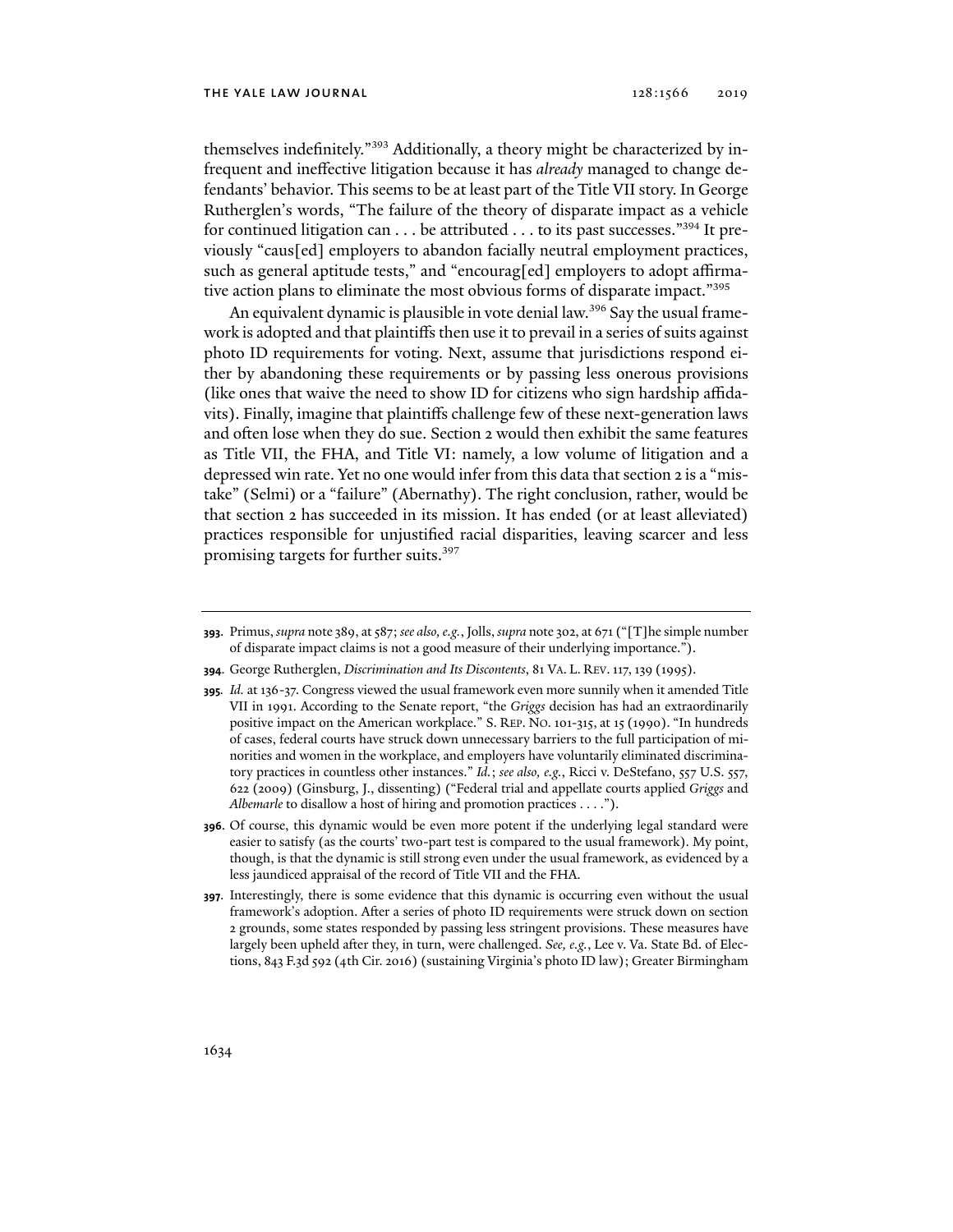Another response to the pessimism of Selmi, Abernathy, and their ilk highlights the differences rather than the commonalities between voting and the areas already governed by the usual framework. As discussed above, voting is a nonmarket good regulated exclusively by the state.<sup>398</sup> The strongest justification for racial disparities in employment and housing—private actors' pursuit of profit—therefore cannot be asserted in defense of electoral practices. Voting is also a nonrivalrous good whose consumption by one citizen does not affect its use by others.<sup>399</sup> The invalidation of franchise restrictions thus yields no innocent victims: no nonminorities are denied the ballot so minorities may vote instead. Both of these points suggest that, under the usual framework, outcomes could be quite different in section 2 cases from those in Title VII and FHA suits. Plaintiffs might have more luck because defendants would be unable to raise their most potent objection and a zero-sum calculus would not apply to courtordered relief.

Lastly, what if Selmi, Abernathy, and the other skeptics are right? If the usual framework has dashed its backers' hopes in other fields, and if it would also be a letdown in the vote denial context, *then* should it not be extended to section 2? This is admittedly an unpleasant scenario: one where the usual framework neither promotes racial equality in voting, nor unearths discriminatory motives, nor removes bottlenecks to political participation.<sup>400</sup> But even in this case, I think there is no alternative to the usual framework's adoption. If I am correct that the courts' two-part test collapses into a single requirement of a racial disparity, $401$ then the test is simply not a viable option. Under current constitutional law, Congress lacks the authority to impose such a requirement, and the judiciary cannot employ it either without transgressing the colorblindness principle.402 Nor is any other legal standard feasible unless it shares the usual framework's "adequate safeguards," in particular its justification defense.<sup>403</sup> These doctrinal protections, the Supreme Court's decisions make clear, are matters of constitutional necessity, not legislative grace.

I should reiterate that my own appraisal of the usual framework is rosier than Selmi's or Abernathy's. I think it has produced real improvements in employment and housing practices—and that it would be even more effective in vote

Ministries v. Merrill, 284 F. Supp. 3d 1253 (N.D. Ala. 2018) (sustaining Alabama's photo ID law).

**<sup>398</sup>***. See supra* Section II.B.3.

**<sup>399</sup>***. See id.*

**<sup>400</sup>***. See supra* Section II.B.2 (discussing the various theories of disparate impact law).

**<sup>401</sup>***. See supra* Section I.D.

**<sup>402</sup>***. See id.*

**<sup>403</sup>**. Tex. Dep't of Hous. & Cmty. Affairs v. Inclusive Cmtys. Project, Inc., 135 S. Ct. 2507, 2523  $(2015).$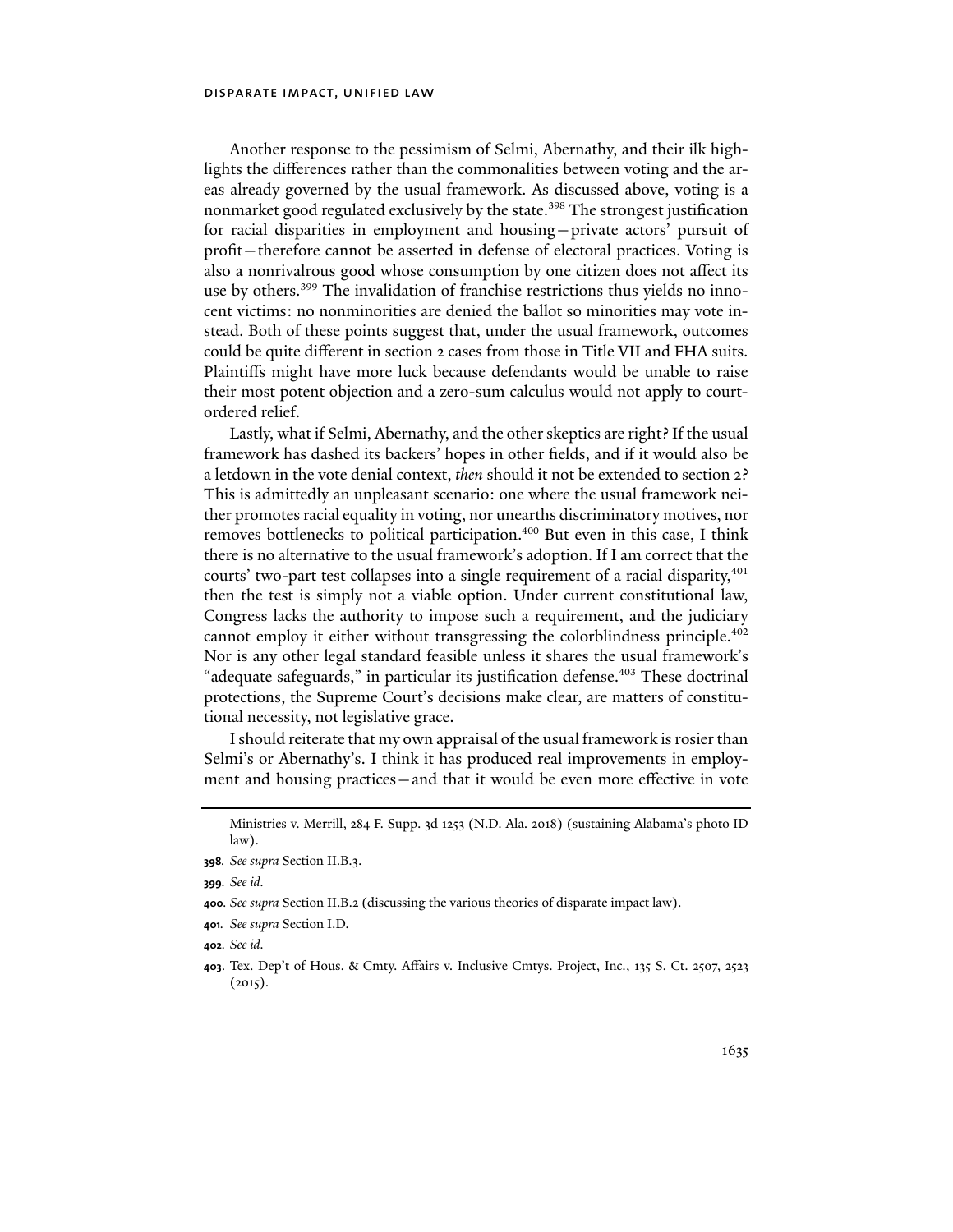denial cases. This more optimistic perspective is the primary reason the usual framework's past performance does not deter me from recommending its expansion. My secondary reason, though, is that the usual framework's record is ultimately immaterial. Even if it has been the fiasco alleged by its critics, it is, at present, the only doctrinal structure available for disparate impact law.

# **iv. applications**

The objections to extending the usual framework to section 2 vote denial claims are therefore unconvincing. Neither the statutory text nor *Gingles* calls for the usual framework's use—but the text does not endorse any other approach either, and as a vote dilution case, *Gingles* sheds little light on vote denial issues. The usual framework shares a tailoring stage with the constitutional analysis of policies that burden the franchise—but this overlap is neither unusual nor very extensive given the doctrines' considerable differences. And the usual framework may not have been a rousing success in other areas—but this judgment is debatable, potentially inapplicable to section 2, and irrelevant in the end due to the lack of viable alternatives.

Since the objections do not persuade, it is natural to ask what the unification of disparate impact law would mean for particular electoral measures. Could they be sensibly evaluated under the usual framework? If so, what would this evaluation look like—what evidence would be presented to prove which points? In this Part, I discuss the usual framework's application to three common practices: photo ID requirements for voting, cutbacks to early voting, and all-mail voting. I examine these laws not only because they are familiar but also because each one is illustrative of a different kind of electoral policy. A photo ID requirement is an example of a new franchise restriction: a barrier to voting that did not previously exist. A cutback to early voting is a reversal of a prior franchise expansion: a hardening of a regime that had earlier been softened. And all-mail voting is a new franchise expansion: an innovation that makes it easier for certain citizens to vote.<sup>404</sup>

The theme of the ensuing analysis is the flexibility of the usual framework. It can be used, without restrictions or caveats, to assess all three types of electoral measures. Because my focus is on *how* the usual framework would operate in a range of settings, I do not comment on what its *outcome* might be in any specific

**<sup>404</sup>**. The missing fourth category is a reversal of a prior franchise restriction. Few recent laws fall into this category. Laws in this category also raise section 2 issues only in the unlikely event that the prior restriction benefited *minority* citizens (meaning that its repeal would advantage *non*minority citizens).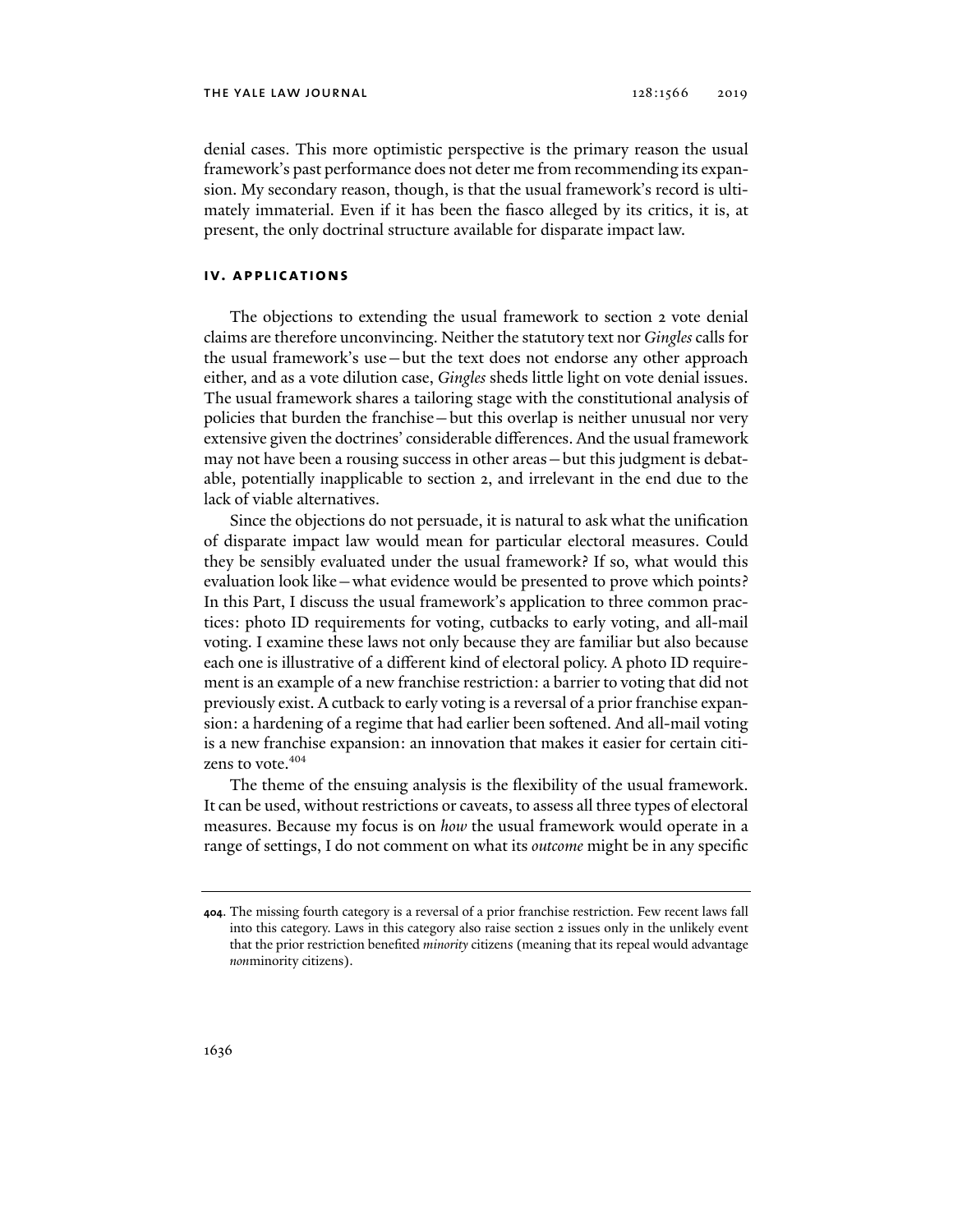case. No such conclusion could be generally valid anyway, due to the many differences that exist among jurisdictions and their voting practices. The usual framework's verdict, in other words, is inherently fact dependent, and the necessary facts cannot all be gathered ex ante.<sup>405</sup>

### *A. Photo ID Requirements*

Starting with photo ID requirements, they are currently in effect in seventeen states.406 Seven of these states categorically refuse to count ballots cast by voters lacking proper IDs, while the other ten offer some sort of failsafe: an opportunity to sign an affidavit of identity, for instance, or a chance to submit a provisional ballot that is eventually counted if poll workers determine that the voter is eligible and registered.<sup>407</sup> To establish a prima facie case under the usual framework, a section 2 plaintiff challenging one of these provisions would have to show that its selection rate for minorities is significantly lower than its selection rate for nonminorities. Selection rate, here, means the proportion of otherwise-eligible citizens who possess a valid ID (or who are able to vote, despite lacking one, due to a failsafe). These are the people who are "selected" for the benefit of voting the ones, that is, who are not denied the franchise because of their inability to comply with the photo ID requirement.

The requirement's minority and nonminority selection rates may be estimated through a survey. Otherwise-eligible citizens in the jurisdiction may simply be asked if they have a proper ID (or are able to vote due to a failsafe).<sup>408</sup> The requirement's selection rates may also be determined using governmental records. Databases of registered voters and of people with valid IDs may be merged, thus revealing the shares of registered voters, by race, who are able to

**<sup>405</sup>**. One more note: When analyzing the usual framework's applications in this Part, I do not cite to my earlier discussion of the framework's doctrinal features. *See supra* Sections II.A, II.C. I trust that the reader recalls these features and does not need to be repeatedly reminded of them.

**<sup>406</sup>***. See* Wendy Underhill, *Voter Identification Requirements: Voter ID Laws*, NAT'L CONF. ST. LEGIS-LATURES (Oct. 31, 2018), http://www.ncsl.org/research/elections-and-campaigns/voter-id .aspx [https://perma.cc/7MWN-VBJD].

**<sup>407</sup>***. See id.* Note that in states with "strict" photo ID requirements, voters may cast provisional ballots, but these ballots are counted only if voters manage to obtain valid IDs within the specified timeframe.

**<sup>408</sup>**. For examples of surveys being used in section 2 suits about photo ID requirements, see *Brakebill v. Jaeger*, No. 1:16-cv-008, 2018 WL 1612190, at \*2-3 (D.N.D. Apr. 3, 2018); *Greater Birmingham Ministries v. Merrill*, 284 F. Supp. 3d 1253, 1269 (N.D. Ala. 2018); and *Frank v. Walker*, 17 F. Supp. 3d 837, 871-72 (E.D. Wis.), *rev'd*, 768 F.3d 744 (7th Cir. 2014).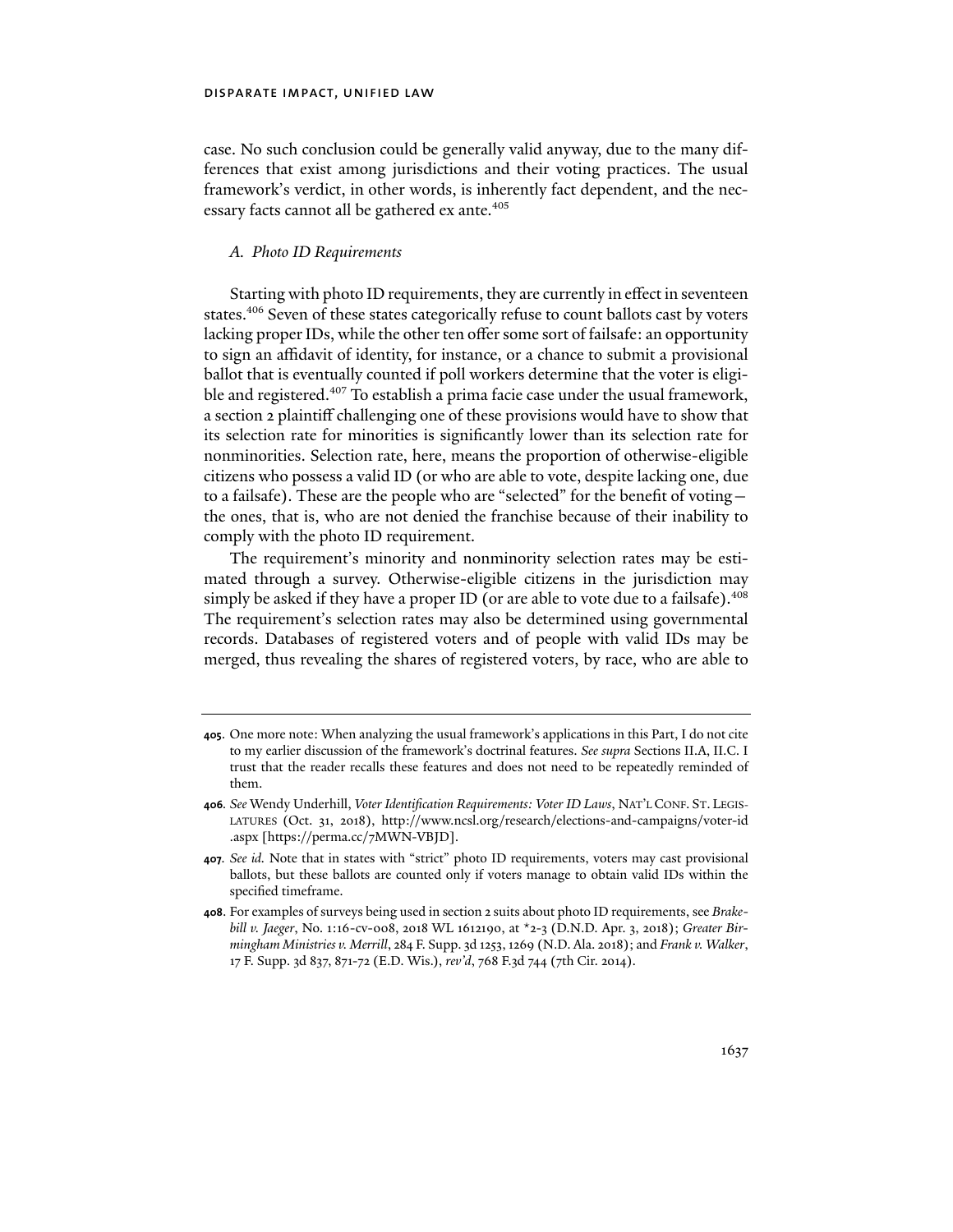satisfy the requirement.<sup>409</sup> However the selection rates are ascertained, the difference between them must be statistically significant in order for the plaintiff to make out a prima facie case.<sup>410</sup> It would also be helpful to the plaintiff if the difference was substantively large—for example, if the minority selection rate was less than four-fifths of the nonminority selection rate.<sup>411</sup>

Note that while the photo ID requirement's *selection* rates are crucial under the usual framework, minority and nonminority *turnout* rates are irrelevant. The plaintiff need not demonstrate a difference in turnout by race, and the jurisdiction may not defend itself by arguing that minority and nonminority citizens vote in similar proportions. Note also that, if there is a significant racial difference between the photo ID requirement's selection rates, the *reason* for the difference is immaterial. The plaintiff need not prove that the gap arose because of the requirement's interaction with social and historical discrimination, and it is no defense for the jurisdiction that minority citizens' subjective preferences might explain the gap.

If a prima facie case is set forth, the next step would be for the jurisdiction, if it wishes, to assert a justification defense. The prevention of voter-impersonation fraud is the state interest most often invoked on behalf of photo ID requirements,<sup>412</sup> though additional cited goals include following the lead of other states

**<sup>409</sup>**. For examples of database matching being used in section 2 suits about photo ID requirements, see *Greater Birmingham Ministries*, 284 F. Supp. 3d at 1268-70; *Lee v. Virginia State Bd. of Elections*, 188 F. Supp. 3d 577, 598-99 (E.D. Va.), *aff'd*, 843 F.3d 592 (4th Cir. 2016); *North Carolina State Conference of the NAACP v. McCrory*, 182 F. Supp. 3d 320, 364-65 (M.D.N.C.), *rev'd*, 831 F.3d 204 (4th Cir. 2016); and *Veasey v. Perry*, 71 F. Supp. 3d 627, 661-62 (S.D. Tex. 2014), *aff'd in part and rev'd in part sub nom.* Veasey v. Abbott, 830 F.3d 216 (5th Cir. 2016) (en banc).

**<sup>410</sup>***. See, e.g.*, 29 C.F.R. § 1607.4(D) (2018) (requiring "differences in selection rate" that "are significant in both statistical and practical terms").

**<sup>411</sup>**. My review of relevant decisions suggests that the difference between photo ID requirements' minority and nonminority selection rates is frequently statistically significant but that the minority selection rate is rarely less than four-fifths of the nonminority selection rate. *See, e.g.*, *Brakebill*, 2018 WL 1612190, at \*2 (Native American selection rate of 81% and non-Native American selection rate of 88%); *Greater Birmingham Ministries*, 284 F. Supp. 3d at 1269 (black selection rate of 98% and white selection rate of 99%); *Lee*, 188 F. Supp. 3d at 599 (black selection rate of 94-95% and white selection rate of 96-97%); *McCrory*, 182 F. Supp. 3d at 365 (black selection rate of 94% and white selection rate of 98%); *Veasey*, 71 F. Supp. 3d at 661 (Latino selection rate of 94% and non-Latino selection rate of 96%); *Frank*, 17 F. Supp. 3d at 872 (Latino selection rate of 85%, black selection rate of 87%, and white selection rate of 93%).

**<sup>412</sup>**. For examples of fraud prevention being asserted as a state interest in section 2 suits about photo ID requirements, see *Greater Birmingham Ministries*, 284 F. Supp. 3d at 1277-78; *McCrory*, 182 F. Supp. 3d at 440-45; *Veasey*, 71 F. Supp. 3d at 653; and *Frank*, 17 F. Supp. 3d at 847-50.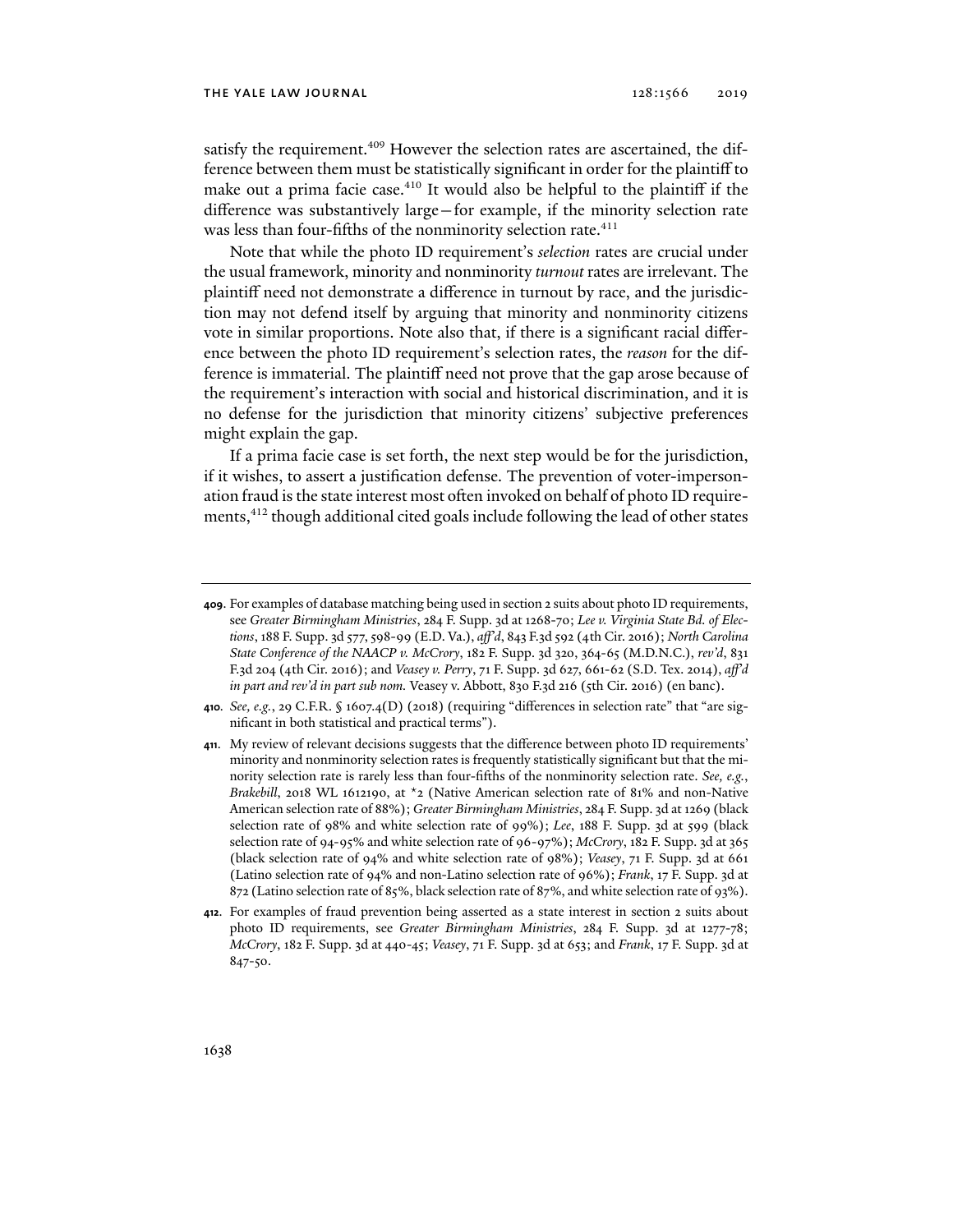with such provisions, stopping undocumented immigrants from voting, and bolstering voter confidence.413 Any interest named by the jurisdiction must be substantial in order to be recognized. Voter-impersonation fraud (the only kind a photo ID requirement could thwart) must therefore be a real problem;<sup>414</sup> legal consistency with other states must be a genuine concern; a nontrivial number of undocumented immigrants must seek to vote; and/or voter confidence in the electoral system must be worrisomely low. It is also the jurisdiction's obligation to make these showings. It bears the burden of introducing probative evidence and convincing the court of the weight of its interests.

The jurisdiction bears the further burden of establishing that its photo ID requirement is necessary to achieve its objectives. The requirement must, in fact, deter would-be voter impersonators from carrying out their fraud, yield legal harmony with other states, dissuade undocumented immigrants from going to the polls, and/or improve voters' faith in elections. There must also be no obvious alternative that would be equivalently effective. If one exists, then the photo ID requirement is not actually necessary for the attainment of the jurisdiction's  $aims.<sup>415</sup>$ 

Lastly, if the jurisdiction successfully mounts a justification defense, the plaintiff may canvass other options more exhaustively and try to identify a policy that serves the jurisdiction's interests as well—but without causing as large a racial disparity. One substitute for a conventional photo ID requirement is such

**<sup>413</sup>***. See* Veasey v. Abbott, 830 F.3d 216, 262-64 (5th Cir. 2016) (en banc) (noting these aims); *see also* Crawford v. Marion Cty. Election Bd., 553 U.S. 181, 192-94 (2008) (also citing election modernization as a goal).

**<sup>414</sup>**. The evidence is mostly undisputed that voter-impersonation fraud is extremely rare. Even courts upholding photo ID requirements have conceded this point. *See, e.g.*, *Greater Birmingham Ministries*, 284 F. Supp. 3d at 1273 ("[T]here is a lack of evidence of any significant inperson voter fraud in Alabama . . . ."); *Lee*, 188 F. Supp. 3d at 608-09 ("[S]tatistics reveal few convictions nationally for voter impersonation fraud . . . ."); *McCrory*, 182 F. Supp. 2d at 441 ("[T]here was no evidence of voter impersonation fraud in North Carolina.").

**<sup>415</sup>**. The best example of a court analyzing the necessity of a photo ID requirement in a section 2 case is the Fifth Circuit's en banc decision in *Veasey*, 830 F.3d 216. The court found that Texas's law had a "dubious connection" with fraud prevention because it "pushed more vulnerable elderly voters away from in-person voting—a form of voting with little proven incidence of fraud—and toward mail-in voting, which . . . is far more vulnerable to fraud." *Id.* at 263. The court also observed that while Texas "claimed to model its law after those from" other states, it "rejected many ameliorative amendments that would have brought [its law] in line with those states' voter ID laws." *Id.* The court further noted that Texas's law "would not prevent noncitizens from voting, since noncitizens can legally obtain a Texas driver's license or concealed handgun license, two forms of [valid] ID." *Id.* And in the court's view, not only was there "'no credible evidence'" that Texas's law would "increase public confidence in elections," but witness testimony suggested that the law's implementation "might actually undermine voter confidence." *Id.* (quoting Veasey v. Perry, 71 F. Supp. 3d 627, 655 (S.D. Tex. 2014)).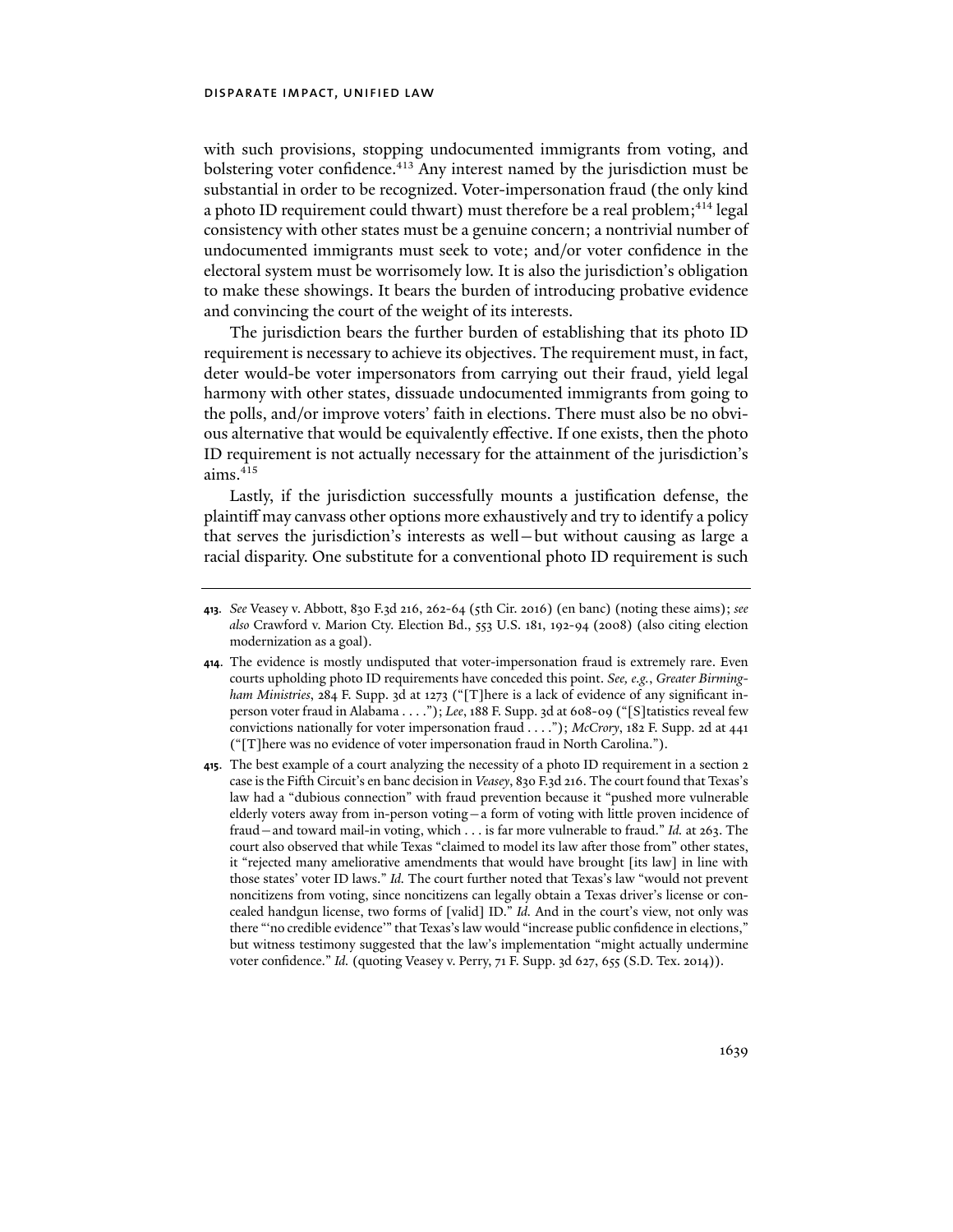a law *paired* with the free and automatic provision of photo IDs to all eligible voters in the state. If everyone entitled to vote possessed a valid ID, then a photo ID requirement could no longer have different minority and nonminority selection rates.<sup>416</sup> Another possibility is taking and storing people's photos when they register to vote or go to the polls. These photos (rather than ones on IDs) could then be used to prevent voter-impersonation fraud. One more idea (already used by several states $417$ ) is adding a failsafe to a photo ID requirement. If the failsafe allowed eligible and registered voters to cast ballots even if they lacked proper IDs, it could eliminate (or at least mitigate) any disparate racial impact.

Proof of the availability of one of these less discriminatory alternatives would result in a judgment for the plaintiff. A plaintiff victory, in turn, would typically result in the invalidation of the photo ID requirement (whether the win occurred at the final stage of the usual framework or earlier in the process). In general, the court would not attempt to revise the requirement in order to reduce its racially disparate effect. The court would simply deem the provision a violation of section 2.

# *B. Early-Voting Cutbacks*

Turning to cutbacks to early voting, they have been enacted by seven states since 2010.<sup>418</sup> All of these cutbacks have reduced the number of days prior to an election in which early voting is offered. Some of the cutbacks have also limited the number of locations in which early voting may take place<sup>419</sup> or eliminated citizens' ability simultaneously to register and then to vote early.420 To make out a prima facie case under the usual framework, a section 2 plaintiff disputing one of these laws would have to show that, prior to the cutback, minority citizens voted early at a significantly higher rate than nonminority citizens. This racial difference in early voting under the *previous* system would suggest that minority

- **417***. See* Underhill, *supra* note 406.
- **418***. See New Voting Restrictions*, *supra* note 1.
- **419***. See* One Wis. Inst. v. Thomsen, 198 F. Supp. 3d 896, 931 (W.D. Wis. 2016) (discussing Wisconsin's policy that each municipality offer early voting in only one location).
- **420***. See* Ohio State Conference of the NAACP v. Husted, 43 F. Supp. 3d 808, 812 (S.D. Ohio) (discussing Ohio's elimination of the "Golden Week" during which voters could simultaneously register and vote early), *vacated as moot*, No. 14-3877, 2014 WL 10384647 (6th Cir. Oct. 1, 2014).

**<sup>416</sup>**. For a similar idea, proposing the pairing of a photo ID requirement with automatic voter registration, see Daniel P. Tokaji, *Responding to* Shelby County*: A Grand Election Bargain*, 8 HARV. L. & POL'Y REV. 71, 99-105 (2014).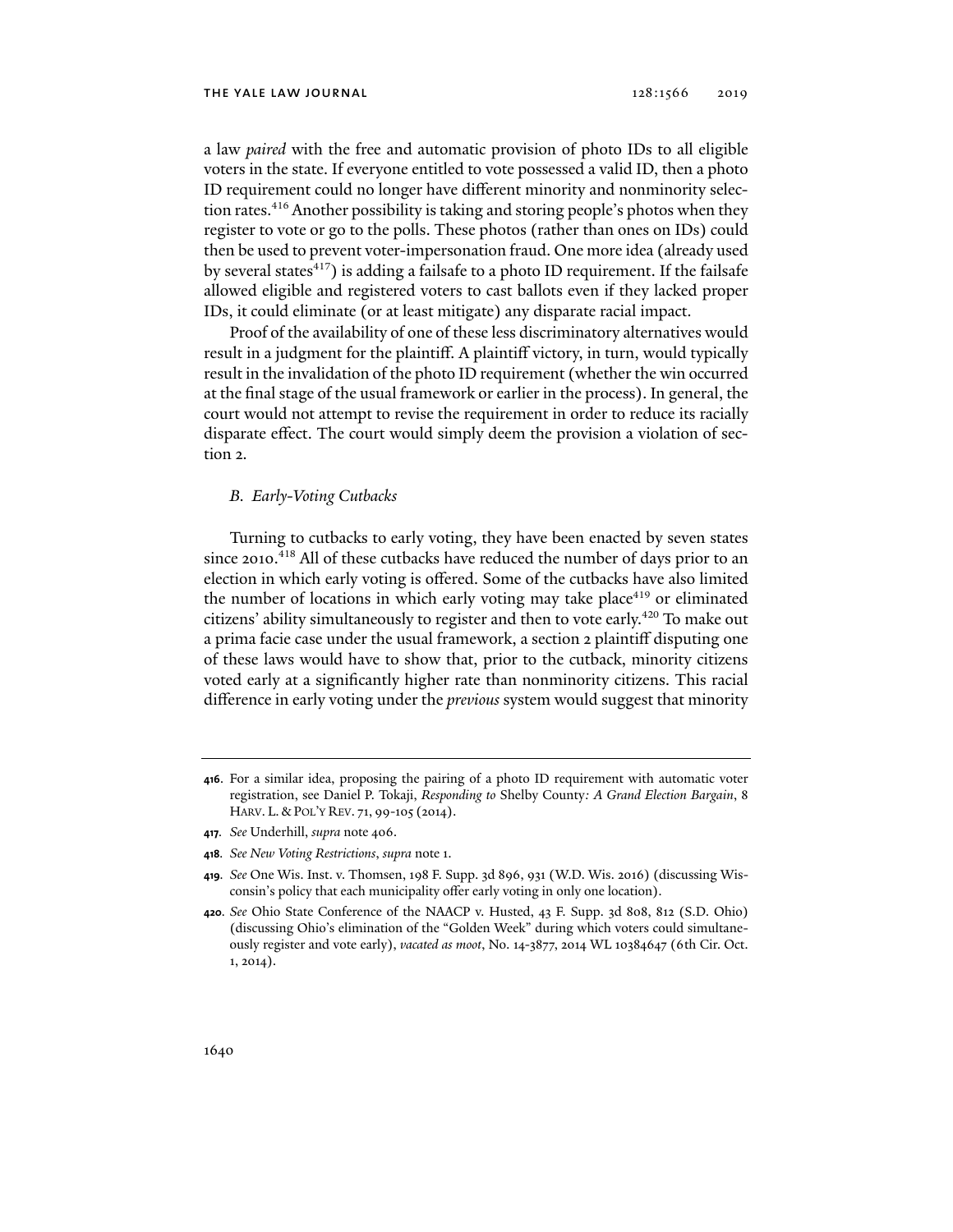## disparate impact, unified law

citizens would be comparatively disadvantaged by the *new* policy. That is, the new policy's minority and nonminority selection rates likely would not be as favorable for minority citizens as those of the old one.<sup>421</sup>

These selection rates (like those of a photo ID requirement) may be estimated in at least two ways. Minority and nonminority citizens may be asked, via a survey, if they cast their ballots early, by mail, on Election Day itself, or not at all.<sup>422</sup> Governmental records of voter participation may also be consulted.<sup>423</sup> These records have the advantage that they often track when exactly voters cast

**421**. Of course, if data are available about the new policy (because the section 2 suit is brought after the cutback has gone into effect), then no speculation is necessary regarding the new policy's effects: its minority and nonminority selection rates can be compared directly to those of the old policy. Additionally, while the comparison between the old and new laws is explicit here, it was implicit in the above discussion of photo ID requirements. *See supra* Section IV.A. In the absence of a photo ID requirement, the minority and nonminority selection rates are both 100% with respect to voter identification. This is the baseline against which the challenged provision's selection rates are tacitly compared. Furthermore, the comparison between the old and new laws is *not* identical to the retrogression inquiry under section 5 of the VRA. That inquiry focuses "*solely* on voting opportunities enjoyed by minorities, and whether those opportunities would be reduced under the proposed law," while the section 2 analysis examines "whether minorities enjoy less opportunity to vote *as compared to other voters*." *Husted*, 768 F.3d at 558.

Lastly, one might argue that, under the usual framework, only the new law's minority and nonminority selection rates matter—that is, that the status quo ante is irrelevant. I think this is not the best reading of the usual framework's particularity requirement. The specific provision being challenged in these cases is the *cutback* to early voting, not the new earlyvoting policy alone, stripped of its historical context. *Cf.* Graoch Assocs. #33 v. Louisville/Jefferson Cty. Metro Human Relations Comm'n, 508 F.3d 366, 377 (6th Cir. 2007) (holding that "it is possible to bring [FHA] disparate-impact challenges to withdrawals" from previous defendant policies); Muhammad v. N.Y.C. Transit Auth., 52 F. Supp. 3d 468, 487 (E.D.N.Y. 2014) (recognizing a Title VII disparate impact challenge to a "narrow change in [uniform] policy" rather than the "broad requirement that bus operators wear a uniform"). Moreover, if the old law's selection rates were immaterial, then no voting restriction could be disputed under section 2 if its new selection rates revealed an advantage for minority citizens. It would be beside the point that minority citizens previously benefited to a greater extent and then had this edge significantly reduced. In the absence of precedent compelling this result under the usual framework, there seems to be no good reason to insist on it in the vote denial context. *Cf.* Reno v. Bossier Parish Sch. Bd., 528 U.S. 320, 334 (2000) (noting that section 2 cases may involve electoral "changes" in addition to "the status quo itself"); S. REP. NO. 97-417, at 29 n.117 (1982) (stating that liability under section 2 is more likely "[i]f the procedure markedly departs from past practices").

- **422**. For an example of a survey being used in a section 2 suit about an early-voting cutback, see *Husted*, 43 F. Supp. 3d at 830.
- **423**. For examples of governmental records being used in section 2 suits about early-voting cutbacks, see *North Carolina State Conference of the NAACP v. McCrory*, 182 F. Supp. 3d 320, 384- 85 (M.D.N.C.), *rev'd*, 831 F.3d 204 (4th Cir. 2016); and *Husted*, 43 F. Supp. 3d at 828-30.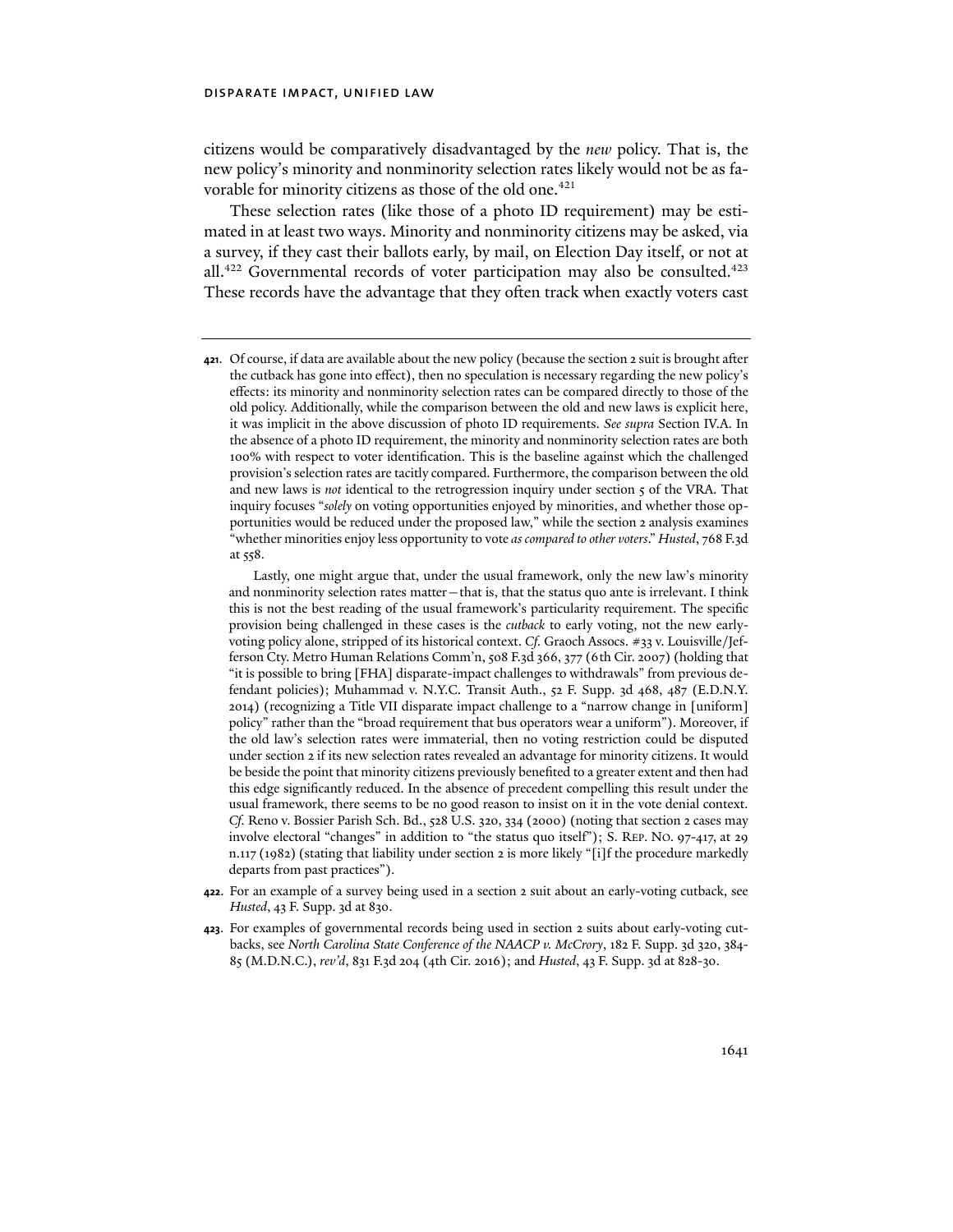their early ballots; this is helpful in predicting the effects of reductions to (rather than abolitions of) early voting.<sup>424</sup> The records sometimes have the drawback, though, of not listing the race of each voter; in this case, the race may be inferred based on the voter's name or (in racially homogeneous areas) place of residence.<sup>425</sup> However the selection rates are calculated, the gap between them must be worse for minority citizens under the new regime than under the old. And worse (again as in the photo ID context) means a difference that is at least statistically significant and preferably substantively large too.<sup>426</sup>

If the plaintiff sets forth a prima facie case, the burden would then shift to the jurisdiction to prove that its early-voting cutback is necessary to achieve a substantial interest. The only rationales that have been advanced for cutbacks, to date, are the related ones of saving money and allocating limited resources to tasks other than administering early voting.<sup>427</sup> For these explanations to pass muster, the jurisdiction must convince the court that they are weighty: that money is indeed tight and that election officials are, in fact, harried. The jurisdiction must also demonstrate that restricting early voting is crucial to the realization of these goals. The cutback must save sizeable sums and enable employees to do their jobs considerably more efficiently, and there must be no other way to bring about these benefits.<sup>428</sup>

- **424***. See, e.g.*, *McCrory*, 182 F. Supp. 3d at 384-85 (analyzing voter participation "when broken down by the first seven days of early voting").
- **425***. See, e.g.*, *Husted*, 43 F. Supp. 3d at 828-30 (using "three standard ecological inference techniques to draw inferences about the [early voting] rates of blacks and whites in Ohio" (quoting Expert Rebuttal Declaration of Dr. Daniel A. Smith at 2, *Husted*, 43 F. Supp. 3d 808 (No. 14-cv-404), ECF No. 53-11)).
- **426**. My review of relevant decisions suggests that early-voting cutbacks tend to have an adverse effect on minority citizens that is both statistically significant and substantively large. *See, e.g.*, *McCrory*, 182 F. Supp. 3d at 384 n.74 (finding that more than 60% of black voters in North Carolina voted early in 2008 and 2012, compared to less than 50% of white voters); *Husted*, 43 F. Supp. 3d at 829 (finding that about 20% of black voters in Ohio voted early in 2012, compared to less than 10% of white voters).
- **427***. See, e.g.*, One Wis. Inst. v. Thomsen, 198 F. Supp. 3d 896, 933 (W.D. Wis. 2016) (noting Wisconsin's arguments that reducing early voting would "allow the state to conduct uniform, orderly elections," give election officials "more time for other tasks," and "save[] money"); *see also McCrory*, 182 F. Supp. 3d at 445-47 (citing similar arguments by North Carolina); *Husted*, 43 F. Supp. 3d at 844-46 (citing Ohio's antifraud and efficiency arguments).
- **428**. Courts have tended to doubt that early-voting cutbacks would yield significant improvements in cost or efficiency. *See, e.g.*, *One Wis. Inst.*, 198 F. Supp. 3d at 934 (expressing skepticism that "[a]lleviating the workload for clerks could be sufficient reason to limit the hours for in-person absentee voting"); *Husted*, 43 F. Supp. 3d at 845 ("[N]othing in the record . . . demonstrate[s] that the old system created undue or burdensome costs."). *But see McCrory*, 182 F. Supp. 3d at 446 (pointing out that "by reallocating the resources devoted to the first seven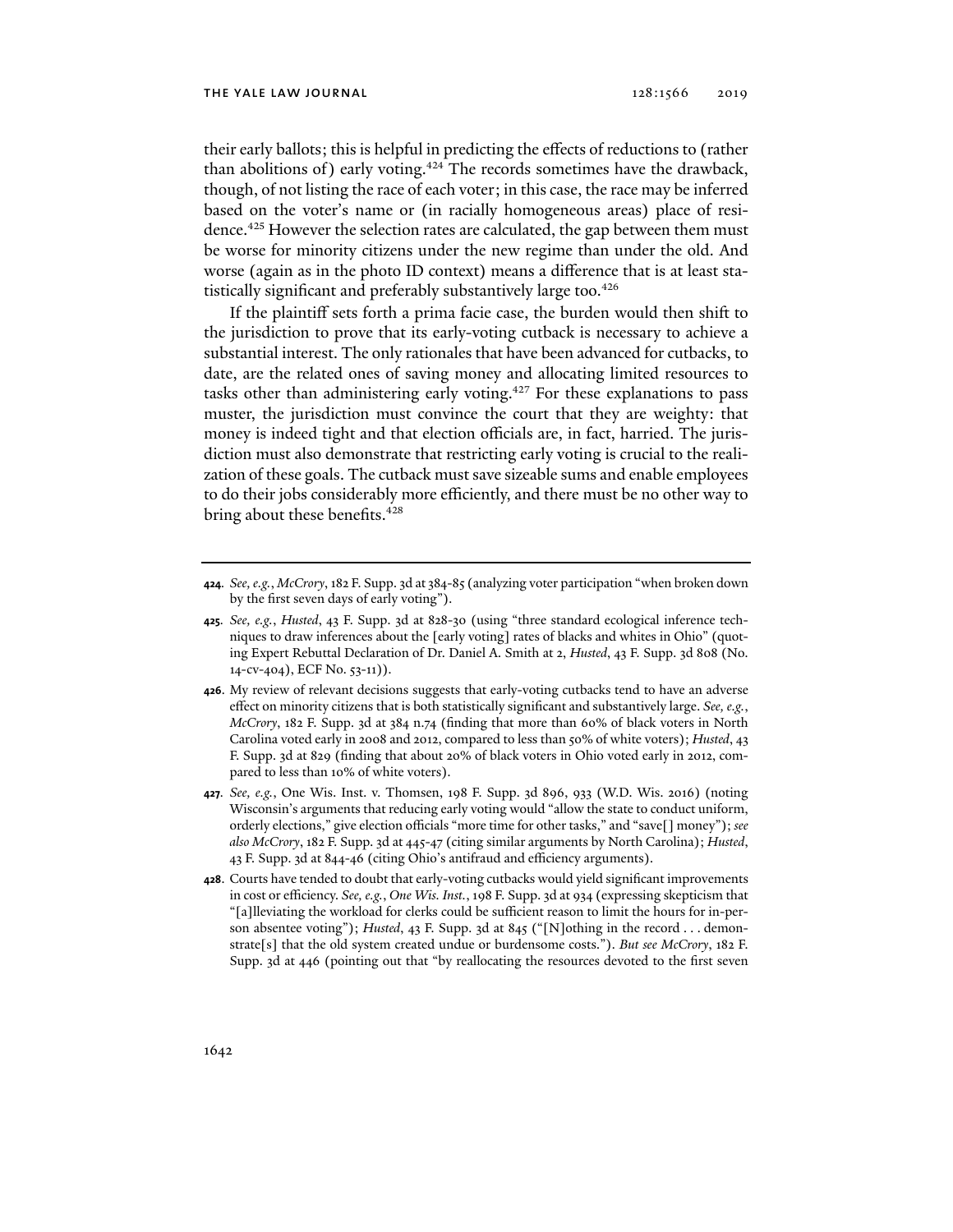## disparate impact, unified law

If the jurisdiction makes these showings to the court's satisfaction, the plaintiff would have a final opportunity to demonstrate that a comparably effective but less discriminatory alternative does actually exist. The plaintiff might argue that if the number of early-voting days was reduced, but more early-voting sites were opened for longer hours each day, then minority citizens would not be as disadvantaged while the jurisdiction would retain most of its scarce resources.<sup>429</sup> Or, switching these variables into another configuration, the plaintiff might recommend that the number of early-voting days be kept constant but with fewer early-voting sites open for shorter hours each day. If either of these options (or another proposal) would be similarly efficient while generating a smaller racial disparity, then the plaintiff would prevail. And if the plaintiff won, of course, the remedy would be the nullification of the jurisdiction's early-voting cutback.

## *C. All-Mail Voting*

All-mail voting is the last policy I consider to illustrate the flexibility of the usual framework. Twenty-two states conduct at least some elections by mail, meaning every registered voter is sent a ballot that the voter may then complete and return by mail during a specified period.<sup>430</sup> Three states use all-mail voting for *all* of their elections.431 Preliminarily, certain observers claim that franchise expansions are beyond the scope of section 2 vote denial suits. A Fifth Circuit judge, for instance, has stressed the "difference between making voting *harder* in

days of early voting," North Carolina's law "provides for more polling places rather than fewer" and "establishes longer, more convenient hours of early voting").

It is also relevant in a cutback case if, until recently, the state did provide more opportunities for early voting. "[I]f a jurisdiction has successfully run an extended early voting period . . . this fact will tend to undercut arguments that the burdens a more restrictive system imposes on minority voters are the unavoidable cost of pursuing the jurisdiction's other permissible goals." Karlan, *supra* note 8, at 782.

**<sup>429</sup>**. This is essentially the regime that North Carolina instituted in 2013 (at least according to the district court's decision about the state's omnibus law). *See McCrory*, 182 F. Supp. 3d at 446*.* As in this case, a jurisdiction's past or ongoing practice is one place to which a plaintiff may turn for data. Other jurisdictions' records may also illuminate reasonable alternatives.

**<sup>430</sup>***. See* Dylan Lynch, *All-Mail Elections*, NAT'L CONF. ST. LEGISLATURES (Aug. 15, 2018), http:// www.ncsl.org/research/elections-and-campaigns/all-mail-elections.aspx [https://perma.cc /YBU9-JDXE]. All-mail states still provide some opportunities for in-person voting before and on Election Day.

**<sup>431</sup>**. These are Colorado, Oregon, and Washington. *See id.*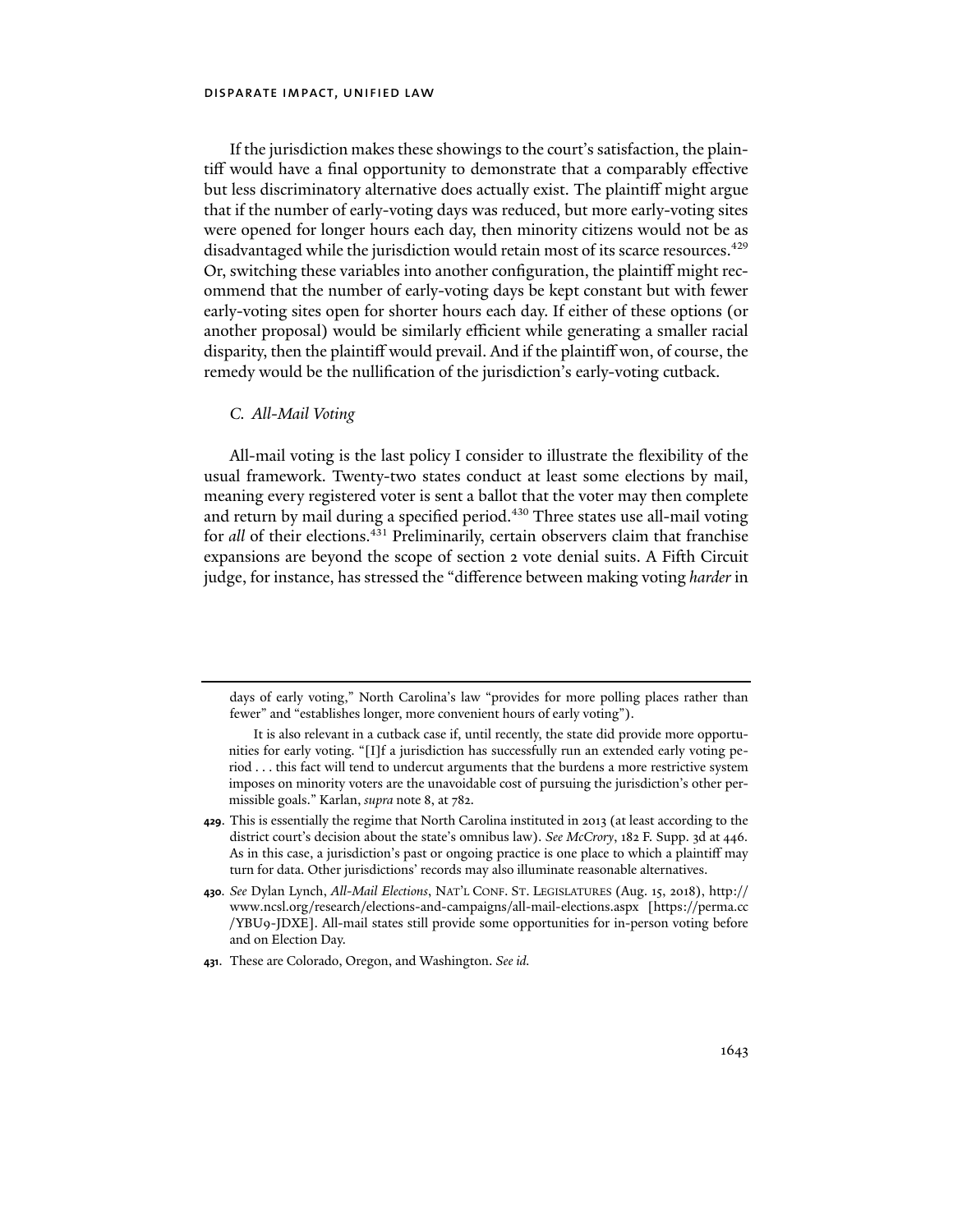ways that . . . disproportionately burden minorities and making voting *easier* in ways that may not benefit all demographics equally."<sup>432</sup>

I think this position is untenable. In the extreme case, suppose a jurisdiction passes a law that facilitates voting only for nonminority citizens. Perhaps nonminority citizens get an extra week to vote early, or may vote without displaying a photo ID, or may bypass the line at the polling place. Everyone presumably agrees that such a measure could be challenged under section 2.<sup>433</sup> Even if the law does not affect the *absolute* position of minority citizens, it still produces a racial disparity by worsening their *relative* position vis-à-vis nonminority citizens. The same logic holds for less dramatic hypotheticals. A facially neutral statute, too, may benefit nonminority citizens to a greater extent than minority citizens, thus causing a disparate impact. That the race-neutral policy does not *harm* minority citizens, in absolute terms, is beside the point. The policy's minority and nonminority selection rates are still less favorable for minority citizens than the status quo ante.<sup>434</sup>

Assuming all-mail voting is subject to section 2 attack, the first step under the usual framework would be for the plaintiff to prove that the law significantly disadvantages minority citizens. The law does so if it boosts nonminority participation by considerably more than it raises minority involvement.<sup>435</sup> In this case, the minority selection rate is substantially lower compared to the nonminority selection rate under all-mail voting than it was under the previous regime.<sup>436</sup> This scenario is plausible because minority citizens are less likely to have perma-

- **435**. Note that voter turnout is the concept of interest here because that is what mail-in voting directly affects. When citizens submit ballots by mail, they necessarily turn out to vote.
- **436***. See supra* note 421 (discussing the need to compare the new policy's selection rates with those of the old policy).

**<sup>432</sup>**. Veasey v. Abbott, 830 F.3d 216, 279 (5th Cir. 2016) (en banc) (Higginson, J., concurring); *see also* Karlan, *supra* note 8, at 787 n.128 ("[E]xpansions of the franchise to constitutionally eligible citizens cannot, in themselves, impair any constitutional right of other citizens.").

**<sup>433</sup>**. Of course, such a measure could also be challenged under the Constitution due to its racially discriminatory intent.

**<sup>434</sup>**. This is a good example of a law that would not be retrogressive under section 5 of the VRA but that could nevertheless be challenged under section 2. *See supra* note 421 and accompanying text. For a scholar agreeing with my view that section 2 applies to franchise expansions, see Pershing, *supra* note 60, at 1174 ("For purposes of determining inequalities of access under section 2, a convenience or benefit to voting should be no different from a burden or other imposition on that activity."). For a case striking down a franchise expansion on section 2 grounds, see *Mississippi State Chapter, Operation Push v. Allain*, 674 F. Supp. 1245 (N.D. Miss. 1987) (invalidating a relaxation of Mississippi's dual registration system because, even as amended, it remained racially discriminatory).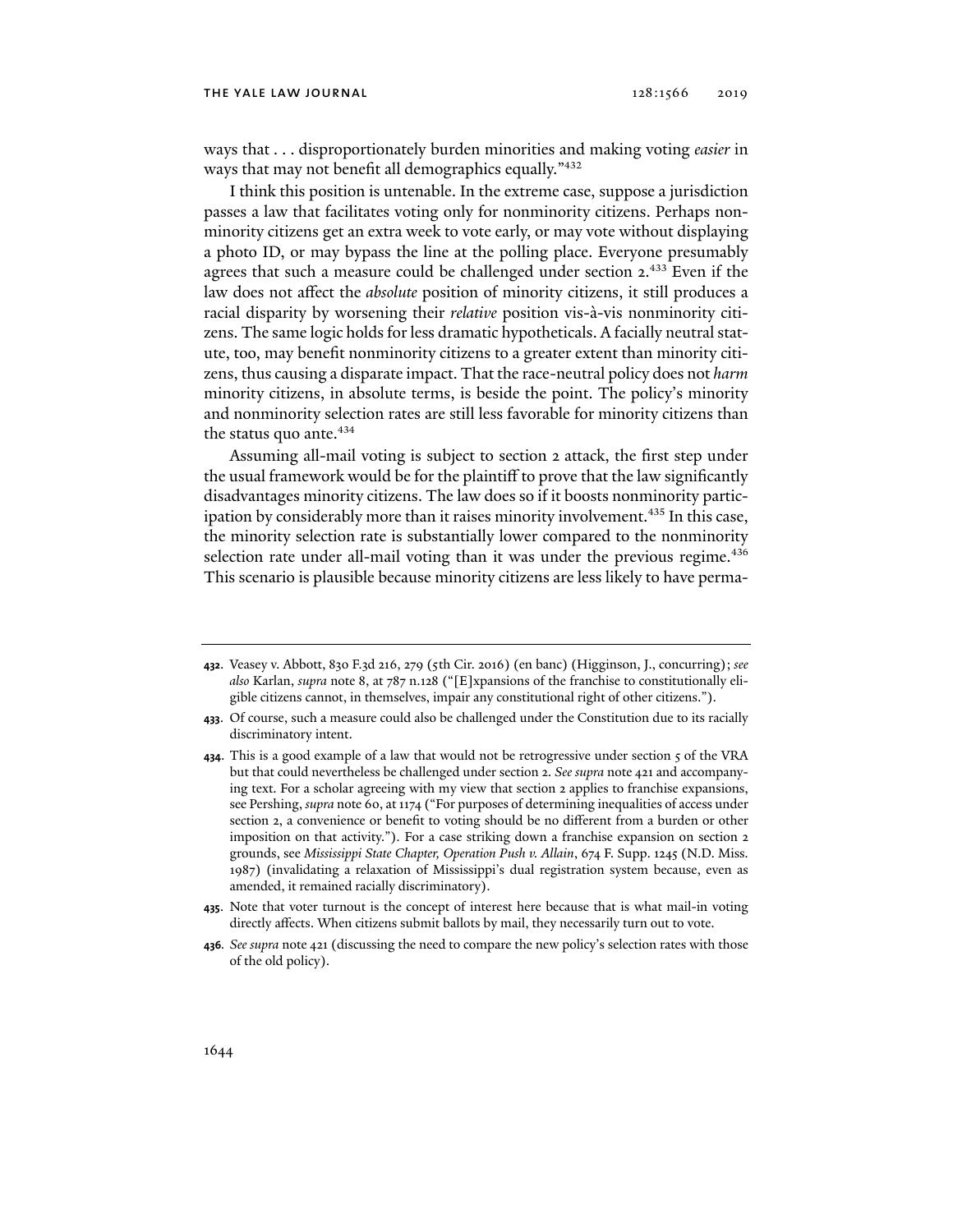## disparate impact, unified law

nent addresses than nonminority citizens, more apt to live in areas with inconsistent mail delivery, and more prone not to return mail they receive.<sup>437</sup> These factors need not be documented by the plaintiff since the reason for the racial disparity is irrelevant. But they help explain why a practice as seemingly innocuous as all-mail voting could raise section 2 concerns.

Second, the jurisdiction would have the chance to present a justification defense. All-mail voting is most often endorsed on the grounds that it increases voter turnout and allows most or all polling locations to be shuttered.<sup>438</sup> The jurisdiction must therefore show that voter participation and resource preservation are important ends. The jurisdiction must also establish a strong link between these ends and all-mail voting. It must clearly lift voter turnout and save a good deal of money and labor, and it must be the best way to achieve these goals.439

And third, the plaintiff would be able to offer an equivalently effective but less discriminatory alternative. *Mostly*-mail (not *all*-mail) voting might be one such policy. If citizens could vote by mail or in person at a reasonable number of polling sites, then the racial disparity of all-mail voting could be reduced at a relatively low cost.<sup>440</sup> Another possibility is combining all-mail voting with targeted outreach to minority citizens and (for minorities who speak limited English) ballot instructions in additional languages.<sup>441</sup> These supplements could also lessen the disparate impact of all-mail voting at an affordable price. A final

- **438***. See, e.g.*, Lynch, *supra* note 430 (noting "possible advantages" for all-mail voting, including "turnout" and "financial savings").
- **439**. The empirical evidence is ambiguous as to whether all-mail voting increases voter turnout. *See, e.g.*, Paul Gronke & Peter Miller, *Voting by Mail and Turnout in Oregon: Revisiting Southwell and Burchett*, 40 AM. POL. RES. 976, 984-87 (2012) (finding higher turnout under all-mail voting in Oregon in special but not in primary or general elections); Priscilla L. Southwell, *Analysis of the Turnout Effects of Vote by Mail Elections*, *1980-2007*, 46 SOC. SCI.J. 211, 213-15 (2009) (same, though with a small bump in general election turnout); Priscilla L. Southwell & Justin I. Burchett, *The Effect of All-Mail Elections on Voter Turnout*, 28 AM. POL. Q. 72 (2000) (finding a ten-percentage-point increase in participation among Oregon voters based on three all-mail elections in 1995 and 1996).
- **440***. See, e.g.*, Lynch, *supra* note 430 (noting that, in Colorado, "voters can choose to cast a ballot at an in-person vote center during the early voting period or on Election Day (or drop off, or mail, their ballot back)").
- **441**. Section 203 of the VRA, codified at 52 U.S.C. § 10503(c) (2018), already requires covered jurisdictions to provide voting materials in additional languages and is thus a good precedent for this proposal.

**<sup>437</sup>***. See, e.g.*, Thad Kousser & Megan Mullin, *Does Voting by Mail Increase Participation? Using Matching to Analyze a Natural Experiment*, 15 POL. ANALYSIS 428, 440 n.13 (2007) (finding that under all-mail voting in Oregon, "[p]articipation was significantly lower in precincts with more Hispanic, Asian, black, or multiethnicity residents").